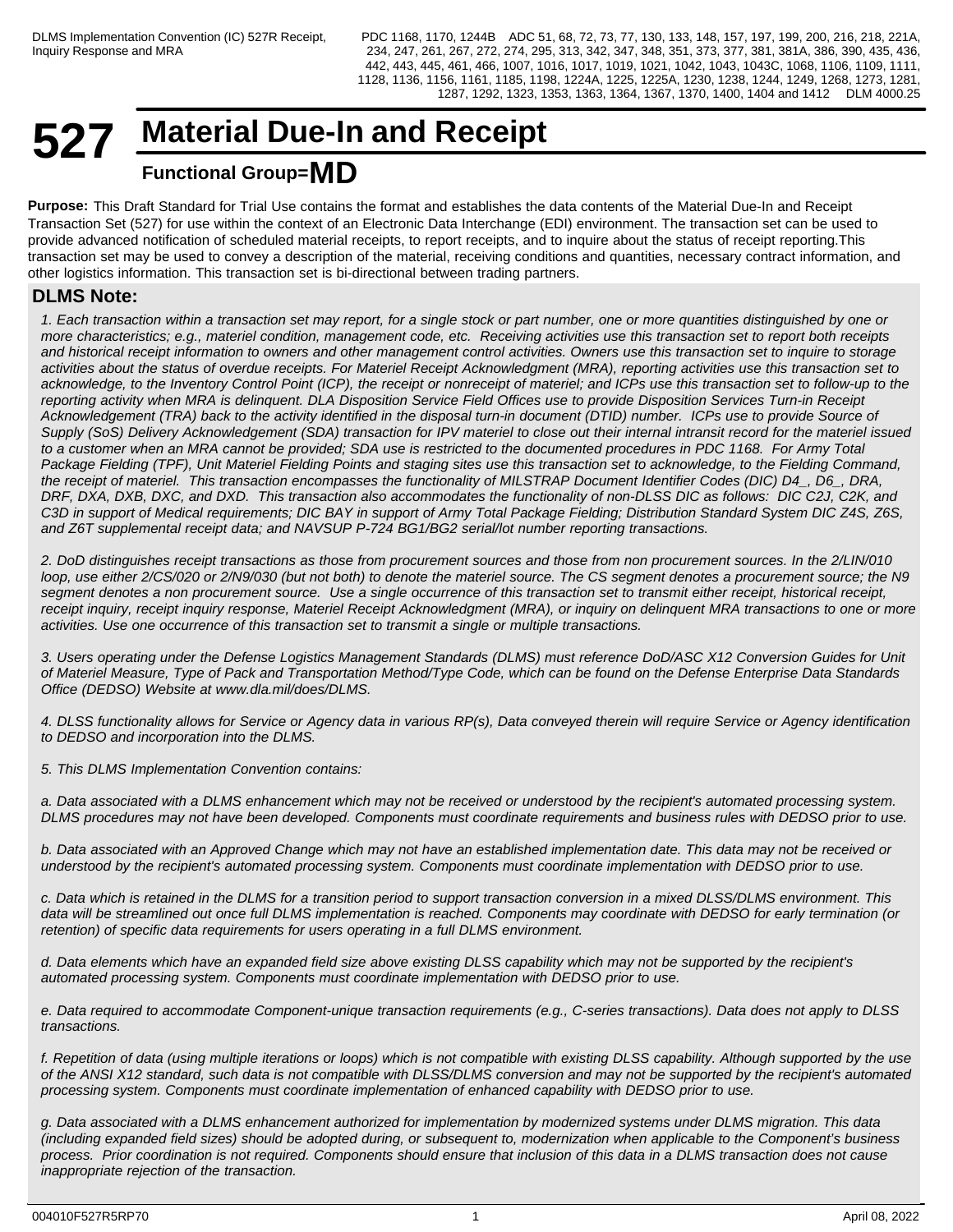PDC 1168, 1170, 1244B ADC 51, 68, 72, 73, 77, 130, 133, 148, 157, 197, 199, 200, 216, 218, 221A, 234, 247, 261, 267, 272, 274, 295, 313, 342, 347, 348, 351, 373, 377, 381, 381A, 386, 390, 435, 436, 442, 443, 445, 461, 466, 1007, 1016, 1017, 1019, 1021, 1042, 1043, 1043C, 1068, 1106, 1109, 1111, 1128, 1136, 1156, 1161, 1185, 1198, 1224A, 1225, 1225A, 1230, 1238, 1244, 1249, 1268, 1273, 1281, 1287, 1292, 1323, 1353, 1363, 1364, 1367, 1370, 1400, 1404 and 1412 DLM 4000.25

*6. This transaction may be used on a limited scope to provide item unique identification (IUID) information in accordance with DLMS procedures and OSD Supply Policy. Loop ID REF (2/REF/250) documents the authorized uses of unique item identifier (UII) and serial number. For all other purposes the serial number and UII are placeholders for DLMS enhancements pending development of DLMS procedures and overarching OSD Supply Policy. Refer to the IUID web at URL: http://www.acq.osd.mil/dpap/pdi/uid/ for DoD policy.*

*7. This revision to the DLMS IC incorporates Proposed DLMS Change (PDC) and Approved DLMS Change (ADC) listed. PDCs/ADCs are available from the DEDSO Website: http://www.dla.mil/HQ/InformationOperations/DLMS/eLibrary/Changes/processchanges/.*

*- PDC 1168, Source of Supply (SoS) Delivery Acknowledgement Transaction for Industrial Product-Support Vendor (IPV) Program (Supply) - PDC 1170, Clarify DOD Military Standard Billing System Requirement for Detail Document Number in Materiel Receipt Acknowledgment (MRA) for Tailored Vendor Relationship (TVR) (Supply/Finance)*

*- PSC 1244B, Establishing Visibility of Unique Item Tracking (UIT) Program Items for Service-Owned Assets Stored at DoD Storage Activities and Corresponding Revisions to the Small Arms and Light Weapons Program* 

*- ADC 51, Revision to DLMS Supplements 527D and 527R in Support of Requirements for Medical Assembly Component and Prime Vendor Advance Receipt Information & Receipt Transactions*

*- ADC, 68, Revision to DS 527R Receipt, Inquiry, Response and MRA to Incorporate Standard Notes*

*- ADC, 72, Revision to DS 527R Receipt, Inquiry, Response and MRA, DLMS Business Rules Clarification - ADC, 73, Revision to DS 527R Receipt, Inquiry, Response and MRA to Provide for Current Functionality of MILSTRAP Materiel Receipt Acknowledgement (MRA) Process*

*- ADC 77, Air Force Unique Management Coding for Materiel Management Aggregation Code (MMAC)*

*- ADC 130, Army/DLA Unique Changes to 527R, Material Receipt, and 856S, Shipment Status, to Support Shipment and Receipt of TPF Assets by UMFP*

*- ADC 133, Revision to DS 527R, Receipt, Inquiry, Response, and MRA to Accommodate Commodity-Unique (Mapping Products) Data*

*- ADC 148, Inclusion of Data Supporting UID of Items in DLMS 527D Due-in, Advance Receipt, Due Verification and DLMS 527R Receipt, Inquiry, Response and MRA (Supply)*

*- ADC 157, Optional Capability for Sending Information Copy of DLMS Supplements 527D and 527R to a Component Unique Item Tracking (UIT) Registry (Supply)*

*- ADC 197, Request for New Type of Physical Inventory/Transaction History Code and Add Code to Historical Transactions (DS 527R, 867I, 940R, 945A)*

*- ADC 199, Revisions to DS 527R to Support Requirements for Tailored Vendor Relationships Materiel Receipt Acknowledgment*

*- ADC 200 Revisions to DS 527R to Support Requirements for the Army Medical Material Agreement Receipt Transactions*

*- ADC 216, Revise DS 527R Receipt in Support of Commercial Asset Visibility (CAV) and Administrative Change for Army Medical Material Agreement (AMMA).*

*- ADC 218, Revise DS 527R and MILSTRAP Receipt Transactions to Document Use of Distribution Standard System Operations Control Number and Additional Z4/Z6 Requirements*

*- ADC 221A, Revised Procedures associated with the DLMS Enhancement for Communication of Unit Price*

*- ADC 234, Identification of Intra Army Data Requirements for DLMS 527R Receipt and DLMS 527D Due-In and Advance Receipt*

*Information, and Administrative Update to Batch/Lot and Unique Item Identifier (UII) Length)*

 *- ADC 247, Revise DLMS Supplement 527R to Authorize Use of Transportation Control Number (TCN) with Materiel Receipt Acknowledgment (MRA) and Receipt*

*- ADC 261, Migrate Navy Serial Number and Lot Number Transactions (NAVSUP P-724 BG1/BG2) to DLMS 527R Receipt, 867I Issue, and 947I Inventory Adjustment* 

*- ADC 267, Interim Change for DLMS 527R Receipt to Support Intra-Army Direct Support/Reparable Exchange Decapitalization Transactions*

*- ADC 272, Revise DLMS 527R and MILSTRAP Receipt Transactions to Add Discrepancy Indicator Codes for use with Intra-Army Single Stock Fund (SSF) Discrepancy Receipt Process*

*- ADC 274, DLMS and DLSS Changes to Support Army Exchange Pricing*

*- ADC 295, Use of DLMS Qualifier for Local Stock Number/Management Control Numbers* 

*- ADC 313, Revisions to DLMS 527R to Add Code for MILSTRAP DRB Functionality and to Address Enhancement for Advice Codes Used with 527R Receipt and Response to Inquiry for Materiel Receipt*

*- ADC 342, Revise DLMS 527D Advance Receipt Information and 527R Receipt in Support of Navy Enterprise Resource Program (ERP) and Commercial Asset Visibility II (CAV II) Systems with Interim Measure for CAV Detail Receipt Transaction (Supply)*

*- ADC 347, Revise DLMS Supplement (DS) 527R Receipt, 867I Issue, 945A Materiel Release Advice, and 947I Inventory Adjustment to Support Unique Item Tracking for Air Force Positive Inventory Control (PIC)*

*- ADC 348, Revise DLMS Supplement 527R and 527D in Support of Mapping Product Requirements (Supply)*

*- ADC 351, Revisions to DLMS Supplement 527R for FA2 Accounting Data Segment to Support Army Medical Material Agreement (AMMA) Receipt Processing (Supply/ Finance)*

*- Withdrawal of Approved MILSTRAP/MILSTRIP Change Letter (AMCL) 5 and 13, Date Packed/Expiration for Subsistence Items (Staffed by PMCLs 3) (Supply/MILSTRIP/MILSTRAP)*

*- ADC 373, Document Process for Material Control Tracking (MCT) Tag Number and Revise DLMS 527D, 527R, 940R, and 945A in Support of BRAC SS&D/IMSP (Supply)*

*- ADC 377, Transaction Copies Required for DLA Support of Navy BRAC SS&D/IMSP DLRs, Navy Program-Managed Materiel, and Nuclear Consumable Support Materiel*

*- ADC 381, Procedures and Additional Data Content supporting Requisitions, Requisition Alerts, and Unit of Use Requirements under Navy BRAC SS&D/IMSP*

*- Approved Addendum ADC 381A, Procedures and Additional Data Content supporting Unit of Use Requirements under Marine Corps BRAC Storage and Distribution*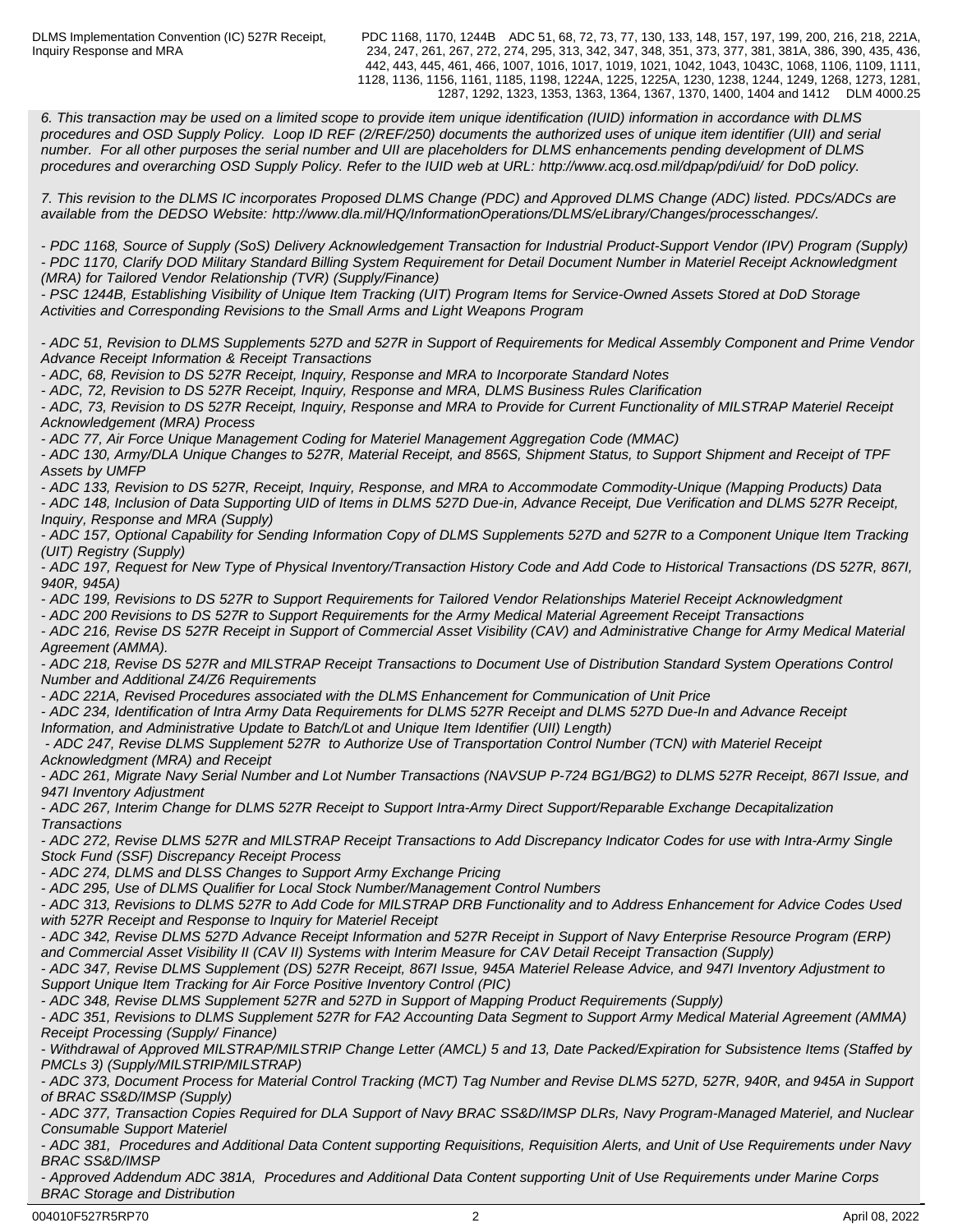PDC 1168, 1170, 1244B ADC 51, 68, 72, 73, 77, 130, 133, 148, 157, 197, 199, 200, 216, 218, 221A, 234, 247, 261, 267, 272, 274, 295, 313, 342, 347, 348, 351, 373, 377, 381, 381A, 386, 390, 435, 436, 442, 443, 445, 461, 466, 1007, 1016, 1017, 1019, 1021, 1042, 1043, 1043C, 1068, 1106, 1109, 1111, 1128, 1136, 1156, 1161, 1185, 1198, 1224A, 1225, 1225A, 1230, 1238, 1244, 1249, 1268, 1273, 1281, 1287, 1292, 1323, 1353, 1363, 1364, 1367, 1370, 1400, 1404 and 1412 DLM 4000.25

*- ADC 386, Revised Data Content for DLMS Inventory Adjustment and Supply Discrepancy Report (SDR) Supporting Mapping Enterprise Business System (MEBS) and National Geospatial-Intelligence Agency (NGA) Product Code Value Update*

*- ADC 390, Revise DLMS Supplement (DS) 527R Materiel Receipt Acknowledgement (MRA) and Receipt Functions to Require the DOD Contract Number for Transactions Associated with Government Furnished Materiel (GFM) and for MRA Associated with Contractor Furnished Materiel (CFM)*

*- ADC 435, DLMS Revisions for SFIS Compliance*

*- ADC 436, Administrative Revisions to DLMS Supplements to Remove Obsolete Routing Identifier Code (RIC) "Streamline" Notes and Update MILSTRIP/DLMS Documentation Associated with Routing Identifiers*

*- ADC 442, Intra-DLA Revisions to Procedures and DLMS 527R Receipt for Use by DLA Disposition Services Under Reutilization Business Integration (RBI) (Supply)*

*- ADC 443, Intra-DLA Revisions to Procedures and to 527R Receipt and 947I Inventory Adjustment for the Downgrade for Scrap Process for use by DLA Disposition Services under Reutilization Business Integration (RBI) (Supply)* 

*- ADC 445, Adopt Navy Serial Number and Lot Number Transactions (NAVSUP P-724 BG1/BG2) to Air Force and Marine Corps Ammunition System Use for DLMS 527R Receipt, 846R Location Reconciliation Request, 867I Issue, and 947I Inventory Adjustment (Supply)*

*- ADC 461, Revision for Commercial Asset Visibility-Organic Repairables Module (CAV-ORM) Estimated Completion Date (ECD) field on the MILSTRAP DAC and DLMS 947I ECD transaction , and Administrative Update to 527D, 527R, 867I , 856S (Supply/MILSTRAP/MILSTRIP) - ADC 466, Revised Procedures to Support Requisitioning and Transaction Exchange associated with DLA Disposition Services under Reutilization Business Integration (RBI)*

*- ADC 1007, New DLMS 842P, PQDR Data Exchange and Enhanced Exhibit Tracking via Standard Logistics Transactions - ADC 1016, Intra-DLA Change: New Disposition Services Indicator for Controlled Property Branch Verified, for DLA Disposition Services use with DLMS 527R Receipt Transaction under Reutilization Business Integration (RBI)*

*- ADC 1017, Intra-DLA Change: Revisions to Procedures and to DLMS 527R Receipt and 947I Inventory Adjustment, and MILSTRIP to Support the Upgrade from Scrap Process used by DLA Disposition Services under Reutilization Business Integration (RBI)*

*- ADC 1019, Small Arms/Light Weapons (SA/LW) Local Stock Number (LSN) Assignment for use by DLA Disposition Services in DLMS 527R, 846C, 846R, and 947I, under Reutilization Business Integration (RBI) (Supply)*

*- ADC 1021, Intra-DLA Revision to Procedures and DLMS 527D Pre-Positioned Materiel Receipt to Add Container Detail Supporting Relocation of Materiel between DLA Disposition Services Field Offices under Reutilization Business Integration (RBI), and Administrative Update to DLM 511R, 527R, and 940R (Supply)*

*- ADC 1042, Revise Wide Area Workflow (WAWF) Advance Shipment Notice (ASN) to Accommodate DLA Interface for Reparable Government Furnished Property (GFP)*

*- ADC 1043, DLMS Revisions for Department of Defense (DOD) Standard Line of Accounting (SLOA)/Accounting Classification*

*- ADC 1043C, Administrative Corrections for SLOA Data in the 810L Logistics Bill and other DLMS ICs*

*- ADC 1068, Enhanced Procedures for Requisitioning via DOD EMALL and GSA Internet Ordering: Component Verification of Funds Availability and Materiel Identification using the Supplier-Assigned Part Number and/or Supplier Commercial and Government Entity (CAGE) Code* **Code Code Code Code Code Code Code Code Code Code Code** 

*- ADC 1106, Intra-DLA Change: New Disposition Services Term Sales Code to use with DLMS 527R Receipt for Commercial Venture (CV) and Modification of DLMS 940R Materiel Release Order for associated Delivery Order Term Sales Contract Number (Supply)*

*- ADC 1109, Intra-DLA Change: Revise DLA Disposition Services Upgrade from Scrap Procedures and DLMS 527R Receipt to Allow use of Local Stock Number (Supply)*

*- Organizational Name and Other Non-Substantive (Administrative) Updates Completed on March 27, 2014.*

*- ADC 1111, Revise Procedures for Intransit Control of Materiel Turned In To DLA Disposition Services and Establish use of the DLMS 527R for a New Disposition Services Turn-In Receipt Acknowledgement (TRA) Transaction (Supply/MILSTRIP)*

*- ADC 1128, Revise DLMS 527D Prepositioned Materiel Receipt (PMR) and 527R Receipt and Associated Procedures to Support Marine Corps BRAC Storage and Distribution Interface (SDI) (Supply)*

*- ADC 1136, Revise Unique Item Tracking (UIT) Procedures to support DODM 4140.01 UIT Policy and Clarify Requirements (Supply)*

*- ADC 1156, DLA Disposition Services Procedures for the Foreign Military Sales (FMS) Case Number and New Indicators for FMS Freeze Information under Distribution Disposition Process Alignment (DDPA) Initiative*

*- ADC 1161, Update uniform Procurement Instrument Identifier (PIID) numbering system in the Federal/DLMS Implementation Conventions and DLMS Manuals (Supply/Contract Administration)*

*- ADC 1185, Intra-Air Force Use of Ship-From DoD Activity Address Code (DoDAAC) in DLMS 527R Receipt Transactions for Intra-Air Force Shipments (Supply/MILSTRAP)*

*- ADC 1198, Establishing Visibility of Capital Equipment for Service Owned Assets Stored at DLA Distribution Centers*

*- Administrative Update to Reflect Realignment to Recognize DLMS Program Office Completed on November 28, 2016*

*- ADC 1224A, Requirements for Air Force Government Furnished Property (GFP) Accountability including Identification of the Contractor Inventory Control Point (CICP), the Physical Location of Property, the Authorizing Procurement Instrument Identifier (PIID), Disposal Information in the Issue Transaction, and Enhanced Data Content in Inventory-Related Transactions*

*- ADC 1225, Revise DLMS 527R Receipt Transaction for Intra-Air Force Government Furnished Property (GFP) Accountability to include Identification of the Contractor Inventory Control Points (CICP), Addition of Moving Average Cost (MAC), and Authorization to use Latest Acquisition Cost (LAC) and Acceptance Date*

*- ADC 1225A, Approved Addendum to ADC 1225 Accommodate Moving Average Cost and Latest Acquisition Cost in Materiel Receipts - ADC 1230, Revise Balance Affecting Transactions to Authorize Air Force Contractor Inventory Control Points (CICP) use of Batch Number, Serial Number, and Unique Item Identifier (UII) for Air Force Government Furnished Property (GFP) Accountability (GFP-A) (Supply/Finance)*

*- ADC 1238, Revise DLMS 527R Materiel Receipt Acknowledgement (MRA) and Disposition Services Turn-In Receipt Acknowledgement (TRA) Transactions to Allow Air Force Contractor Inventory Control Points (CICPs) to Forward Transaction Images in support of Air Force Government Furnished Property (GFP) Accountability*

*- ADC 1244, Establishing Visibility of Unique Item Tracking (UIT) Program Items for Service-Owned Assets Stored at DLA Distribution*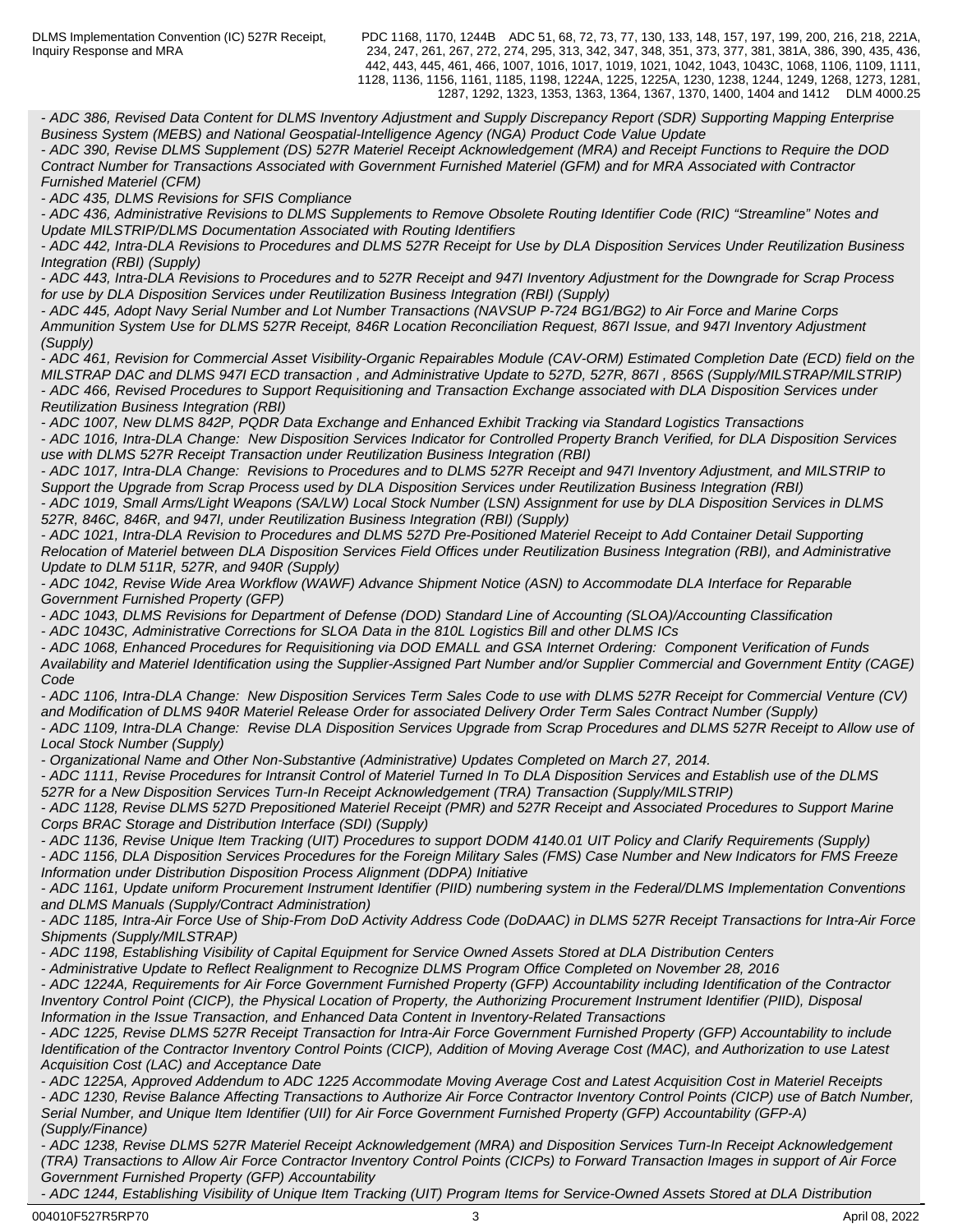PDC 1168, 1170, 1244B ADC 51, 68, 72, 73, 77, 130, 133, 148, 157, 197, 199, 200, 216, 218, 221A, 234, 247, 261, 267, 272, 274, 295, 313, 342, 347, 348, 351, 373, 377, 381, 381A, 386, 390, 435, 436, 442, 443, 445, 461, 466, 1007, 1016, 1017, 1019, 1021, 1042, 1043, 1043C, 1068, 1106, 1109, 1111, 1128, 1136, 1156, 1161, 1185, 1198, 1224A, 1225, 1225A, 1230, 1238, 1244, 1249, 1268, 1273, 1281, 1287, 1292, 1323, 1353, 1363, 1364, 1367, 1370, 1400, 1404 and 1412 DLM 4000.25

*Centers and Corresponding Revisions to Inventory Procedures Related to Capital Equipment*

*- ADC 1249, Revised Procedures for Directed Return of Discrepant/ Deficient Materiel including New Document Number Assignment for Return Shipment*

*- ADC 1268, Supply Discrepancy Report (SDR) Enhancements for Procurement Instrument Identifier (PIID)-Related Functionality Including Base Contract Number for WebSDR and Contract Number and Secondary Document Number in Prepositioned Materiel Receipt (PMR)/Receipt/SDR for Commercial Returns*

*- ADC 1273, SDR Disposition Instructions Authorizing Receipt Reversal for Receipts and SDRs Submitted to the Wrong Owner and Use of Reason for Reversal Code on Receipt Transaction*

*- ADC 1281, Align Materiel Receipt Acknowledgement (MRA) Procedures in DLM 4000.25, Volume 2 with DLM 4000.25-2 (Supply)*

*- ADC 1287 DLMS Implementation Convention (IC) Revisions for Data Element Mapping (Form Stock Number and Manufacturer's Part Number), Removal of Plant Equipment Number, and Administrative Updates*

*- ADC 1292, Images of Receipt Transaction for DAAS and System Generated Materiel Receipt Acknowledges (MRA) (Supply/MILSTRAP) - Administrative Update to Reflect Realignment of DLMS Program Office to Enterprise Business Standards Office (EBSO) - Completed on October 31, 2018*

*- ADC 1323, Receipt Reversal Use and Expansion of Reason for Reversal Codes in Support of DLA Disposition Services*

*- ADC 1353, Transportation Method and Transportation Mode Codes on all DLMS ICs*

*- ADC 1363, Administrative Update to Change Material Safety Data Sheet (MSDS) to Safety Data Sheet (SDS) in DLMS Implementation Conventions 527R and 856W DLMS Notes*

*- ADC 1364, Withdrawal of ADC 246, Revise DLMS Supplement (DS) 527R and MILSTRAP Receipt Transactions to Document Use of Navy Materiel Turned Into Store (MTIS) Indicator*

*- ADC 1367, Administrative Update to Convert Federal Notes to DLMS Notes within DLMS Implementation Conventions* 

*- ADC 1370, Administrative Update to Change Data Element N106 Usage from Must Use to Used*

*- ADC 1400, Air Force 947I Inventory Adjustment Transaction Cost Elements (Supply)*

*- Administrative Update to Reflect Realignment of Enterprise Business Standards Office (EBSO) to Defense Enterprise Data Standards Office (DEDSO) - Completed on January 14, 2022*

*- ADC 1404, DLA Disposition Services Recycling Control Point (RCP) Removal*

*- ADC 1412, Replacement of Data Universal Numbering System Number with Unique Entity Identifier and Electronic Funds Transfer Indicator to Wide Area Workflow*

## **Heading:**

| <u>Pos</u>   | $\underline{\mathsf{Id}}$ | <b>Segment Name</b>                                 | <u>Req</u> | <b>Max Use</b> | <b>Repeat</b> | <b>Notes</b> | <u>Usage</u> |
|--------------|---------------------------|-----------------------------------------------------|------------|----------------|---------------|--------------|--------------|
| 010          | ST                        | <b>Transaction Set Header</b>                       | М          |                |               |              | Must use     |
| 020          | <b>BR</b>                 | <b>Beginning Segment for Material</b><br>Management | М          |                |               |              | Must use     |
| LOOP ID - N1 |                           |                                                     |            |                | 20            | N1/070L      |              |
| 070          | N1                        | Name                                                | М          |                |               | N1/070       | Must use     |
|              |                           |                                                     |            |                |               |              |              |

## **Detail:**

| <u>Pos</u>           | $\underline{\mathsf{Id}}$ | <b>Segment Name</b>                 | Req     | <b>Max Use</b> | <b>Repeat</b> | <b>Notes</b> | <u>Usage</u> |
|----------------------|---------------------------|-------------------------------------|---------|----------------|---------------|--------------|--------------|
| <b>LOOP ID - LIN</b> |                           |                                     |         |                | $\geq 1$      |              |              |
| 010                  | LIN                       | Item Identification                 | М       |                |               |              | Must use     |
| 020                  | <b>CS</b>                 | <b>Contract Summary</b>             | O       |                |               | N2/020       | Used         |
| 030                  | N <sub>9</sub>            | Reference Identification            | O       | 10             |               | N2/030       | Used         |
| <b>LOOP ID - RCD</b> |                           |                                     |         |                | $\geq 1$      |              |              |
| 040                  | <b>RCD</b>                | <b>Receiving Conditions</b>         | M       |                |               |              | Must use     |
| 050                  | G62                       | Date/Time                           | O       | 10             |               |              | Used         |
| 060                  | GF                        | <b>Furnished Goods and Services</b> | O       |                |               |              | Used         |
| 090                  | N <sub>9</sub>            | Reference Identification            | O       | 5              |               | N2/090       | Used         |
| 100                  | <b>AMT</b>                | Monetary Amount                     | O       |                |               |              | Used         |
| 110                  | <b>NTE</b>                | Note/Special Instruction            | O       | 5              |               |              | Used         |
| 115                  | G66                       | Transportation Instructions         | O       | 5              |               |              | Used         |
| <b>LOOP ID - LM</b>  |                           |                                     |         |                | 25            | N2/120L      |              |
| 120                  | LM                        | Code Source Information             | $\circ$ |                |               | N2/120       | Used         |
| 130                  | LQ                        | <b>Industry Code</b>                | M       | 100            |               |              | Must use     |
| LOOP ID - N1         |                           |                                     |         |                | 25            | N2/210L      |              |
| 210                  | N <sub>1</sub>            | Name                                | O       |                |               | N2/210       | Used         |
| <b>LOOP ID - REF</b> |                           |                                     |         |                | $\geq 1$      | N2/250L      |              |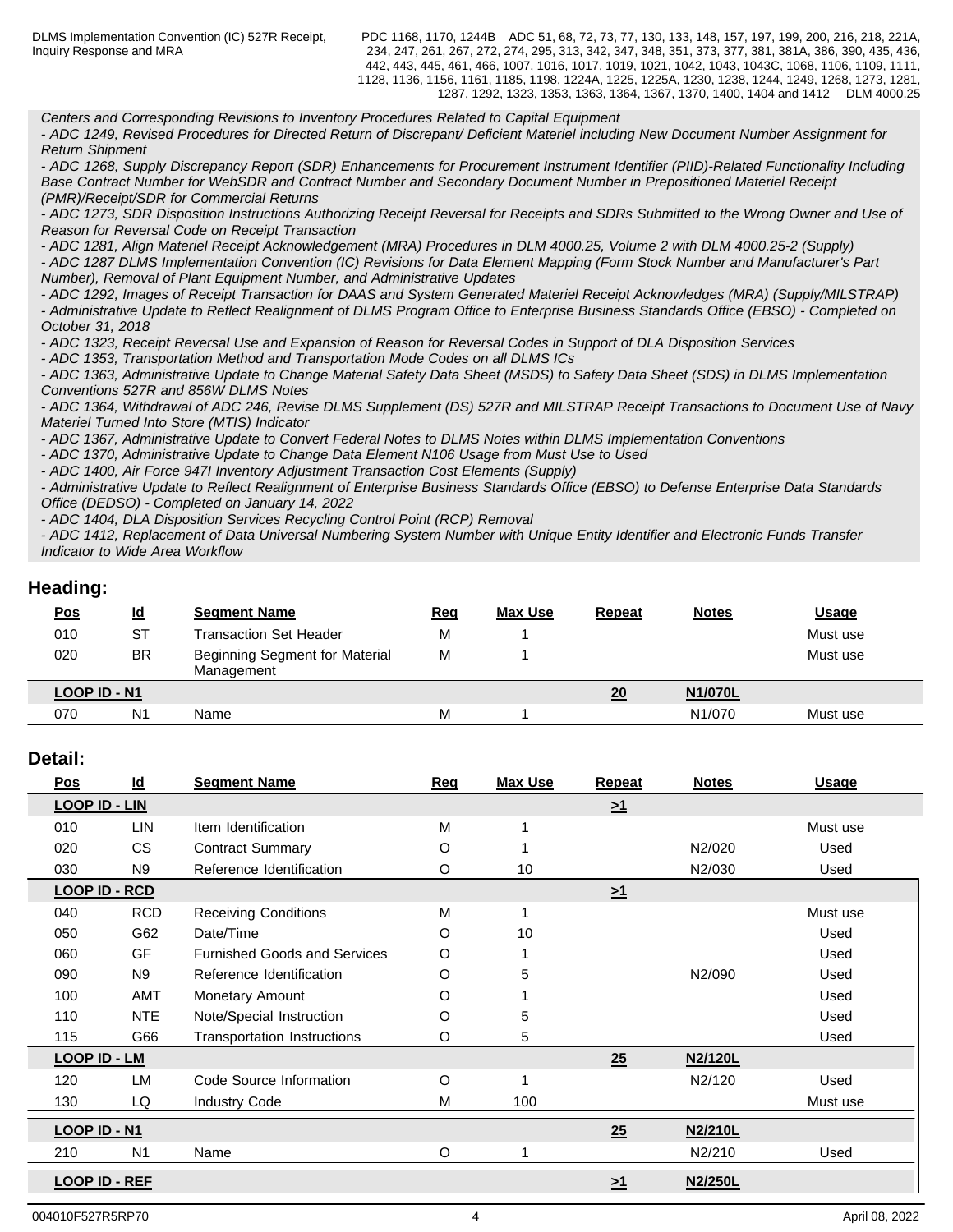PDC 1168, 1170, 1244B ADC 51, 68, 72, 73, 77, 130, 133, 148, 157, 197, 199, 200, 216, 218, 221A, 234, 247, 261, 267, 272, 274, 295, 313, 342, 347, 348, 351, 373, 377, 381, 381A, 386, 390, 435, 436, 442, 443, 445, 461, 466, 1007, 1016, 1017, 1019, 1021, 1042, 1043, 1043C, 1068, 1106, 1109, 1111, 1128, 1136, 1156, 1161, 1185, 1198, 1224A, 1225, 1225A, 1230, 1238, 1244, 1249, 1268, 1273, 1281, 1287, 1292, 1323, 1353, 1363, 1364, 1367, 1370, 1400, 1404 and 1412 DLM 4000.25

| Pos                  | $\underline{\mathsf{Id}}$ | <b>Segment Name</b>               | <b>Req</b> | <b>Max Use</b> | Repeat       | <b>Notes</b> | <b>Usage</b> |
|----------------------|---------------------------|-----------------------------------|------------|----------------|--------------|--------------|--------------|
| 250                  | <b>REF</b>                | Reference Identification          | O          |                |              | N2/250       | Used         |
| 260                  | G62                       | Date/Time                         | O          | 10             |              |              | Used         |
| 270                  | N <sub>9</sub>            | Reference Identification          | O          | >1             |              |              | Used         |
| <b>LOOP ID - QTY</b> |                           |                                   |            |                | <u>&gt;1</u> | N2/310L      |              |
| 310                  | QTY                       | Quantity                          | O          |                |              | N2/310       | Used         |
| LOOP ID - FA1        |                           |                                   |            |                | <u>&gt;1</u> |              |              |
| 345                  | FA <sub>1</sub>           | Type of Financial Accounting Data | $\circ$    |                |              |              | Used         |
| 346                  | FA <sub>2</sub>           | <b>Accounting Data</b>            | M          | >1             |              |              | Must use     |
| 350                  | <b>SE</b>                 | <b>Transaction Set Trailer</b>    | M          |                |              |              | Must use     |

## **Notes:**

| 1/070L | The N1 loop identifies name and or address information common to the entire transaction set.     |
|--------|--------------------------------------------------------------------------------------------------|
| 1/070  | The N1 loop identifies name and or address information common to the entire transaction set.     |
| 2/020  | The CS segment identifies data related to material obtained from procurement sources.            |
| 2/030  | The N9 segment identifies data related to material obtained from non-procurement sources.        |
| 2/090  | The N9 segment identifies shipment identification information.                                   |
| 2/120L | The LM loop identifies logistics data unique to each use of the RCD loop.                        |
| 2/120  | The LM loop identifies logistics data unique to each use of the RCD loop.                        |
| 2/210L | The N1 loop identifies name and or address information unique to each use of the RCD loop.       |
| 2/210  | The N1 loop identifies name and or address information unique to each use of the RCD loop.       |
| 2/250L | The REF loop conveys serial number, lot number and inventory data.                               |
| 2/250  | The REF loop conveys serial number, lot number and inventory data.                               |
| 2/310L | The QTY loop stratifies the RCD02 quantity based on unique logistic and receiving location data. |

2/310 The QTY loop stratifies the RCD02 quantity based on unique logistic and receiving location data.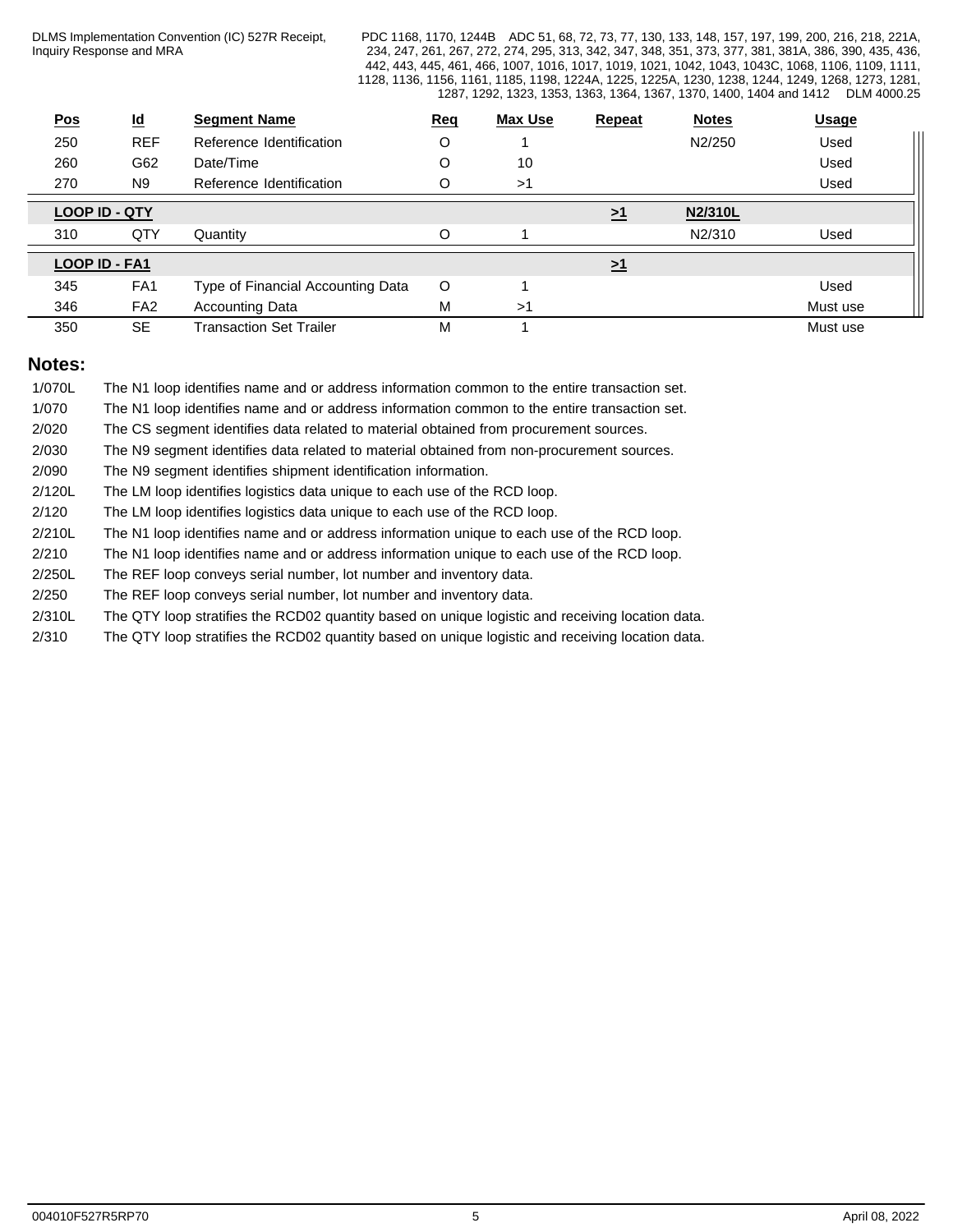## **ST Transaction Set Header**

| <b>IPos: 010</b> |                            | Max: 1 I    |
|------------------|----------------------------|-------------|
|                  | <b>Heading - Mandatory</b> |             |
| Loop: N/A        |                            | Elements: 2 |

## **User Option (Usage):** Must use

**Purpose:** To indicate the start of a transaction set and to assign a control number

## **Semantics:**

1. The transaction set identifier (ST01) used by the translation routines of the interchange partners to select the appropriate transaction set definition (e.g., 810 selects the Invoice Transaction Set).

| ST <sub>01</sub><br>3/3<br>м<br>143<br><b>Transaction Set Identifier Code</b><br>ID<br>Must use<br>Description: Code uniquely identifying a Transaction Set<br>Code Name<br>527<br>Material Due-In and Receipt<br>4/9<br>ST <sub>02</sub><br><b>Transaction Set Control Number</b><br>м<br>329<br>AN<br>Must use<br><b>Description:</b> Identifying control number that must be unique within the transaction set functional group assigned<br>by the originator for a transaction set | $Ref$ | <u>ld</u> | <b>Element Name</b> | <u>Req</u> | <u>Type</u> | Min/Max | <u>Usage</u> | <u>Rep</u> |
|----------------------------------------------------------------------------------------------------------------------------------------------------------------------------------------------------------------------------------------------------------------------------------------------------------------------------------------------------------------------------------------------------------------------------------------------------------------------------------------|-------|-----------|---------------------|------------|-------------|---------|--------------|------------|
|                                                                                                                                                                                                                                                                                                                                                                                                                                                                                        |       |           |                     |            |             |         |              |            |
|                                                                                                                                                                                                                                                                                                                                                                                                                                                                                        |       |           |                     |            |             |         |              |            |
|                                                                                                                                                                                                                                                                                                                                                                                                                                                                                        |       |           |                     |            |             |         |              |            |
|                                                                                                                                                                                                                                                                                                                                                                                                                                                                                        |       |           |                     |            |             |         |              |            |
|                                                                                                                                                                                                                                                                                                                                                                                                                                                                                        |       |           |                     |            |             |         |              |            |
| <b>DLMS Note:</b> A unique number assigned by the originator of the transaction set, or the originator's application<br>program.                                                                                                                                                                                                                                                                                                                                                       |       |           |                     |            |             |         |              |            |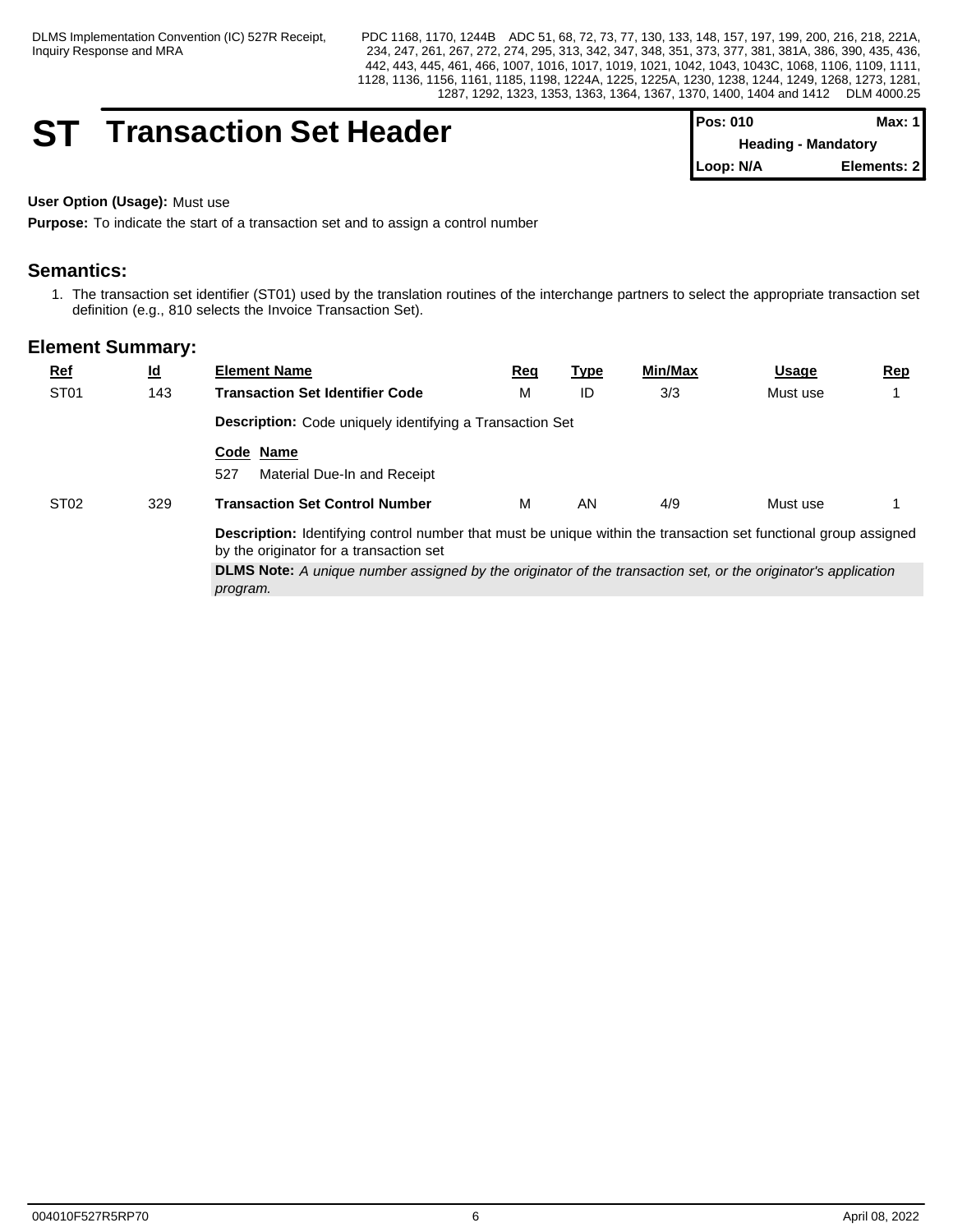## **BR Beginning Segment for Material** Pos: 020 Max: 1 **Management**

| <b>Pos: 020</b>            | Max: 1      |
|----------------------------|-------------|
| <b>Heading - Mandatory</b> |             |
| Loop: N/A                  | Elements: 5 |
|                            |             |

## **User Option (Usage):** Must use

**Purpose:** To indicate the beginning of a material management transaction and transmit identifying numbers and dates

## **Syntax Rules:**

- 1. C0504 If BR05 is present, then BR04 is required.
- 2. P0708 If either BR07 or BR08 is present, then the other is required.
- 3. P1011 If either BR10 or BR11 is present, then the other is required.

## **Semantics:**

- 1. BR03 is the date of the transaction set preparation.
- 2. BR09 is the time of the transaction set preparation

| <u>Ref</u>       | <u>ld</u> |    | <b>Element Name</b>                                                                                                                                                                                                                                                                                                                                                    | Req | <b>Type</b> | <b>Min/Max</b> | Usage    | <u>Rep</u> |
|------------------|-----------|----|------------------------------------------------------------------------------------------------------------------------------------------------------------------------------------------------------------------------------------------------------------------------------------------------------------------------------------------------------------------------|-----|-------------|----------------|----------|------------|
| BR <sub>01</sub> | 353       |    | <b>Transaction Set Purpose Code</b>                                                                                                                                                                                                                                                                                                                                    | м   | ID          | 2/2            | Must use |            |
|                  |           |    | Description: Code identifying purpose of transaction set                                                                                                                                                                                                                                                                                                               |     |             |                |          |            |
|                  |           |    | Code Name                                                                                                                                                                                                                                                                                                                                                              |     |             |                |          |            |
|                  |           | 00 | Original                                                                                                                                                                                                                                                                                                                                                               |     |             |                |          |            |
|                  |           | 77 | <b>Simulation Exercise</b>                                                                                                                                                                                                                                                                                                                                             |     |             |                |          |            |
|                  |           |    | <b>DLMS Note:</b>                                                                                                                                                                                                                                                                                                                                                      |     |             |                |          |            |
|                  |           |    | Use to identify a simulated mobilization exercise transaction set. Activities initiating simulated<br>mobilization exercises must ensure complete coordination with all activities involved. All transaction set<br>recipients must use extreme caution to ensure that individual transactions do not process as action<br>documents which affect accountable records. |     |             |                |          |            |
|                  |           | ΖZ | <b>Mutually Defined</b>                                                                                                                                                                                                                                                                                                                                                |     |             |                |          |            |
|                  |           |    | <b>DLMS Note:</b>                                                                                                                                                                                                                                                                                                                                                      |     |             |                |          |            |
|                  |           |    | 1. Use to identify the Unit of Use Indicator. When included, the quantity and unit of measure values<br>associated with this transaction are applicable to the unit of use.                                                                                                                                                                                            |     |             |                |          |            |
|                  |           |    | 2. Authorized DLMS enhancement under DLA industrial activity support agreement. Refer to ADC 381.                                                                                                                                                                                                                                                                      |     |             |                |          |            |
|                  |           |    | 3. Authorized DLMS enhancement for DLA Disposition Services use with receipt and historical receipt<br>transactions. Refer to ADC 442.                                                                                                                                                                                                                                 |     |             |                |          |            |
| BR <sub>02</sub> | 640       |    | <b>Transaction Type Code</b>                                                                                                                                                                                                                                                                                                                                           | м   | ID          | 2/2            | Must use | -1         |
|                  |           |    | <b>Description:</b> Code specifying the type of transaction                                                                                                                                                                                                                                                                                                            |     |             |                |          |            |
|                  |           |    | Code Name                                                                                                                                                                                                                                                                                                                                                              |     |             |                |          |            |
|                  |           | 30 | Delivery                                                                                                                                                                                                                                                                                                                                                               |     |             |                |          |            |
|                  |           |    | <b>DLMS Note:</b>                                                                                                                                                                                                                                                                                                                                                      |     |             |                |          |            |
|                  |           |    | 1. Use to identify a Source of Supply (SoS) Delivery Acknowledgement (SDA) transaction. The ICP<br>SoS uses to acknowledge delivery of materiel to a customer. DLA uses to acknowledge delivery of<br>materiel for DLA IPV shipments to Service maintenance customers.                                                                                                 |     |             |                |          |            |
|                  |           |    | 2. The SDA transaction is an authorized DLMS enhancement with no corresponding legacy DLSS/MILS<br>DIC. Refer to PDC 1168.                                                                                                                                                                                                                                             |     |             |                |          |            |
|                  |           | CJ | Confirmation                                                                                                                                                                                                                                                                                                                                                           |     |             |                |          |            |
|                  |           |    | <b>DLMS Note:</b>                                                                                                                                                                                                                                                                                                                                                      |     |             |                |          |            |
|                  |           |    | 1. Use to identify a Disposition Services Turn-In Receipt Acknowledgement (TRA) transaction. The<br>DLA Disposition Services Field Office uses to acknowledge receipt of materiel turned in to DLA<br>Disposition Services. The DLA Disposition Service Field Office sends the TRA transaction back to the                                                             |     |             |                |          |            |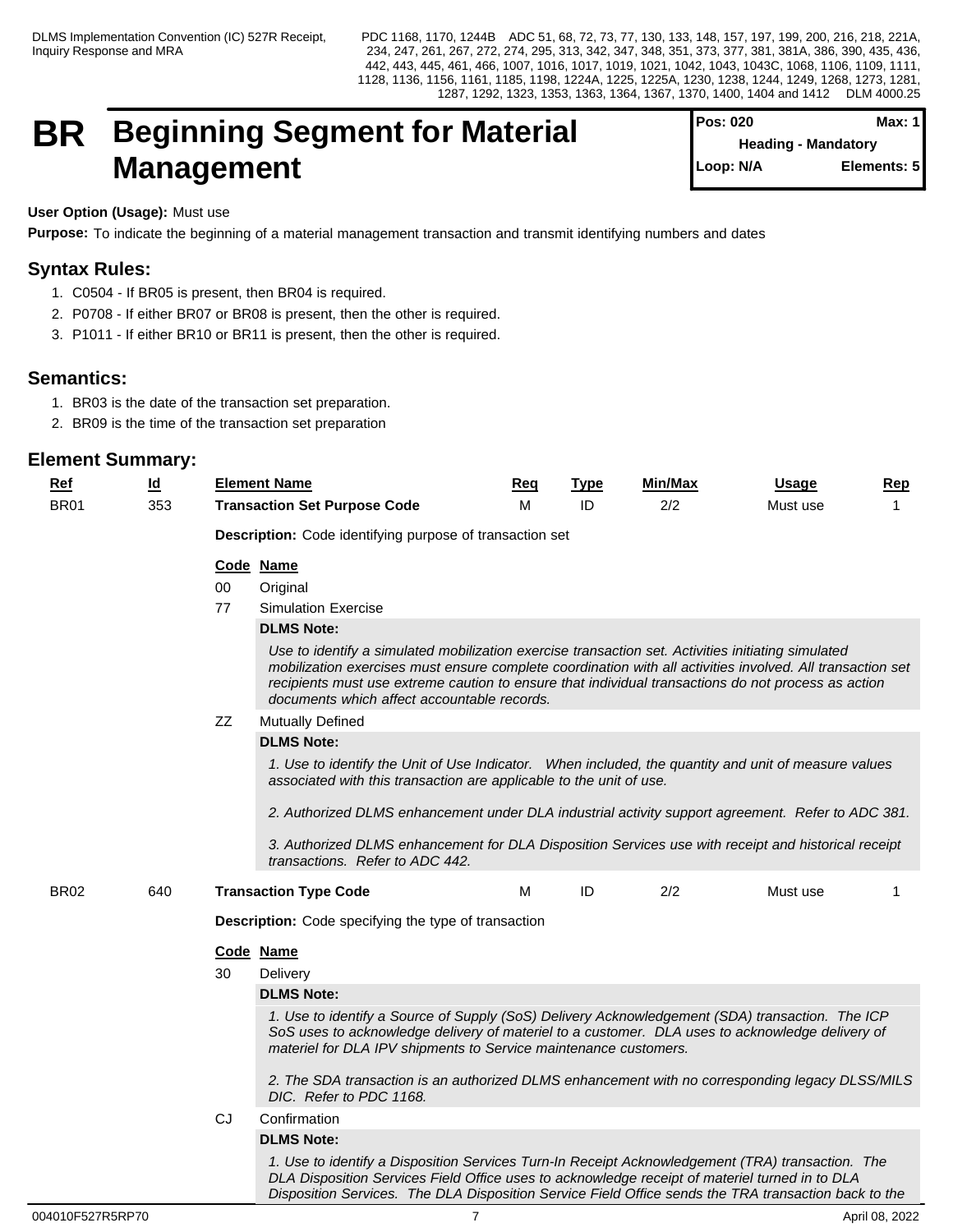#### **Code Name**

*activity identified in the disposal turn-in document (DTID) number.*

 *2. The TRA transaction is an authorized DLMS enhancement with no corresponding legacy DLSS DIC. Refer to ADC 1111.*

#### D4 Receipt

## **DLMS Note:**

*Use when reporting a receipt of materiel into DoD inventory. (MILSTRAP legacy DIC D4\_/D6\_ functionality)* 

#### DG Response

#### **DLMS Note:**

*Use when responding to an inquiry regarding an over-due receipt. (MILSTRAP legacy DIC DXC/DXD functionality)*

## IN Inquiry

## **DLMS Note:**

*Use when initiating an inquiry for receipt information. (MILSTRAP legacy DIC DXA/DXB functionality)* 

## TG Receipt Acknowledgment Inquiry

## **DLMS Note:**

*Use for a Follow-up for Delinquent MRA. (MILSTRAP legacy DIC DRF functionality)*

TH Receipt Acknowledgment Advice

#### **DLMS Note:**

*MRA Transaction. Use for MRA to acknowledge the receipt or nonreceipt of materiel (MILSTRAP legacy DIC DRA functionality). Use in conjunction with BR06 Action Code V-Respond when sending MRA in response to a Follow-up for Delinquent MRA (MILSTRAP legacy DIC DRB functionality.)*

BR03 373 **Date** M DT 8/8 Must use 1 **Description:** Date expressed as CCYYMMDD

**DLMS Note:** *This date corresponds to the Universal Time Coordinate (UTC).*

BR06 306 **Action Code** O ID 1/2 Used 1

**Description:** Code indicating type of action

#### **Code Name**

V Respond

#### **DLMS Note:**

*MRA Response to follow-up Transaction. Use in conjunction with BR02 Transaction Type Code TH when sending an MRA in response to a Follow-up for Delinquent MRA. (MILSTRAP legacy DIC DRB functionality.) Refer to ADC 313.*

#### FI File

#### **DLMS Note:**

*1. Authorized for Air Force and DSS use with PIC Nuclear Weapons-Related Material (NWRM) unique Item Tracking (UIT). Use with BR02 Code D4 to identify a receipt image transaction where the original receipt transaction has bypassed the normal DAAS transaction flow. All transaction set recipients must use extreme caution to ensure individual transactions with this code do not process as action documents which affect accountable records. Must use with 2/N101/210 code 'KK' and 2/N106/210 code 'PK'. There will be no 2/N106/210 code 'TO' for this transaction. Refer to ADC 347.*

*2. Authorized for Air Force contractor inventory control point (CICP) use to provide an image of the MRA or TRA to the Air Force accountable property system record (APSR) to update the inventory intransit balance. Refer to ADC 1238.*

*3. Must use when transmitting an image of receipt transactions to DAAS as required by DoDM 4140.01 Volume 5. Refer to ADC 1292.*

#### W1 Reconcile Historical Records

## **DLMS Note:**

*1. Use to indicate the submission of historical information on previously reported receipts. Recipients may not reject these transactions.*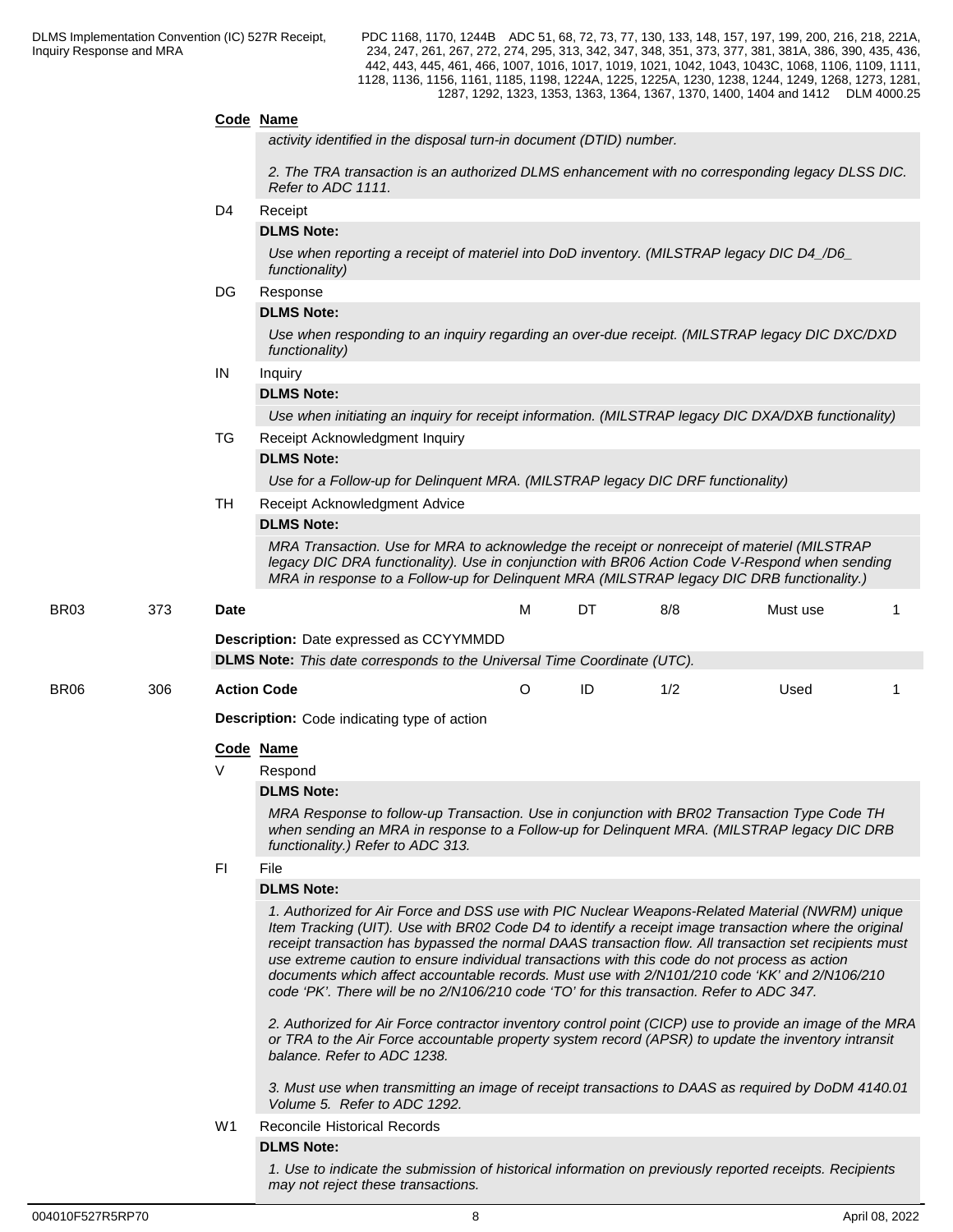#### **Code Name**

*2. DLMS enhancement; see introductory DLMS note 5a.*

## BR09 337 **Time** O TM 4/8 Must use 1 **Description:** Time expressed in 24-hour clock time as follows: HHMM, or HHMMSS, or HHMMSSD, or

HHMMSSDD, where H = hours (00-23), M = minutes (00-59), S = integer seconds (00-59) and DD = decimal seconds; decimal seconds are expressed as follows: D = tenths (0-9) and DD = hundredths (00-99) **DLMS Note:** *1. Express the originating activity's time in UTC.*

*2. Express time in a four-position (HHMM) format.*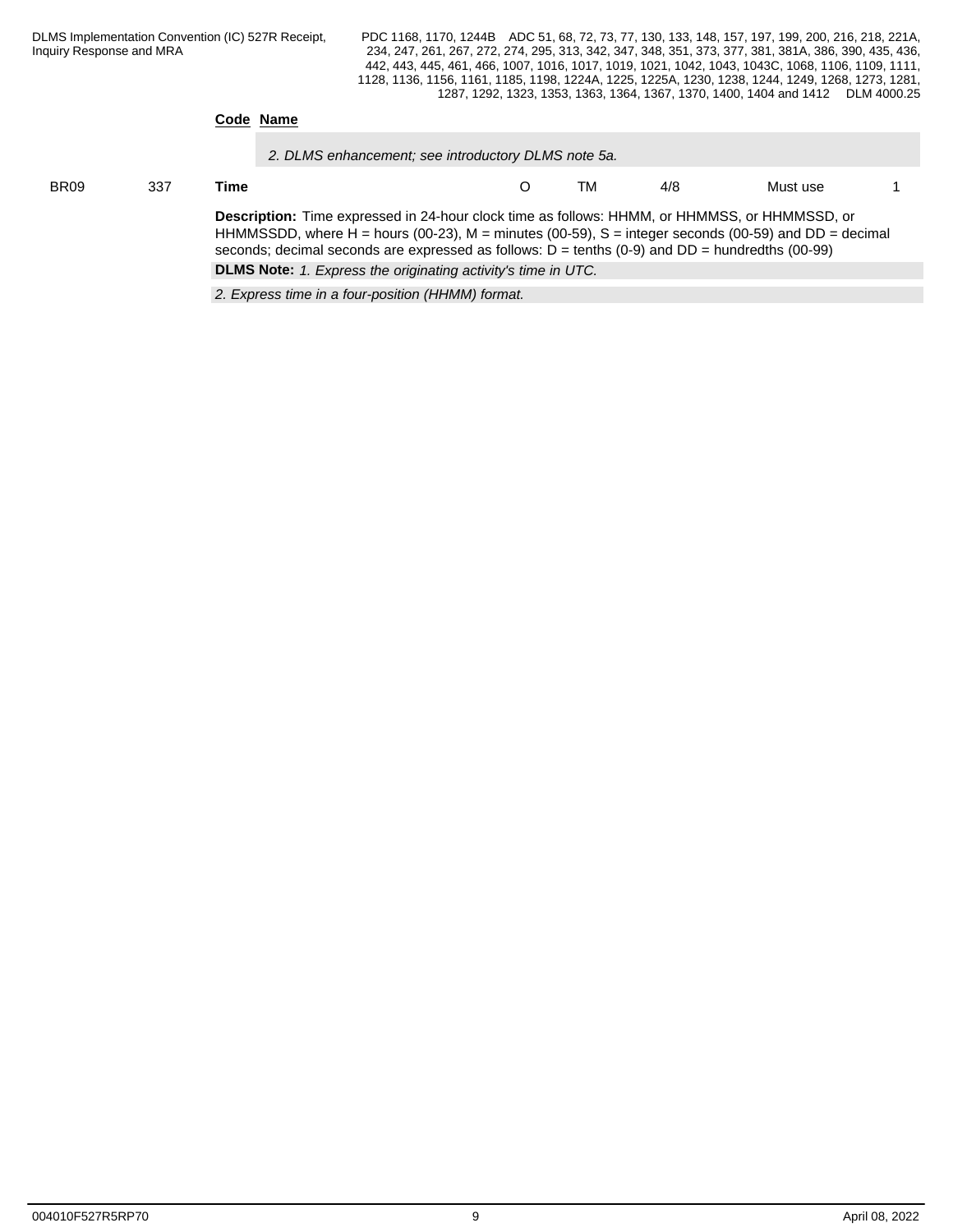PDC 1168, 1170, 1244B ADC 51, 68, 72, 73, 77, 130, 133, 148, 157, 197, 199, 200, 216, 218, 221A, 234, 247, 261, 267, 272, 274, 295, 313, 342, 347, 348, 351, 373, 377, 381, 381A, 386, 390, 435, 436, 442, 443, 445, 461, 466, 1007, 1016, 1017, 1019, 1021, 1042, 1043, 1043C, 1068, 1106, 1109, 1111, 1128, 1136, 1156, 1161, 1185, 1198, 1224A, 1225, 1225A, 1230, 1238, 1244, 1249, 1268, 1273, 1281, 1287, 1292, 1323, 1353, 1363, 1364, 1367, 1370, 1400, 1404 and 1412 DLM 4000.25

**N1 Name Pos: 070 Max: 1**<br>**Pos: 070 Max: 1**<br>**Pos: 070 Max: 1 Heading - Mandatory Loop: N1 Elements: 4**

**User Option (Usage):** Must use

**Purpose:** To identify a party by type of organization, name, and code

## **Syntax Rules:**

- 1. R0203 At least one of N102 or N103 is required.
- 2. P0304 If either N103 or N104 is present, then the other is required.

## **Comments:**

- 1. This segment, used alone, provides the most efficient method of providing organizational identification. To obtain this efficiency the "ID Code" (N104) must provide a key to the table maintained by the transaction processing party.
- 2. N105 and N106 further define the type of entity in N101.

## **DLMS Note:**

*1. Must use this N1 loop to identify the organization originating the transaction set.*

*2. Use additional iterations to identify other organizations associated with the transaction.*

| $Ref$            | <u>Ιd</u> |           | <b>Element Name</b>                                                                                                                                                                                                                                                             | Req | <b>Type</b> | Min/Max | <b>Usage</b> | Rep |
|------------------|-----------|-----------|---------------------------------------------------------------------------------------------------------------------------------------------------------------------------------------------------------------------------------------------------------------------------------|-----|-------------|---------|--------------|-----|
| N <sub>101</sub> | 98        |           | <b>Entity Identifier Code</b>                                                                                                                                                                                                                                                   | м   | ID          | 2/3     | Must use     | 1   |
|                  |           |           | Description: Code identifying an organizational entity, a physical location, property or an individual                                                                                                                                                                          |     |             |         |              |     |
|                  |           |           | <b>DLMS Note:</b> Use only one of codes 41, RC or Z4.                                                                                                                                                                                                                           |     |             |         |              |     |
|                  |           |           | Code Name                                                                                                                                                                                                                                                                       |     |             |         |              |     |
|                  |           | 41        | Submitter                                                                                                                                                                                                                                                                       |     |             |         |              |     |
|                  |           |           | <b>DLMS Note:</b>                                                                                                                                                                                                                                                               |     |             |         |              |     |
|                  |           |           | 1. Use in MRAs to identify the reporting activity.                                                                                                                                                                                                                              |     |             |         |              |     |
|                  |           |           | 2. Used in Commercial Asset Visibility (CAV) receipts to identify the repair contractor submitting the<br>receipt. CAV expresses the repair contractor as a DODAAC (N103 code 10).                                                                                              |     |             |         |              |     |
|                  |           | <b>RC</b> | Receiving Location                                                                                                                                                                                                                                                              |     |             |         |              |     |
|                  |           |           | <b>DLMS Note:</b>                                                                                                                                                                                                                                                               |     |             |         |              |     |
|                  |           |           | 1. Use only in receipts, responses concerning overdue receipts, and historical receipt submissions to<br>indicate the organization receiving or designated to receive materiel. Use N104 code M4 Routing<br>Identifier Code (RIC) for the activity unless otherwise authorized. |     |             |         |              |     |
|                  |           |           | 2. DLA Disposition Services Field Office uses with the Disposition Services Turn-In Receipt<br>Acknowledgment transaction. Used in conjunction with N106 code FR.                                                                                                               |     |             |         |              |     |
|                  |           |           | 3. For Air Force GFP accountability, use to identify the CICP as the responsible custodial activity.<br>Refer to ADC 1225.                                                                                                                                                      |     |             |         |              |     |
|                  |           | Z4        | <b>Owning Inventory Control Point</b>                                                                                                                                                                                                                                           |     |             |         |              |     |
|                  |           |           | <b>DLMS Note:</b>                                                                                                                                                                                                                                                               |     |             |         |              |     |
|                  |           |           | 1. Use to identify the supply source.                                                                                                                                                                                                                                           |     |             |         |              |     |
|                  |           |           | 2. For the SoS Delivery Acknowledgement transaction, this is the SoS ICP RIC generating the<br>transaction to send to itself based on statistical sampling of deliveries to the customer. Refer to PDC<br>1168.                                                                 |     |             |         |              |     |
|                  |           |           | 3. For Air Force GFP accountability, use to identify the Air Force CICP forwarding an MRA or TRA<br>image transaction (identified by 1/BR06/020 Code FI) to the APSR. Refer to ADC 1238.                                                                                        |     |             |         |              |     |
| N <sub>103</sub> | 66        |           | <b>Identification Code Qualifier</b>                                                                                                                                                                                                                                            | Χ   | ID          | 1/2     | Must use     |     |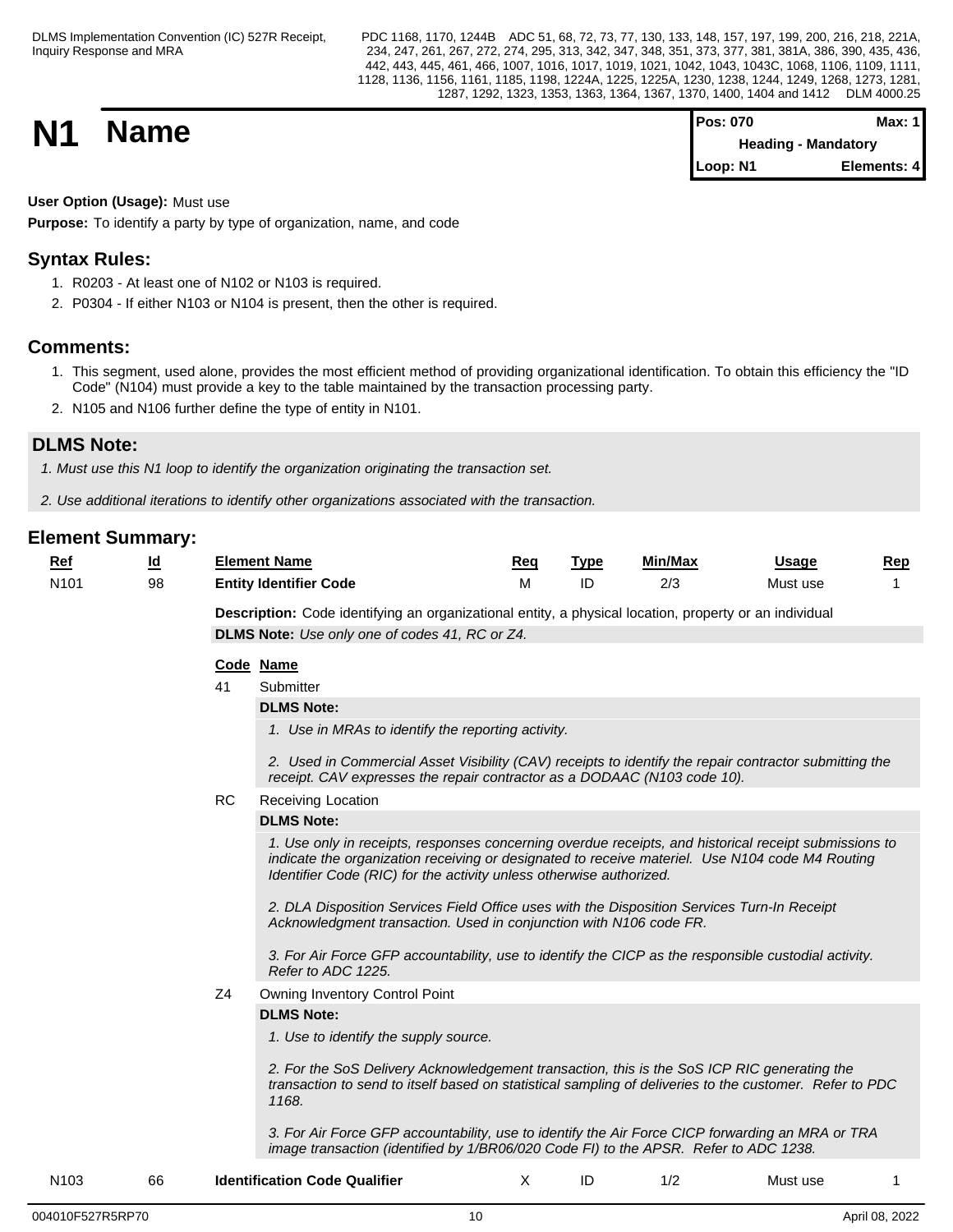PDC 1168, 1170, 1244B ADC 51, 68, 72, 73, 77, 130, 133, 148, 157, 197, 199, 200, 216, 218, 221A, 234, 247, 261, 267, 272, 274, 295, 313, 342, 347, 348, 351, 373, 377, 381, 381A, 386, 390, 435, 436, 442, 443, 445, 461, 466, 1007, 1016, 1017, 1019, 1021, 1042, 1043, 1043C, 1068, 1106, 1109, 1111, 1128, 1136, 1156, 1161, 1185, 1198, 1224A, 1225, 1225A, 1230, 1238, 1244, 1249, 1268, 1273, 1281, 1287, 1292, 1323, 1353, 1363, 1364, 1367, 1370, 1400, 1404 and 1412 DLM 4000.25

| <b>Ref</b>       | $\overline{\mathsf{q}}$ | <b>Element Name</b> |                                                                                                                                             | Reg | <u>Type</u> | Min/Max | Usage    | Rep |
|------------------|-------------------------|---------------------|---------------------------------------------------------------------------------------------------------------------------------------------|-----|-------------|---------|----------|-----|
|                  |                         |                     | Description: Code designating the system/method of code structure used for Identification Code (67)                                         |     |             |         |          |     |
|                  |                         | Code Name           |                                                                                                                                             |     |             |         |          |     |
|                  |                         | 10                  | Department of Defense Activity Address Code (DODAAC)                                                                                        |     |             |         |          |     |
|                  |                         |                     | <b>DLMS Note:</b>                                                                                                                           |     |             |         |          |     |
|                  |                         |                     | 1. DLMS enhancement; see introductory DLMS note 5a.                                                                                         |     |             |         |          |     |
|                  |                         |                     | 2. CAV uses for receipts in conjunction with N101 code 41 to identify the DODAAC of the repair<br>contractor submitting the receipt to CAV. |     |             |         |          |     |
|                  |                         | M4                  | Department of Defense Routing Identifier Code (RIC)                                                                                         |     |             |         |          |     |
| N <sub>104</sub> | 67                      |                     | <b>Identification Code</b>                                                                                                                  | X   | AN          | 2/80    | Must use |     |
|                  |                         |                     | Description: Code identifying a party or other code                                                                                         |     |             |         |          |     |
| N <sub>106</sub> | 98                      |                     | <b>Entity Identifier Code</b>                                                                                                               | O   | ID          | 2/3     | Used     |     |
|                  |                         |                     | Description: Code identifying an organizational entity, a physical location, property or an individual                                      |     |             |         |          |     |
|                  |                         | Code Name           |                                                                                                                                             |     |             |         |          |     |
|                  |                         | <b>FR</b>           | Message From                                                                                                                                |     |             |         |          |     |
|                  |                         |                     | <b>DLMS Note:</b>                                                                                                                           |     |             |         |          |     |
|                  |                         |                     | Must use with the appropriate 1/N101/070 code to indicate the organization cited in N104 is originating<br>the transaction set.             |     |             |         |          |     |
|                  |                         |                     |                                                                                                                                             |     |             |         |          |     |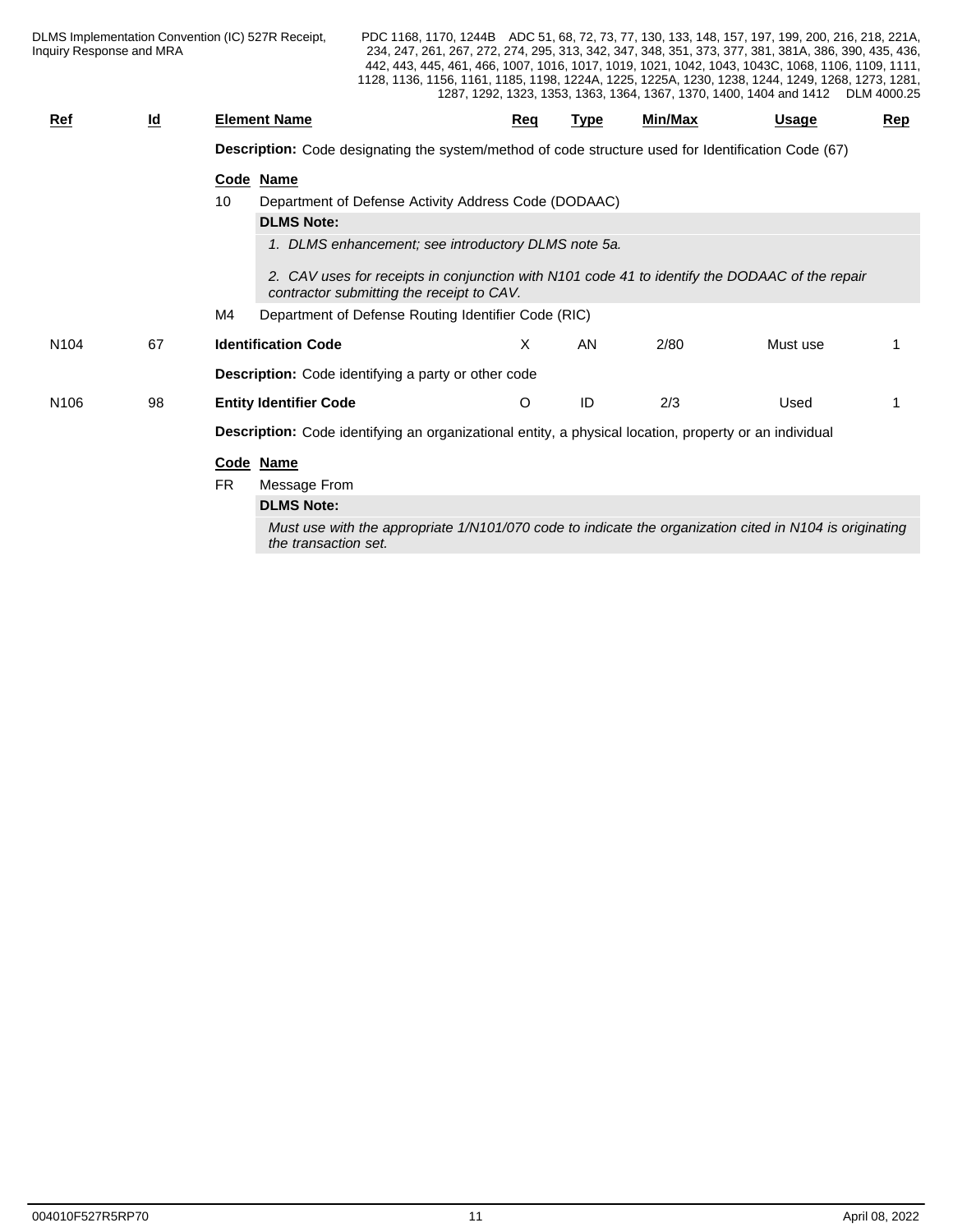## **LIN Item Identification**

| <b>Pos: 010</b>           | Max: 1       |
|---------------------------|--------------|
| <b>Detail - Mandatory</b> |              |
| Loop: LIN                 | Elements: 17 |

**User Option (Usage):** Must use **Purpose:** To specify basic item identification data

## **Syntax Rules:**

- 1. P0405 If either LIN04 or LIN05 is present, then the other is required.
- 2. P0607 If either LIN06 or LIN07 is present, then the other is required.
- 3. P0809 If either LIN08 or LIN09 is present, then the other is required.
- 4. P1011 If either LIN10 or LIN11 is present, then the other is required.
- 5. P1213 If either LIN12 or LIN13 is present, then the other is required.
- 6. P1415 If either LIN14 or LIN15 is present, then the other is required.
- 7. P1617 If either LIN16 or LIN17 is present, then the other is required.
- 8. P1819 If either LIN18 or LIN19 is present, then the other is required.
- 9. P2021 If either LIN20 or LIN21 is present, then the other is required.
- 10. P2223 If either LIN22 or LIN23 is present, then the other is required.
- 11. P2425 If either LIN24 or LIN25 is present, then the other is required.
- 12. P2627 If either LIN26 or LIN27 is present, then the other is required.
- 13. P2829 If either LIN28 or LIN29 is present, then the other is required.
- 14. P3031 If either LIN30 or LIN31 is present, then the other is required.

## **Semantics:**

1. LIN01 is the line item identification

## **Comments:**

- 1. See the Data Dictionary for a complete list of IDs.
- 2. LIN02 through LIN31 provide for fifteen different product/service IDs for each item. For example: Case, Color, Drawing No., U.P.C. No., ISBN No., Model No., or SKU.

## **DLMS Note:**

*Use either the 2/CS/020 segment or the 2/N9/030 segment (but not both) for each 2/LIN/010 loop.*

| Ref |                   | <u>ld</u> | <b>Element Name</b>                                                                                                                                                                                                                                                                                                                                                                                                                                                                                                                     | Reg | <u>Type</u> | Min/Max | Usage | $\mathbf{Rep}$ |  |  |  |  |
|-----|-------------------|-----------|-----------------------------------------------------------------------------------------------------------------------------------------------------------------------------------------------------------------------------------------------------------------------------------------------------------------------------------------------------------------------------------------------------------------------------------------------------------------------------------------------------------------------------------------|-----|-------------|---------|-------|----------------|--|--|--|--|
|     | LIN <sub>01</sub> | 350       | <b>Assigned Identification</b>                                                                                                                                                                                                                                                                                                                                                                                                                                                                                                          | O   | AN          | 1/20    | Used  |                |  |  |  |  |
|     |                   |           | Description: Alphanumeric characters assigned for differentiation within a transaction set                                                                                                                                                                                                                                                                                                                                                                                                                                              |     |             |         |       |                |  |  |  |  |
|     |                   |           | DLMS Note: 1. Must use the appropriate capitalized alphabetic code in each receipt and historical receipt<br>transaction to identify the source of the materiel received or returned; otherwise, do not use.                                                                                                                                                                                                                                                                                                                            |     |             |         |       |                |  |  |  |  |
|     |                   |           | 2. A - Receipt to inventory as a result of purchase from commercial sources. Applicable only to procurement<br>source transactions.                                                                                                                                                                                                                                                                                                                                                                                                     |     |             |         |       |                |  |  |  |  |
|     |                   |           | 3. B - Receipt to inventory as a result of purchase or requisitioning from another DoD activity.                                                                                                                                                                                                                                                                                                                                                                                                                                        |     |             |         |       |                |  |  |  |  |
|     |                   |           | 4. C - Receipt to inventory as a result of purchase or requisitioning from a non-DoD activity.                                                                                                                                                                                                                                                                                                                                                                                                                                          |     |             |         |       |                |  |  |  |  |
|     |                   |           | 5. D - Receipt to inventory of assembled items, components from disassembled or reclaimed items, or converted<br>or modified items, originally issued to a commercial or government activity for assembly, disassembly,<br>reclamation, conversion, or modification. Applicable to both procurement and nonprocurement source<br>transactions. Includes the return of government owned materiel furnished for incorporation in the deliverable item<br>but not so incorporated (applicable to nonprocurement source transactions only). |     |             |         |       |                |  |  |  |  |
|     |                   |           | 6. E - Receipt to inventory of items previously issued to a commercial or government activity for repair or<br>nondestructive test/evaluation.                                                                                                                                                                                                                                                                                                                                                                                          |     |             |         |       |                |  |  |  |  |
|     |                   |           | 7. F - Return to inventory of unused items originally issued to a commercial or government activity for destructive<br>test/evaluation. Applicable only to nonprocurement source transactions.                                                                                                                                                                                                                                                                                                                                          |     |             |         |       |                |  |  |  |  |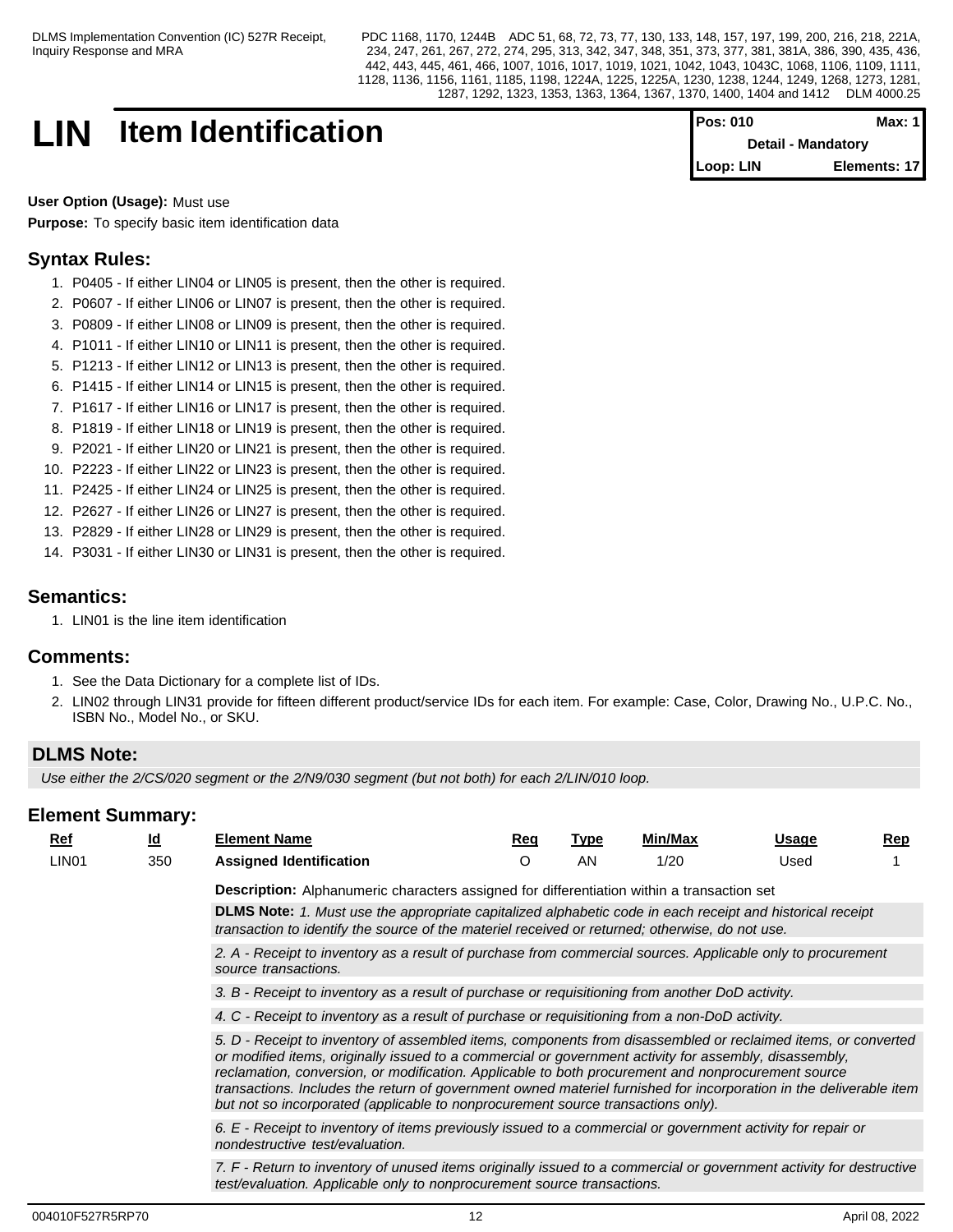*8. G - Return to inventory of government owned materiel previously furnished to a commercial or government activity for consumption during the manufacturing or maintenance process, but not so consumed or expended. Applicable only to nonprocurement source transactions.*

*9. H - Return to inventory, from an authorized commercial or noncommercial activity, of materiel on loan. Includes the return of government owned equipment furnished to a commercial or noncommercial, activity for use in performing a contract. Applicable only to nonprocurement source transactions.*

*10. I - Return to inventory from own Service/Agency users. Applicable only to nonprocurement source transactions.*

*11. J - Return to inventory from other DoD activity users. Applicable only to nonprocurement source transactions.*

*12. K - Return to inventory from non-DoD activity users. Applicable only to nonprocurement source transactions.*

*13. L - Return to inventory from Military Assistance Program (MAP) Grant Aid users. Applicable only to nonprocurement source transactions.*

*14. M - Return to inventory from Foreign Military Sales (FMS) users. Applicable only to nonprocurement source transactions.*

*15. N - Return to inventory of materiel relocated between storage activities without change in ownership. Applicable only to nonprocurement source transactions.*

*16. P - Return to inventory from reutilization and marketing. Applicable only to nonprocurement source transactions.*

*17. Q - Return to inventory of designated principal item/weapon system. Applicable only to nonprocurement source transactions.*

*18. R - Exchange Item. Exchange of Service/Agency designated item to inventory, when a like item is issued on an exchange basis. Applicable only to nonprocurement source transactions. (DIC D6R functionality)*

*19. S - Return to inventory as a result of requisitioning from own Service/Agency. Applicable only to nonprocurement source transactions.*

*20. T- Memorandum notification from the LIM to the GIM of anticipated receipt, or return to inventory, which is scheduled to be logistically reassigned to the GIM when received.*

*21. U - Receipt to inventory or assembly area as a result of purchase from a USAMMA Medical Prime Vendor. Applicable only to procurement source transactions. DLMS Note: DLMS Component-unique enhancement. See introductory DLMS note 5e.*

*22. V - Upgrade from Scrap. Receipt as a result of DLA Disposition Services process, authorized by DoD 4160.21-M, to upgrade materiel from scrap subsequent to the initial receipt of materiel. There is no corresponding MILSTRAP legacy DIC for this use. Authorized DLMS enhancement for DLA Disposition Services only. Refer to ADC 1017.*

*23. W - Downgrade to Scrap. Receipt as a result of DLA Disposition Services process, authorized by DoD 4160.21-M, to downgrade materiel to scrap subsequent to the initial receipt of materiel. There is no corresponding MILSTRAP legacy DIC for this use. Authorized DLMS enhancement for DLA Disposition Services only. Refer to ADC 443.*

*24. X - For temporary use in intra-Army transactions to record Decapitalization/Capitalization of assets between funding types. Army authorized DLMS migration enhancement for interim use until implementation of Army Exchange Pricing (estimated to be April 2009). 'X' will be deleted from 527R at that time. This is associated with Intra-Army use of DIC D6X when rp 73 = X. Refer to ADC 267.*

*25. Y - CAV Detail Record. Authorized for INTERIM USE by Navy as a flag to identify CAV non-balance affecting 'detail' receipt transactions. The balance affecting CAV "summary" receipt transaction must use the appropriate standard LIN01 code. Value 'Y' is nonstandard and is authorized for intra-Navy interim use pending implementation of "detail" information within a standard DLMS receipt through looping structure. Navy will address CAV becoming compliant with DLMS standard after Navy ERP completes the Single Supply Solution Release 1.1 implementation in 2012. LIN01 code 'Y' will be deleted from 527R at that time. Refer to ADC 342.*

*26. Z - For use with returns not identified by other codes. Requires use of 2/NTE/110 which will require manual intervention. Avoid use except under extraordinary circumstances.*

LIN02 235 **Product/Service ID Qualifier** M ID 2/2 Must use 1

- -

**Description:** Code identifying the type/source of the descriptive number used in Product/Service ID (234) **DLMS Note:** *1. Use only one of codes A2, A4, FB, FS, FT, MG, NN, SW, YP, ZR or ZZ to identify the materiel. Must use National Stock Number (NSN) when known, except when appropriate brand name subsistence items are identified by the Subsistence Identification Number or when maintenance/industrial activity materiel is identified by Local Stock Number or Materiel Control Tracking (MCT) Tag Number. An exception is also*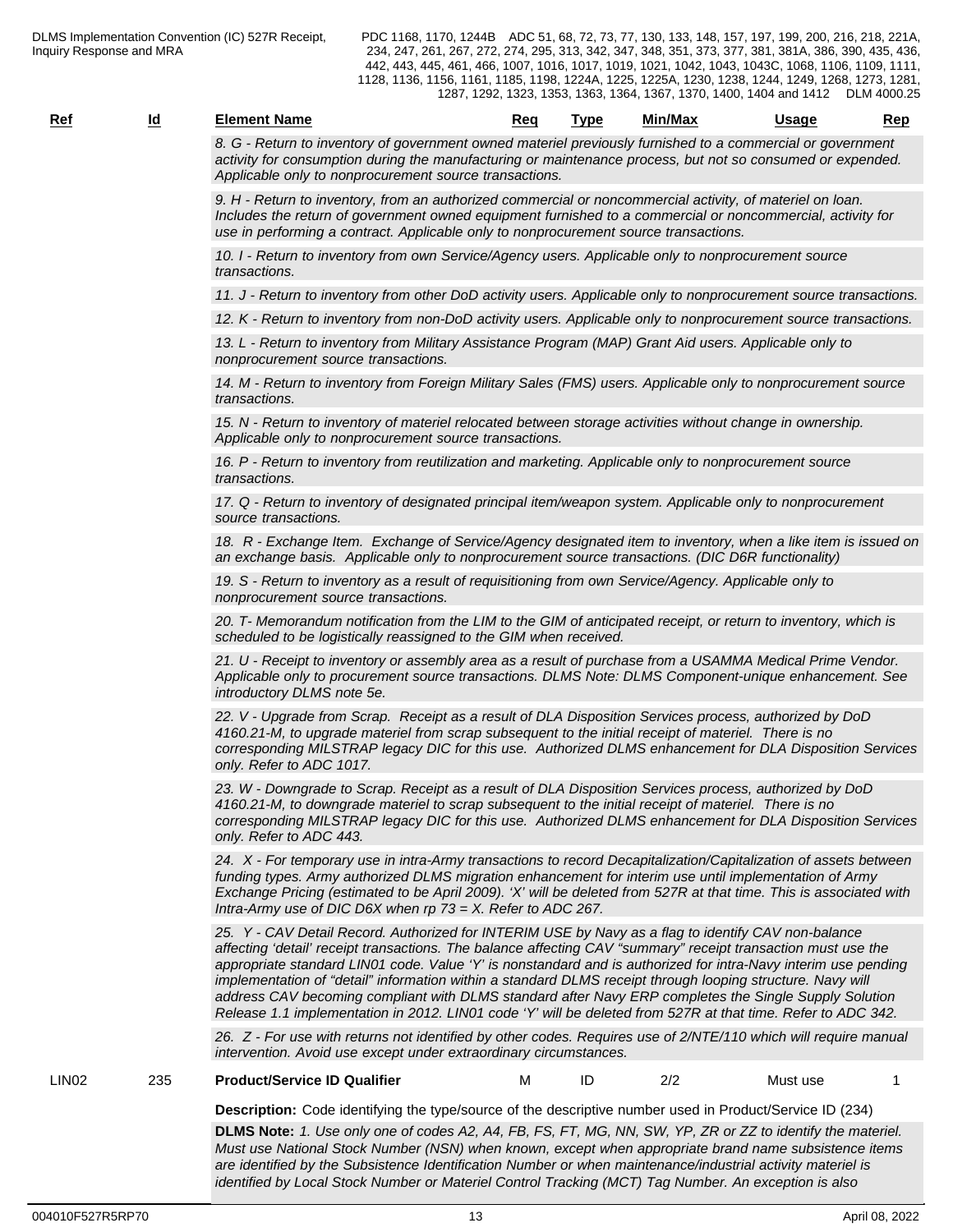| Rei | ıc | ้ lement<br>name                                           | кес               | ™vpe                   | Min/Max                     | Usage                    | ---<br>יסו |
|-----|----|------------------------------------------------------------|-------------------|------------------------|-----------------------------|--------------------------|------------|
|     |    | . matarial may ha<br>AV where<br>$t \cap r$<br>17707<br>-- | .<br>idantitiad h | National Itam<br>∙ th∆ | $-0.01$<br>. Idantitication | $\triangle$<br>i Niimhar | vhan tha   |

*authorized for CAV where materiel may be identified by the National Item Identification Number (NIIN) when the Federal Supply Code (FSC) is not available.*

*2. For SDA transactions in support of the IPV programs, current system capabilities do not always enable use of the correct qualifier for materiel. Current capability enables use of NSN (Code FS) or Part Number (Code MG) (without the associated CAGE). A future systems change will result in use of the appropriate qualifier for the materiel.*

*3. For DLMS use, only the following codes are authorized.*

#### **Code Name**

A2 Department of Defense Identification Code (DoDIC)

#### **DLMS Note:**

- *1. Use to identify ammunition items.*
- *2. DLMS enhancement; see introductory DLMS note 5a.*
- A3 Locally Assigned Control Number

#### **DLMS Note:**

*1. Defense Medical Logistics Standard Support (DMLSS)/Theater Enterprise-Wide Logistics System (TEWLS) use to cite their Local Catalog Identification which can reference multiple prime vendor part numbers for a specific site.*

- *2. DLMS enhancement. See introductory DLMS note 5a.*
- A4 Subsistence Identification Number

#### **DLMS Note:**

*Use to identify subsistence items.* 

#### FB Form Number

#### **DLMS Note:**

*1. Use to identify the form stock number.*

*2. DLMS enhancement; see introductory DLMS note 5a.*

- FS National Stock Number
- FT Federal Supply Classification

#### **DLMS Note:**

*1. Use to identify the FSC of the nonstandard materiel when a part number is not available and materiel can only be ordered by description (e.g., non-NSN lumber products).*

*2. DLMS enhancement. See introductory DLMS note 5a.*

MG Manufacturer's Part Number

#### **DLMS Note:**

*1. Use to identify nonstandard materiel.*

*2. May be used to identify the supplier-assigned part number when applicable to a DoD EMALL or GSA Advantage/Global internet order from a vendor catalog. Refer to ADC 1068.*

#### NN National Item Identification Number

#### **DLMS Note:**

*1. Use only for CAV when the NSN (FSC plus NIIN) is not available. Refer to ADC 342.*

*2. Qualifier NN is a migration code approved for use in X12 version 5020. This is an authorized DLMS enhancement for use by CAV and by CAV trading partners by mutual agreement.*

#### PR Process Number

#### **DLMS Note:**

*Only for use with Materiel Receipt Acknowledgement transactions (1/BR02/020 Code TH) when stock or part number is unknown. Use only: (1) when the item acknowledgement cannot be identified (must also cite Discrepancy Indicator Code 'A' in 2/LQ02/130 or (2) during DLSS to DLMS conversion when the stock or part number was blank in the DLSS Document Identifier Code DRA/DRB (this second use will be streamlined out once full DLMS implementation is reached).*

SW Stock Number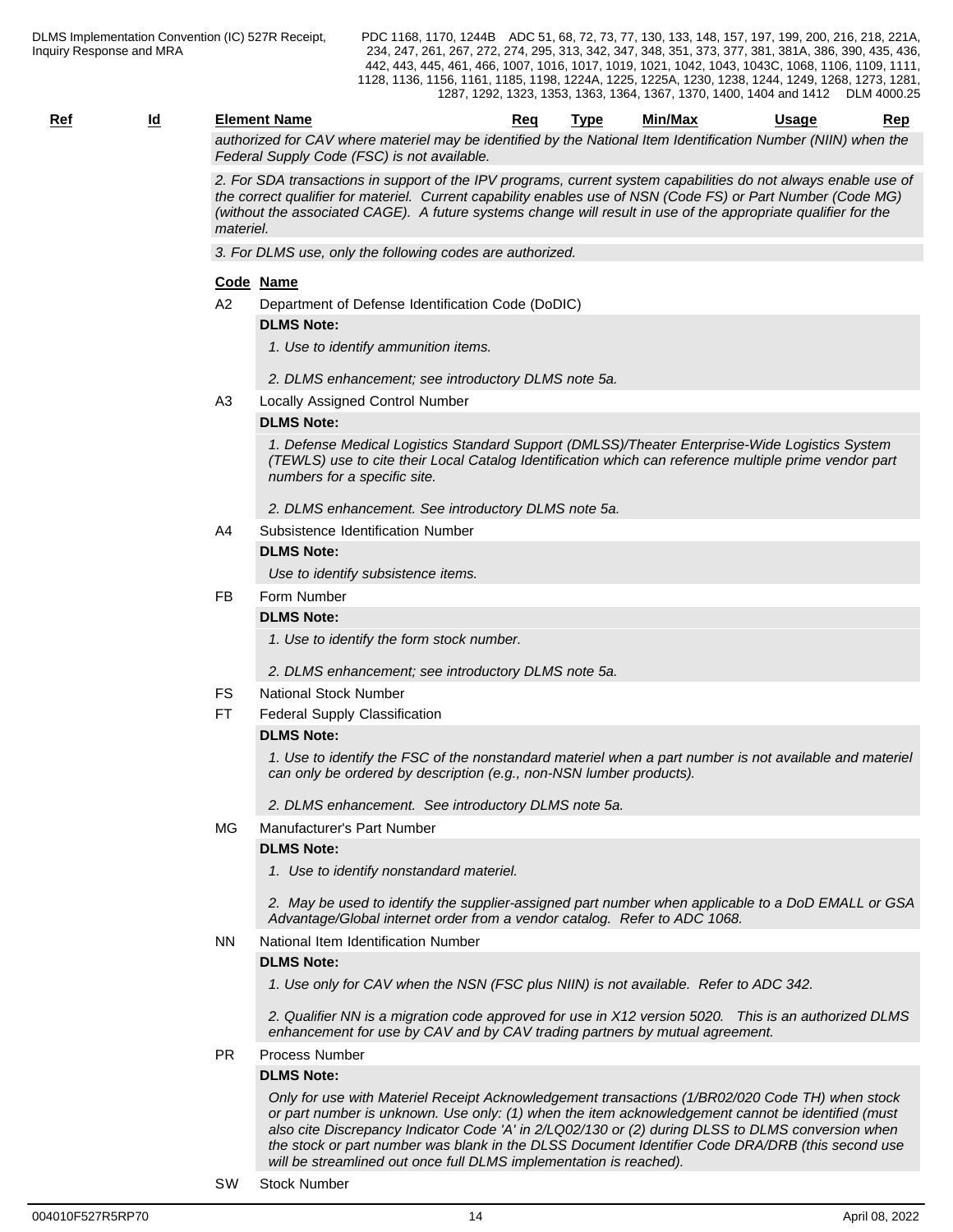## **Code Name**

#### **DLMS Note:**

*1. Use to identify the local stock number (LSN). Authorized DLMS migration enhancement.*

*2. When used for a unit of use LSN applicable to NSN materiel, the applicable NSN will be included for cross-reference.*

*3. When used for a unit of use LSN applicable to part numbered items, the original part-numbered item LSN will also be included for cross-reference.*

*4. Authorized DLMS enhancement under DLA industrial activity support agreement. Refer to ADC 381/Approved Addendum 381A.*

*5. DLA Disposition Services uses with disposition services turn-in receipt acknowledgement (TRA) transaction to cite the Service LSN used on the disposal turn-in document (DTID). The disposition services LSN, or an NSN if applicable, used in the corresponding receipt transaction to receipt the item, is provided at LIN16/LIN17 for a cross reference audit trail. Refer to ADC 1111.*

YP Publication Number

#### **DLMS Note:**

*1. Use to identify the publication stock number.*

- *2. DLMS enhancement; see DLMS introductory note 5a.*
- ZR Service Control Identification

#### **DLMS Note:**

*Use to identify Material Control Tracking (MCT) tag number. The MCT tag number is authorized for DLA industrial activity support agreement only. Refer to ADC 373.*

## ZZ Mutually Defined

#### **DLMS Note:**

*1. Use to identify nonstandard materiel when all other authorized codes do not apply or cannot be determined (includes management control numbers and locally assigned control numbers). May be used for DLSS-to-DLMS conversion when the translator cannot determine a more appropriate code.*

*2. Use when a management control number (MCN) is provided. This includes the MCN assigned by the DoD small arms/light weapons (SA/LW) Registry for the DoD SA/LW Serialization Program, IAW DLM 4000.25, DLMS, Volume 2.*

**Description:** Identifying number for a product or service

**DLMS Note:** *When LIN02 qualifier PR is used, cite "Z" in LIN03 to satisfy ANSI syntax requirement.*

#### LIN04 235 **Product/Service ID Qualifier** X ID 2/2 Used 1

**Description:** Code identifying the type/source of the descriptive number used in Product/Service ID (234)

**DLMS Note:** *1. Either code N4, VC, or VP must be used for the USAMMA DoD Medical Prime Vendor program (LIN01 code "U").*

*2. For DLMS use, only the following codes are authorized.*

#### **Code Name**

CN Commodity Name

#### **DLMS Note:**

*Use only with LIN02 code FT to identify the materiel name or description.* 

FS National Stock Number

### **DLMS Note:**

*1. Use to identify the NSN.* 

*2. The NSN is provided as a cross-reference when unit of use indicator is included and the Local Stock Number (LSN) is identified as the primary materiel identification. Authorized DLMS enhancement under DLA industrial activity support agreement and for DLA Disposition Services (refer to ADC 381 and ADC 442 respectively)*

N4 National Drug Code in 5-4-2 Format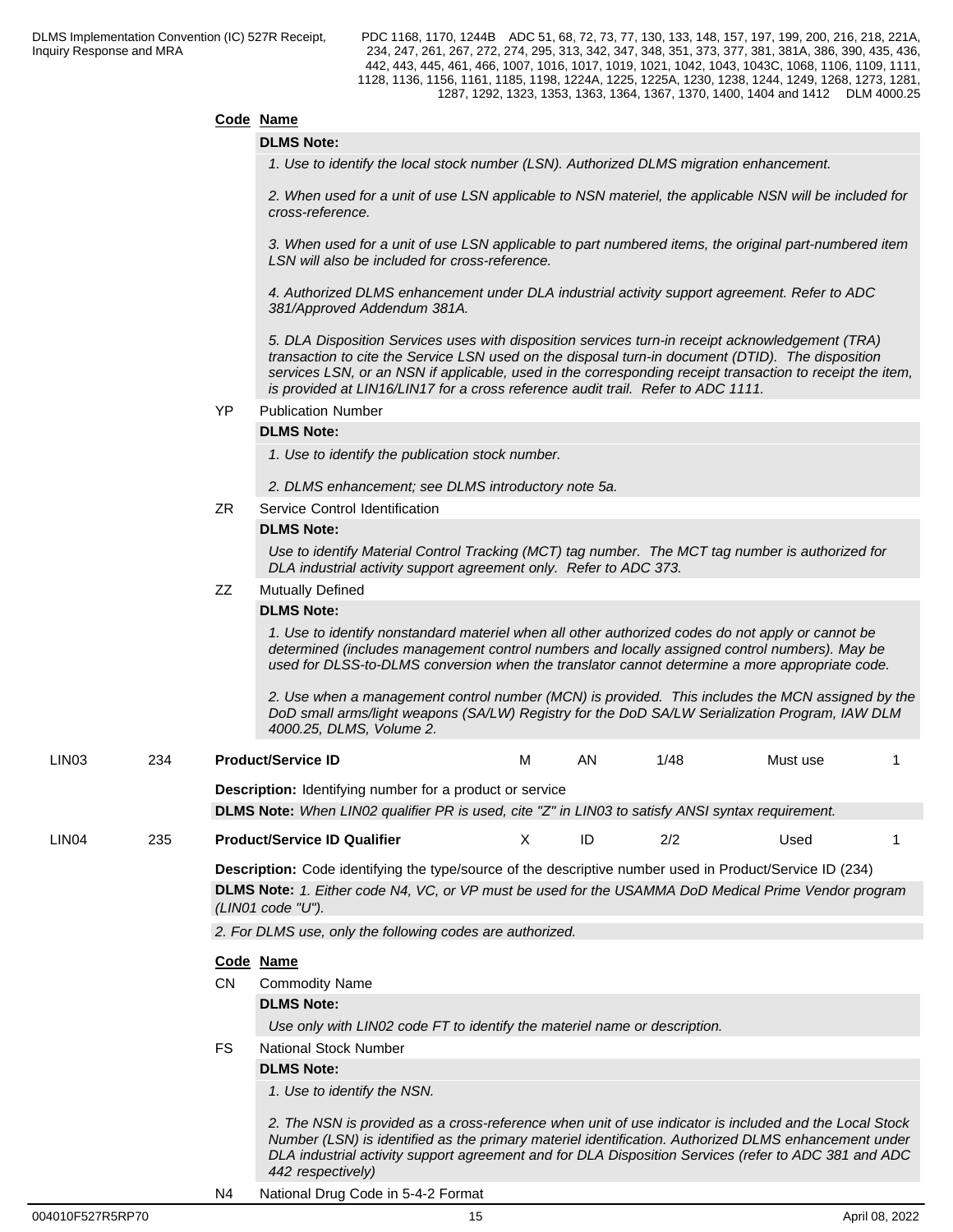#### **Code Name**

#### **DLMS Note:**

*1. "Use only with LIN01 code 'U' to identify the National Drug Code. NSN must be identified in LIN02/03".*

*2. DLMS Component-unique enhancement. See introductory DLMS note 5e.*

#### SW Stock Number

#### **DLMS Note:**

*1. Use to identify the local stock number (LSN).*

*2. The LSN is provided as a cross-reference when unit of use indicator is included and the unit of use LSN is identified as the primary materiel identification. Authorized DLMS enhancement under DLA industrial activity support agreement.*

*3. DLA Disposition Services uses with receipt and historical receipt transactions, for confiscated or captured foreign weapons, to identify the disposition LSN in addition to the SA/LW MCN cited in LIN02/LIN03 by qualifier ZZ. Authorized DLMS enhancement for DLA Disposition Services. DLA Disposition Services requires the disposition LSN for internal DLA processing only. Refer to ADC 1019.*

VC Vendor's (Seller's) Catalog Number

#### **DLMS Note:**

*1. "Use only with LIN01 code 'U' to identify the Prime Vendor Catalog Number. NSN must be cited in LIN02/03."*

*2. DLMS Component-unique enhancement. See introductory DLMS note 5e.*

VP Vendor's (Seller's) Part Number

#### **DLMS Note:**

*1. "Use only with LIN01 code 'U' to identify the Prime Vendor Part Number. NSN must be cited in LIN02/03."*

*2. DLMS Component-unique enhancement. See introductory DLMS note 5e.*

ZB Commercial and Government Entity (CAGE) Code

## **DLMS Note:**

*1. Use with LIN02 code MG to uniquely identify a manufacturer's (or supplier's) part number.*

*2. May be used to identify the supplier CAGE when applicable to a DoD EMALL or GSA Advantage/Global internet order from a vendor catalog.*

| LIN <sub>05</sub> | 234 | <b>Product/Service ID</b>                                       | AN | 1/48 | Used |  |
|-------------------|-----|-----------------------------------------------------------------|----|------|------|--|
|                   |     | <b>Description:</b> Identifying number for a product or service |    |      |      |  |
| LIN <sub>06</sub> | 235 | <b>Product/Service ID Qualifier</b>                             |    | 2/2  | Used |  |

**Description:** Code identifying the type/source of the descriptive number used in Product/Service ID (234) **DLMS Note:** *For DLMS use, only the following codes are authorized.*

### **Code Name**

SW Stock Number

#### **DLMS Note:**

*DLA Disposition Services uses with Receipt and historical Receipt transactions to identify the Service local stock number (LSN). Used to track the Services' materiel numbers, which will not be stored in EBS. DLA Disposition Services will use this number for marketing purposes only. The primary materiel identification will be at the LIN02/LIN03. The only materiel identification that can be sent to DLA Disposition Services ICP (EBS) in LIN02/LIN03 is an NSN, Disposition Services LSN, or the "R" Less than Unit of Use LSN. Authorized DLMS enhancement for DLA Disposition Services. Refer to ADC 442.*

## LIN07 234 **Product/Service ID** X AN 1/48 Used 1

**Description:** Identifying number for a product or service

LIN08 235 **Product/Service ID Qualifier** X ID 2/2 Used 1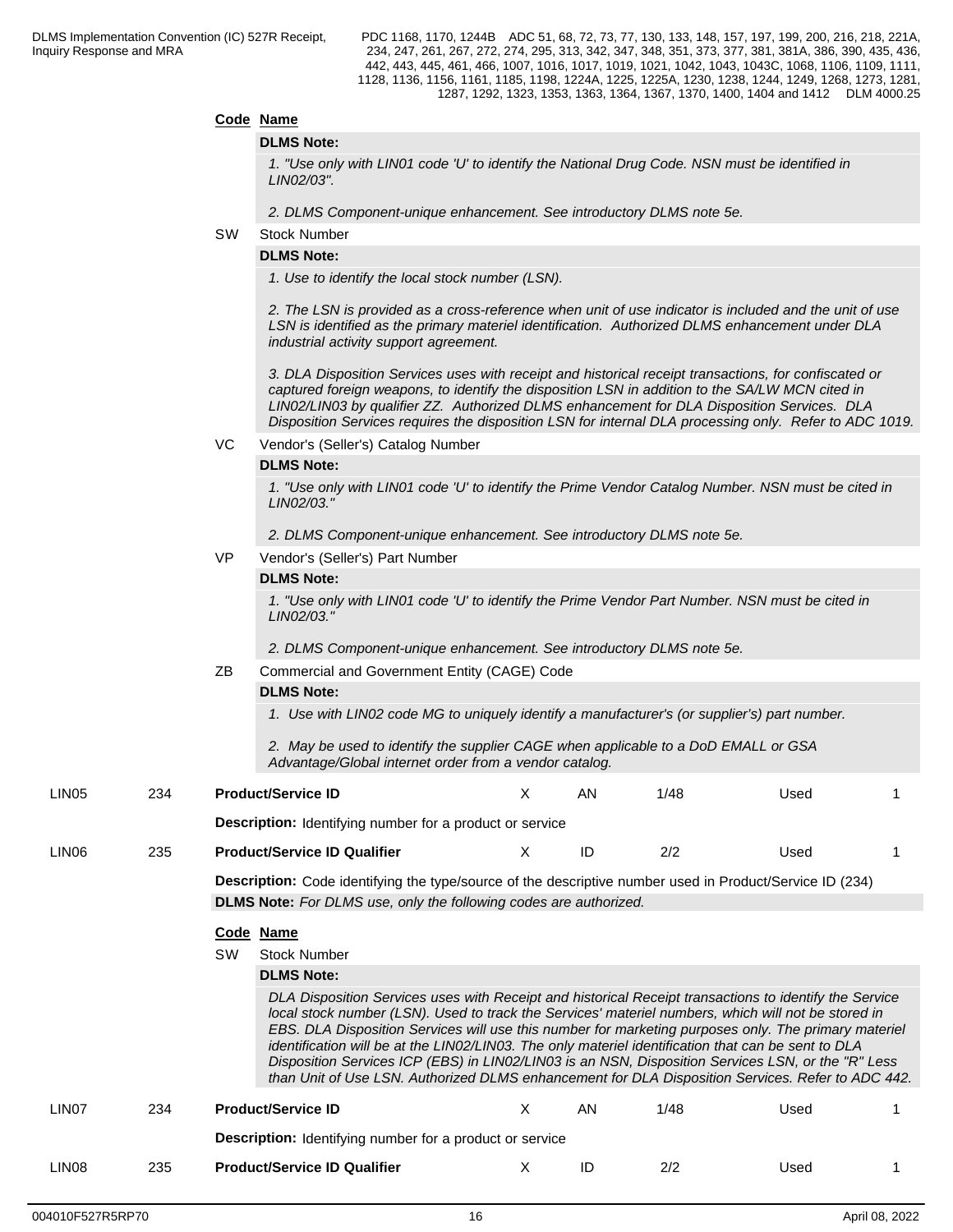| <b>Ref</b>        | <u>ld</u> | <b>Element Name</b>                                                                                                                                                                                                                                                                                                                                                                                                                                                                                                                                                                                                                                                                                                                                                                                                                                                                                                                                                                                                                                                                                                                                                                                                                                             | <b>Req</b> | <b>Type</b> | Min/Max | <b>Usage</b> | Rep |  |  |  |  |
|-------------------|-----------|-----------------------------------------------------------------------------------------------------------------------------------------------------------------------------------------------------------------------------------------------------------------------------------------------------------------------------------------------------------------------------------------------------------------------------------------------------------------------------------------------------------------------------------------------------------------------------------------------------------------------------------------------------------------------------------------------------------------------------------------------------------------------------------------------------------------------------------------------------------------------------------------------------------------------------------------------------------------------------------------------------------------------------------------------------------------------------------------------------------------------------------------------------------------------------------------------------------------------------------------------------------------|------------|-------------|---------|--------------|-----|--|--|--|--|
|                   |           | Description: Code identifying the type/source of the descriptive number used in Product/Service ID (234)<br>DLMS Note: 1. DLA Disposition Services uses the Reference Materiel Number for the downgrade to scrap<br>process, when materiel turned into a DLA Disposition Services Field Office was determined to be scrap at initial<br>receipt and/or downgraded after receipt, and a DLA Disposition Services scrap LSN was cited at LIN02/LIN03.<br>The NSN or LSN that the generator identified when materiel was turned in will be populated as the Reference<br>Materiel Number at LIN08/LIN09. Authorized DLMS enhancement for use by DLA Disposition Services in receipt<br>and historical receipt transactions for downgrade to scrap (LIN01 code W). Refer to ADC 443.<br>2. DLA Disposition Services uses for their upgrade from scrap process, to cite the original scrap LSN for the item<br>that was upgraded. The NSN or LSN for the upgraded item is cited at LIN02/LIN03. Authorized DLMS<br>enhancement for use by DLA Disposition Services in receipt and historical receipt transactions for upgrade from<br>scrap (LIN01 code V). Refer to ADC 1017 and ADC 1109.<br>3. For DLMS use only the following codes are authorized.<br>Code Name |            |             |         |              |     |  |  |  |  |
|                   |           | FS<br><b>National Stock Number</b><br>SW<br><b>Stock Number</b><br><b>DLMS Note:</b><br>Use to identify the Local Stock Number (LSN).                                                                                                                                                                                                                                                                                                                                                                                                                                                                                                                                                                                                                                                                                                                                                                                                                                                                                                                                                                                                                                                                                                                           |            |             |         |              |     |  |  |  |  |
| LIN <sub>09</sub> | 234       | <b>Product/Service ID</b>                                                                                                                                                                                                                                                                                                                                                                                                                                                                                                                                                                                                                                                                                                                                                                                                                                                                                                                                                                                                                                                                                                                                                                                                                                       | X          | AN          | 1/48    | Used         |     |  |  |  |  |
|                   |           | <b>Description:</b> Identifying number for a product or service                                                                                                                                                                                                                                                                                                                                                                                                                                                                                                                                                                                                                                                                                                                                                                                                                                                                                                                                                                                                                                                                                                                                                                                                 |            |             |         |              |     |  |  |  |  |
| LIN <sub>10</sub> | 235       | <b>Product/Service ID Qualifier</b>                                                                                                                                                                                                                                                                                                                                                                                                                                                                                                                                                                                                                                                                                                                                                                                                                                                                                                                                                                                                                                                                                                                                                                                                                             | X          | ID          | 2/2     | Used         |     |  |  |  |  |
|                   |           | <b>DLMS Note:</b> For DLMS use, only the following codes are authorized.<br>Code Name<br><b>Equipment Identification Number</b><br>EM<br><b>DLMS Note:</b><br>Use to identify the Industrial Plant Equipment Report Number. Authorized DLMS enhancement for use<br>by DLA Disposition Services in receipt, historical receipt, and TRA transactions. Refer to ADC 442 and<br>ADC 1111.                                                                                                                                                                                                                                                                                                                                                                                                                                                                                                                                                                                                                                                                                                                                                                                                                                                                          |            |             | 1/48    |              |     |  |  |  |  |
| LIN <sub>11</sub> | 234       | <b>Product/Service ID</b><br><b>Description:</b> Identifying number for a product or service                                                                                                                                                                                                                                                                                                                                                                                                                                                                                                                                                                                                                                                                                                                                                                                                                                                                                                                                                                                                                                                                                                                                                                    | X          | AN          |         | Used         |     |  |  |  |  |
| LIN <sub>12</sub> | 235       | <b>Product/Service ID Qualifier</b><br>Description: Code identifying the type/source of the descriptive number used in Product/Service ID (234)                                                                                                                                                                                                                                                                                                                                                                                                                                                                                                                                                                                                                                                                                                                                                                                                                                                                                                                                                                                                                                                                                                                 | X          | ID          | 2/2     | Used         |     |  |  |  |  |
|                   |           | <b>DLMS Note:</b> For DLMS use, only the following codes are authorized.                                                                                                                                                                                                                                                                                                                                                                                                                                                                                                                                                                                                                                                                                                                                                                                                                                                                                                                                                                                                                                                                                                                                                                                        |            |             |         |              |     |  |  |  |  |
|                   |           | Code Name<br>MN.<br><b>Model Number</b><br><b>DLMS Note:</b><br>Use to identify the Industrial Plant Equipment (IPE) model number. Use only in conjunction with IPE<br>Report Number (LIN10 code EM). Authorized DLMS enhancement for DLA Disposition Services use in<br>receipt and historical receipt transactions. Refer to ADC 442.                                                                                                                                                                                                                                                                                                                                                                                                                                                                                                                                                                                                                                                                                                                                                                                                                                                                                                                         |            |             |         |              |     |  |  |  |  |
| LIN <sub>13</sub> | 234       | <b>Product/Service ID</b>                                                                                                                                                                                                                                                                                                                                                                                                                                                                                                                                                                                                                                                                                                                                                                                                                                                                                                                                                                                                                                                                                                                                                                                                                                       | X          | AN          | 1/48    | Used         |     |  |  |  |  |
|                   |           | <b>Description:</b> Identifying number for a product or service                                                                                                                                                                                                                                                                                                                                                                                                                                                                                                                                                                                                                                                                                                                                                                                                                                                                                                                                                                                                                                                                                                                                                                                                 |            |             |         |              |     |  |  |  |  |
| LIN <sub>14</sub> | 235       | <b>Product/Service ID Qualifier</b>                                                                                                                                                                                                                                                                                                                                                                                                                                                                                                                                                                                                                                                                                                                                                                                                                                                                                                                                                                                                                                                                                                                                                                                                                             | X          | ID          | 2/2     | Used         |     |  |  |  |  |
|                   |           | Description: Code identifying the type/source of the descriptive number used in Product/Service ID (234)                                                                                                                                                                                                                                                                                                                                                                                                                                                                                                                                                                                                                                                                                                                                                                                                                                                                                                                                                                                                                                                                                                                                                        |            |             |         |              |     |  |  |  |  |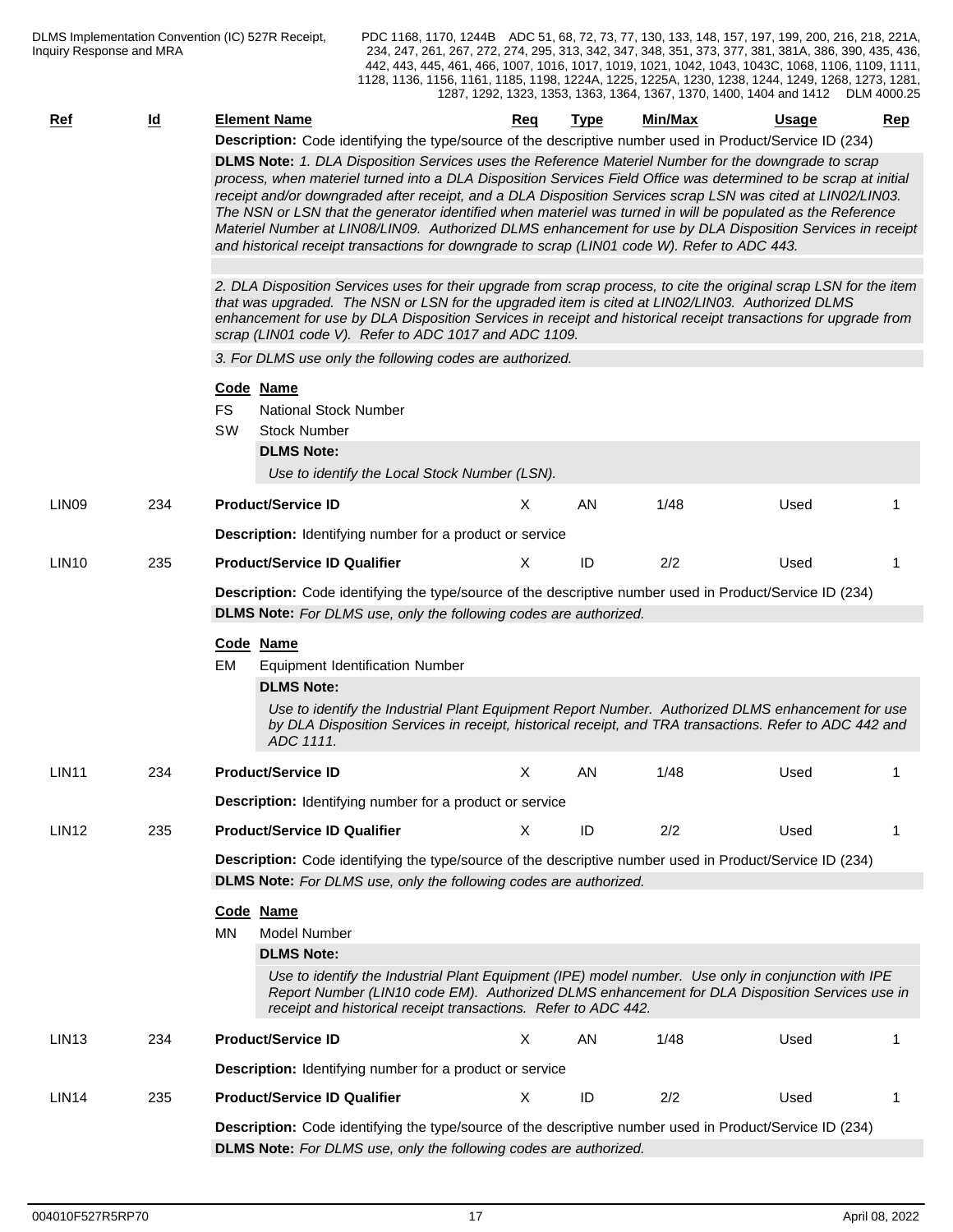#### **Code Name**

RY Record Keeping or Model Year

**DLMS Note:**

*Use to identify the Industrial Plant Equipment (IPE) year of manufacture. Use only in conjunction with IPE Report Number (LIN10 code EM). Authorized DLMS enhancement for use by DLA Disposition Services in receipt and historical receipt transactions. Refer to ADC 442.*

| <b>LIN15</b> | 234 | <b>Product/Service ID</b>                                        | ΑN | 1/48 | Used |  |
|--------------|-----|------------------------------------------------------------------|----|------|------|--|
|              |     | <b>Description:</b> Identifying number for a product or service  |    |      |      |  |
|              |     | <b>DLMS Note:</b> Use to convey the 4-digit year of manufacture. |    |      |      |  |
| <b>LIN16</b> | 235 | <b>Product/Service ID Qualifier</b>                              | ID | 2/2  | Used |  |

**Description:** Code identifying the type/source of the descriptive number used in Product/Service ID (234) **DLMS Note:** *1. DLA Disposition Services Field Office uses with disposition services turn-in receipt*

*acknowledgement (TRA) transactions to cite the materiel identification that disposition services field office used in the corresponding receipt transaction, when different from the materiel identification on the DTID (which is cited at LIN02/LIN03 in the TRA transaction). Provides a cross-reference audit trail between the Receipt and the corresponding TRA transaction. Authorized DLMS enhancement. Refer to ADC 1111.*

*2. For DLMS, only the following codes are authorized.*

#### **Code Name**

FS National Stock Number

#### **DLMS Note:**

*When applicable, DLA Disposition Services uses with TRA transactions to identify the NSN that was used in the corresponding Receipt transaction, when different from the materiel identification cited on the DTID.*

#### SW Stock Number

#### **DLMS Note:**

*When applicable, DLA Disposition Services uses with TRA transactions to identify the disposition services LSN, scrap LSN, or unit of use LSN, that was used in the corresponding Receipt transaction.*

#### ZZ Mutually Defined

#### **DLMS Note:**

*DLA Disposition Services uses with TRA transactions to identify the MCN assigned by the DoD small arms/light weapons (SA/LW) Registry for the DoD SA/LW Serialization Program, when the SA/LW was turned in with a Service-assigned LSN as materiel identification on the DTID.*

LIN17 234 **Product/Service ID** X AN 1/48 Used 1

**Description:** Identifying number for a product or service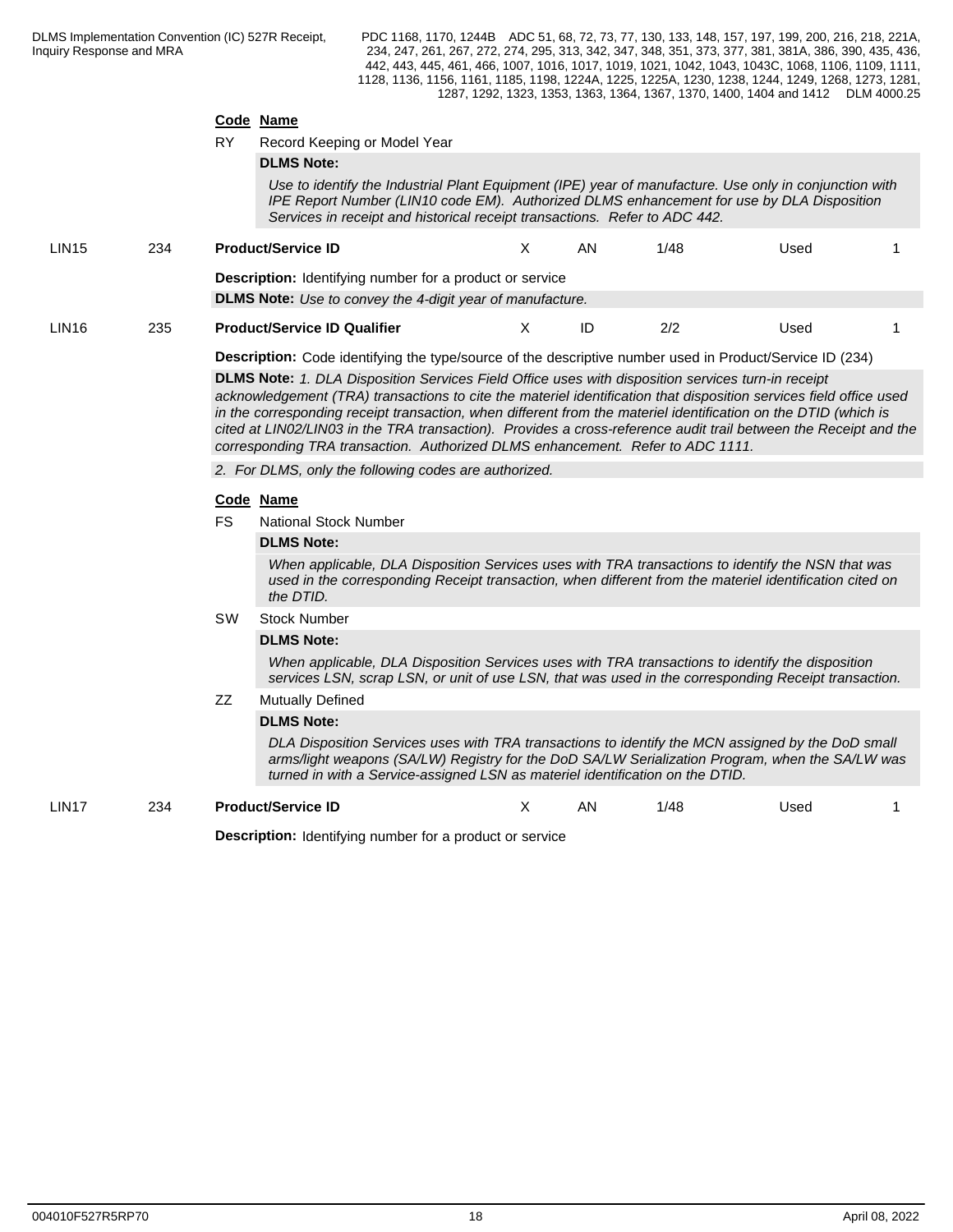# **CS** Contract Summary

| <b>IPos: 020</b> | Max: 1 I                 |
|------------------|--------------------------|
|                  | <b>Detail - Optional</b> |
| Loop: LIN        | Elements: 6              |

**User Option (Usage):** Used

**Purpose:** To provide information about a contract

## **Syntax Rules:**

1. P0405 - If either CS04 or CS05 is present, then the other is required.

## **Semantics:**

- 1. CS09 is the permissible overage as a percentage of the total contract line item number (CLIN) quantity.
- 2. CS10 is the permissible shortage as a percentage of the total contract line item number (CLIN) quantity.
- 3. CS11 is the permissible overage dollar value specified by the contract above which discrepancy action is taken.
- 4. CS14 is the Unit of Measure stipulated in the contract.
- 5. CS15 is the contract line item number (CLIN) unit price specified in the contract.
- 6. CS17 conveys the Critical Application Indicator. A "Y" indicates that a Critical Application Indicator is specified in the contract; an "N" indicates that no Critical Application Indicator is specified in the contract.
- 7. CS18 conveys the Special Requirements Indicator. A "Y" indicates that a Special Requirements Indicator (requiring special testing and or evaluation) is specified in the contract; an "N" indicates that no Special Requirements Indicator is specified in the contract.

## **Comments:**

- 1. CS04 may be used to identify the Contract Line Item Number (CLIN) or Extended (or Exhibit) Line Item Number (ELIN).
- 2. CS07 and CS13 can be used to indicate two different types of special services required.

## **DLMS Note:**

*1. Must use for all procurement source transactions.*

*2. The MRA transaction must cite the unique individual document number associated with each delivery order line item number in 2/N9/030 (code TN). The individual document number is required to support DoD Interfund billing requirements. Do not use contract number at 2/CS/020 for MRA or inquiries on delinquent MRA, except on an interim basis for the Tailored Vendor Relationships (TVR) MRA. TVR MRA requires use of the contract number, call, and line item numbers to uniquely identify lines, however users must transition to use of 2/N9/090 for the TVR MRA supporting contract number, call, and line item numbers. The 527R is not intended to use both 2/CS/020 and 2/N9/30, as it currently does for TVR MRA. Either 2/CS/020 or 2/N9/30 should be used, but not both. Accordingly, for TVR MRA, the transaction document number is cited 2/N9/30, and the supporting contract number, call, and delivery order line item numbers should be cited at 2/N9/090. Refer to PDC 1170. Additionally, TVR MRA requires the contract unit price.* 

*3. Do not use with disposition services turn-in receipt acknowledgement (TRA) or SoS Delivery Acknowledgement (SDA) transactions.* 

| Ref              | <u>ld</u> | <b>Element Name</b>                                                                                                                                                                                                                                                                                                                 | <u>Req</u> | Type | Min/Max | <b>Usage</b> | Rep |  |  |  |  |
|------------------|-----------|-------------------------------------------------------------------------------------------------------------------------------------------------------------------------------------------------------------------------------------------------------------------------------------------------------------------------------------|------------|------|---------|--------------|-----|--|--|--|--|
| CS <sub>01</sub> | 367       | <b>Contract Number</b>                                                                                                                                                                                                                                                                                                              | $\circ$    | AN   | 1/30    | Must use     |     |  |  |  |  |
|                  |           | <b>Description: Contract number</b>                                                                                                                                                                                                                                                                                                 |            |      |         |              |     |  |  |  |  |
|                  |           | <b>DLMS Note:</b> Use to identify the procurement instrument identifier (PIID). Use the legacy procurement<br>instrument identification number (PIIN) pending transition to the PIID. When procurement is authorized under a<br>PIID call/order number (F in 9th position), provide the value in the PIID field. Refer to ADC 1161. |            |      |         |              |     |  |  |  |  |
| CS <sub>02</sub> | 327       | <b>Change Order Sequence Number</b>                                                                                                                                                                                                                                                                                                 | O          | AN   | 1/8     | Used         |     |  |  |  |  |
|                  |           | <b>Description:</b> Number assigned by the orderer identifying a specific change or revision to a previously<br>transmitted transaction set                                                                                                                                                                                         |            |      |         |              |     |  |  |  |  |
|                  |           | DLMS Note: Use to identify a modification number to the cited procurement instrument. This is the<br>Supplementary Procurement Instrument Identifier (Supplementary PIID). Refer to ADC 1161.                                                                                                                                       |            |      |         |              |     |  |  |  |  |
| CS <sub>03</sub> | 328       | <b>Release Number</b>                                                                                                                                                                                                                                                                                                               | O          | AN   | 1/30    | Used         |     |  |  |  |  |
|                  |           | <b>Description:</b> Number identifying a release against a Purchase Order previously placed by the parties involved in<br>the transaction                                                                                                                                                                                           |            |      |         |              |     |  |  |  |  |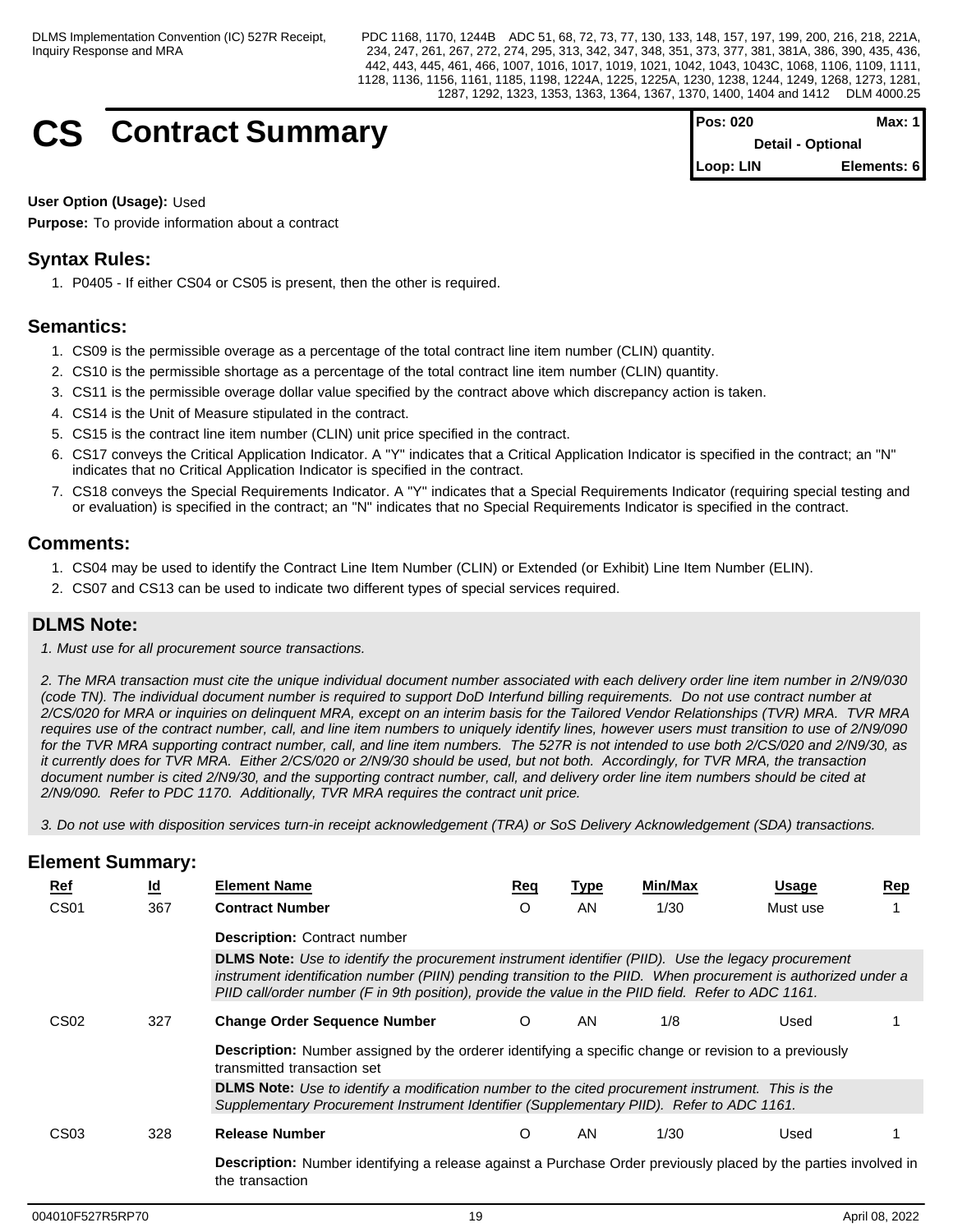| Ref              | $\underline{\mathsf{Id}}$ | <b>Element Name</b>                                                                                                                                                                                                                  | Req | <b>Type</b> | Min/Max | Usage | Rep |  |  |  |  |  |  |
|------------------|---------------------------|--------------------------------------------------------------------------------------------------------------------------------------------------------------------------------------------------------------------------------------|-----|-------------|---------|-------|-----|--|--|--|--|--|--|
|                  |                           | DLMS Note: 1. Use to identify the legacy four positon call/order number associated with the PIIN.                                                                                                                                    |     |             |         |       |     |  |  |  |  |  |  |
|                  |                           | 2. Do not use for the PIID call/order number. The PIID call/order number is mapped to CS01. Refer to ADC<br>1161.                                                                                                                    |     |             |         |       |     |  |  |  |  |  |  |
| CS <sub>04</sub> | 128                       | <b>Reference Identification Qualifier</b>                                                                                                                                                                                            | X   | ID          | 2/3     | Used  | -1  |  |  |  |  |  |  |
|                  |                           | Description: Code qualifying the Reference Identification                                                                                                                                                                            |     |             |         |       |     |  |  |  |  |  |  |
|                  |                           | DLMS Note: 1. Use the appropriate code, based on the CS01 information, when the Exhibit Line Item Number<br>(ELIN), Contract Line Item Number (CLIN), Agreement Line Item Number (ALIN), or delivery order line number<br>are known. |     |             |         |       |     |  |  |  |  |  |  |
|                  |                           | 2. For DLMS, only the following codes are authorized.                                                                                                                                                                                |     |             |         |       |     |  |  |  |  |  |  |
|                  |                           | Code Name                                                                                                                                                                                                                            |     |             |         |       |     |  |  |  |  |  |  |
|                  |                           | 83<br>Extended (or Exhibit) Line Item Number (ELIN)                                                                                                                                                                                  |     |             |         |       |     |  |  |  |  |  |  |
|                  |                           | <b>DLMS Note:</b>                                                                                                                                                                                                                    |     |             |         |       |     |  |  |  |  |  |  |
|                  |                           | Use to identify the ELIN, or the ELIN including the Sub Exhibit Line Item Number (SUBELIN), as<br>appropriate.                                                                                                                       |     |             |         |       |     |  |  |  |  |  |  |
|                  |                           | <b>Contract Line Item Number</b><br>C7                                                                                                                                                                                               |     |             |         |       |     |  |  |  |  |  |  |
|                  |                           | <b>DLMS Note:</b>                                                                                                                                                                                                                    |     |             |         |       |     |  |  |  |  |  |  |
|                  |                           | Use to identify the CLIN, the CLIN including the Sub Contract Line Item Number (SUBCLIN), or the<br>agreement line item number (ALIN), as appropriate.                                                                               |     |             |         |       |     |  |  |  |  |  |  |
|                  |                           | Line Item Control Number<br>FJ.                                                                                                                                                                                                      |     |             |         |       |     |  |  |  |  |  |  |
|                  |                           | <b>DLMS Note:</b>                                                                                                                                                                                                                    |     |             |         |       |     |  |  |  |  |  |  |
|                  |                           | 1. Use to identify the delivery order line item number for TVR MRA to differentiate the lines on the<br>delivery order.                                                                                                              |     |             |         |       |     |  |  |  |  |  |  |
|                  |                           | 2. Authorized DLMS migration enhancement. See DLMS introductory note 5g.                                                                                                                                                             |     |             |         |       |     |  |  |  |  |  |  |
| CS <sub>05</sub> | 127                       | <b>Reference Identification</b>                                                                                                                                                                                                      | X   | AN          | 1/30    | Used  |     |  |  |  |  |  |  |
|                  |                           | Description: Reference information as defined for a particular Transaction Set or as specified by the Reference<br><b>Identification Qualifier</b>                                                                                   |     |             |         |       |     |  |  |  |  |  |  |
| <b>CS15</b>      | 212                       | <b>Unit Price</b>                                                                                                                                                                                                                    | O   | R           | 1/17    | Used  | -1  |  |  |  |  |  |  |
|                  |                           | Description: Price per unit of product, service, commodity, etc.                                                                                                                                                                     |     |             |         |       |     |  |  |  |  |  |  |
|                  |                           | <b>DLMS Note:</b> 1. Use only for TVR MRA transactions.                                                                                                                                                                              |     |             |         |       |     |  |  |  |  |  |  |
|                  |                           | 2. Authorized DLMS migration enhancement. See DLMS introductory note 5g.                                                                                                                                                             |     |             |         |       |     |  |  |  |  |  |  |
|                  |                           |                                                                                                                                                                                                                                      |     |             |         |       |     |  |  |  |  |  |  |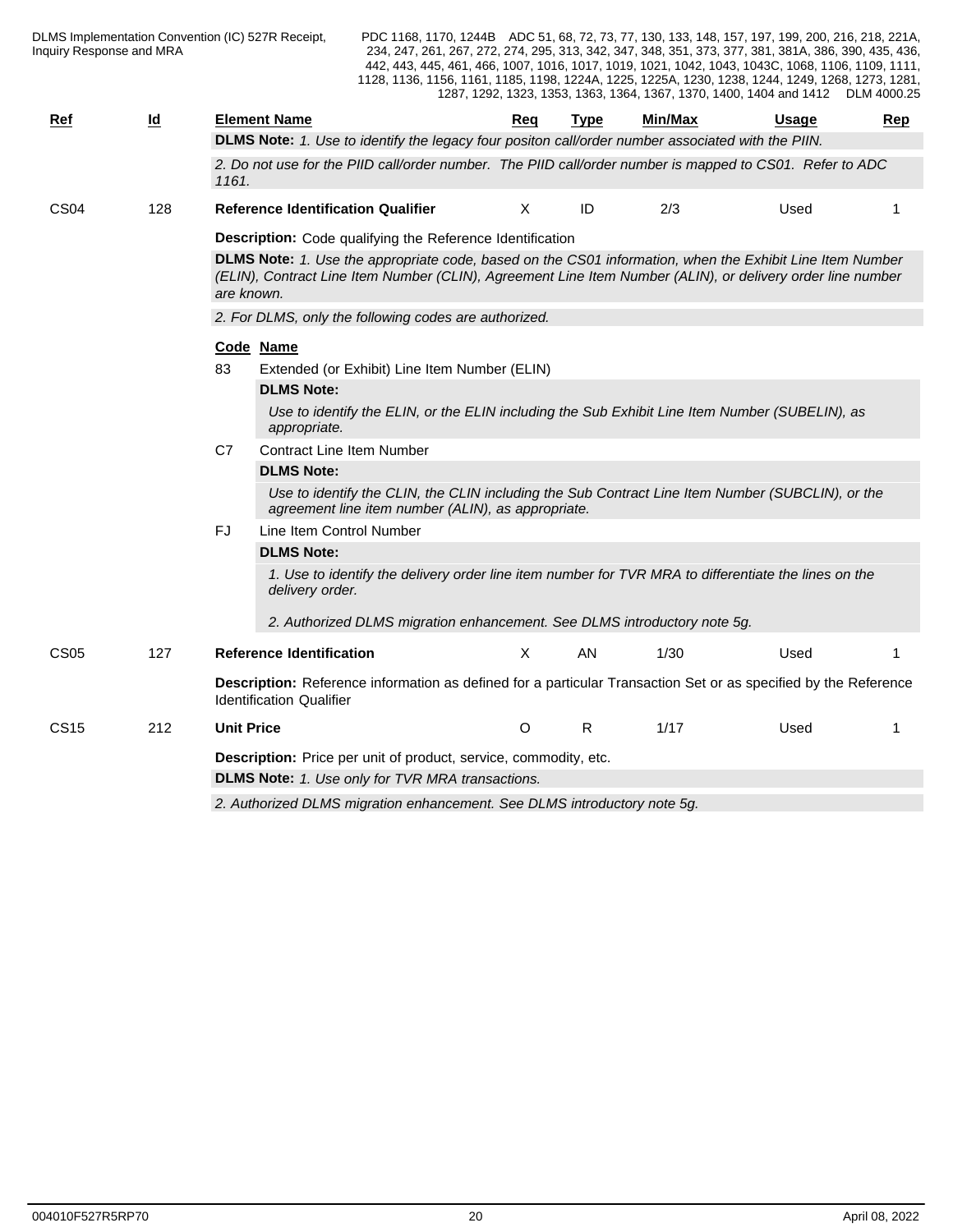## **N9** Reference Identification

| <b>Pos: 030</b> | Max: 101                 |
|-----------------|--------------------------|
|                 | <b>Detail - Optional</b> |
| Loop: LIN       | Elements: 3              |

#### **User Option (Usage):** Used

**Purpose:** To transmit identifying information as specified by the Reference Identification Qualifier

## **Syntax Rules:**

- 1. R0203 At least one of N902 or N903 is required.
- 2. C0605 If N906 is present, then N905 is required.

## **Semantics:**

- 1. N906 reflects the time zone which the time reflects.
- 2. N907 contains data relating to the value cited in N902.

## **DLMS Note:**

*Must use for all nonprocurement source transactions (which includes all MRA, follow-up on delinquent MRA, and disposition services turn-in receipt acknowledgement (TRA) transactions) to identify the document number.*

## **Element Summary:**

| . .<br><u>is re</u>         | <br>ـــ | Element Name                                         | Rec | Tvp. | ---<br>Min/Max | Usaɑe              | Rep |
|-----------------------------|---------|------------------------------------------------------|-----|------|----------------|--------------------|-----|
| $\cdots$<br>ווסוח<br>$\sim$ | 128     | Qualifier<br>.<br>: Identification<br>Jataranca<br>᠁ |     |      | הו ה<br>__     | N /I 1<br>Must use |     |

**Description:** Code qualifying the Reference Identification

#### **Code Name**

11 Account Number

#### **DLMS Note:**

*1. Use only for Army Medical Materiel Agreement (AMMA) purchase card receipts to identify the Purchase Card Account Number. This is NOT a credit card number. This number is used to cross reference to a credit card number. Use with N907 code 5B.*

*2. This number will be used by DLA BSM to help reconcile purchase card issues with Defense Medical Logistics Standard Support (DMLSS). Since there is no contract number or document number associated with purchase card receipt transactions, this number, along with the purchase card call number (2/N907/30 code 5B), provides for unique identification of the transaction.*

*3. Authorized DLMS migration enhancement. See DLMS introductory note 5g.*

#### 6L Agent Contract Number

#### **DLMS Note:**

*1. Use for Air Force GFP accountability when forwarding an MRA or TRA image transaction (identified by BR06 Code FI) to the APSR to identify the procurement instrument identifier (PIID) applicable to the contract authorizing Air Force CICP custody of GFP. Use the legacy procurement instrument identification number (PIIN) pending transition to the PIID.*

*2. If GFP is authorized under a PIID call/order number (F in 9th position), provide the PIID call/order number in the PIID field.* 

*3. Authorized DLMS enhancement. Refer to ADC 1224A.*

DO Delivery Order Number

#### **DLMS Note:**

*1. Use in conjunction with the PIIN (Code 6L) for GFP-related transactions to identify the legacy four position call/order number associated with the PIIN applicable to the contract authorizing the contractor to have custody of GFP.*

*2. Do not use for the PIID call/order number. The PIID call/order number is mapped to Code 6L.*

*3. Authorized DLMS enhancement. Refer to ADC 1224A.*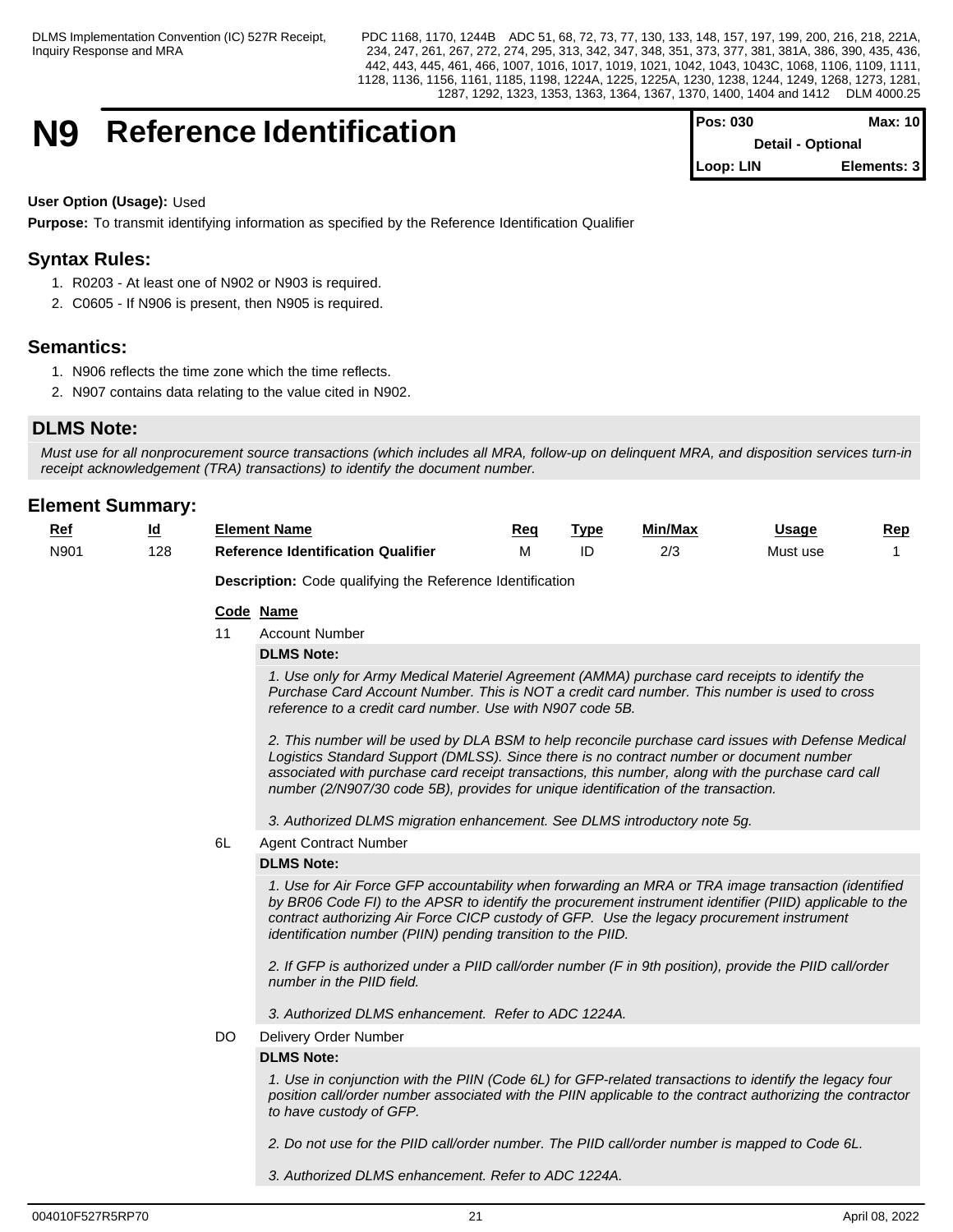### **Code Name**

MS Manufacturer's Material Safety Data Sheet Number

|         |      |                                                                                                                                                                                                                                                                                                                                                                                                                    | <b>DLMS Note:</b>                                                                                                                                                                                                                                                                                                                                                                                                                                  |         |      |      |          |    |  |  |  |  |
|---------|------|--------------------------------------------------------------------------------------------------------------------------------------------------------------------------------------------------------------------------------------------------------------------------------------------------------------------------------------------------------------------------------------------------------------------|----------------------------------------------------------------------------------------------------------------------------------------------------------------------------------------------------------------------------------------------------------------------------------------------------------------------------------------------------------------------------------------------------------------------------------------------------|---------|------|------|----------|----|--|--|--|--|
|         |      |                                                                                                                                                                                                                                                                                                                                                                                                                    | 1. Use to identify the Safety Data Sheet (SDS) number. Authorized DLMS enhancement for use by DLA<br>Disposition Services in receipt and historical receipt transactions. Identify additional SDS numbers,<br>when required for this receipt, in the composite at N907. Refer to ADC 442.                                                                                                                                                          |         |      |      |          |    |  |  |  |  |
|         |      |                                                                                                                                                                                                                                                                                                                                                                                                                    | 2. The SDS number is used to determine/confirm the disposition category of a property. It will also need<br>to be sent to the Reutilization, Transfer, and Donation (RTD) web in order for RTD customer to view the<br>SDS number(s) tied to a specific DTID number that is eligible to be requisitioned. In order to send this<br>to the RTD web, EBS will need to store this information. EBS can receive up to four SDS numbers per<br>receipt. |         |      |      |          |    |  |  |  |  |
|         |      | TN                                                                                                                                                                                                                                                                                                                                                                                                                 | <b>Transaction Reference Number</b>                                                                                                                                                                                                                                                                                                                                                                                                                |         |      |      |          |    |  |  |  |  |
|         |      |                                                                                                                                                                                                                                                                                                                                                                                                                    | <b>DLMS Note:</b>                                                                                                                                                                                                                                                                                                                                                                                                                                  |         |      |      |          |    |  |  |  |  |
|         |      |                                                                                                                                                                                                                                                                                                                                                                                                                    | Use to identify the transaction document number.                                                                                                                                                                                                                                                                                                                                                                                                   |         |      |      |          |    |  |  |  |  |
|         |      | EVI                                                                                                                                                                                                                                                                                                                                                                                                                | Event Identification                                                                                                                                                                                                                                                                                                                                                                                                                               |         |      |      |          |    |  |  |  |  |
|         |      |                                                                                                                                                                                                                                                                                                                                                                                                                    | <b>DLMS Note:</b>                                                                                                                                                                                                                                                                                                                                                                                                                                  |         |      |      |          |    |  |  |  |  |
|         |      |                                                                                                                                                                                                                                                                                                                                                                                                                    | 1. Use for DLA Disposition Services Field Office receipt of FMS requisitioned materiel with associated<br>freeze action pending approval. The only applicable value for this transaction is Code F=Freeze<br>Indicator. Refer to ADC 1156.                                                                                                                                                                                                         |         |      |      |          |    |  |  |  |  |
|         |      |                                                                                                                                                                                                                                                                                                                                                                                                                    | 2. Qualifier EVI is a migration code approved for use in X12 version 4030.                                                                                                                                                                                                                                                                                                                                                                         |         |      |      |          |    |  |  |  |  |
| N902    | 127  |                                                                                                                                                                                                                                                                                                                                                                                                                    | <b>Reference Identification</b>                                                                                                                                                                                                                                                                                                                                                                                                                    | X       | AN   | 1/30 | Used     |    |  |  |  |  |
|         |      |                                                                                                                                                                                                                                                                                                                                                                                                                    | Description: Reference information as defined for a particular Transaction Set or as specified by the Reference<br><b>Identification Qualifier</b>                                                                                                                                                                                                                                                                                                 |         |      |      |          |    |  |  |  |  |
| N907    | C040 |                                                                                                                                                                                                                                                                                                                                                                                                                    | Reference Identifier                                                                                                                                                                                                                                                                                                                                                                                                                               | $\circ$ | Comp |      | Used     |    |  |  |  |  |
|         |      | Qualifier<br>Syntax:                                                                                                                                                                                                                                                                                                                                                                                               | Description: To identify one or more reference numbers or identification numbers as specified by the Reference<br>1. P0304 - If either C04003 or C04004 is present, then the other is required.<br>2. P0506 - If either C04005 or C04006 is present, then the other is required.                                                                                                                                                                   |         |      |      |          |    |  |  |  |  |
| N907-01 | 128  |                                                                                                                                                                                                                                                                                                                                                                                                                    | <b>Reference Identification Qualifier</b>                                                                                                                                                                                                                                                                                                                                                                                                          | м       | ID   | 2/3  | Must use | -1 |  |  |  |  |
|         |      |                                                                                                                                                                                                                                                                                                                                                                                                                    | Description: Code qualifying the Reference Identification                                                                                                                                                                                                                                                                                                                                                                                          |         |      |      |          |    |  |  |  |  |
|         |      | DLMS Note: 1. Use the appropriate code, based on the CS01 information, when the Exhibit Line Item Number<br>(ELIN), Contract Line Item Number (CLIN), Agreement Line Item Number (ALIN), or delivery order line number<br>are known.                                                                                                                                                                               |                                                                                                                                                                                                                                                                                                                                                                                                                                                    |         |      |      |          |    |  |  |  |  |
|         |      | 2. For DLMS, only the following codes are authorized.                                                                                                                                                                                                                                                                                                                                                              |                                                                                                                                                                                                                                                                                                                                                                                                                                                    |         |      |      |          |    |  |  |  |  |
|         |      |                                                                                                                                                                                                                                                                                                                                                                                                                    | Code Name                                                                                                                                                                                                                                                                                                                                                                                                                                          |         |      |      |          |    |  |  |  |  |
|         |      | 5B                                                                                                                                                                                                                                                                                                                                                                                                                 | Supplemental Account Number                                                                                                                                                                                                                                                                                                                                                                                                                        |         |      |      |          |    |  |  |  |  |
|         |      | <b>DLMS Note:</b><br>1. Use with N901 code 11. Use only for Army Medical Materiel Agreement (AMMA) purchase card<br>receipts to identify the Purchase Card Call Number associated with the Purchase Card Account<br>Number (N901 code 11). The combination of the two fields provides for unique identification of the<br>transaction.<br>2. Authorized DLMS migration enhancement. See DLMS introductory note 5g. |                                                                                                                                                                                                                                                                                                                                                                                                                                                    |         |      |      |          |    |  |  |  |  |
|         |      |                                                                                                                                                                                                                                                                                                                                                                                                                    | Manufacturer's Material Safety Data Sheet Number                                                                                                                                                                                                                                                                                                                                                                                                   |         |      |      |          |    |  |  |  |  |
|         |      | MS.                                                                                                                                                                                                                                                                                                                                                                                                                | <b>DLMS Note:</b>                                                                                                                                                                                                                                                                                                                                                                                                                                  |         |      |      |          |    |  |  |  |  |
|         |      |                                                                                                                                                                                                                                                                                                                                                                                                                    |                                                                                                                                                                                                                                                                                                                                                                                                                                                    |         |      |      |          |    |  |  |  |  |

*Use to identify the Safety Data Sheet (SDS) number when two SDS numbers are required. Use in conjunction with N901 code MS. Authorized DLMS enhancement for use by DLA Disposition Services in receipt and historical receipt transactions. Refer to ADC 442.*

W1 Disposal Turn-In Document Number **DLMS Note:**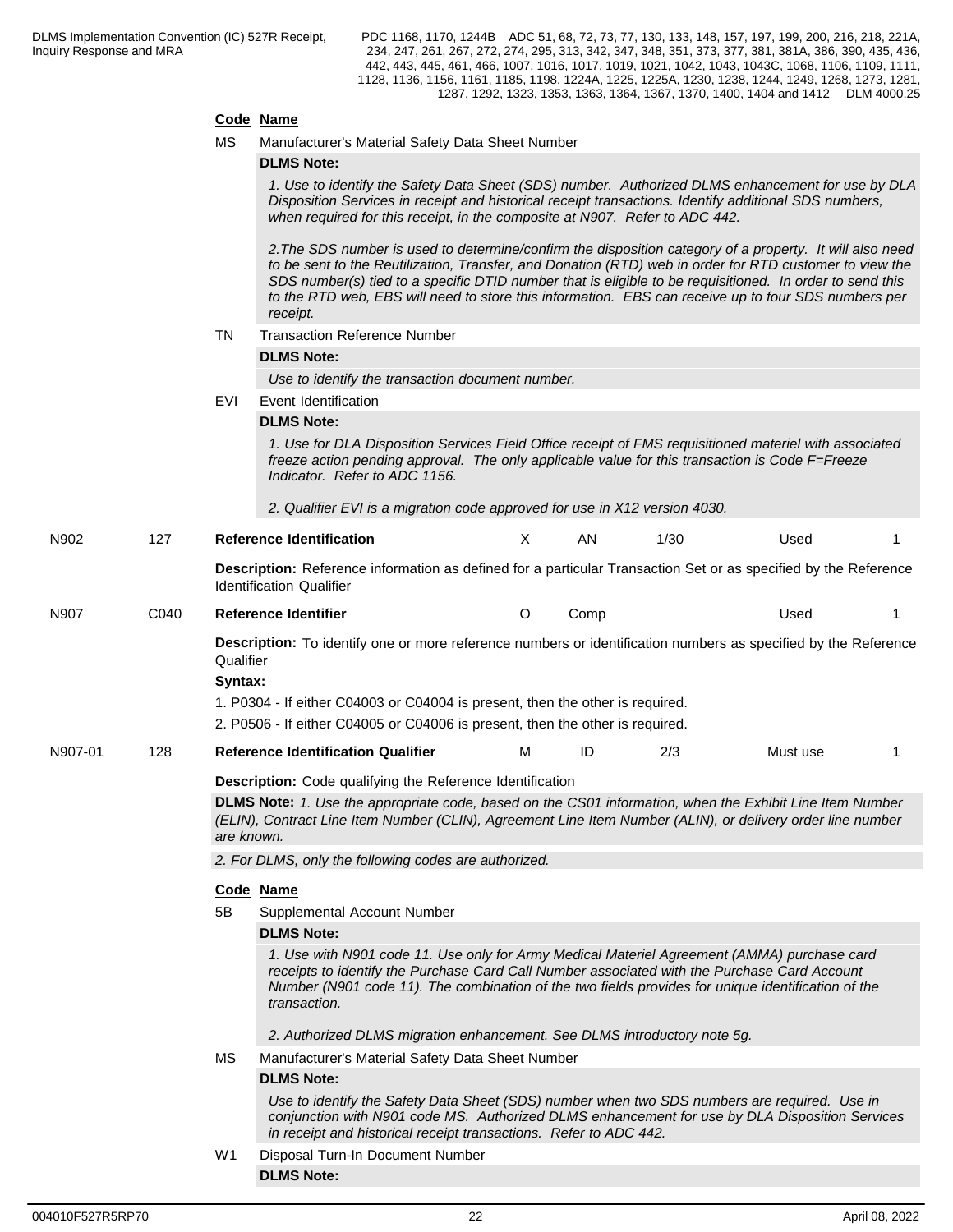#### **Code Name**

| <b>COULT INQUILE</b>                                                                                                                                                                                                                                                                                                                                                                                                                                                                                                                                                                                                                                                                                        |  |
|-------------------------------------------------------------------------------------------------------------------------------------------------------------------------------------------------------------------------------------------------------------------------------------------------------------------------------------------------------------------------------------------------------------------------------------------------------------------------------------------------------------------------------------------------------------------------------------------------------------------------------------------------------------------------------------------------------------|--|
| 1. Use to identify the Disposal Turn-In Document (DTID) Number when provided as a secondary<br>reference number. The DTID number is used by DLA Disposition Services as a unique number to<br>identify property that was turned into a DLA Disposition Service Field Office. The value of the DTID<br>maybe the original turn-in document number or may be a unique control number (UCN) assigned by the<br>Field Office during receipt processing when the original DTID number is not adequate to uniquely<br><i>identify the property.</i>                                                                                                                                                               |  |
| 2. The DTID, as a secondary reference number, will be populated when a turn-in is split into multiple<br>shipments when sent to the Field Office (DSS). DLA Disposition Services requires each split shipment<br>results in creation of a new Unique Control Number (UCN) upon receipt at the Field Office (DSS).<br>When this occurs, the original DTID number will be populated 2/N901/030/TN as controlling document<br>number with the associated suffix at 2/N901/90. The UCN will be populated in the DTID field as a<br>secondary reference.                                                                                                                                                         |  |
| 3. The DTID, as a secondary reference number, may also be populated when a receipt expected in one<br>SCC is received in multiple SCCs; DLA Disposition Services requires each receipt differentiated by<br>creation of a new Unique Control Number (UCN) upon receipt at the Field Office (DSS). When this<br>occurs, the original DTID number will be populated 2/N901/030/TN as controlling document number.<br>The UCN will be populated in the DTID field. (DLA Disposition Services uses this UCN process in place<br>of the MILSTRAP Receipt Suffix Code whereby a receipt suffix code is assigned when all data elements<br>are the same, except the SCC of materiel, for materiel being received). |  |

*4. Used with TRA transaction for a cross reference audit trail when the UCN is applicable. The TRA recipient would not recognize the UCN. The original DTID number will be populated at 2/N901/030/TN as controlling document number for the TRA transaction, with the associated suffix at 2/N901/90.*

*5. Authorized for DLA Disposition Services use in receipt, historical receipt, and TRA transactions. Use in conjunction with the controlling document number cited at 2/N901/030/TN. Refer to ADC 442 and ADC 1111.*

| N907-02 | 127 |    | <b>Reference Identification</b>                                                                                                                                                                                                                                                                                                                                                                                                                                                                                                                                                                                                                                                 | M | AN | 1/30 | Must use |  |
|---------|-----|----|---------------------------------------------------------------------------------------------------------------------------------------------------------------------------------------------------------------------------------------------------------------------------------------------------------------------------------------------------------------------------------------------------------------------------------------------------------------------------------------------------------------------------------------------------------------------------------------------------------------------------------------------------------------------------------|---|----|------|----------|--|
|         |     |    | Description: Reference information as defined for a particular Transaction Set or as specified by the Reference<br><b>Identification Qualifier</b>                                                                                                                                                                                                                                                                                                                                                                                                                                                                                                                              |   |    |      |          |  |
| N907-03 | 128 |    | <b>Reference Identification Qualifier</b>                                                                                                                                                                                                                                                                                                                                                                                                                                                                                                                                                                                                                                       | X | ID | 2/3  | Used     |  |
|         |     |    | <b>Description:</b> Code qualifying the Reference Identification                                                                                                                                                                                                                                                                                                                                                                                                                                                                                                                                                                                                                |   |    |      |          |  |
|         |     |    | Code Name                                                                                                                                                                                                                                                                                                                                                                                                                                                                                                                                                                                                                                                                       |   |    |      |          |  |
|         |     | 60 | <b>Account Suffix Code</b>                                                                                                                                                                                                                                                                                                                                                                                                                                                                                                                                                                                                                                                      |   |    |      |          |  |
|         |     |    | <b>DLMS Note:</b>                                                                                                                                                                                                                                                                                                                                                                                                                                                                                                                                                                                                                                                               |   |    |      |          |  |
|         |     |    | Use in conjunction with the DTID Number (N907-01 Code W1) to identify the DTID Suffix Code, when<br>applicable, when code Q5 for a UCN is not required. If using N907-03/04 to provide code Q5, then<br>enter the DTID Suffix Code in N907-05/06. DLMS enhancement, see ADC 466.                                                                                                                                                                                                                                                                                                                                                                                                |   |    |      |          |  |
|         |     | МS | Manufacturer's Material Safety Data Sheet Number                                                                                                                                                                                                                                                                                                                                                                                                                                                                                                                                                                                                                                |   |    |      |          |  |
|         |     |    | <b>DLMS Note:</b>                                                                                                                                                                                                                                                                                                                                                                                                                                                                                                                                                                                                                                                               |   |    |      |          |  |
|         |     |    | Use to identify the Safety Data Sheet (SDS) number as needed when three SDS numbers are required.<br>Use in conjunction with N901 code MS and N907-01 code MS. Authorized DLMS enhancement for use<br>by DLA Disposition Services in receipt and historical receipt transactions. Refer to ADC 442.                                                                                                                                                                                                                                                                                                                                                                             |   |    |      |          |  |
|         |     | Q5 | <b>Property Control Number</b>                                                                                                                                                                                                                                                                                                                                                                                                                                                                                                                                                                                                                                                  |   |    |      |          |  |
|         |     |    | <b>DLMS Note:</b>                                                                                                                                                                                                                                                                                                                                                                                                                                                                                                                                                                                                                                                               |   |    |      |          |  |
|         |     |    | 1. This is used to represent a DLA Disposition Services Unique Control Number assigned to prevent<br>DTID re-use. This is used with shipments to a DEMIL facility, when a Traffic Management Office<br>partialed a shipment of materiel and there are three document numbers associated with the receipt<br>transaction at the DEMIL facility. Used in conjunction with the original 940R Materiel Release Order<br>(MRO) document number serving as the controlling document number for the receipt, and the original<br>DTID from the losing DLA Disposition Services Field Office. All three numbers will be reported on the<br>DLMS 527R when applicable. Refer to ADC 442. |   |    |      |          |  |

*2. Authorized for DLA Disposition Services use in receipt and historical receipt transactions. Use in conjunction with the controlling document number cited at 2/N901/030/TN and the DTID cited at 2/N907-01/030/W1.*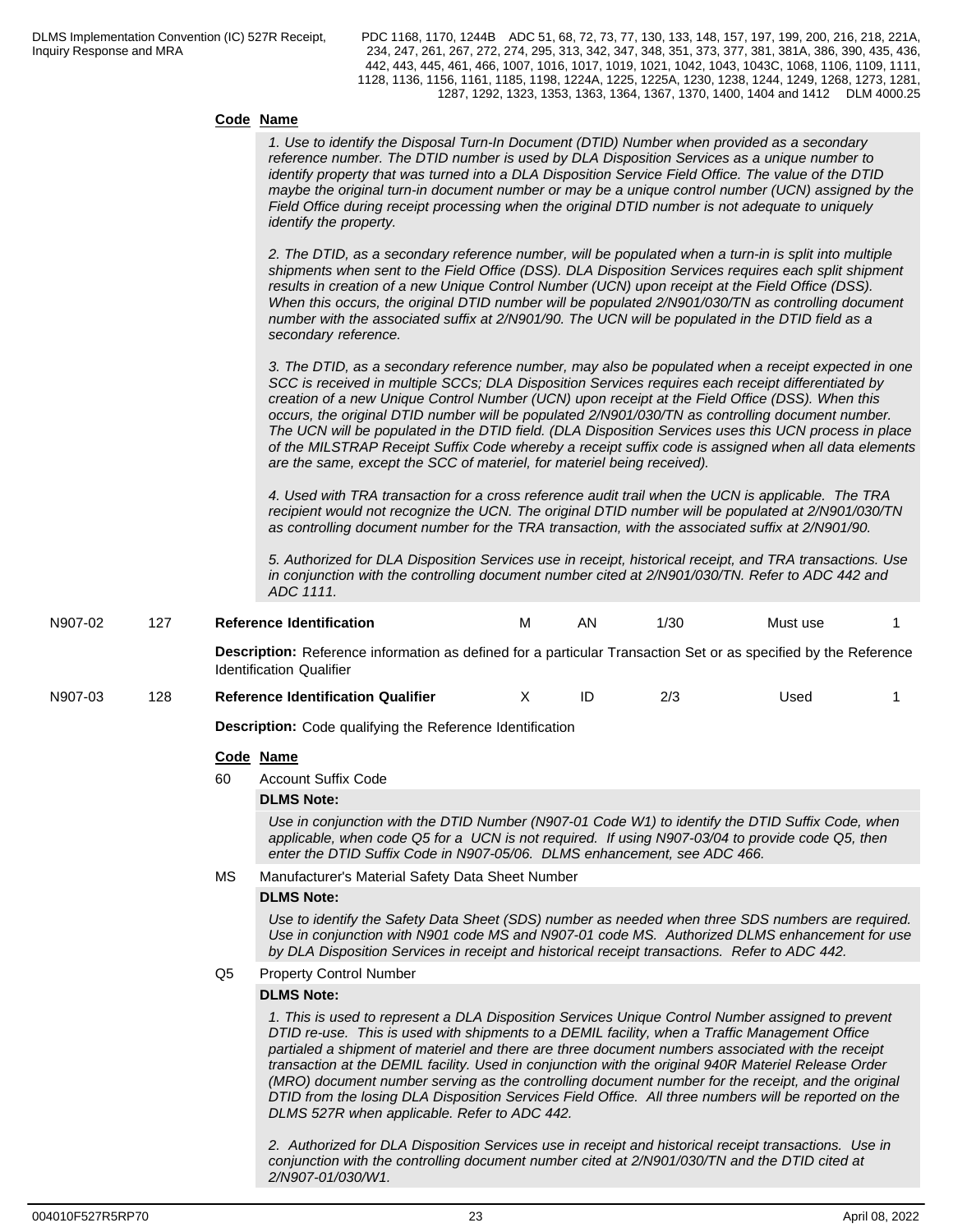| Inquiry Response and MRA |     | DLMS Implementation Convention (IC) 527R Receipt, | PDC 1168, 1170, 1244B ADC 51, 68, 72, 73, 77, 130, 133, 148, 157, 197, 199, 200, 216, 218, 221A,<br>234, 247, 261, 267, 272, 274, 295, 313, 342, 347, 348, 351, 373, 377, 381, 381A, 386, 390, 435, 436,<br>442, 443, 445, 461, 466, 1007, 1016, 1017, 1019, 1021, 1042, 1043, 1043C, 1068, 1106, 1109, 1111,<br>1128, 1136, 1156, 1161, 1185, 1198, 1224A, 1225, 1225A, 1230, 1238, 1244, 1249, 1268, 1273, 1281, |    |     |      | 1287, 1292, 1323, 1353, 1363, 1364, 1367, 1370, 1400, 1404 and 1412 DLM 4000.25 |  |
|--------------------------|-----|---------------------------------------------------|--------------------------------------------------------------------------------------------------------------------------------------------------------------------------------------------------------------------------------------------------------------------------------------------------------------------------------------------------------------------------------------------------------------------|----|-----|------|---------------------------------------------------------------------------------|--|
| N907-04                  | 127 | <b>Reference Identification</b>                   |                                                                                                                                                                                                                                                                                                                                                                                                                    | X. | AN. | 1/30 | Used                                                                            |  |
|                          |     | <b>Identification Qualifier</b>                   | Description: Reference information as defined for a particular Transaction Set or as specified by the Reference                                                                                                                                                                                                                                                                                                    |    |     |      |                                                                                 |  |
| N907-05                  | 128 | <b>Reference Identification Qualifier</b>         |                                                                                                                                                                                                                                                                                                                                                                                                                    | X. | ID  | 2/3  | Used                                                                            |  |
|                          |     |                                                   | <b>Description:</b> Code qualifying the Reference Identification                                                                                                                                                                                                                                                                                                                                                   |    |     |      |                                                                                 |  |
|                          |     | Code Name                                         |                                                                                                                                                                                                                                                                                                                                                                                                                    |    |     |      |                                                                                 |  |
|                          |     | <b>Account Suffix Code</b><br>60                  |                                                                                                                                                                                                                                                                                                                                                                                                                    |    |     |      |                                                                                 |  |
|                          |     | <b>DLMS Note:</b>                                 |                                                                                                                                                                                                                                                                                                                                                                                                                    |    |     |      |                                                                                 |  |
|                          |     |                                                   | Use in conjunction with the DTID Number (N907-01 Code W1) to identify the DTID Suffix Code, when<br>applicable. DLMS enhancement, see ADC 466.                                                                                                                                                                                                                                                                     |    |     |      |                                                                                 |  |
|                          |     | МS                                                | Manufacturer's Material Safety Data Sheet Number                                                                                                                                                                                                                                                                                                                                                                   |    |     |      |                                                                                 |  |
|                          |     | <b>DLMS Note:</b>                                 |                                                                                                                                                                                                                                                                                                                                                                                                                    |    |     |      |                                                                                 |  |
|                          |     |                                                   | Use to identify the Safety Data Sheet (SDS) number as needed when four SDS numbers are required.<br>Use in conjunction with N901, N907-01 and N907-03 code MS. Authorized DLMS enhancement for use<br>by DLA Disposition Services in receipt and historical receipt transactions. Refer to ADC 442.                                                                                                                |    |     |      |                                                                                 |  |
| N907-06                  | 127 | <b>Reference Identification</b>                   |                                                                                                                                                                                                                                                                                                                                                                                                                    | X. | AN  | 1/30 | Used                                                                            |  |
|                          |     |                                                   | <b>Description:</b> Reference information as defined for a particular Transaction Set or as specified by the Reference                                                                                                                                                                                                                                                                                             |    |     |      |                                                                                 |  |
|                          |     |                                                   |                                                                                                                                                                                                                                                                                                                                                                                                                    |    |     |      |                                                                                 |  |

**Identification Qualifier**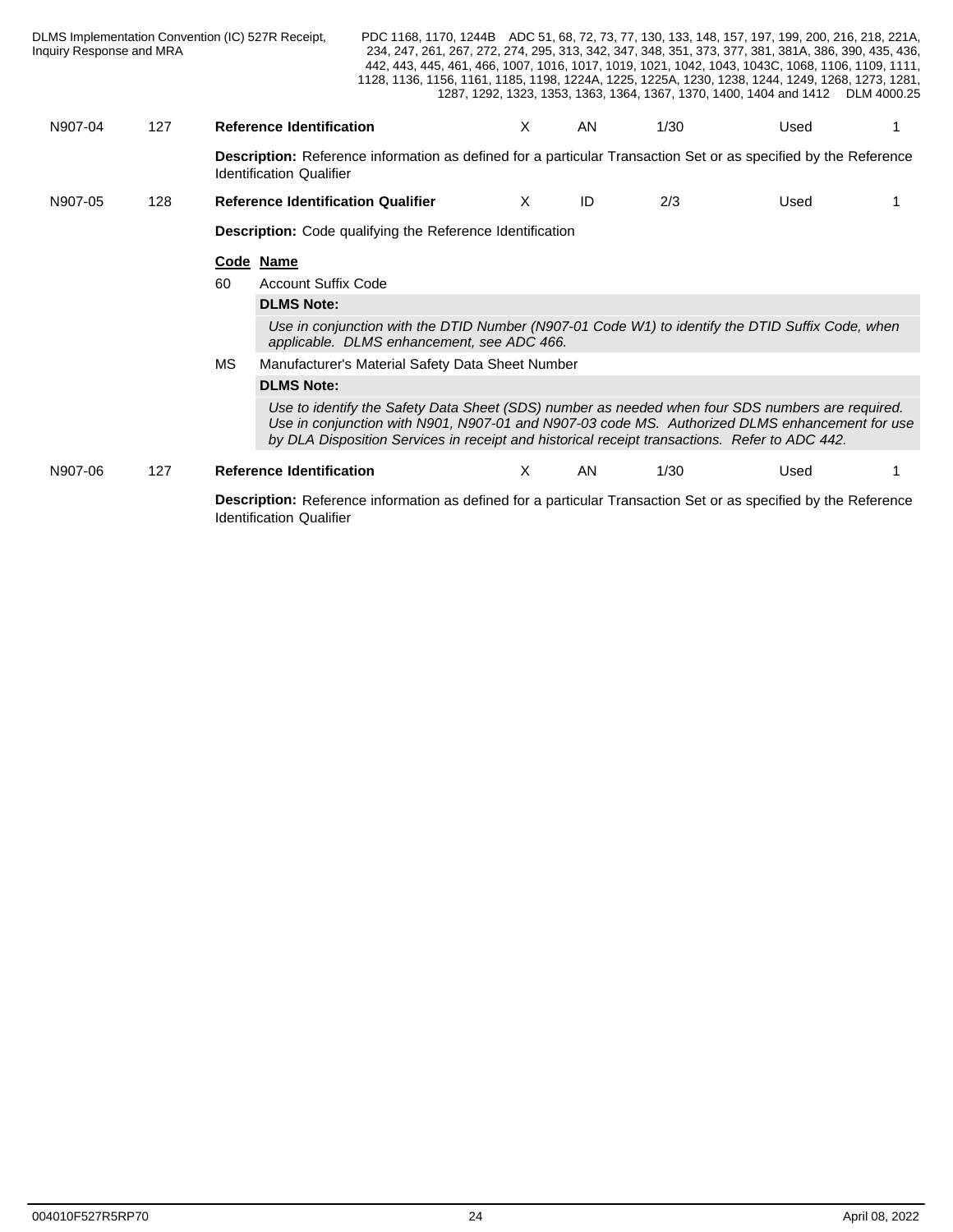## **RCD** Receiving Conditions

| Pos: 040                  | Max: 1 I    |  |
|---------------------------|-------------|--|
| <b>Detail - Mandatory</b> |             |  |
| Loop: RCD                 | Elements: 6 |  |

**User Option (Usage):** Must use

**Purpose:** To report receiving conditions and specify contested quantities

## **Syntax Rules:**

- 1. R020406 At least one of RCD02, RCD04 or RCD06 is required.
- 2. P0203 If either RCD02 or RCD03 is present, then the other is required.
- 3. P0405 If either RCD04 or RCD05 is present, then the other is required.
- 4. P060708 If either RCD06, RCD07 or RCD08 are present, then the others are required.
- 5. P091011 If either RCD09, RCD10 or RCD11 are present, then the others are required.
- 6. P121314 If either RCD12, RCD13 or RCD14 are present, then the others are required.
- 7. P151617 If either RCD15, RCD16 or RCD17 are present, then the others are required.
- 8. P181920 If either RCD18, RCD19 or RCD20 are present, then the others are required.

## **Semantics:**

- 1. RCD01 is the receiving advice line item identification.
- 2. RCD21 is the cumulative quantity of goods received for a specific time period.

## **Comments:**

- 1. See the Data Element Dictionary for a complete list of receiving condition IDs.
- 2. RCD06 through RCD20 provide for five different quantities whose condition upon receipt is under question.

## **DLMS Note:**

*1. Use a separate 2/RCD/040 loop whenever characteristics identified in the 2/RCD/040 and 2/LM/120 loops differ for quantities reported in RCD02.*

*2. May use RCD Looping to report multiple quantities distinguished by characteristics identified through coding cited in the 2/LM/120 loop. May use RCD looping in receipt, historical receipt, receipt inquiry, receipt inquiry response, or MRA. Use of looping in this manner is a DLMS enhancement. See introductory DLMS note 5f.*

*3. Associate each iteration of the 2/RCD/040 loop with the item referenced in the 2/LIN/010 segment, and the controlling number referenced in either the 2/CS/020 segment (for procurement source transactions) or the 2/N9/030 segment (for nonprocurement source transactions), and the assignment number cited in 2/RCD01/040.*

*4. DLMS enhancement.*

| Ref               | $\underline{\mathsf{Id}}$ | <b>Element Name</b>                                                                                                                                                                                                                                                                                                                                                                                                                             | Req | Type | Min/Max | <b>Usage</b> | Rep |
|-------------------|---------------------------|-------------------------------------------------------------------------------------------------------------------------------------------------------------------------------------------------------------------------------------------------------------------------------------------------------------------------------------------------------------------------------------------------------------------------------------------------|-----|------|---------|--------------|-----|
| RCD <sub>01</sub> | 350                       | <b>Assigned Identification</b>                                                                                                                                                                                                                                                                                                                                                                                                                  |     | AN.  | 1/20    | Used         |     |
|                   |                           | Description: Alphanumeric characters assigned for differentiation within a transaction set                                                                                                                                                                                                                                                                                                                                                      |     |      |         |              |     |
|                   |                           | DLMS Note: 1. Use with receipt, historical receipt, and disposition services turn-in receipt acknowledgement<br>(TRA) transactions to assign a seguential number for each 2/RCD/040 loop iteration. Cite a 1 in the first iteration;<br>increase incrementally by one in each subsequent iteration. Use in conjunction with the controlling number in<br>either the 2/CS/020 segment or the 2/N9/030 segment to uniquely identify each receipt. |     |      |         |              |     |
|                   |                           | 2. When reversing a receipt transaction, cite the original unique previously assigned number in the original<br>receipt transaction.                                                                                                                                                                                                                                                                                                            |     |      |         |              |     |
|                   |                           | 3. Authorized DLMS migration enhancement; see introductory DLMS note 5g.                                                                                                                                                                                                                                                                                                                                                                        |     |      |         |              |     |
| RCD <sub>02</sub> | 663                       | <b>Quantity Units Received or Accepted</b>                                                                                                                                                                                                                                                                                                                                                                                                      | x   | R.   | 1/9     | Must use     |     |
|                   |                           | <b>Description:</b> Number of Units Received or Accepted                                                                                                                                                                                                                                                                                                                                                                                        |     |      |         |              |     |
|                   |                           | <b>DLMS Note:</b> 1. Express as a whole number with no decimals.                                                                                                                                                                                                                                                                                                                                                                                |     |      |         |              |     |
|                   |                           | 2. For receipts and historical receipts, RCD02 represents the quantity received; for inquiries on overdue receipts                                                                                                                                                                                                                                                                                                                              |     |      |         |              |     |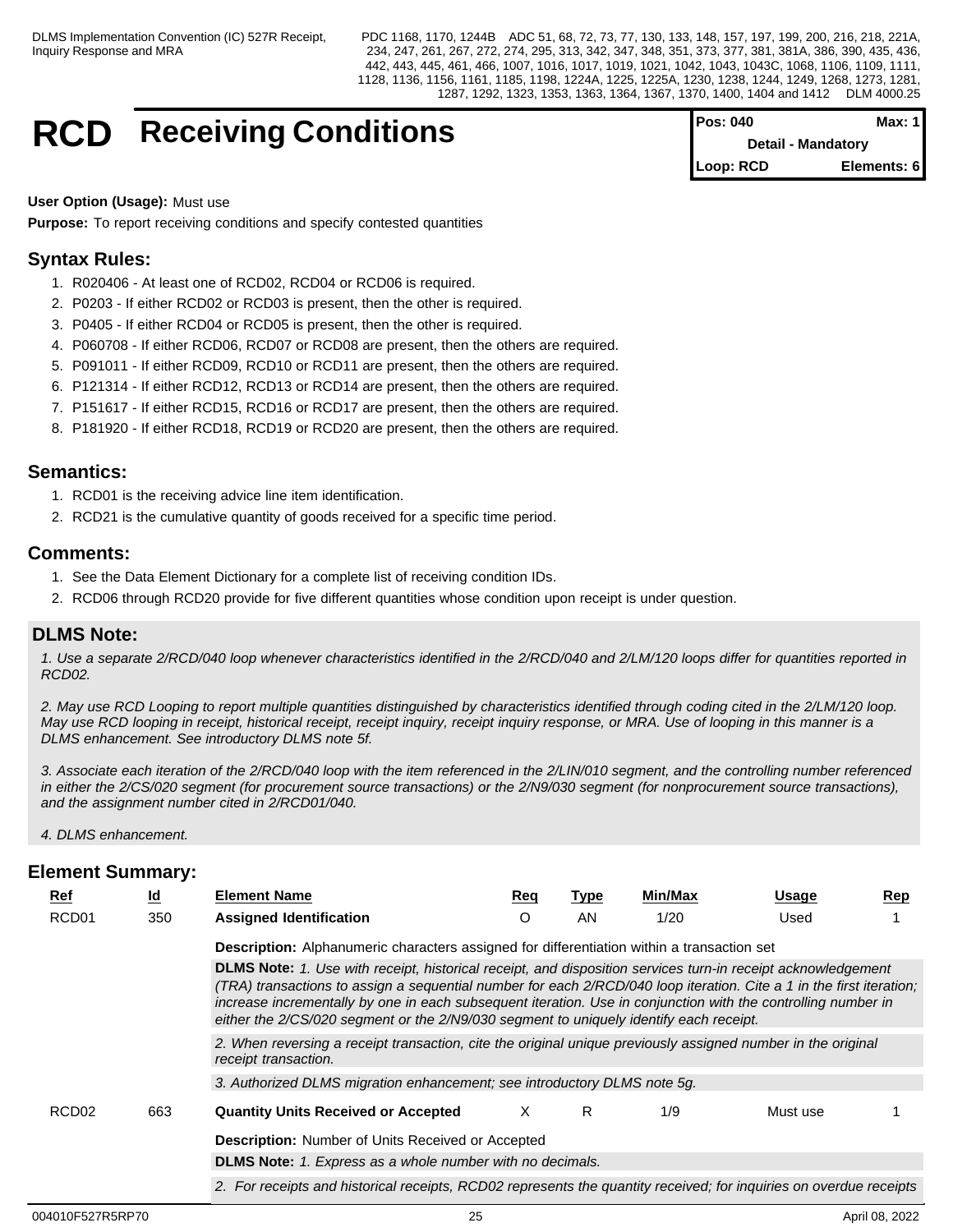| <u>Ref</u>        | <u>ld</u> | <b>Element Name</b>                                                                                                                                                                                                                                                                                                                                                                                                                                                                                                                                                                                                                                                                                                                                                   | Req          | Type | Min/Max | Usage    | Rep |
|-------------------|-----------|-----------------------------------------------------------------------------------------------------------------------------------------------------------------------------------------------------------------------------------------------------------------------------------------------------------------------------------------------------------------------------------------------------------------------------------------------------------------------------------------------------------------------------------------------------------------------------------------------------------------------------------------------------------------------------------------------------------------------------------------------------------------------|--------------|------|---------|----------|-----|
|                   |           | or responses concerning overdue receipts when the materiel has not been received, RCD02 represents the<br>quantity still due in; for MRAs, RCD02 represents the quantity received or, for nonreceipt, the missing quantity<br>(cite Discrepancy Indicator Code F in the 2/LM/120 loop); for inquiries on delinquent MRA, RCD02 represents the<br>quantity of the shipment which has not been acknowledged or reported as not received. For TRA transactions,<br>RCD02 represents the quantity that the DLA Disposition Services Field Office received. For SDA transactions,<br>based on statistical sampling by the DLA COR and/or Service customer at the customer bin, RCD02 represents<br>the quantity the ICP SoS delivered to the Service maintenance activity. |              |      |         |          |     |
|                   |           | 3. To reverse all or part of a receipt transaction, use a minus sign in front of the quantity to be reversed. Do not<br>reverse inquiries, responses, MRAs, inquiries on delinquent MRA, SDA, or TRA transactions.                                                                                                                                                                                                                                                                                                                                                                                                                                                                                                                                                    |              |      |         |          |     |
|                   |           | 4. A field size exceeding 5 positions (seven for FSG 13, ammunition) may not be received or understood by<br>recipient's automated processing system. See introductory DLMS note 5d.                                                                                                                                                                                                                                                                                                                                                                                                                                                                                                                                                                                  |              |      |         |          |     |
| RCD <sub>03</sub> | C001      | <b>Composite Unit of Measure</b>                                                                                                                                                                                                                                                                                                                                                                                                                                                                                                                                                                                                                                                                                                                                      | X.           | Comp |         | Must use |     |
|                   |           | Description: To identify a composite unit of measure(See Figures Appendix for examples of use)<br><b>Comments:</b><br>1. If C001-02 is not used, its value is to be interpreted as 1.<br>2. If C001-03 is not used, its value is to be interpreted as 1.                                                                                                                                                                                                                                                                                                                                                                                                                                                                                                              |              |      |         |          |     |
|                   |           | 3. If C001-05 is not used, its value is to be interpreted as 1.<br>4. If C001-06 is not used, its value is to be interpreted as 1.                                                                                                                                                                                                                                                                                                                                                                                                                                                                                                                                                                                                                                    |              |      |         |          |     |
|                   |           | 5. If C001-08 is not used, its value is to be interpreted as 1.                                                                                                                                                                                                                                                                                                                                                                                                                                                                                                                                                                                                                                                                                                       |              |      |         |          |     |
|                   |           | 6. If C001-09 is not used, its value is to be interpreted as 1.                                                                                                                                                                                                                                                                                                                                                                                                                                                                                                                                                                                                                                                                                                       |              |      |         |          |     |
|                   |           | 7. If C001-11 is not used, its value is to be interpreted as 1.                                                                                                                                                                                                                                                                                                                                                                                                                                                                                                                                                                                                                                                                                                       |              |      |         |          |     |
|                   |           | 8. If C001-12 is not used, its value is to be interpreted as 1.                                                                                                                                                                                                                                                                                                                                                                                                                                                                                                                                                                                                                                                                                                       |              |      |         |          |     |
|                   |           | 9. If C001-14 is not used, its value is to be interpreted as 1.                                                                                                                                                                                                                                                                                                                                                                                                                                                                                                                                                                                                                                                                                                       |              |      |         |          |     |
|                   |           | 10. If C001-15 is not used, its value is to be interpreted as 1.                                                                                                                                                                                                                                                                                                                                                                                                                                                                                                                                                                                                                                                                                                      |              |      |         |          |     |
| RCD03-01          | 355       | Unit or Basis for Measurement Code                                                                                                                                                                                                                                                                                                                                                                                                                                                                                                                                                                                                                                                                                                                                    | м            | ID   | 2/2     | Must use |     |
|                   |           | <b>Description:</b> Code specifying the units in which a value is being expressed, or manner in which a measurement<br>has been taken                                                                                                                                                                                                                                                                                                                                                                                                                                                                                                                                                                                                                                 |              |      |         |          |     |
|                   |           | DLMS Note: Use to identify the unit of issue for the materiel. DLMS users see the Unit of Issue and Purchase<br>Unit Conversion Table for available codes.                                                                                                                                                                                                                                                                                                                                                                                                                                                                                                                                                                                                            |              |      |         |          |     |
| RCD <sub>06</sub> | 667       | <b>Quantity in Question</b>                                                                                                                                                                                                                                                                                                                                                                                                                                                                                                                                                                                                                                                                                                                                           | $\mathsf{X}$ | R    | 1/9     | Used     |     |
|                   |           | <b>Description:</b> Number of units contested because of physical condition or status of units                                                                                                                                                                                                                                                                                                                                                                                                                                                                                                                                                                                                                                                                        |              |      |         |          |     |
|                   |           | DLMS Note: 1. Use with receipt and historical receipt transactions to identify the shortage quantity. Use in<br>conjunction with RCD08 qualifier '02-Quantity Short'. Authorized DLMS enhancement under DLA industrial<br>activity support agreement with Marine Corps only. Refer to ADC 1128.                                                                                                                                                                                                                                                                                                                                                                                                                                                                       |              |      |         |          |     |
|                   |           | 2. Express as whole number with no decimals.                                                                                                                                                                                                                                                                                                                                                                                                                                                                                                                                                                                                                                                                                                                          |              |      |         |          |     |
|                   |           | 3. A field size exceeding 5 positions (seven for FSG 13, ammunition) may not be received or understood by<br>recipient's automated processing system. See introductory DLMS note 5d.                                                                                                                                                                                                                                                                                                                                                                                                                                                                                                                                                                                  |              |      |         |          |     |
| RCD <sub>07</sub> | C001      | <b>Composite Unit of Measure</b>                                                                                                                                                                                                                                                                                                                                                                                                                                                                                                                                                                                                                                                                                                                                      | X            | Comp |         | Used     |     |
|                   |           | Description: To identify a composite unit of measure(See Figures Appendix for examples of use)                                                                                                                                                                                                                                                                                                                                                                                                                                                                                                                                                                                                                                                                        |              |      |         |          |     |
|                   |           | <b>DLMS Note:</b> 1. Use to identify the unit of issue for the materiel.                                                                                                                                                                                                                                                                                                                                                                                                                                                                                                                                                                                                                                                                                              |              |      |         |          |     |
|                   |           | 2. DLMS users see the Unit of Issue and Purchase Unit Conversion Table for available codes.<br><b>Comments:</b>                                                                                                                                                                                                                                                                                                                                                                                                                                                                                                                                                                                                                                                       |              |      |         |          |     |
|                   |           | 1. If C001-02 is not used, its value is to be interpreted as 1.                                                                                                                                                                                                                                                                                                                                                                                                                                                                                                                                                                                                                                                                                                       |              |      |         |          |     |
|                   |           | 2. If C001-03 is not used, its value is to be interpreted as 1.                                                                                                                                                                                                                                                                                                                                                                                                                                                                                                                                                                                                                                                                                                       |              |      |         |          |     |
|                   |           | 3. If C001-05 is not used, its value is to be interpreted as 1.                                                                                                                                                                                                                                                                                                                                                                                                                                                                                                                                                                                                                                                                                                       |              |      |         |          |     |
|                   |           | 4. If C001-06 is not used, its value is to be interpreted as 1.                                                                                                                                                                                                                                                                                                                                                                                                                                                                                                                                                                                                                                                                                                       |              |      |         |          |     |
|                   |           | 5. If C001-08 is not used, its value is to be interpreted as 1.                                                                                                                                                                                                                                                                                                                                                                                                                                                                                                                                                                                                                                                                                                       |              |      |         |          |     |
|                   |           | 6. If C001-09 is not used, its value is to be interpreted as 1.                                                                                                                                                                                                                                                                                                                                                                                                                                                                                                                                                                                                                                                                                                       |              |      |         |          |     |
|                   |           | 7. If C001-11 is not used, its value is to be interpreted as 1.                                                                                                                                                                                                                                                                                                                                                                                                                                                                                                                                                                                                                                                                                                       |              |      |         |          |     |
|                   |           | 8. If C001-12 is not used, its value is to be interpreted as 1.                                                                                                                                                                                                                                                                                                                                                                                                                                                                                                                                                                                                                                                                                                       |              |      |         |          |     |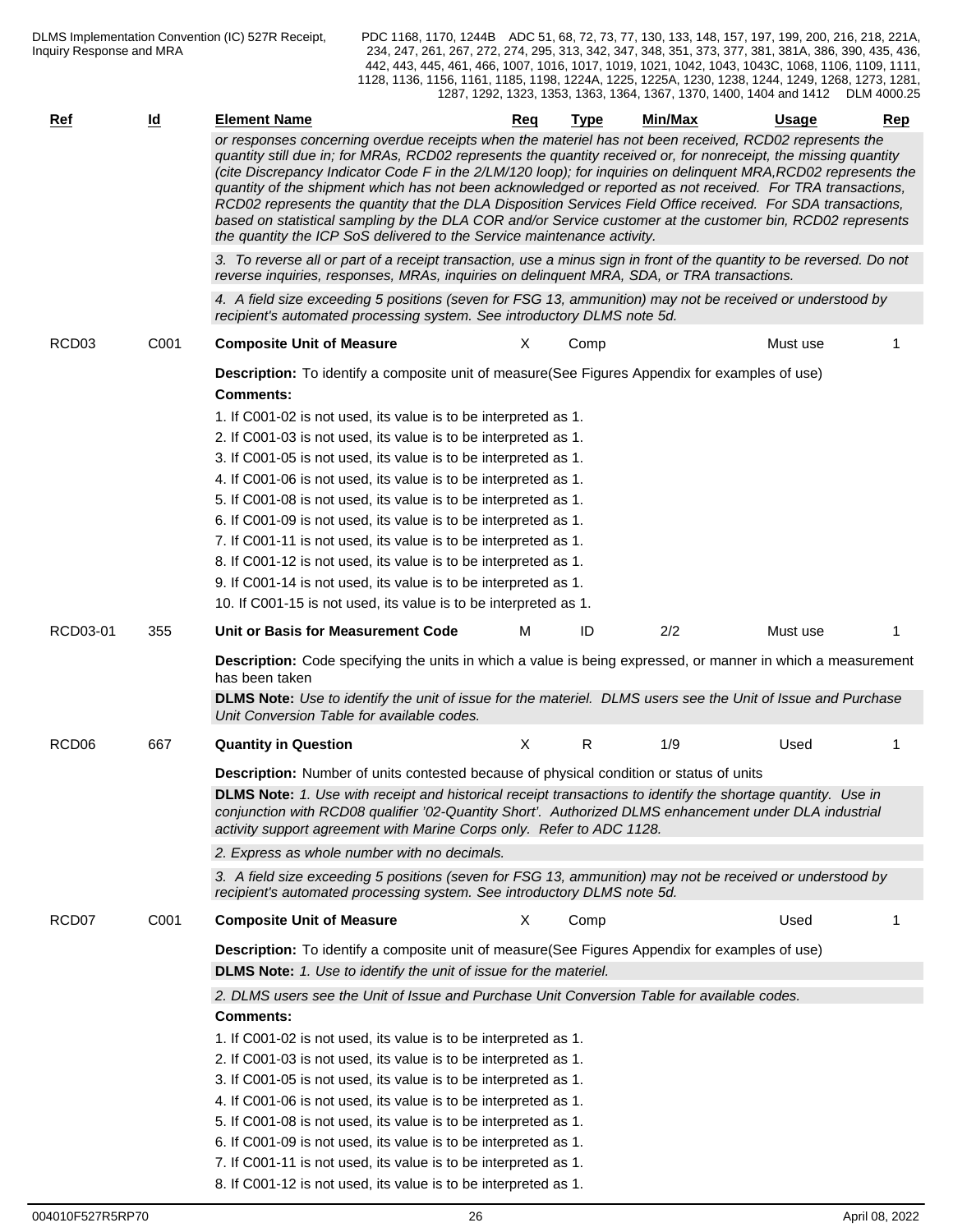| Inquiry Response and MRA |                           | DLMS Implementation Convention (IC) 527R Receipt, | PDC 1168, 1170, 1244B ADC 51, 68, 72, 73, 77, 130, 133, 148, 157, 197, 199, 200, 216, 218, 221A,<br>1128, 1136, 1156, 1161, 1185, 1198, 1224A, 1225, 1225A, 1230, 1238, 1244, 1249, 1268, 1273, 1281, |     |             |         | 234, 247, 261, 267, 272, 274, 295, 313, 342, 347, 348, 351, 373, 377, 381, 381A, 386, 390, 435, 436,<br>442, 443, 445, 461, 466, 1007, 1016, 1017, 1019, 1021, 1042, 1043, 1043C, 1068, 1106, 1109, 1111,<br>1287, 1292, 1323, 1353, 1363, 1364, 1367, 1370, 1400, 1404 and 1412 DLM 4000.25 |            |
|--------------------------|---------------------------|---------------------------------------------------|-------------------------------------------------------------------------------------------------------------------------------------------------------------------------------------------------------|-----|-------------|---------|----------------------------------------------------------------------------------------------------------------------------------------------------------------------------------------------------------------------------------------------------------------------------------------------|------------|
| Ref                      | $\underline{\mathsf{Id}}$ | <b>Element Name</b>                               | 9. If C001-14 is not used, its value is to be interpreted as 1.<br>10. If C001-15 is not used, its value is to be interpreted as 1.                                                                   | Req | <b>Type</b> | Min/Max | <b>Usage</b>                                                                                                                                                                                                                                                                                 | <u>Rep</u> |
| RCD07-01                 | 355                       | Unit or Basis for Measurement Code                |                                                                                                                                                                                                       | м   | ID          | 2/2     | Must use                                                                                                                                                                                                                                                                                     |            |
|                          |                           | has been taken                                    | <b>Description:</b> Code specifying the units in which a value is being expressed, or manner in which a measurement                                                                                   |     |             |         |                                                                                                                                                                                                                                                                                              |            |
| RCD <sub>08</sub>        | 412                       | <b>Receiving Condition Code</b>                   |                                                                                                                                                                                                       | X   | ID          | 2/2     | Used                                                                                                                                                                                                                                                                                         |            |
|                          |                           |                                                   | <b>Description:</b> Code designating physical condition or status of units received in a specific shipment                                                                                            |     |             |         |                                                                                                                                                                                                                                                                                              |            |
|                          |                           | Code Name<br>02<br><b>Quantity Short</b>          |                                                                                                                                                                                                       |     |             |         |                                                                                                                                                                                                                                                                                              |            |
|                          |                           | <b>DLMS Note:</b>                                 |                                                                                                                                                                                                       |     |             |         |                                                                                                                                                                                                                                                                                              |            |
|                          |                           |                                                   | Authorized DLMS enhancement under DLA industrial activity support agreement with Marine Corps<br>only. Refer to ADC 1128                                                                              |     |             |         |                                                                                                                                                                                                                                                                                              |            |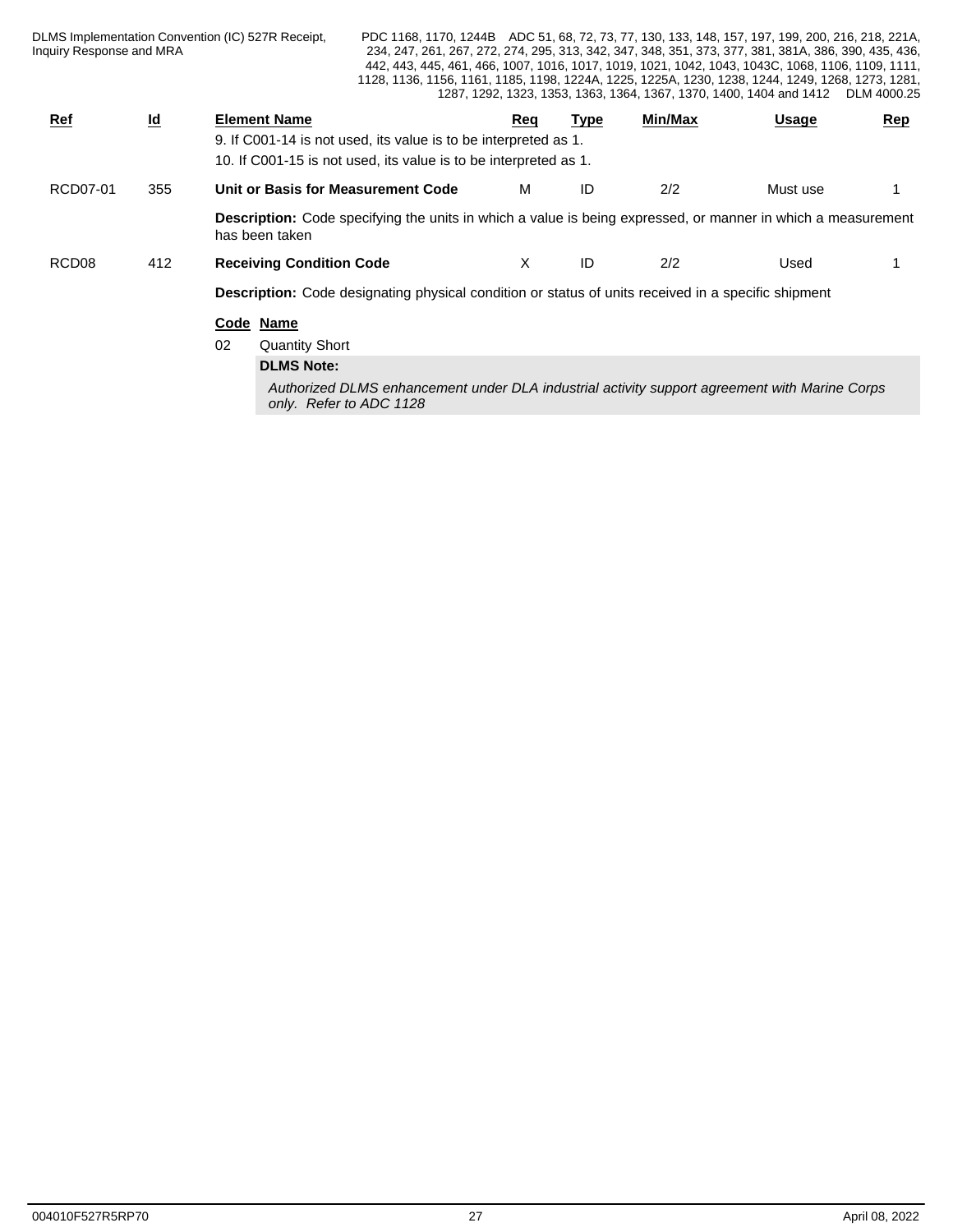## **G62 Date/Time**

| $Pos: 050$               | <b>Max: 101</b> |  |
|--------------------------|-----------------|--|
| <b>Detail - Optional</b> |                 |  |
| Loop: RCD                | Elements: 5     |  |

**User Option (Usage):** Used

**Purpose:** To specify pertinent dates and times

## **Syntax Rules:**

- 1. R0103 At least one of G6201 or G6203 is required.
- 2. P0102 If either G6201 or G6202 is present, then the other is required.
- 3. P0304 If either G6203 or G6204 is present, then the other is required.

## **DLMS Note:**

*Use multiple repetitions to define unique dates associated with the transaction.*

| <u>Ref</u> | <u>ld</u> |     | <b>Element Name</b>                                                                                                                                                                            | <u>Req</u> | <b>Type</b> | Min/Max | Usage    | Rep |
|------------|-----------|-----|------------------------------------------------------------------------------------------------------------------------------------------------------------------------------------------------|------------|-------------|---------|----------|-----|
| G6201      | 432       |     | <b>Date Qualifier</b>                                                                                                                                                                          | X          | ID          | 2/2     | Must use | 1   |
|            |           |     | Description: Code specifying type of date                                                                                                                                                      |            |             |         |          |     |
|            |           |     | <b>DLMS Note:</b> For DLMS use, only the following codes are authorized.                                                                                                                       |            |             |         |          |     |
|            |           |     | Code Name                                                                                                                                                                                      |            |             |         |          |     |
|            |           | 07  | <b>Effective Date</b>                                                                                                                                                                          |            |             |         |          |     |
|            |           |     | <b>DLMS Note:</b>                                                                                                                                                                              |            |             |         |          |     |
|            |           |     | For receipt of mapping products, use to identify the map effective date. Authorized DLMS migration<br>enhancement. See DLMS introductory note 5g.                                              |            |             |         |          |     |
|            |           | 11  | Shipped on This Date                                                                                                                                                                           |            |             |         |          |     |
|            |           |     | <b>DLMS Note:</b>                                                                                                                                                                              |            |             |         |          |     |
|            |           |     | Must use in inquiries on delinquent MRA; use in MRA transactions for security assistance shipments<br>when the mode of shipment is identified in the 2/G66/115 segment; otherwise, do not use. |            |             |         |          |     |
|            |           | 17  | <b>Estimated Delivery Date</b>                                                                                                                                                                 |            |             |         |          |     |
|            |           |     | <b>DLMS Note:</b>                                                                                                                                                                              |            |             |         |          |     |
|            |           |     | Must use in each inquiry on an overdue receipt; otherwise do not use.                                                                                                                          |            |             |         |          |     |
|            |           | 35  | Delivered on This Date                                                                                                                                                                         |            |             |         |          |     |
|            |           |     | <b>DLMS Note:</b>                                                                                                                                                                              |            |             |         |          |     |
|            |           |     | Use in each receipt, historical receipt, and disposition services turn-in receipt acknowledgement to<br>identify the date the carrier released the materiel; otherwise do not use.             |            |             |         |          |     |
|            |           | 52  | Ordered                                                                                                                                                                                        |            |             |         |          |     |
|            |           |     | <b>DLMS Note:</b>                                                                                                                                                                              |            |             |         |          |     |
|            |           |     | Use in Commercial Asset Visibility (CAV) receipts to indicate an Order Date.                                                                                                                   |            |             |         |          |     |
|            |           | BB  | <b>Transaction Control Date</b>                                                                                                                                                                |            |             |         |          |     |
|            |           |     | <b>DLMS Note:</b>                                                                                                                                                                              |            |             |         |          |     |
|            |           |     | Must use to cite the date the transaction was prepared.                                                                                                                                        |            |             |         |          |     |
|            |           | BC. | <b>Publication Date</b>                                                                                                                                                                        |            |             |         |          |     |
|            |           |     | <b>DLMS Note:</b>                                                                                                                                                                              |            |             |         |          |     |
|            |           |     | For receipt of mapping products, use to identify the map edition date. Authorized DLMS migration<br>enhancement. See DLMS introductory note 5g.                                                |            |             |         |          |     |
|            |           | BG. | Backorder Release Date                                                                                                                                                                         |            |             |         |          |     |
|            |           |     | <b>DLMS Note:</b>                                                                                                                                                                              |            |             |         |          |     |
|            |           |     | 1. Use in receipt and historical receipt transactions only.                                                                                                                                    |            |             |         |          |     |
|            |           |     | 2. DLMS enhancement; see introductory DLMS note 5a.                                                                                                                                            |            |             |         |          |     |
|            |           |     |                                                                                                                                                                                                |            |             |         |          |     |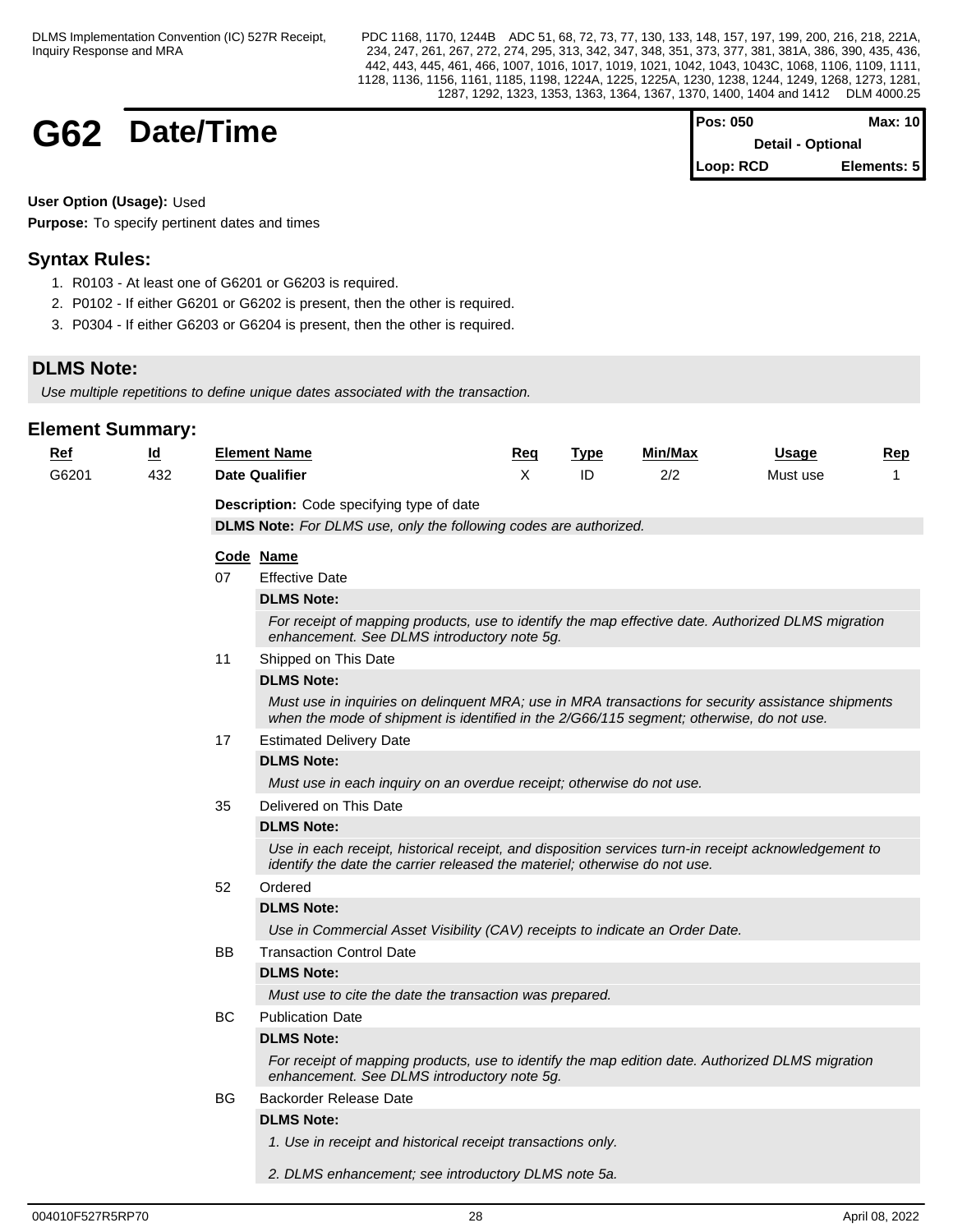#### **Code Name**

| BН | Offered for Delivery |  |
|----|----------------------|--|
|    |                      |  |

#### **DLMS Note:**

*1. Use only in each receipt and historical receipt transaction, to identify the date the carrier offered materiel to the storage activity for delivery when it differs from the date materiel was released by the carrier.*

*2. DLMS enhancement; see introductory DLMS note 5a.*

#### **BI** Inspection

#### **DLMS Note:**

*1. Use only in receipt and historical receipt transactions to identify the date inspected when the contract requires inspection by the storage activity prior to payment.*

*2. DLMS enhancement; see introductory DLMS note 5a.*

#### BT Acceptance

#### **DLMS Note:**

*1. Use only in receipt and historical receipt transactions to identify the date accepted when the contract requires acceptance. This date is included in receipt transactions for information only; acceptance is separate and distinct from the receipt and cannot be accomplished by this transaction.* 

*2. Except as noted below, this is a DLMS enhancement; see introductory DLMS note 5a.*

*3. Authorized enhancement for intra-Air Force use in receipts of property by Air Force CICPs. Refer to ADC 1225.*

## BV Recorded

## **DLMS Note:**

*1. Use in receipt, historical receipt, and TRA transactions to cite the date receipt is posted to the Total Item Property record; use in MRA transactions for U.S. forces to cite the date receipt is posted to the stock record/property account or equivalent; otherwise do not use. Authorized DLMS migration enhancement; see introductory DLMS note 5g.* 

*2. Use in Army Total Package Fielding receipts to identify the date materiel was received by unit Materiel Fielding Points (UMFP) or staging sites.*

| G6202 | 373 | Date             |                                                                                                                                                                                                                                                                                                                                                                             | X       | DT        | 8/8 | Must use |  |
|-------|-----|------------------|-----------------------------------------------------------------------------------------------------------------------------------------------------------------------------------------------------------------------------------------------------------------------------------------------------------------------------------------------------------------------------|---------|-----------|-----|----------|--|
|       |     |                  | <b>Description:</b> Date expressed as CCYYMMDD                                                                                                                                                                                                                                                                                                                              |         |           |     |          |  |
| G6203 | 176 |                  | <b>Time Qualifier</b>                                                                                                                                                                                                                                                                                                                                                       | X       | ID        | 1/2 | Used     |  |
|       |     |                  | <b>Description:</b> Code specifying the reported time                                                                                                                                                                                                                                                                                                                       |         |           |     |          |  |
|       |     | Code<br>W        | <u>Name</u><br><b>Effective Time</b><br><b>DLMS Note:</b><br>1. Use in conjunction with qualifiers 35, BH, and BV only.<br>2. For qualifiers 35 and BH, express time in a four position (HHMM) format. For qualifier BV, express<br>time in a four position (HHMM) format for receipt transactions; express time in a six position (HHMMSS)<br>format for TRA transactions. |         |           |     |          |  |
| G6204 | 337 | Time             | Description: Time expressed in 24-hour clock time as follows: HHMM, or HHMMSS, or HHMMSSD, or<br>HHMMSSDD, where H = hours (00-23), M = minutes (00-59), S = integer seconds (00-59) and DD = decimal<br>seconds; decimal seconds are expressed as follows: $D = \text{tenths} (0.9)$ and $DD = \text{hundredths} (00-99)$                                                  | X       | <b>TM</b> | 4/8 | Used     |  |
| G6205 | 623 | <b>Time Code</b> | Description: Code identifying the time. In accordance with International Standards Organization standard 8601,<br>time can be specified by a + or - and an indication in hours in relation to Universal Time Coordinate (UTC) time;<br>since $+$ is a restricted character, $+$ and $-$ are substituted by P and M in the codes that follow                                 | $\circ$ | ID        | 2/2 | Used     |  |
|       |     |                  |                                                                                                                                                                                                                                                                                                                                                                             |         |           |     |          |  |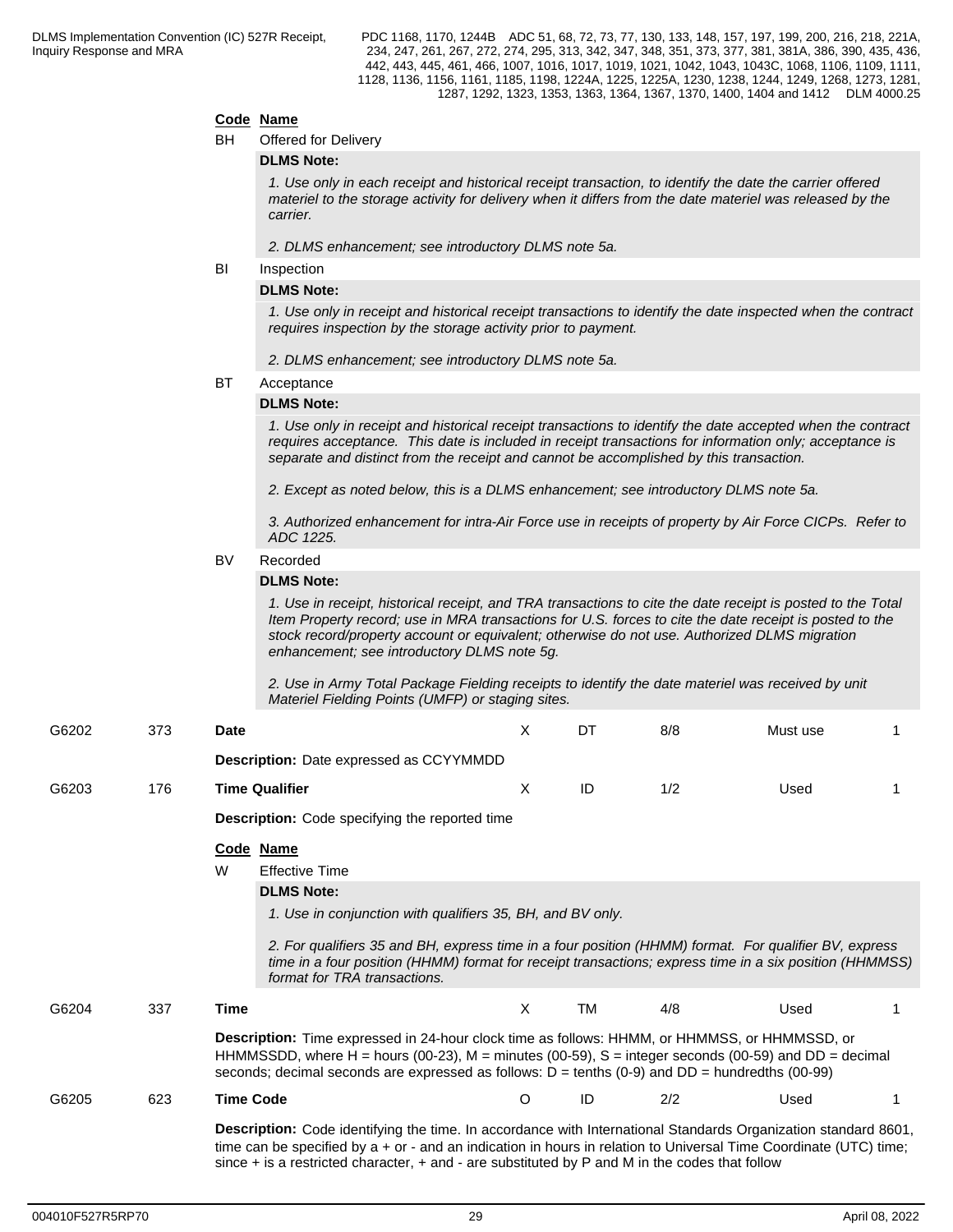PDC 1168, 1170, 1244B ADC 51, 68, 72, 73, 77, 130, 133, 148, 157, 197, 199, 200, 216, 218, 221A, 234, 247, 261, 267, 272, 274, 295, 313, 342, 347, 348, 351, 373, 377, 381, 381A, 386, 390, 435, 436, 442, 443, 445, 461, 466, 1007, 1016, 1017, 1019, 1021, 1042, 1043, 1043C, 1068, 1106, 1109, 1111, 1128, 1136, 1156, 1161, 1185, 1198, 1224A, 1225, 1225A, 1230, 1238, 1244, 1249, 1268, 1273, 1281, 1287, 1292, 1323, 1353, 1363, 1364, 1367, 1370, 1400, 1404 and 1412 DLM 4000.25

## **Code Name**

LT Local Time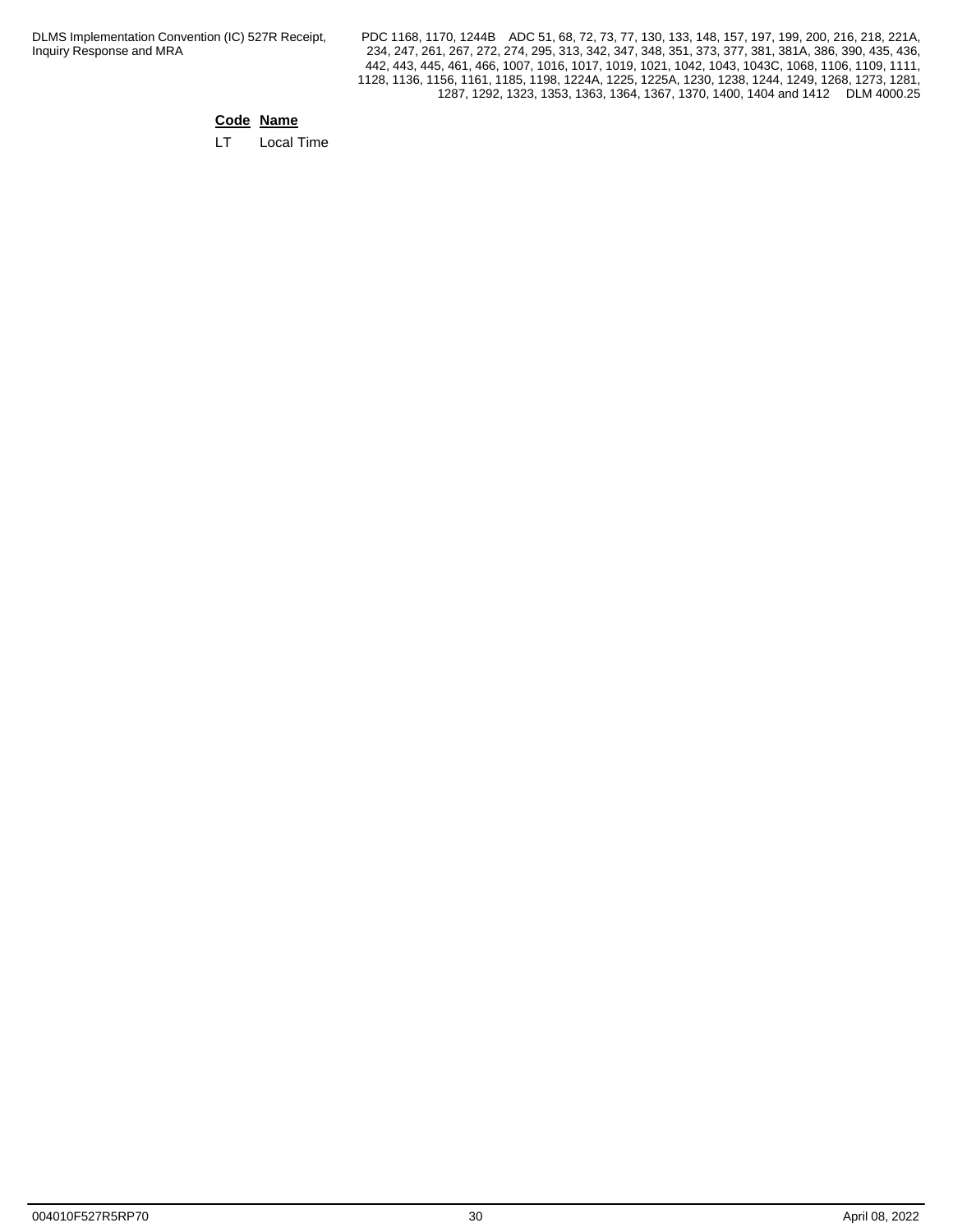## **GF** Furnished Goods and Services

| <b>IPOS: 060</b>         | Max: 1 I    |
|--------------------------|-------------|
| <b>Detail - Optional</b> |             |
| Loop: RCD                | Elements: 3 |

### **User Option (Usage):** Used

**Purpose:** To specify information related to furnished material, equipment, property, information, and services

## **Syntax Rules:**

- 1. P0102 If either GF01 or GF02 is present, then the other is required.
- 2. P0506 If either GF05 or GF06 is present, then the other is required.
- 3. P0809 If either GF08 or GF09 is present, then the other is required.

## **Semantics:**

1. GF04 is the value of government-furnished property.

## **DLMS Note:**

*1. On an intra-Air Force basis only, Air Force CICPs will use this segment to provide the moving average cost (MAC). Refer to ADC 1225A.*

*2. Use only with nonprocurement source receipt (MILSTRAP legacy DIC D6\_ functionality) and MRA transactions. Use only with those MRA and Receipt transactions associated with materiel issued to contractors as government furnished materiel (GFM), and with MRA transactions associated with Contractor Furnished Materiel (CFM) obtained from government supply sources. Identify the controlling document number in 2/N9/030. This restriction is not applicable to Air Force CICPs that use this segment to provide the moving average cost. Authorized DLMS enhancement. Refer to ADC 390.*

|                  |                                                                                                                   | <b>Element Name</b>                                                                                                                                                                                                                                                                                                                                                                                                                             |            |             | Min/Max |              |            |  |  |  |  |
|------------------|-------------------------------------------------------------------------------------------------------------------|-------------------------------------------------------------------------------------------------------------------------------------------------------------------------------------------------------------------------------------------------------------------------------------------------------------------------------------------------------------------------------------------------------------------------------------------------|------------|-------------|---------|--------------|------------|--|--|--|--|
| <u>Ref</u>       | $\underline{\mathsf{Id}}$                                                                                         |                                                                                                                                                                                                                                                                                                                                                                                                                                                 | <u>Req</u> | <b>Type</b> |         | <u>Usage</u> | <u>Rep</u> |  |  |  |  |
| GF <sub>03</sub> | 367                                                                                                               | <b>Contract Number</b>                                                                                                                                                                                                                                                                                                                                                                                                                          | O          | AN          | 1/30    | Must use     |            |  |  |  |  |
|                  |                                                                                                                   | <b>Description: Contract number</b>                                                                                                                                                                                                                                                                                                                                                                                                             |            |             |         |              |            |  |  |  |  |
|                  |                                                                                                                   | DLMS Note: 1. Must use with MRA and Receipt transactions associated with materiel issued to contractors as<br>GFM, and with MRA associated with CFM, to cite the PIID of the DoD procurement instrument which authorized<br>the contractor to receive GFM or CFM as applicable. Use the legacy PIIN pending transition to the PIID.<br>Establishes an audit trail between the MRA or Receipt and the procurement instrument. Refer to ADC 1161. |            |             |         |              |            |  |  |  |  |
|                  |                                                                                                                   | 2. When GFM is authorized under a PIID call/order number (F in 9th position), provide the value in the PIID field.                                                                                                                                                                                                                                                                                                                              |            |             |         |              |            |  |  |  |  |
| GF <sub>04</sub> | 782                                                                                                               | <b>Monetary Amount</b>                                                                                                                                                                                                                                                                                                                                                                                                                          | O          | R           | 1/18    | Used         |            |  |  |  |  |
|                  |                                                                                                                   | <b>Description:</b> Monetary amount                                                                                                                                                                                                                                                                                                                                                                                                             |            |             |         |              |            |  |  |  |  |
|                  |                                                                                                                   | DLMS Note: For intra-Air Force use only. Air Force CICPs will enter the moving average cost (MAC) when<br>available. Refer to ADC 1225A.                                                                                                                                                                                                                                                                                                        |            |             |         |              |            |  |  |  |  |
| GF <sub>07</sub> | 328                                                                                                               | <b>Release Number</b>                                                                                                                                                                                                                                                                                                                                                                                                                           | O          | AN          | 1/30    | Used         |            |  |  |  |  |
|                  |                                                                                                                   | Description: Number identifying a release against a Purchase Order previously placed by the parties involved in<br>the transaction                                                                                                                                                                                                                                                                                                              |            |             |         |              |            |  |  |  |  |
|                  |                                                                                                                   | DLMS Note: 1. Use to identify the legacy four position call/order number associated with the PIIN.                                                                                                                                                                                                                                                                                                                                              |            |             |         |              |            |  |  |  |  |
|                  | 2. Do not use for the PIID call/order number. The PIID call/order number is mapped to GF03. Refer to ADC<br>1161. |                                                                                                                                                                                                                                                                                                                                                                                                                                                 |            |             |         |              |            |  |  |  |  |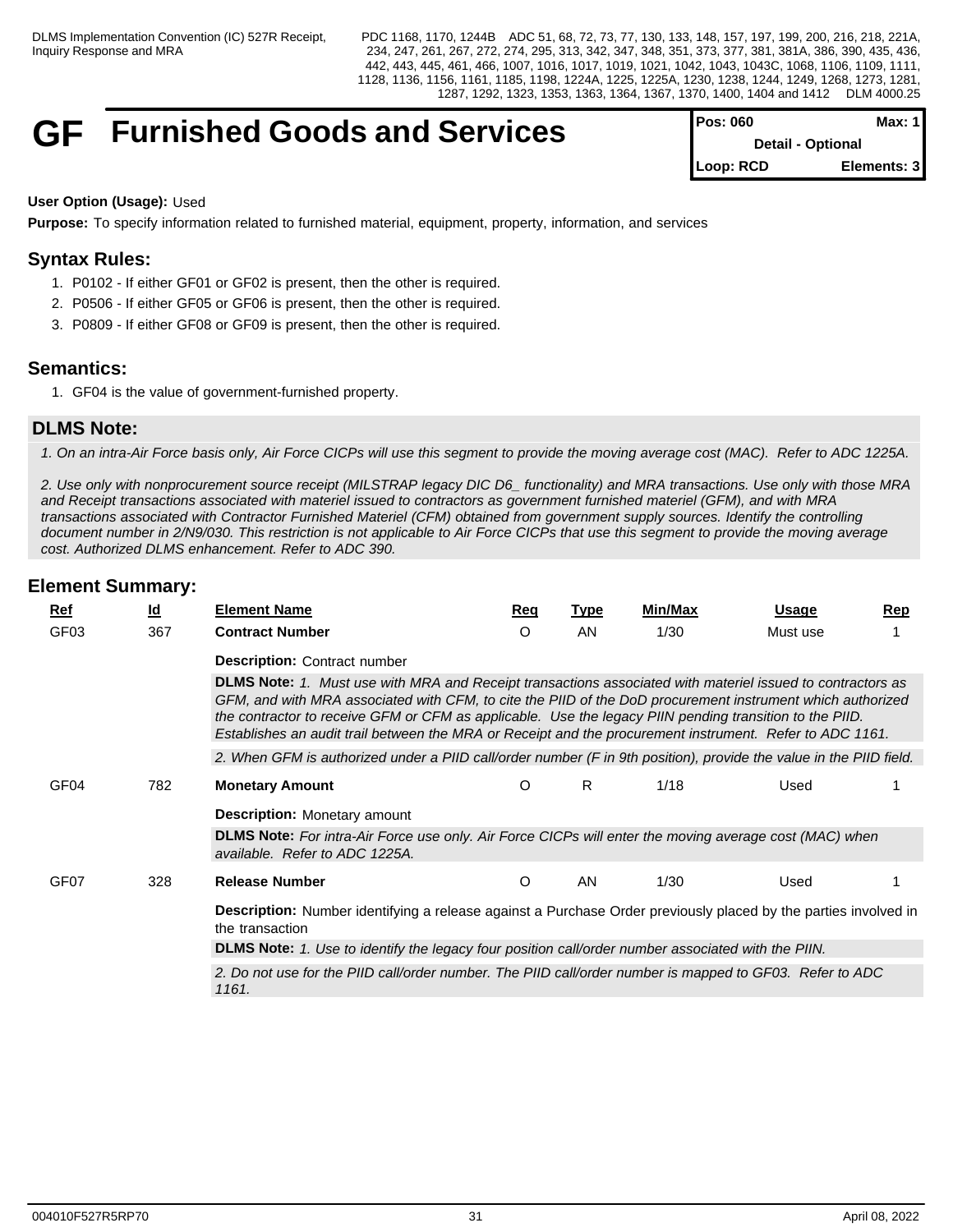## **N9** Reference Identification

| IPos: 090                | Max: 51     |  |
|--------------------------|-------------|--|
| <b>Detail - Optional</b> |             |  |
| Loop: RCD                | Elements: 5 |  |

### **User Option (Usage):** Used

**Purpose:** To transmit identifying information as specified by the Reference Identification Qualifier

## **Syntax Rules:**

- 1. R0203 At least one of N902 or N903 is required.
- 2. C0605 If N906 is present, then N905 is required.

## **Semantics:**

- 1. N906 reflects the time zone which the time reflects.
- 2. N907 contains data relating to the value cited in N902.

## **DLMS Note:**

*Use multiple repetitions as needed to define unique data associated with the transaction.*

## **Element Summary:**

| Ref  | $\underline{\mathsf{Id}}$ |                                                           | <b>Element Name</b>                                                                                                                                                                                                       | <u>Req</u> | <b>Type</b> | Min/Max | <b>Usage</b> | Rep |  |  |  |  |
|------|---------------------------|-----------------------------------------------------------|---------------------------------------------------------------------------------------------------------------------------------------------------------------------------------------------------------------------------|------------|-------------|---------|--------------|-----|--|--|--|--|
| N901 | 128                       |                                                           | <b>Reference Identification Qualifier</b>                                                                                                                                                                                 | M          | ID          | 2/3     | Must use     |     |  |  |  |  |
|      |                           | Description: Code qualifying the Reference Identification |                                                                                                                                                                                                                           |            |             |         |              |     |  |  |  |  |
|      |                           |                                                           | <b>DLMS Note:</b> 1. Use codes TG and SI (when applicable) in inquiries on delinguent MRA to identify the shipment                                                                                                        |            |             |         |              |     |  |  |  |  |
|      |                           | unit.                                                     |                                                                                                                                                                                                                           |            |             |         |              |     |  |  |  |  |
|      |                           | 2. For DLMS use, only the following codes are authorized. |                                                                                                                                                                                                                           |            |             |         |              |     |  |  |  |  |
|      |                           |                                                           | Code Name                                                                                                                                                                                                                 |            |             |         |              |     |  |  |  |  |
|      |                           | 16                                                        | Military Interdepartmental Purchase Request (MIPR) Number                                                                                                                                                                 |            |             |         |              |     |  |  |  |  |
|      |                           |                                                           | <b>DLMS Note:</b>                                                                                                                                                                                                         |            |             |         |              |     |  |  |  |  |
|      |                           |                                                           | 1. Use for receipts to identify the MIPR number for tracking in-process maintenance, otherwise, do not<br>use.                                                                                                            |            |             |         |              |     |  |  |  |  |
|      |                           |                                                           | 2. DLMS enhancement; see introductory DLMS note 5a.                                                                                                                                                                       |            |             |         |              |     |  |  |  |  |
|      |                           | 43                                                        | <b>Supporting Document Number</b>                                                                                                                                                                                         |            |             |         |              |     |  |  |  |  |
|      |                           |                                                           | <b>DLMS Note:</b>                                                                                                                                                                                                         |            |             |         |              |     |  |  |  |  |
|      |                           |                                                           | 1. Use in receipt and historical receipt transactions to identify the Receipted Materiel Reference<br>Document Number. Authorized DLMS enhancement under DLA industrial activity support agreement.<br>Refer to ADC 1128. |            |             |         |              |     |  |  |  |  |
|      |                           |                                                           | 2. Use in procurement source receipt and historical receipt transactions when a document number is<br>needed in addition to the contract number. Identify the controlling contract number in the 2/CS/020<br>segment.     |            |             |         |              |     |  |  |  |  |
|      |                           |                                                           | 3. Authorized DLMS enhancement for commercial repair returns shipped on a Reparable Receiving<br>Report with a MILSTRIP document number. DLMS enhancement; see introductory DLMS note 5b.<br>Refer to ADC 1268.           |            |             |         |              |     |  |  |  |  |
|      |                           | 55                                                        | Sequence Number                                                                                                                                                                                                           |            |             |         |              |     |  |  |  |  |
|      |                           |                                                           | <b>DLMS Note:</b>                                                                                                                                                                                                         |            |             |         |              |     |  |  |  |  |
|      |                           |                                                           | 1. For USAMMA Medical use in ARI/receipt transactions to identify the sort sequence number.                                                                                                                               |            |             |         |              |     |  |  |  |  |
|      |                           |                                                           | 2. DLMS Component-unique enhancement. See introductory DLMS note 5e.                                                                                                                                                      |            |             |         |              |     |  |  |  |  |
|      |                           | 6E                                                        | Map Reference                                                                                                                                                                                                             |            |             |         |              |     |  |  |  |  |
|      |                           |                                                           | <b>DLMS Note:</b>                                                                                                                                                                                                         |            |             |         |              |     |  |  |  |  |
|      |                           |                                                           | For receipt of mapping products, use to identify the National Geospatial-Intelligence Agency (NGA)<br>Reference Number (NRN). Use with due-in and ARI/PMR for mapping products. Authorized DLMS                           |            |             |         |              |     |  |  |  |  |

*migration enhancement. See DLMS introductory note 5g.*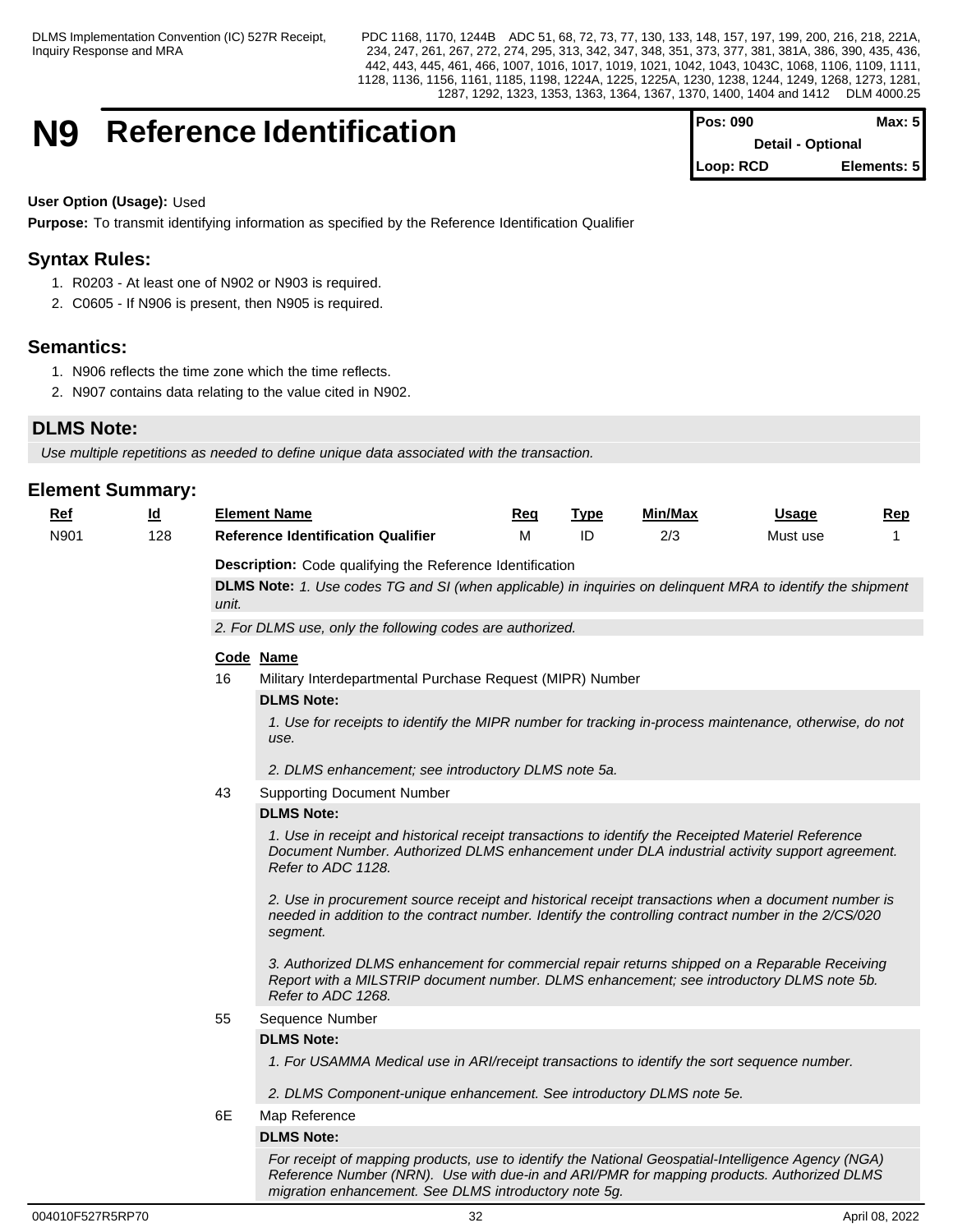## **Code Name**

6G Map Number

#### **DLMS Note:**

*For receipt of mapping products, use to identify the map edition number. Authorized DLMS migration enhancement. See DLMS introductory note 5g.*

6R Provider Control Number

#### **DLMS Note:**

*Used in receipt, and historical receipt, transactions to identify the Distribution Standard System Operations Control Number. Authorized DLMS migration enhancement. See DLMS introductory note 5g.*

74 Work Breakdown Structure (WBS)

#### **DLMS Note:**

*Use in receipt and historical receipt transactions. Authorized DLMS enhancement under DLA industrial activity support agreement. Refer to ADC 1128.*

77 Work Package

#### **DLMS Note:**

*Use in receipt and historical receipt transactions to identify a maintenance work order number. Authorized DLMS enhancement under DLA industrial activity support agreement. Refer to ADC 1128.*

#### 86 Operation Number

#### **DLMS Note:**

*1. Use to identify the Key Operation (KO) Number associated with the JO.* 

*2. Authorized DLMS enhancement under DLA industrial activity support agreement. Refer to ADC 381.*

98 Container/Packaging Specification Number

#### **DLMS Note:**

*This is used to represent DLMS data element "Disposition Services Container Identification (ID)". Authorized DLMS enhancement for use by DLA Disposition Services in receipt and historical receipt transactions. Refer to ADC 442.*

#### 9R Job Order Number

#### **DLMS Note:**

*1. Use to identify Job Order (JO) Number.* 

*2. Authorized DLMS enhancement under DLA industrial activity support agreement. Refer to ADC 381.*

A3 Assignment Number

#### **DLMS Note:**

*Assign a sequential number to receipt transactions for each 2/RCD/40 loop iteration used with the controlling number identified in either the 2/CS/20 segment or 2/N9/30 segment. In the first 2/RCD/40 loop iteration for a single controlling number, cite numeric 1; increase incrementally by one in each subsequent loop iteration for that controlling number. When reversing a receipt transaction, must cite the previously assigned number in the original receipt transaction in conjunction with the controlling number, for the RCD loop being reversed. This use is an authorized DLMS migration enhancement. See DLMS introductory note 5g.*

#### AH Agreement Number

#### **DLMS Note:**

*1. Use as needed for receipts to identify the Depot Maintenance Inter-Service Support Agreement (DMISA) number for tracking in-process maintenance, otherwise, do not use.*

*2. DLMS enhancement; see introductory DLMS note 5a.*

CO Customer Order Number

#### **DLMS Note:**

**DLMS Note:**

*1. Use to identify the Customer Order Acceptance Record (COAR) applicable to the Job Order Number.*

*2. Authorized DLMS enhancement under DLA industrial activity support agreement. Refer to ADC 381 (or as applicable).*

CR Customer Reference Number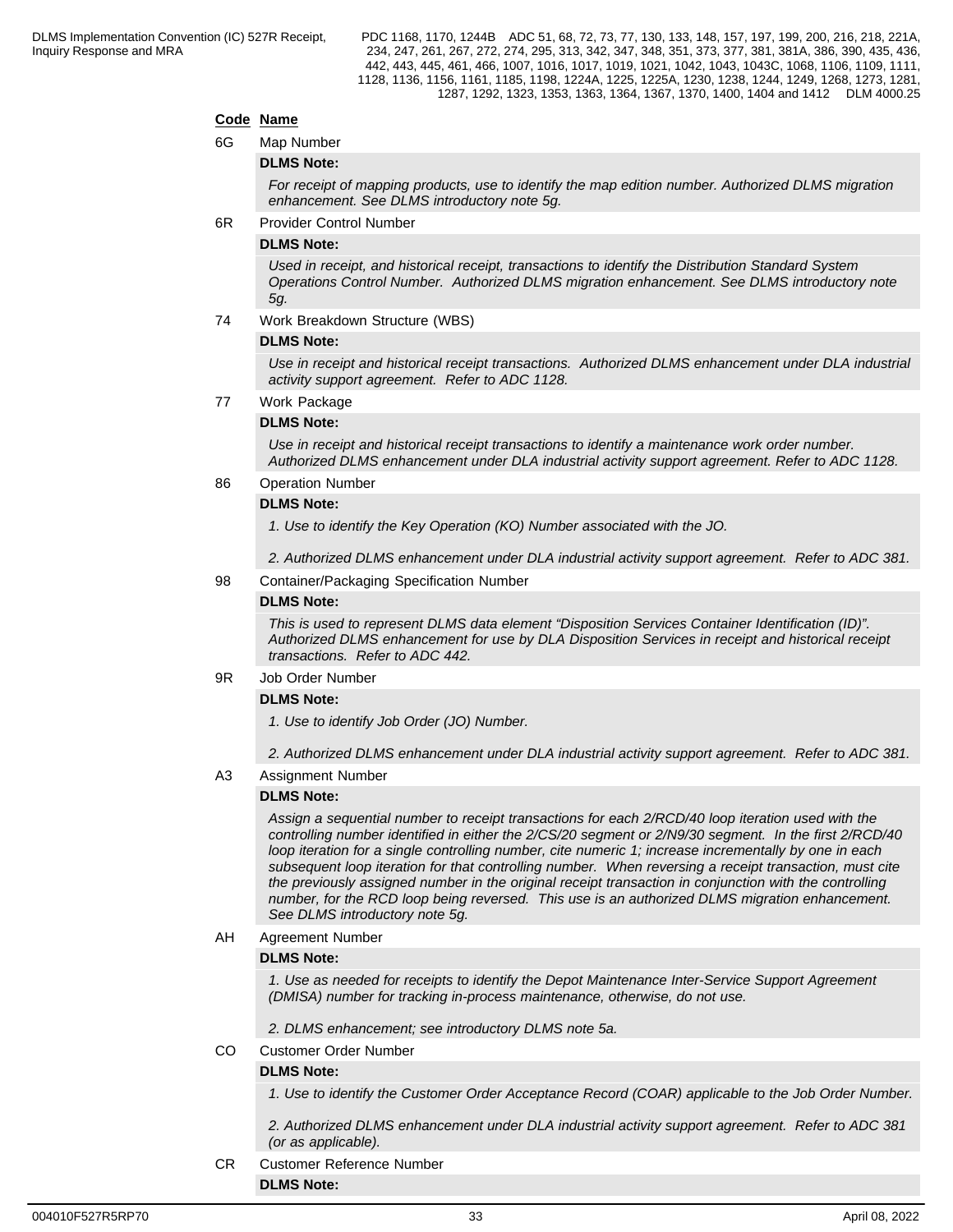#### **Code Name**

*1. Use in Receipt transactions to perpetuate the Customer Reference Number from the PMR to cross-reference to the requisition number under which the materiel was ordered, when it differs from the turn-in/return document number used with Code TN. This is applicable to directed return of discrepant/deficient materiel, and other types of retrograde shipments.*

*2. DLMS enhancement. Refer to ADC 1249.*

CT Contract Number

#### **DLMS Note:**

*1. Use with nonprocurement source transactions when a procurement instrument identifier (PIID) is needed in addition to the transaction number for transaction tracking purposes. Use the legacy PIIN pending transition to the PIID. Identify the controlling transaction number in 2/N9/030.*

*2. When procurement is authorized under a PIID call/order number (F in 9th position), provide the value in the PIID field. Refer to ADC 1161.*

*3. Authorized for use with SoS Delivery Acknowledgement (SDA) and Tailored Vendor Relationship (TVR) MRA. Refer to PDCs 1168 and 1170.*

FS Final Sequence Number

#### **DLMS Note:**

*1. Use only for TVR MRAs, AMMA receipts, and IPV SDAs as a final receipt indicator. Cite Z in N902 as the Final Receipt Indicator.*

*2. The Final Receipt Indicator is used for TVR MRA and AMMA receipts to communicate that customer/site does not expect additional receipts. The customer knows additional receipts are not expected because the total order quantity has been receipted, the remaining quantity has been cancelled by the customer, or the customer and vendor are otherwise in agreement regarding a quantity lower than the order quantity.*

 *3. Use in SDA transactions. When partial shipment is made and the remaining open quantity will not be shipped at a later date/time, the Final Indicator field will be populated to enable closure of the transaction based on partial shipment.* 

*4. Authorized DLMS migration enhancement. See DLMS introductory note 5g.*

IF Issue Number

#### **DLMS Note:**

*Use in receipt and historical receipt transactions to identify the Original Issue Document Number. Authorized DLMS enhancement under DLA industrial activity support agreement. Refer to ADC 1128.*

MK Manifest Key Number

#### **DLMS Note:**

*Use with SDA transaction to identify the Shipment Manifest Number associated with the delivery of DLA IPV program materiel. This is a required entry when the Basis for Acknowledgement Code (2/LQ01/130 Code ACK) = MAN. Refer to PDC 1168.*

OR Order/Paragraph Number

#### **DLMS Note:**

*1. For use with CAV receipt, to identify the legacy 4-position call/order number associated with a PIIN. Authorized DLMS migration enhancement for CAV use. See DLMS introductory note 5g.*

*2. Do not use for the PIID call/order number. Refer to ADC 1161.*

#### Q9 Repair Order Number

#### **DLMS Note:**

*Identifies the Associated Commercial Asset Visibility (CAV) Repair Document Number. Use to cite the appropriate repair document number (i.e., CAV Repair Cycle Document Number or CAV-Organic Repair Module (CAV-ORM) Repair Component Document Number), depending upon applicability. CAV uses with CAV Detail record, which is Navy CAV nonstandard use of a receipt transaction for a non balance affecting transaction. Only authorized for use with LIN01 code 'Y-CAV Detail Record'. Refer to ADC 342 and ADC 461.*

QQ Unit Number

#### **DLMS Note:**

*1. For Medical use in receipt transactions to identify the Assembly Control Number for medical/surgical*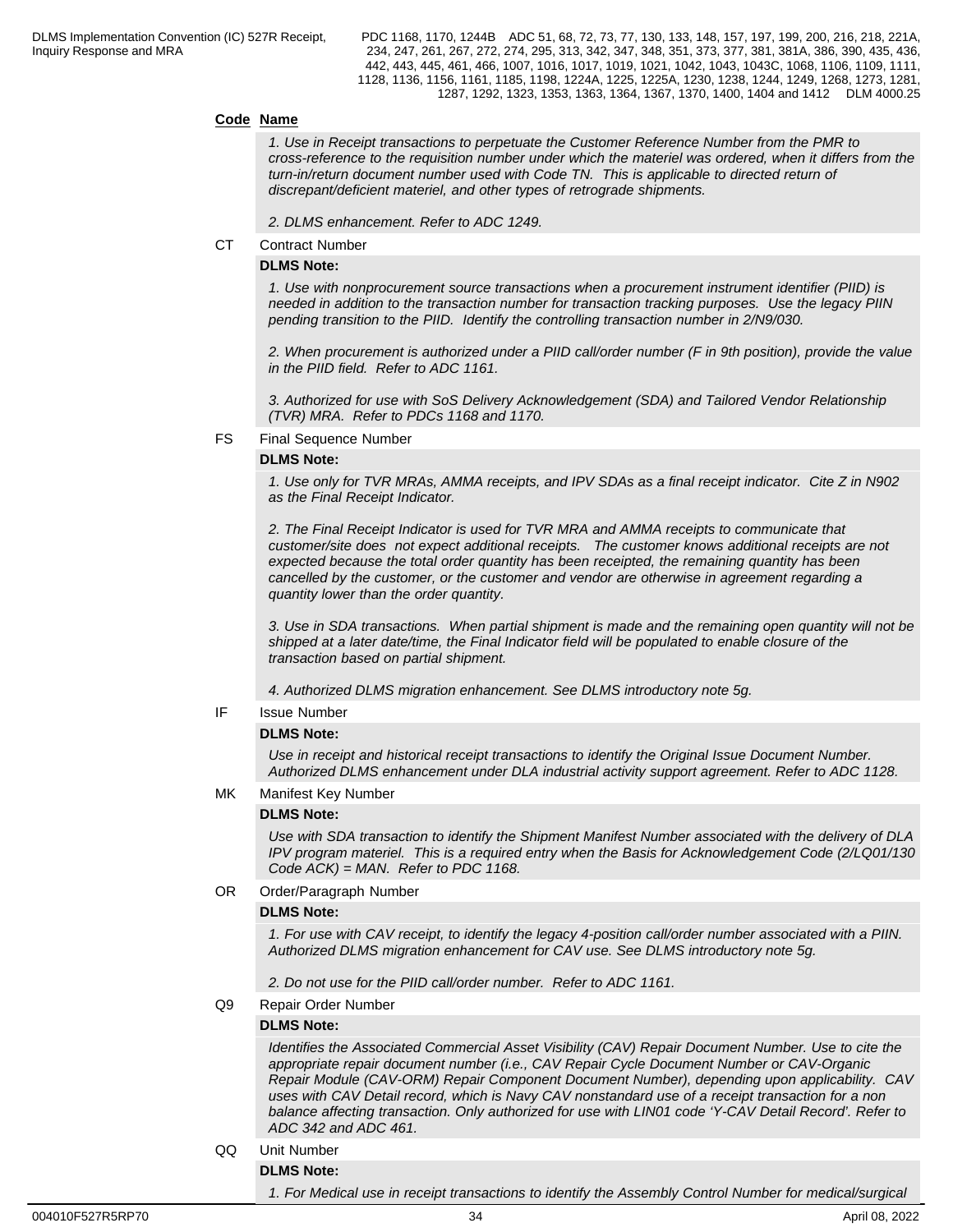#### **Code Name**

*component assembly.*

*2. The Assembly Control Number is used to identify the specific medical assembly. It is permanently assigned to each Assembly Set by the requisitioning service for identification and control. Authorized DLMS migration enhancement. See DLMS introductory note 5g.*

*3. A data maintenance action was approved in version 5010. The approved code/name is "CNA -Assembly Control Number".*

#### QR Quality Report Number

#### **DLMS Note:**

*1. When applicable, use to cite the associated PQDR report control number (RCN) for exhibit tracking.*

- *2. Authorized DLMS enhancement. Refer to ADC 1007.*
- SI Shipper's Identifying Number for Shipment (SID)

#### **DLMS Note:**

*Use in procurement source receipt and historical receipt transactions to cite the vendor's shipment number shown on the shipping documentation. Use in inquiries on procurement source receipts to cite the vendor shipment number when known.*

#### SS Split Shipment Number

#### **DLMS Note:**

*1. Use in receipts and MRAs to identify the partial shipment indicator previously assigned when a line item was consigned as split or partial shipment.*

*2. DLMS enhancement; see introductory DLMS note 5a.*

TG Transportation Control Number (TCN)

#### **DLMS Note:**

*1. Must use TCN with inquiries on delinquent MRA.*

*2. Use with MRA and receipt transactions when available. Authorized DLMS migration enhancement; see introductory DLMS note 5g.*

*3. DLA Disposition Services Field Offices must include the TCN provided in the 856S Shipment Status, or on the shipment documentation (e.g., Military Shipping Label, Bill of Lading), in the receipt, historical receipt, and TRA transaction. Refer to ADC 442 and ADC 1111.*

*4. Use with SDA transaction. Refer to PDC 1168.*

#### UV Range Number

#### **DLMS Note:**

*CAV uses with receipt transactions to cite the CAV Repair Cycle Document Number (RCDN) range. The RCDN range is a 28 position field. The first 14 positions identify the RCDN Range Start. The remaining 14 positions identify the RCDN Range End. Refer to ADC 342.*

VR Vendor ID Number

#### **DLMS Note:**

*1. Use only for AMMA purchase card receipts. Use to identify the Vendor Reference Number (i.e., the CARE (Customer Automation and Reporting Environment) invoice number that will be populated on AMMA purchase card receipts). This value will help with issue resolution and reconciliation. CARE is a web-based electronic access system developed by U. S. Bank that will invoice BSM for purchase card transactions.*

*2. Authorized DLMS migration enhancement. See DLMS introductory note 5g.*

W1 Disposal Turn-In Document Number

#### **DLMS Note:**

*1. Use only in receipt and historical receipt transactions to identify the transaction number assigned to materiel which is condemned upon receipt and then sent directly to disposal.*

#### *2. DLMS enhancement; see introductory DLMS note 5a.*

W8 Suffix

**DLMS Note:**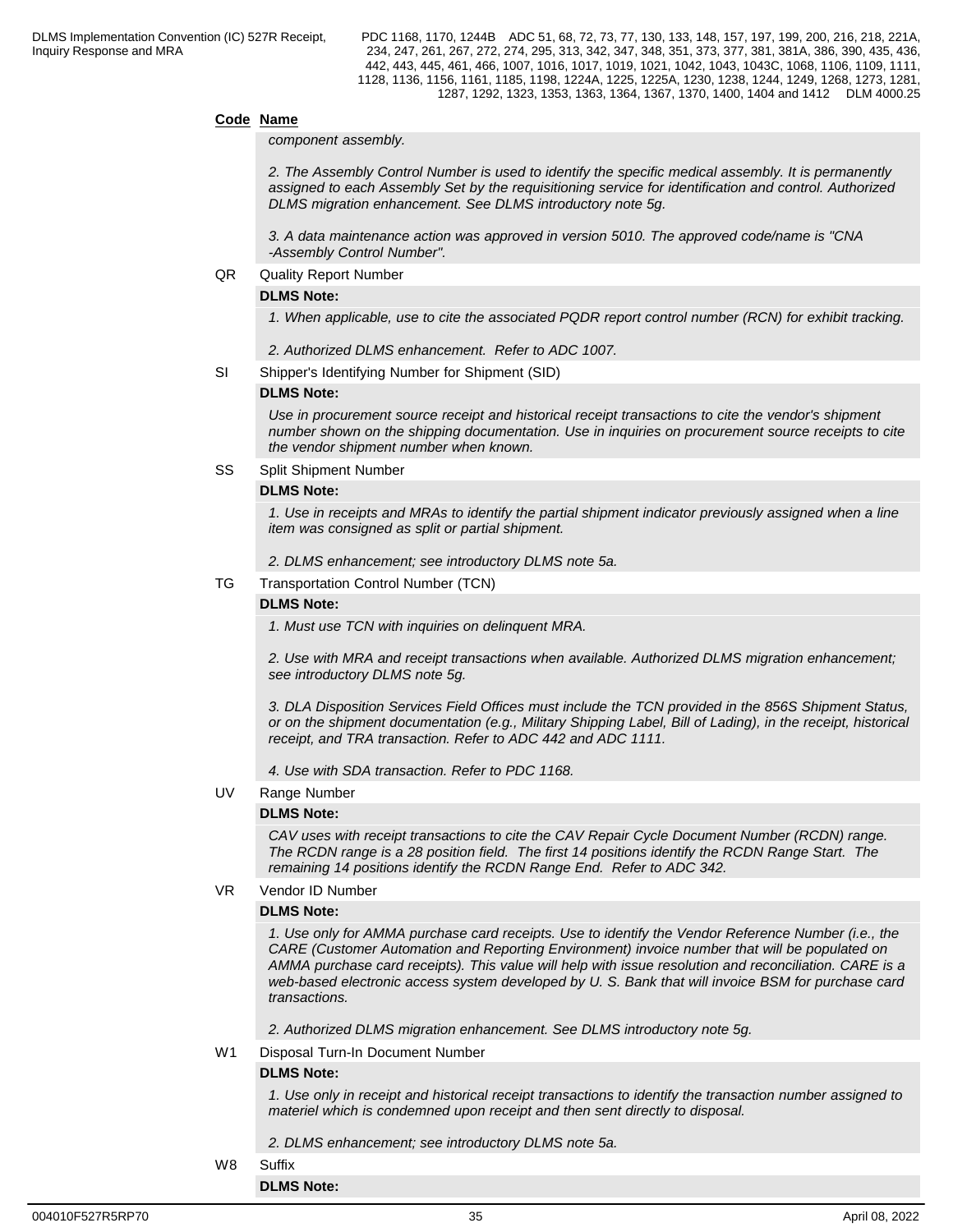#### **Code Name**

*Use in conjunction with the transaction document number cited at 2/N901/030 Code TN. Use in non-procurement source receipts, MRAs, inquiries for delinquent MRA, SDA, and TRA transactions, to identify the suffix code assigned when a partial supply action previously occurred.*

WO Work Order Number

#### **DLMS Note:**

*1. For Medical use in ARI/Receipt transactions to identify the Build Directive Number (BDN) for medical/surgical component assembly.*

*2. A BDN identifies a given Build Directive. The BDN is used to identify a specific initiative to build medical set A first position of 1 or 2 indicates a locally established Build Directive, while a 7 or 8 indicates a DEPMEDS Build established by the Assembly Manager. A first position of 1 or 7 identifies minor BDN's while a 2 or 8 identifies major BDN's An alpha in the first position identifies an assembly of components which were not packed in the original major BDN.*

*3. A data maintenance action was approved in version 5010. The approved code/name is "BDN - Build Directive Number".*

- *4. DLMS Component-unique enhancement. See introductory DLMS note 5e.*
- X8 Secondary Suffix Code Indicator

#### **DLMS Note:**

*1. This is the suffix code used in MILSTRAP receipt transactions to differentiate transactions when all data elements, other than quantity, are the same except for the Supply Condition Code (SCC) of the materiel being received. When required, consecutive receipt suffix codes are assigned beginning with A. Use of multiple RCD loops, rather than multiple transactions with suffix codes, should be planned for future implementations.* 

*2. Future streamlined data; see introductory DLMS note 5c. Under DLMS, the RCD loop can be used to accommodate multiple SCCs within a single receipt transaction, rather than use multiple transactions with suffix codes.*

#### X9 Internal Control Number

#### **DLMS Note:**

*1. DSS uses to identify the document number associated with Army local procurement receipts (per DLA DSS DIC Z4S). The controlling contract number is in 2/CS/20. This use is an authorized DLMS migration enhancement. See DLMS introductory note 5g.*

*2. Contractor's Reference Number is used to indicate the unique number used by the CAV II System to identify and track EDI transactions. Refer to ADC 342.*

YM Resource Screening Reference

#### **DLMS Note:**

*This is used to represent DLMS data element "Disposition Services Accumulation Number". Accumulations are groups of reutilization eligible materiel received at DRMOs over a span of a week. Accumulations enable reutilization eligible materiel to move through the DLA Disposition Services screening cycles in groups and help facilitate walk-in screening. This number must be passed on receipt transactions so that the DLA Disposition Services ICP can age the inventory properly, thereby ensuring that the property is made available for requisitioning to the right groups of people at the right times according to Disposition Services logic. Authorized DLMS enhancement for use by DLA Disposition Services in receipt and historical receipt transactions. Refer to ADC 442.*

#### FCN Assigned Contract Number

#### **DLMS Note:**

*This is used to represent DLMS Data element ''Sales Contract Number.'' DLA Disposition Services Field Office uses this number to associate property to a sales contract.*

PWC Preliminary Work Candidate Number

#### **DLMS Note:**

*1. Use to identify a Requisition Alert Document Number.* 

*2. Used by Navy Shipyards to associate the requisition follow-up with a previously submitted requisition alert.* 

*3. Authorized DLMS enhancement under DLA industrial activity support agreement. Refer to ADC 381.*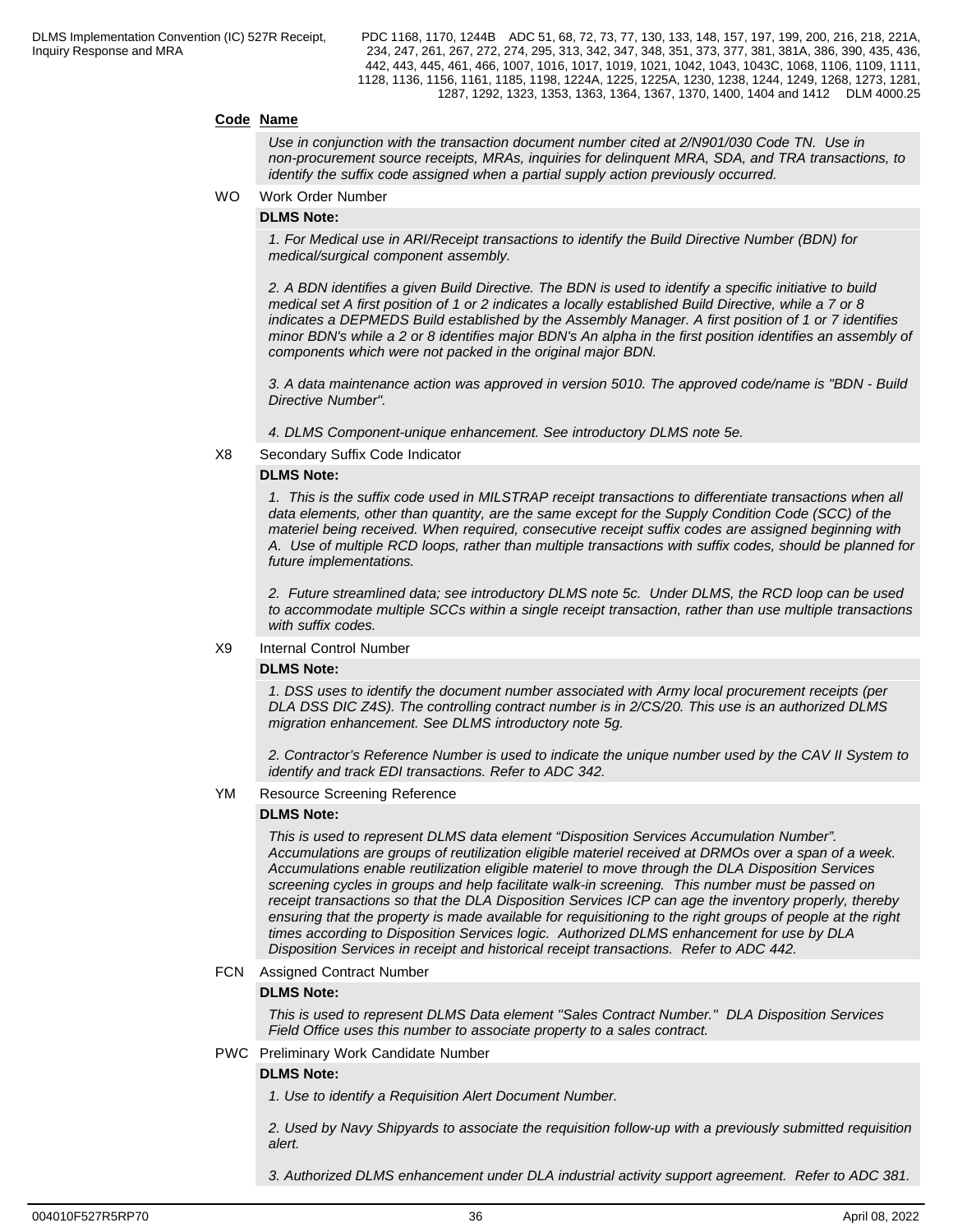|         | DLMS Implementation Convention (IC) 527R Receipt,<br>Inquiry Response and MRA |                            |                                                                                                                                                                                             |                                                                                                                                                                                                                                                                                                                                                                                                                                                                                          |          |      |      | PDC 1168, 1170, 1244B ADC 51, 68, 72, 73, 77, 130, 133, 148, 157, 197, 199, 200, 216, 218, 221A,<br>234, 247, 261, 267, 272, 274, 295, 313, 342, 347, 348, 351, 373, 377, 381, 381A, 386, 390, 435, 436,<br>442, 443, 445, 461, 466, 1007, 1016, 1017, 1019, 1021, 1042, 1043, 1043C, 1068, 1106, 1109, 1111,<br>1128, 1136, 1156, 1161, 1185, 1198, 1224A, 1225, 1225A, 1230, 1238, 1244, 1249, 1268, 1273, 1281,<br>1287, 1292, 1323, 1353, 1363, 1364, 1367, 1370, 1400, 1404 and 1412 DLM 4000.25                      |  |
|---------|-------------------------------------------------------------------------------|----------------------------|---------------------------------------------------------------------------------------------------------------------------------------------------------------------------------------------|------------------------------------------------------------------------------------------------------------------------------------------------------------------------------------------------------------------------------------------------------------------------------------------------------------------------------------------------------------------------------------------------------------------------------------------------------------------------------------------|----------|------|------|----------------------------------------------------------------------------------------------------------------------------------------------------------------------------------------------------------------------------------------------------------------------------------------------------------------------------------------------------------------------------------------------------------------------------------------------------------------------------------------------------------------------------|--|
| N902    | 127                                                                           |                            | <b>Reference Identification</b>                                                                                                                                                             |                                                                                                                                                                                                                                                                                                                                                                                                                                                                                          | $\times$ | AN   | 1/30 | Must use                                                                                                                                                                                                                                                                                                                                                                                                                                                                                                                   |  |
|         |                                                                               |                            | <b>Identification Qualifier</b>                                                                                                                                                             |                                                                                                                                                                                                                                                                                                                                                                                                                                                                                          |          |      |      | Description: Reference information as defined for a particular Transaction Set or as specified by the Reference                                                                                                                                                                                                                                                                                                                                                                                                            |  |
| N903    | 369                                                                           |                            | <b>Free-form Description</b>                                                                                                                                                                |                                                                                                                                                                                                                                                                                                                                                                                                                                                                                          | X        | AN   | 1/45 | Used                                                                                                                                                                                                                                                                                                                                                                                                                                                                                                                       |  |
|         |                                                                               |                            |                                                                                                                                                                                             | <b>Description:</b> Free-form descriptive text<br>with SDA transaction and TVR MRA transaction. Refer to PDCs 1168 and 1170.                                                                                                                                                                                                                                                                                                                                                             |          |      |      | <b>DLMS Note:</b> Use to identify call or order number. Use in conjunction with N901 Code CT. Authorized for use                                                                                                                                                                                                                                                                                                                                                                                                           |  |
| N904    | 373                                                                           | Date                       |                                                                                                                                                                                             |                                                                                                                                                                                                                                                                                                                                                                                                                                                                                          | O        | DT   | 8/8  | Used                                                                                                                                                                                                                                                                                                                                                                                                                                                                                                                       |  |
|         |                                                                               |                            |                                                                                                                                                                                             | <b>Description:</b> Date expressed as CCYYMMDD<br><b>DLMS Note:</b> Use with 2/N901/090 code SI in CAV transactions to indicate the DD250 date.                                                                                                                                                                                                                                                                                                                                          |          |      |      |                                                                                                                                                                                                                                                                                                                                                                                                                                                                                                                            |  |
| N907    | C040                                                                          |                            | <b>Reference Identifier</b>                                                                                                                                                                 |                                                                                                                                                                                                                                                                                                                                                                                                                                                                                          | O        | Comp |      | Used                                                                                                                                                                                                                                                                                                                                                                                                                                                                                                                       |  |
|         |                                                                               | Qualifier<br>Syntax:       |                                                                                                                                                                                             | 1. P0304 - If either C04003 or C04004 is present, then the other is required.<br>2. P0506 - If either C04005 or C04006 is present, then the other is required.                                                                                                                                                                                                                                                                                                                           |          |      |      | Description: To identify one or more reference numbers or identification numbers as specified by the Reference                                                                                                                                                                                                                                                                                                                                                                                                             |  |
| N907-01 | 128                                                                           |                            | <b>Reference Identification Qualifier</b>                                                                                                                                                   |                                                                                                                                                                                                                                                                                                                                                                                                                                                                                          | M        | ID   | 2/3  | Must use                                                                                                                                                                                                                                                                                                                                                                                                                                                                                                                   |  |
|         |                                                                               | Code Name<br>08<br>1Y      | <b>DLMS Note:</b><br><b>Repair Action Number</b><br><b>DLMS Note:</b><br>applicable.                                                                                                        | Description: Code qualifying the Reference Identification<br>or SI to identify secondary transportation numbers.<br>2. For DLMS use, only the following codes are authorized.<br>3. The following codes are DLMS enhancements; see introductory DLMS note 5a.<br>Carrier Assigned Package Identification Number<br>Use to identify the shipment unit small package identification number.<br>1. Use in conjunction with N901 code AH for receipts to identify the DMISA line number when |          |      |      | DLMS Note: 1. Use one or more of codes 08, 97, AW, BL, BM, IZ, K1, K2, K3, WY, or ZH with N901 Code TG<br>2. For Commercial Asset Visibility (CAV) receipts, temporary use of qualifier '1Y' to identify the<br>CLIN/SUBCLIN is acknowledged for CAV systems which have already programmed for '1Y'. New and<br>future CAV implementations should use 2/N907/90 qualifier C7 to identify CLIN/SUBCLIN. Current CAV<br>users of 1Y shall transition to qualifier C7 as soon as possible, and 1Y shall no longer be used for |  |
|         |                                                                               | 97<br>AW<br>BL<br>BM<br>C7 | Package Number<br><b>DLMS Note:</b><br>Air Waybill Number<br>Government Bill of Lading<br><b>Bill of Lading Number</b><br><b>Contract Line Item Number</b><br><b>DLMS Note:</b><br>note 5g. | CLIN/SUBCLIN. Navy anticipates CAV II DLMS changes will be incorporated in the Navy ERP<br>Increment 1.1, scheduled for February 2009.<br>Use to identify the shipment unit package identification number.                                                                                                                                                                                                                                                                               |          |      |      | For use in Commercial Asset Visibility (CAV) receipts to identify the CLIN/SUBCLIN. Use in conjunction<br>with N901 code CT. Authorized DLMS migration enhancement for CAV use. See DLMS introductory                                                                                                                                                                                                                                                                                                                      |  |
|         |                                                                               | <b>FJ</b>                  | Line Item Control Number<br><b>DLMS Note:</b>                                                                                                                                               |                                                                                                                                                                                                                                                                                                                                                                                                                                                                                          |          |      |      |                                                                                                                                                                                                                                                                                                                                                                                                                                                                                                                            |  |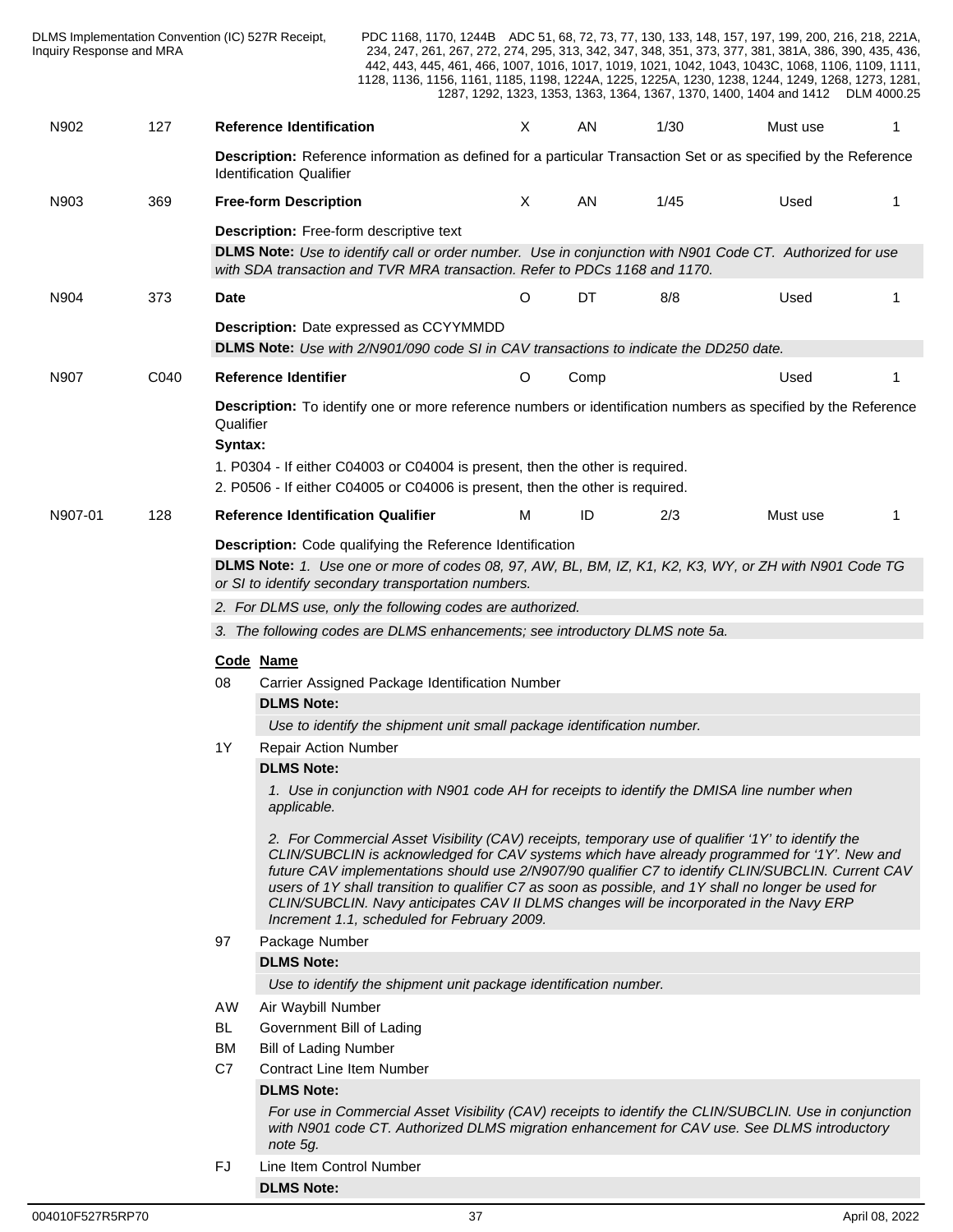### **Code Name**

*Use to identify the delivery order line item number. Use in conjunction with N901 Code CT. Authorized for use with SDA transaction and TVR MRA transaction. Refer to PDCs 1168 and 1170.*

IZ Insured Parcel Post Number

**DLMS Note:**

*Use to identify the shipment unit registered mail number.* 

- K1 Foreign Military Sales Notice Number
- K2 Certified Mail Number
- K3 Registered Mail Number

### **DLMS Note:**

*Use to identify the shipment unit registered mail number.* 

W8 Suffix

#### **DLMS Note:**

*When used in association with the Requisition Alert Document Number (Qualifier PWC, above), this will be the requisition alert document suffix. The Requisition Alert Document Number Suffix is an Authorized DLMS enhancement under DLA industrial activity support agreement. Refer to ADC 381.*

- WY Waybill Number
- ZH Carrier Assigned Reference Number

#### **DLMS Note:**

*Use to identify the shipment unit express mail number.* 

**BCI** Basic Contract Line Item Number

#### **DLMS Note:**

*This is used to represent DLMS Data element ''Sales Contract Line Item Number". DLA Disposition Services uses in conjunction with the Sales Contract Number at 2/N901/090/FCN.*

N907-02 127 **Reference Identification** M AN 1/30 Must use 1

**Description:** Reference information as defined for a particular Transaction Set or as specified by the Reference Identification Qualifier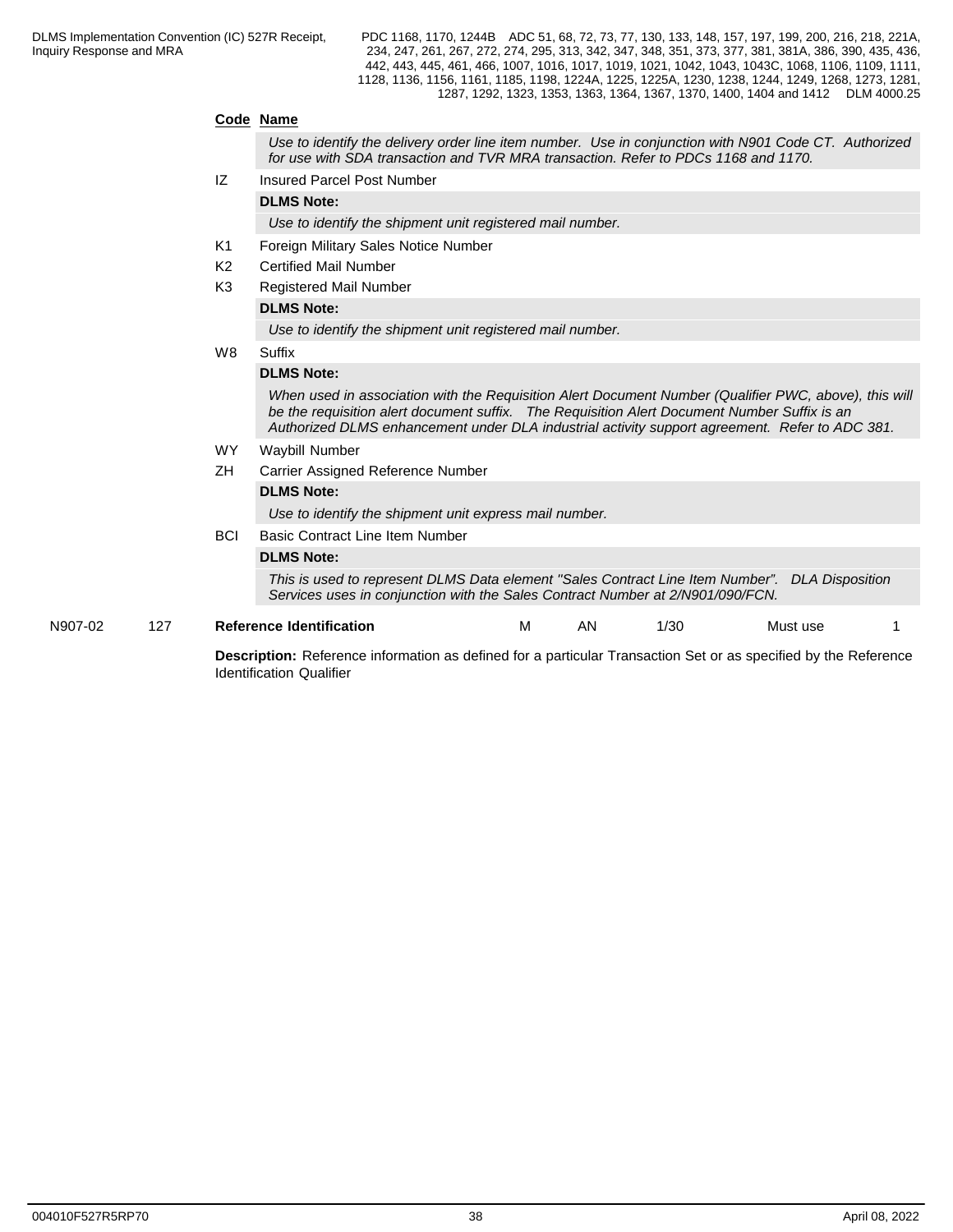## **AMT** Monetary Amount

| <b>IPos: 100</b> | Max: 1 I                 |
|------------------|--------------------------|
|                  | <b>Detail - Optional</b> |
| Loop: RCD        | Elements: 21             |

**User Option (Usage):** Used

**Purpose:** To indicate the total monetary amount

## **DLMS Note:**

*Use as needed in receipt and historical receipt transactions for Army Medical Materiel Agreement (AMMA), for Commercial Asset Visibility (CAV), and when agreed to by trading partners. For intra-Air Force use with receipts and historical receipts to provide Latest Acquisition Cost (LAC). Use of this segment as noted is an authorized DLMS migration enhancement. See introductory DLMS note 5g.*

## **Element Summary:**

| <u>Rei</u> | ıd  | Element Name                 | <u>Req</u> | ™vp | Min/Max | <u>Usage</u> | Rep |
|------------|-----|------------------------------|------------|-----|---------|--------------|-----|
| AMT01      | 522 | <b>Amount Qualifier Code</b> | .          | ᄔ   | ں ، ا   | Must use     |     |

**Description:** Code to qualify amount

**DLMS Note:** *1. DLMS transactions authorize an expanded unit price field size of 9 digits for dollars and 2 digits for cents. This is expressed as "R9.2" (R is the data element type indicating a decimal numeric data element). The decimal point is passed within the transaction; leading and trailing zeros are not transmitted. Use of the expanded field size is an authorized DLMS migration enhancement. See DLMS introductory note 5g.*

*2. If conversion to MILS legacy format is required, unit prices exceeding the legacy field size constraint will not be perpetuated. Refer to ADC 221A.*

*3. For DLMS use only the following codes are authorized.*

#### **Code Name**

29 Estimated Price

#### **DLMS Note:**

*Use when needed in receipt and historical receipt transactions to cite the estimated unit price of the item received.*

JJ Cost Basis

#### **DLMS Note:**

*1. Use to identify the Latest Acquisition Cost (LAC). Under DLMS, express the latest acquisition cost as R9.2. R is the data element type indicating a decimal numeric data element. Pass the decimal point within the transaction; do not transmit leading and trailing zeros.*

*2. Except as noted below, this is a DLMS enhancement; see introductory DLMS note 5a..*

*3. Use for AMMA receipts to identify the acquisition unit price of the materiel. This price will allow valuation of inventory for receipts not against a purchase order.*

*4. For intra-Air Force use in wholesale receipts of property by the Air Force CICP to identify the updated latest acquisition cost for the item received.* 

NT Unit Value

#### **DLMS Note:**

*1. Use when needed in receipt and historical receipt transactions to cite the standard unit price of the item received.*

*2. CAV temporarily uses 2/FA201/346 qualifier ZZ to identify the standard unit price, but this use conflicts with the intended DLMS purpose for qualifier ZZ. CAV shall transition to use of the AMT segment for standard unit price in lieu of 2/FA201/346/ ZZ.*

*3. Use as needed for DLA industrial activity support agreement. Refer to ADC 1128.*

AMT02 782 **Monetary Amount** M R 1/18 Must use 1

**Description:** Monetary amount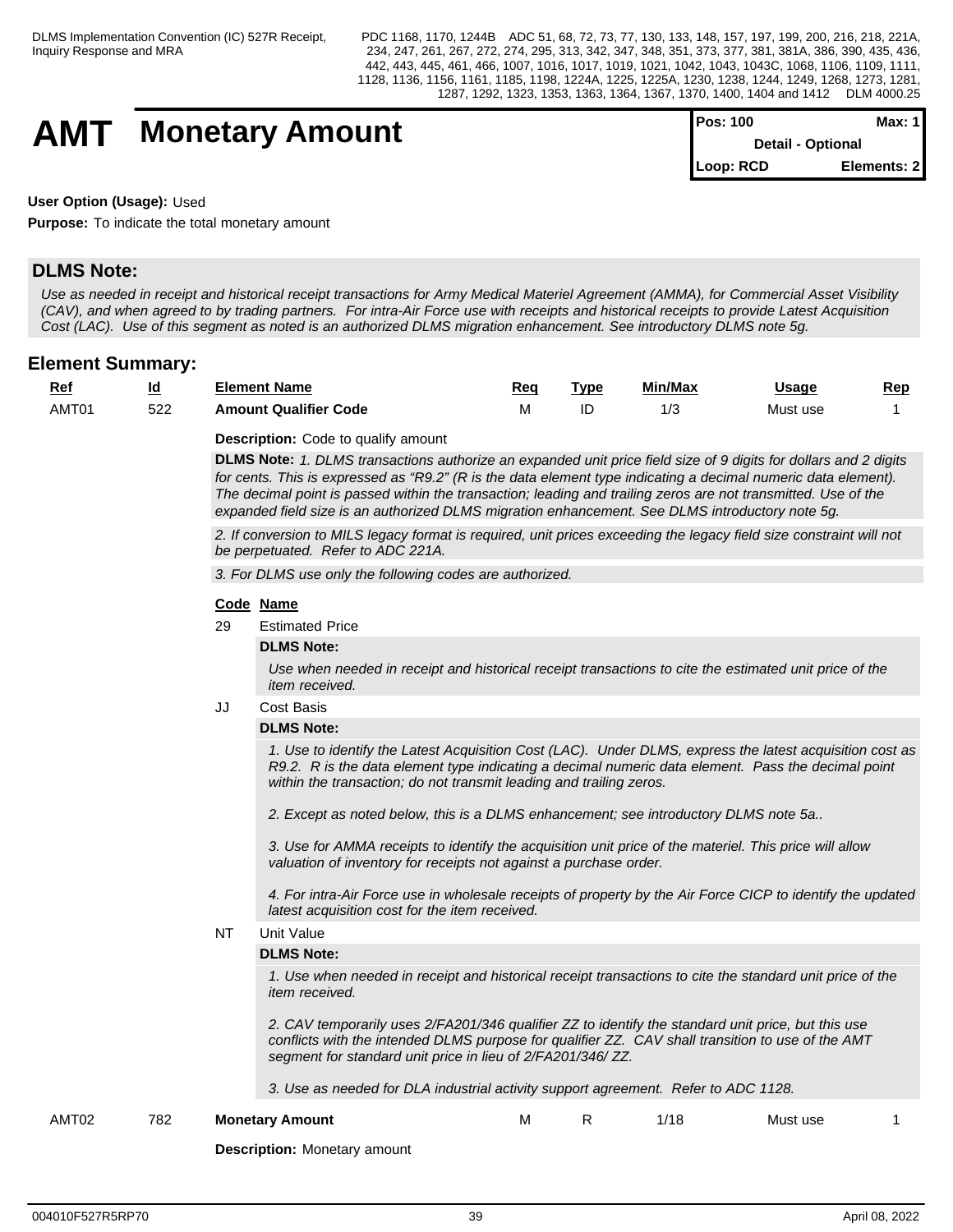## **NTE** Note/Special Instruction

| <b>Pos: 110</b>          | Max: 51     |
|--------------------------|-------------|
| <b>Detail - Optional</b> |             |
| Loop: RCD                | Elements: 2 |

#### **User Option (Usage):** Used

**Purpose:** To transmit information in a free-form format, if necessary, for comment or special instruction

## **Comments:**

1. The NTE segment permits free-form information/data which, under ANSI X12 standard implementations, is not machine processable. The use of the NTE segment should therefore be avoided, if at all possible, in an automated environment.

## **DLMS Note:**

*1. Use of this segment requires manual intervention and should only be used in extraordinary circumstances.*

*2. The 2/NTE/110 segment is a DLMS enhancement. See introductory DLMS note 5a. Except as noted below, use only with 2/LIN01/010 Code Z.*

 *3. Use of the NTE segment is an authorized DLMS enhancement for DLA Disposition Services in receipt and historical receipt transactions.*

*4. The NTE segment is authorized for use with the SoS Delivery Acknowledgment (SDA) transaction.* 

| Ref               | $\underline{\mathsf{Id}}$ | <b>Element Name</b>                                                                                                                                                                                                                                                                                                                                                           | <u>Req</u> | <b>Type</b> | Min/Max | <b>Usage</b> | Rep |  |  |  |  |  |
|-------------------|---------------------------|-------------------------------------------------------------------------------------------------------------------------------------------------------------------------------------------------------------------------------------------------------------------------------------------------------------------------------------------------------------------------------|------------|-------------|---------|--------------|-----|--|--|--|--|--|
| NTE <sub>01</sub> | 363                       | <b>Note Reference Code</b>                                                                                                                                                                                                                                                                                                                                                    | $\Omega$   | ID          | 3/3     | Used         |     |  |  |  |  |  |
|                   |                           | <b>Description:</b> Code identifying the functional area or purpose for which the note applies                                                                                                                                                                                                                                                                                |            |             |         |              |     |  |  |  |  |  |
|                   |                           | DLMS Note: For DLMS, only the following codes are authorized.                                                                                                                                                                                                                                                                                                                 |            |             |         |              |     |  |  |  |  |  |
|                   |                           | Code Name                                                                                                                                                                                                                                                                                                                                                                     |            |             |         |              |     |  |  |  |  |  |
|                   |                           | DEL.<br>Delivery                                                                                                                                                                                                                                                                                                                                                              |            |             |         |              |     |  |  |  |  |  |
|                   |                           | <b>DLMS Note:</b>                                                                                                                                                                                                                                                                                                                                                             |            |             |         |              |     |  |  |  |  |  |
|                   |                           | ICP uses with SDA transaction to provide supporting and clarifying information about deliveries. Field<br>length is 80 positions.                                                                                                                                                                                                                                             |            |             |         |              |     |  |  |  |  |  |
|                   |                           | <b>NPD</b><br>Nameplate Data                                                                                                                                                                                                                                                                                                                                                  |            |             |         |              |     |  |  |  |  |  |
|                   |                           | <b>DLMS Note:</b>                                                                                                                                                                                                                                                                                                                                                             |            |             |         |              |     |  |  |  |  |  |
|                   |                           | DLA Disposition Services Field Office uses to provide the item name. The field office uses one<br>repetition of the NTE segment to provide item name in the disposition services turn-in receipt<br>acknowledgement (TRA) transaction to identify property received. Item name can be up to 48<br>characters. Authorized DLMS enhancement. Refer to ADC 1111.                 |            |             |         |              |     |  |  |  |  |  |
|                   |                           | OCA<br>Other Current Asset Description                                                                                                                                                                                                                                                                                                                                        |            |             |         |              |     |  |  |  |  |  |
|                   |                           | <b>DLMS Note:</b>                                                                                                                                                                                                                                                                                                                                                             |            |             |         |              |     |  |  |  |  |  |
|                   |                           | DLA Disposition Services users may use up to 5 repetitions of the NTE segment to provide a<br>description of Disposal Turn-in document (DTID) materiel. DLA Disposition Services uses with receipt<br>and historical receipt transactions. Not used with TRA transactions. Authorized DLMS enhancement<br>for use by DLA Disposition Services. Refer to ADC 442 and ADC 1111. |            |             |         |              |     |  |  |  |  |  |
|                   |                           | <b>OTH</b><br>Other Instructions                                                                                                                                                                                                                                                                                                                                              |            |             |         |              |     |  |  |  |  |  |
| NTE <sub>02</sub> | 352                       | <b>Description</b>                                                                                                                                                                                                                                                                                                                                                            | м          | AN          | 1/80    | Must use     |     |  |  |  |  |  |
|                   |                           | <b>Description:</b> A free-form description to clarify the related data elements and their content                                                                                                                                                                                                                                                                            |            |             |         |              |     |  |  |  |  |  |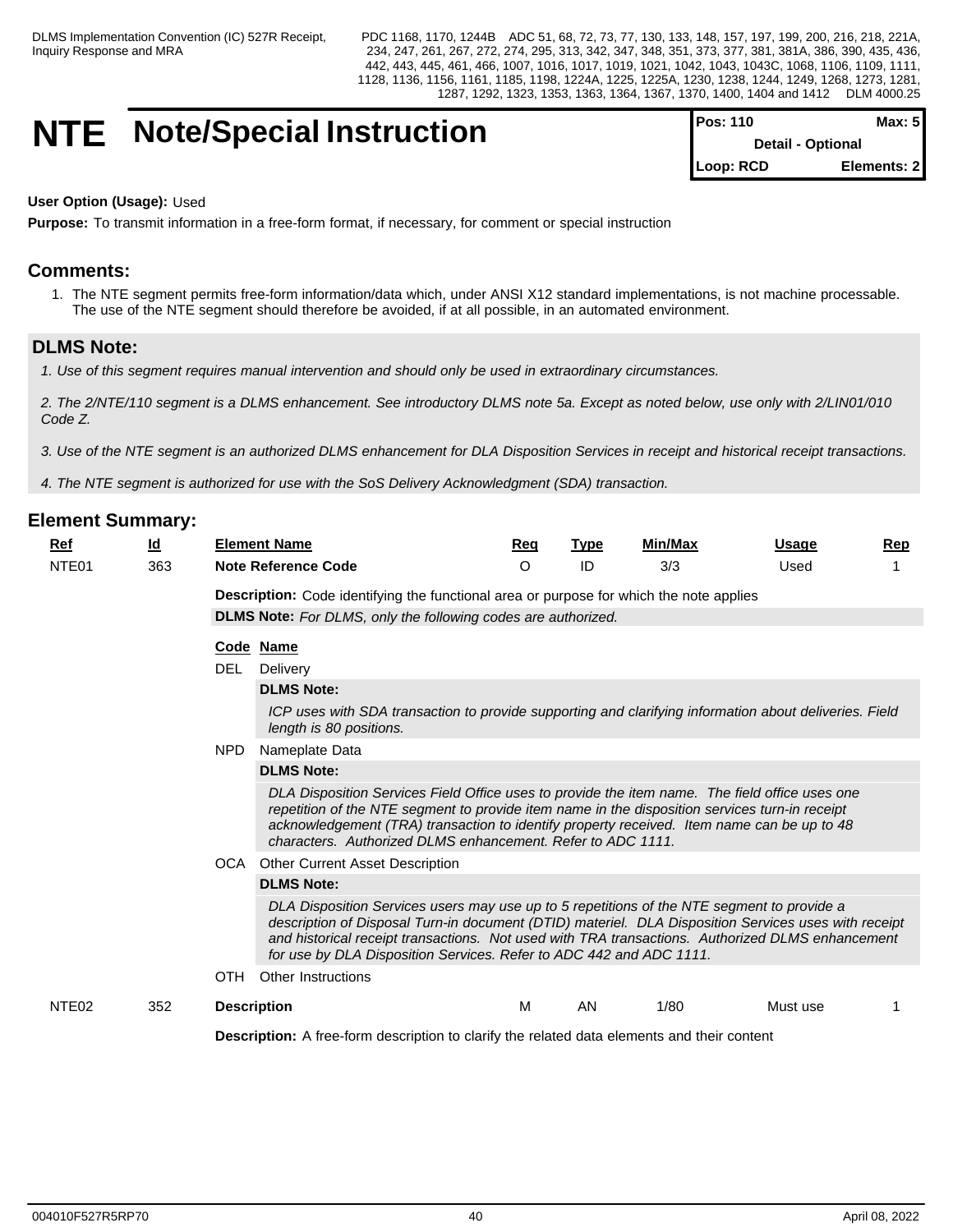# G66 **Transportation Instructions** Pos: 115 **Max: 115 Max: 115 Max: 115 Max: 2Detail - Optional**

| I POS: 115               | max: 51     |
|--------------------------|-------------|
| <b>Detail - Optional</b> |             |
| Loop: RCD                | Elements: 1 |

**User Option (Usage):** Used

**Purpose:** To specify transportation instructions relating to the shipment

## **DLMS Note:**

*Use only in security assistance MRAs, inquiries on delinquent MRAs, and SDA transactions.*

| $Ref$ | $\underline{\mathsf{Id}}$ | <b>Element Name</b>                                                                                                                                                 | Rea | Type | Min/Max | Usage    | <u>Rep</u> |  |  |  |  |
|-------|---------------------------|---------------------------------------------------------------------------------------------------------------------------------------------------------------------|-----|------|---------|----------|------------|--|--|--|--|
| G6602 | 91                        | <b>Transportation Method/Type Code</b>                                                                                                                              |     |      | 1/2     | Must use |            |  |  |  |  |
|       |                           | <b>Description:</b> Code specifying the method or type of transportation for the shipment                                                                           |     |      |         |          |            |  |  |  |  |
|       |                           | DLMS Note: 1. Use to identify the transportation mode of shipment code. DLMS users see the Transportation<br>Method/Type Code Conversion Guide for available codes. |     |      |         |          |            |  |  |  |  |
|       |                           | 2. Must use in inquiries on delinquent MRA; use in MRA for security assistance when known; otherwise, do not<br>use.                                                |     |      |         |          |            |  |  |  |  |
|       |                           | 3. Use with SDA transaction.                                                                                                                                        |     |      |         |          |            |  |  |  |  |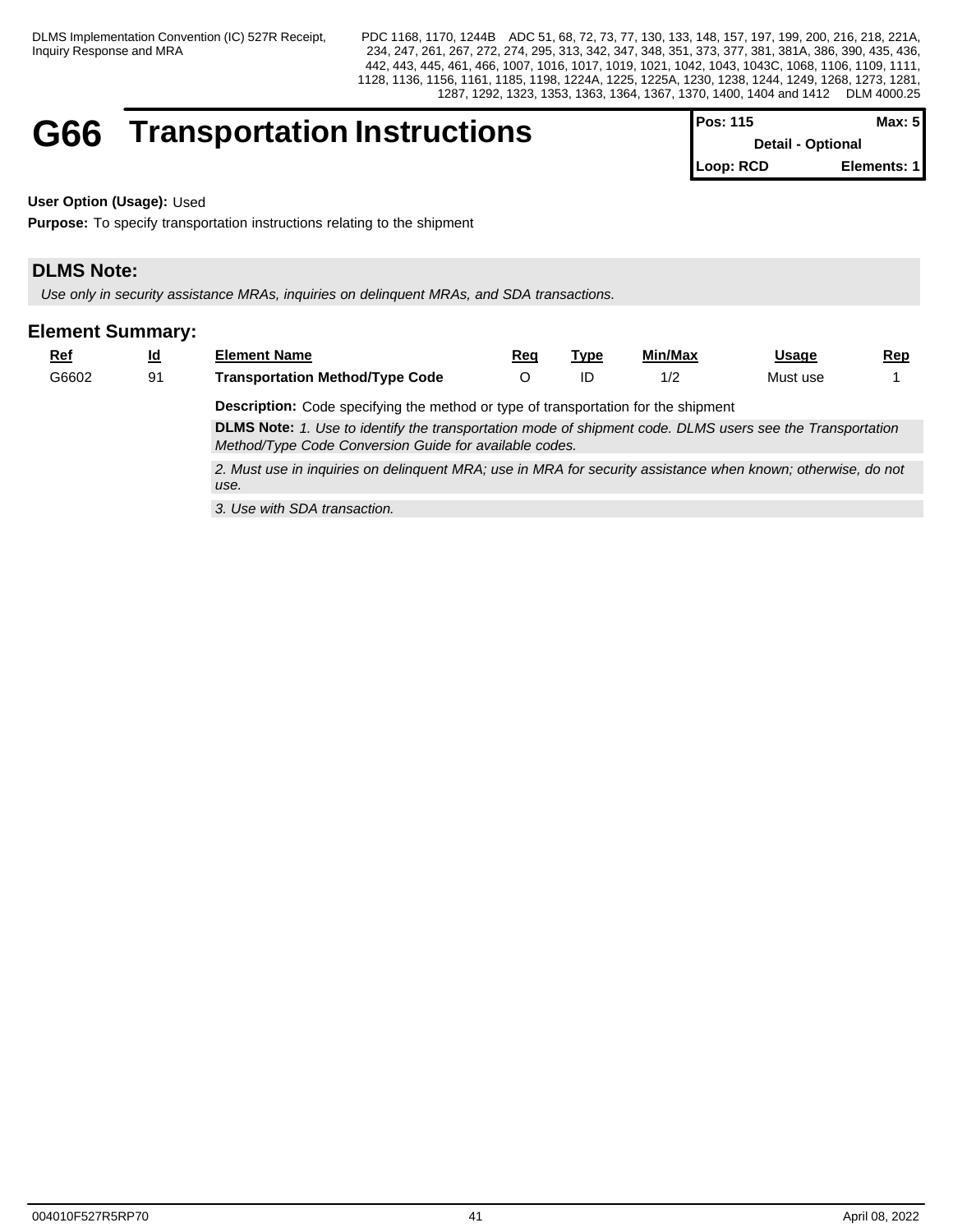## **LM** Code Source Information

| ⊦Pos: 120                | Max: 1 I    |
|--------------------------|-------------|
| <b>Detail - Optional</b> |             |
| l Loop: LM               | Elements: 1 |

**User Option (Usage):** Used

**Purpose:** To transmit standard code list identification information

## **Comments:**

1. LM02 identifies the applicable industry code list source information.

## **DLMS Note:**

*Use this 2/LM/120 loop to identify coded information maintained in department or agency documentation.* 

| $Ref$ | $\underline{\mathsf{Id}}$ | <b>Element Name</b>               | Req                                                                       | <u>Type</u> | Min/Max | <b>Usage</b> | <u>Rep</u> |  |  |  |  |  |
|-------|---------------------------|-----------------------------------|---------------------------------------------------------------------------|-------------|---------|--------------|------------|--|--|--|--|--|
| LM01  | 559                       | <b>Agency Qualifier Code</b>      | М                                                                         | ID          | 2/2     | Must use     |            |  |  |  |  |  |
|       |                           |                                   | <b>Description:</b> Code identifying the agency assigning the code values |             |         |              |            |  |  |  |  |  |
|       |                           | Code Name                         |                                                                           |             |         |              |            |  |  |  |  |  |
|       |                           | Department of Defense (DoD)<br>DF |                                                                           |             |         |              |            |  |  |  |  |  |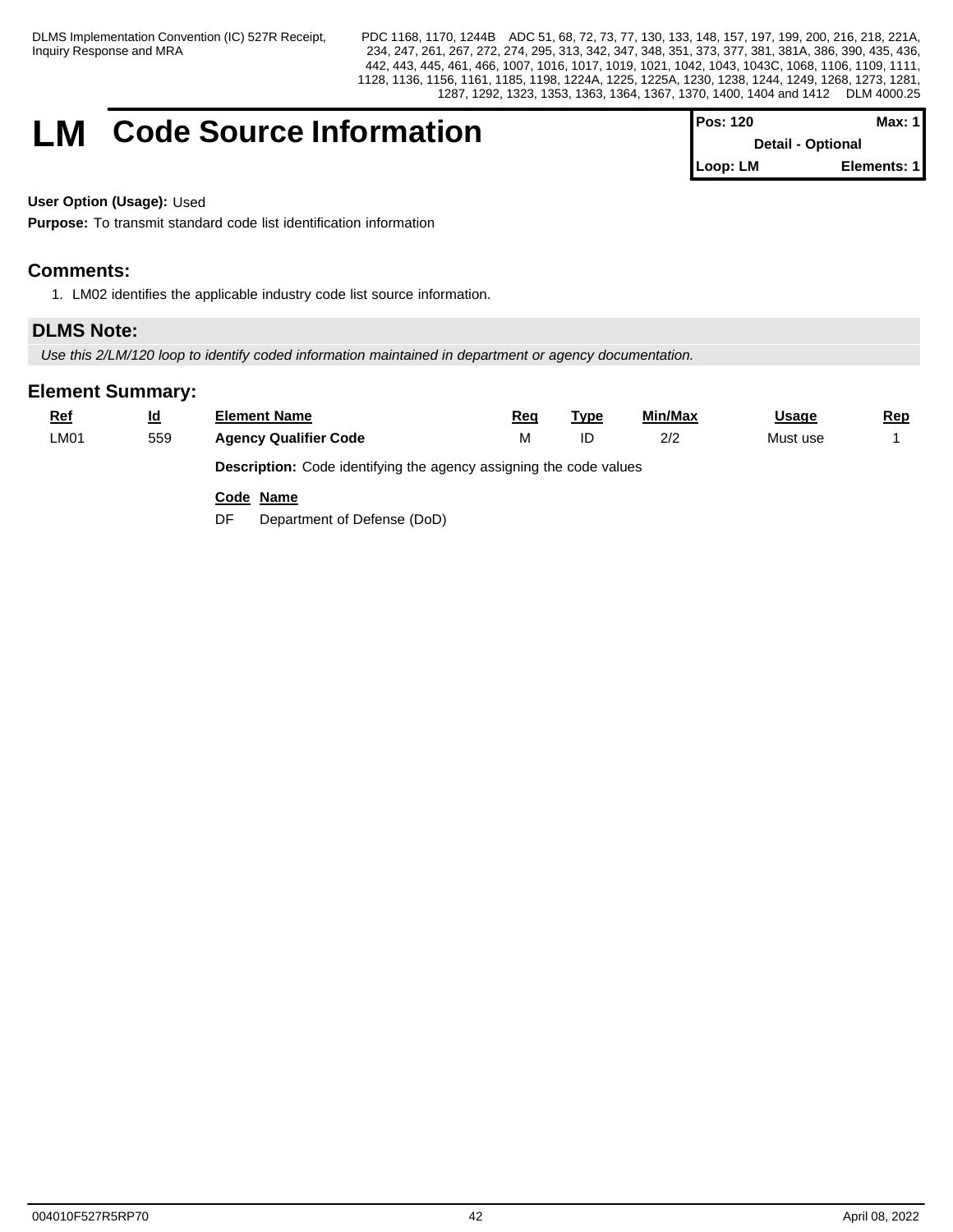$$
\begin{array}{c|c|c|c|c} \textbf{Industry Code} & & \textbf{Pos: 130} & \textbf{Max: 100} \\ \textbf{Detail - Mandatory} & & \textbf{Detail - Mandatory} \end{array}
$$

| <b>Pos: 130</b> | Max: 100                  |
|-----------------|---------------------------|
|                 | <b>Detail - Mandatory</b> |
| Loop: LM        | Elements: 21              |

### **User Option (Usage):** Must use

**Purpose:** Code to transmit standard industry codes

## **Syntax Rules:**

1. C0102 - If LQ01 is present, then LQ02 is required.

## **DLMS Note:**

*Use to identify codes, as appropriate, consistent with management information requirements.* 

| $Ref$ | <u>ld</u> |           | <b>Element Name</b>                                                                                                                                                                                                                                                                                                                                                                                                                                                                                                                                                                                                     | Req      | <u>Type</u> | Min/Max | Usage    | Rep |
|-------|-----------|-----------|-------------------------------------------------------------------------------------------------------------------------------------------------------------------------------------------------------------------------------------------------------------------------------------------------------------------------------------------------------------------------------------------------------------------------------------------------------------------------------------------------------------------------------------------------------------------------------------------------------------------------|----------|-------------|---------|----------|-----|
| LQ01  | 1270      |           | <b>Code List Qualifier Code</b>                                                                                                                                                                                                                                                                                                                                                                                                                                                                                                                                                                                         | $\Omega$ | ID          | 1/3     | Must use |     |
|       |           |           | <b>Description:</b> Code identifying a specific industry code list<br>DLMS Note: 1. Use either code 99 or A1 (but not both), except for ammunition where both codes may be used.                                                                                                                                                                                                                                                                                                                                                                                                                                        |          |             |         |          |     |
|       |           |           | Use of both codes for ammunition is a DLMS enhancement; see introductory DLMS note 5a.                                                                                                                                                                                                                                                                                                                                                                                                                                                                                                                                  |          |             |         |          |     |
|       |           |           | 2. For DLMS use, only the following codes are authorized.                                                                                                                                                                                                                                                                                                                                                                                                                                                                                                                                                               |          |             |         |          |     |
|       |           | Code Name |                                                                                                                                                                                                                                                                                                                                                                                                                                                                                                                                                                                                                         |          |             |         |          |     |
|       |           | 0         | Document Identification Code                                                                                                                                                                                                                                                                                                                                                                                                                                                                                                                                                                                            |          |             |         |          |     |
|       |           |           | <b>DLMS Note:</b>                                                                                                                                                                                                                                                                                                                                                                                                                                                                                                                                                                                                       |          |             |         |          |     |
|       |           |           | 1. The DLSS DIC is retained in the DLMS to facilitate transaction conversion in a mixed DLSS/DLMS<br>environment. Continued support of the DIC in a full DLMS environment will be assessed at a future<br>date.                                                                                                                                                                                                                                                                                                                                                                                                         |          |             |         |          |     |
|       |           |           | 2. In a mixed DLSS-DLMS environment, when including BG1/BG2 data for Inter-Service Ammunition<br>interface, must use 2 iterations of LQ to provide DIC D6_ as well as either DIC BG1 or BG2 as<br>applicable, to alert DAAS of BG1/ BG2 requirement for non-DLMS Ammunition system trading partners:<br>Naval Operational Logistics Support Center (NOLSC) Ordnance Information System-Wholesale<br>(OIS-W), Program Manager for Ammunition, Marine Corps Systems Command (MARCORSYSCOM)<br>Ordnance Information System-Marine Corps (OIS-M), and Warner Robins Air Logistics Center Combat<br>Ammunition System (CAS). |          |             |         |          |     |
|       |           |           | 3. Future streamlined data; see introductory DLMS note 5c.                                                                                                                                                                                                                                                                                                                                                                                                                                                                                                                                                              |          |             |         |          |     |
|       |           | 42        | <b>Estimated Time of Arrival Code</b>                                                                                                                                                                                                                                                                                                                                                                                                                                                                                                                                                                                   |          |             |         |          |     |
|       |           | 71        | Service and Agency Code                                                                                                                                                                                                                                                                                                                                                                                                                                                                                                                                                                                                 |          |             |         |          |     |
|       |           |           | <b>DLMS Note:</b>                                                                                                                                                                                                                                                                                                                                                                                                                                                                                                                                                                                                       |          |             |         |          |     |
|       |           |           | 1. For all SA transactions, use to identify the Service ILCO managing the case or program line when the<br>ILCO is not identified in the coded address in the transaction number.                                                                                                                                                                                                                                                                                                                                                                                                                                       |          |             |         |          |     |
|       |           |           | 2. DLMS enhancement; see introductory DLMS note 5a.                                                                                                                                                                                                                                                                                                                                                                                                                                                                                                                                                                     |          |             |         |          |     |
|       |           | 78        | Project Code                                                                                                                                                                                                                                                                                                                                                                                                                                                                                                                                                                                                            |          |             |         |          |     |
|       |           | 79        | <b>Priority Designator Code</b>                                                                                                                                                                                                                                                                                                                                                                                                                                                                                                                                                                                         |          |             |         |          |     |
|       |           |           | <b>DLMS Note:</b>                                                                                                                                                                                                                                                                                                                                                                                                                                                                                                                                                                                                       |          |             |         |          |     |
|       |           |           | 1. Army uses in nonprocurement source receipts to identify priority designator. Use of this data is<br>meaningful to Army only. Army cites data in multiuse rp 60-61 of MILSTRAP legacy DIC D6_. Army<br>authorized DLMS migration enhancement. See DLMS introductory note 5g.                                                                                                                                                                                                                                                                                                                                          |          |             |         |          |     |
|       |           |           | 2. Army also uses to communicate the priority designator associated with Army Total Package Fielding<br>receipt.                                                                                                                                                                                                                                                                                                                                                                                                                                                                                                        |          |             |         |          |     |
|       |           | 80        | <b>Advice Code</b>                                                                                                                                                                                                                                                                                                                                                                                                                                                                                                                                                                                                      |          |             |         |          |     |
|       |           |           | <b>DLMS Note:</b>                                                                                                                                                                                                                                                                                                                                                                                                                                                                                                                                                                                                       |          |             |         |          |     |
|       |           |           | 1. Use when submitting a duplicate receipt in reply to a receipt inquiry (Advice Code 3P); when<br>submitting a response to a receipt inquiry when there is a receipt in process (Advice Code 3K); when                                                                                                                                                                                                                                                                                                                                                                                                                 |          |             |         |          |     |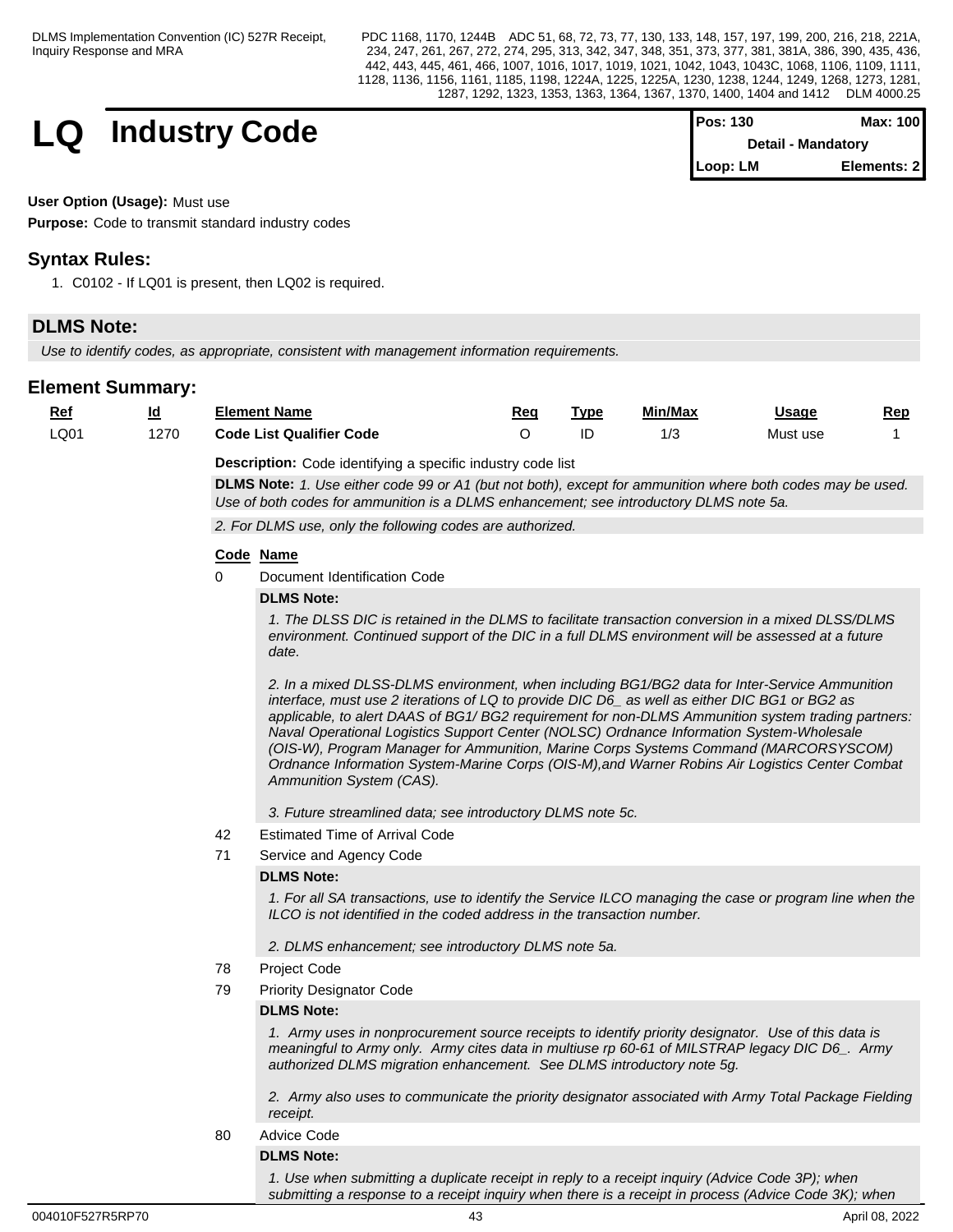#### **Code Name**

*there is no receipt in process and no prepositioned materiel receipt (PMR) file (Advice Code 3N); and when there is no receipt in process but there is a PMR file (Advice Code 3M). Otherwise do not use except as noted below. DLMS enhancement, see DLMS introductory note 5a. Refer to ADC 313.*

*2. Army uses in nonprocurement source receipts to identify Army return advice codes. Use of Army return advice code in receipts is meaningful to Army only. Army cites data in multiuse rp 65-66 of MILSTRAP legacy DIC D6\_. Army authorized DLMS migration enhancement. See DLMS introductory note 5g.*

83 Supply Condition Code

#### **DLMS Note:**

*1. Use to identify the materiel condition for the 2/RCD02/040 quantity. Must use in receipt and historical receipt, receipt inquiry, response to receipt inquiry, and disposition services turn-in receipt acknowledgement (TRA) transactions.*

*2. Use with SDA transaction.*

84 Management Code

#### **DLMS Note:**

*Use multiple repetitions to identify all applicable management codes. Do not use with MRA or inquiries for delinquent MRA.*

87 Subsistence Type of Pack Code

#### **DLMS Note:**

*Use for subsistence items only.* 

92 Reason for Disposal Code

#### **DLMS Note:**

*1. Use in receipt and historical receipt transactions to cite the reason when materiel is shipped to Defense Reutilization and Marketing Office (DRMO) upon receipt.*

*2. DLMS enhancement; see introductory DLMS note 5a.*

94 Identification Code

#### **DLMS Note:**

*1. Must use in FMS transactions to identify the customer country's requisitioning Service Code: B, D, K, P, or T. This is the SA program Customer Service Designator (codes derived from Qualifier 71, Service and Agency Code). A DM will be submitted to create a new qualifier for this data element.*

*2. DLMS enhancement; see introductory DLMS note 5a.*

98 Reason for Requisitioning Code

#### **DLMS Note:**

*1. Use to identify Reason for Requisitioning Code identifying the use of the materiel.* 

*2. Authorized DLMS enhancement under DLA industrial activity support agreement. Refer to ADC 381.*

99 Purpose Code

#### **DLMS Note:**

*Use in receipt, historical receipt, receipt inquiry and response to receipt inquiry when known.*

#### A1 Ownership Code

#### **DLMS Note:**

*Use in receipt, historical receipt, receipt inquiry and response to receipt inquiry when known.* 

A9 Supplemental Data

#### **DLMS Note:**

*1. Use to identify supplemental address/data.*

*2. During the DLSS/DLMS transition, this field will be used to perpetuate/populate the DLSS Supplementary Address (SUPPADD) field During this time, field size is restricted to 6 positions; see introductory DLMS note 5d. For receipt, historical receipt, receipt inquiry, response to receipt inquiry, and SDA transactions, enter or perpetuate SUPPADD, otherwise leave blank. For MRA transactions, perpetuate from receipt transaction; or for total or partial nonreceipt, perpetuate from due-in record. For TRA transactions, perpetuate from receipt transaction. Refer to ADC 1111.*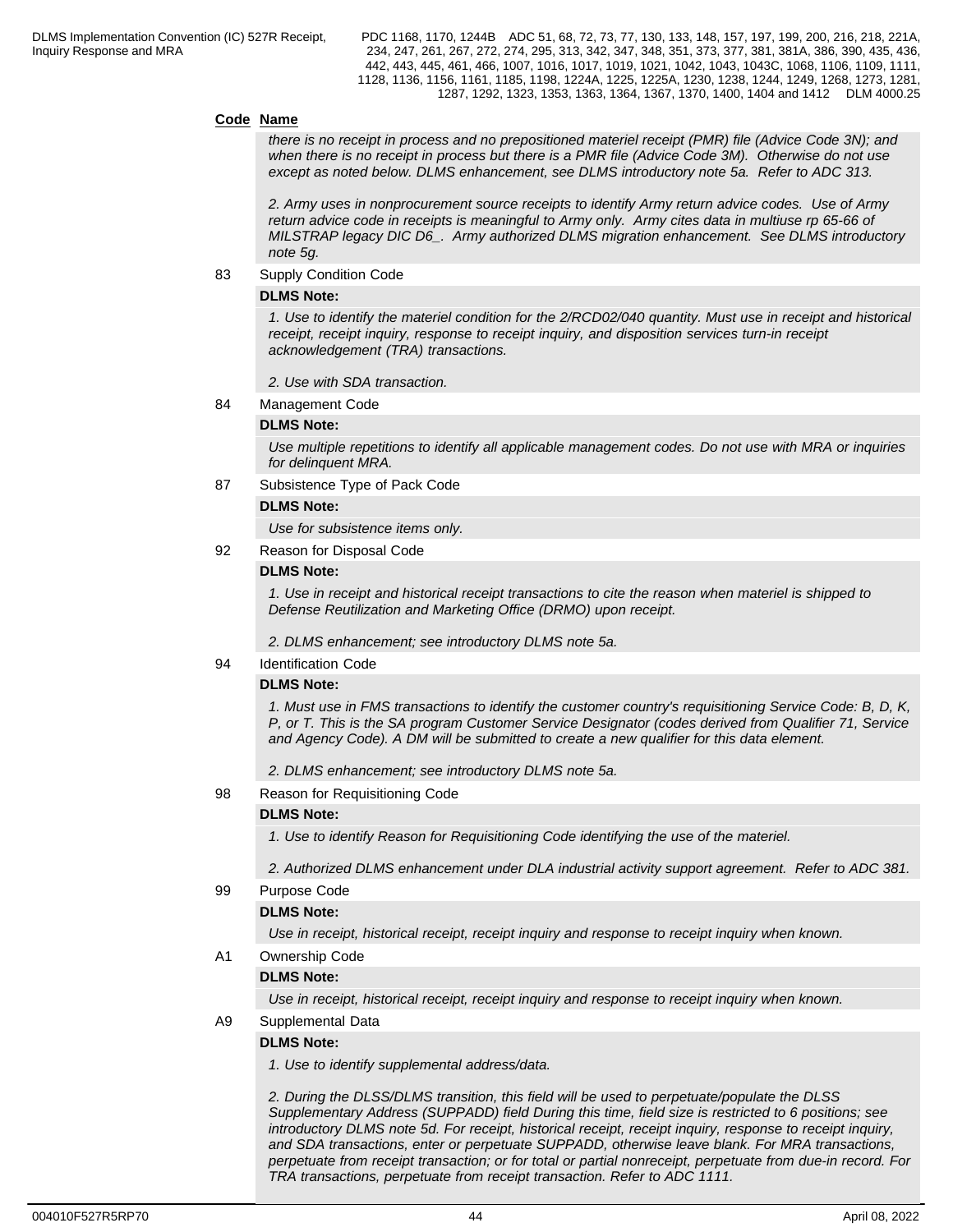#### **Code Name**

*3. Expanded use of this field for supplemental data without size restriction is a DLMS enhancement; see introductory DLMS note 5a.*

*4. Under full DLMS, the requirement to pass activity address information within the supplement data field will be streamlined. Activity address data previously contained in the SUPPAAD will be reflected exclusively in the N1 segment. Future streamlined data; see introductory DLMS note 5c.*

AK Distribution Code

#### **DLMS Note:**

*Future streamlined data; see introductory DLMS note 5c.*

#### DE Signal Code

#### **DLMS Note:**

*1. For receipt, historical receipt, receipt inquiry, response to receipt inquiry, and SDA transactions, enter or perpetuate signal code, otherwise leave blank. For MRA transactions, perpetuate from receipt transaction; or for total or partial nonreceipt, perpetuate from due-in record. For TRA transactions, perpetuate from receipt transaction; refer to ADC 1111.*

*2. Future streamlined data; see introductory DLMS note 5c.*

DF Media and Status Code

#### **DLMS Note:**

*Future streamlined data; see introductory DLMS note 5c.* 

EI Discrepancy Indicator Code

#### **DLMS Note:**

*1. Use in MRA transactions to acknowledge receipt of a discrepant shipment.*

*2. DLA Disposition Field Office uses in TRA transaction to acknowledge receipt of a discrepant shipment. Refer to ADC 1111.*

*3. ICP uses in SDA transaction to acknowledge delivery of a discrepant shipment of materiel. Refer to ADC 1168.* 

*4. Use for intra-Army receipt transactions from other than procurement instrument source to identify the type of materiel discrepancy that exists upon receipt of materiel for the Army Single Stock Fund. Army enters this code in MILSTRAP legacy DIC D6\_ multiuse field at rp 80. Authorized Army DLMS migration enhancement for intra-Army use in receipt (other than procurement instrument source) transactions. Refer to ADC 272.*

EQ Controlled Inventory Item Code

#### **DLMS Note:**

*1. For mapping products, use to identify the Controlled Inventory Item Code. Authorized DLMS migration enhancement. See DLMS introductory note 5g.*

*2. Authorized DLMS enhancement for use by DLA Disposition Services in receipt, historical receipt and TRA transactions. Refer to ADC 442 and ADC 1111.*

FC Type Physical Inventory or Transaction History Code

#### **DLMS Note:**

*1. Use only with 1/BR06/20 Action Code W1.*

*2. DLMS enhancement. See introductory DLMS note 5a.*

FD Demilitarization Code

#### **DLMS Note:**

*Authorized DLMS enhancement for use by DLA Disposition Services in receipt, historical receipt and TRA transactions. Refer to ADC 442 and ADC 1111.*

GQ Group Qualifier Code

#### **DLMS Note:**

*Use to identify the Material Management Aggregation Code (MMAC) for NSNs to be managed by a specific manager (i.e., System, program, aggregation, selected FSC, technology group). This is an Air Force-unique data element meaningful to the Air Force only. Non-Air Force components perpetuate without action.*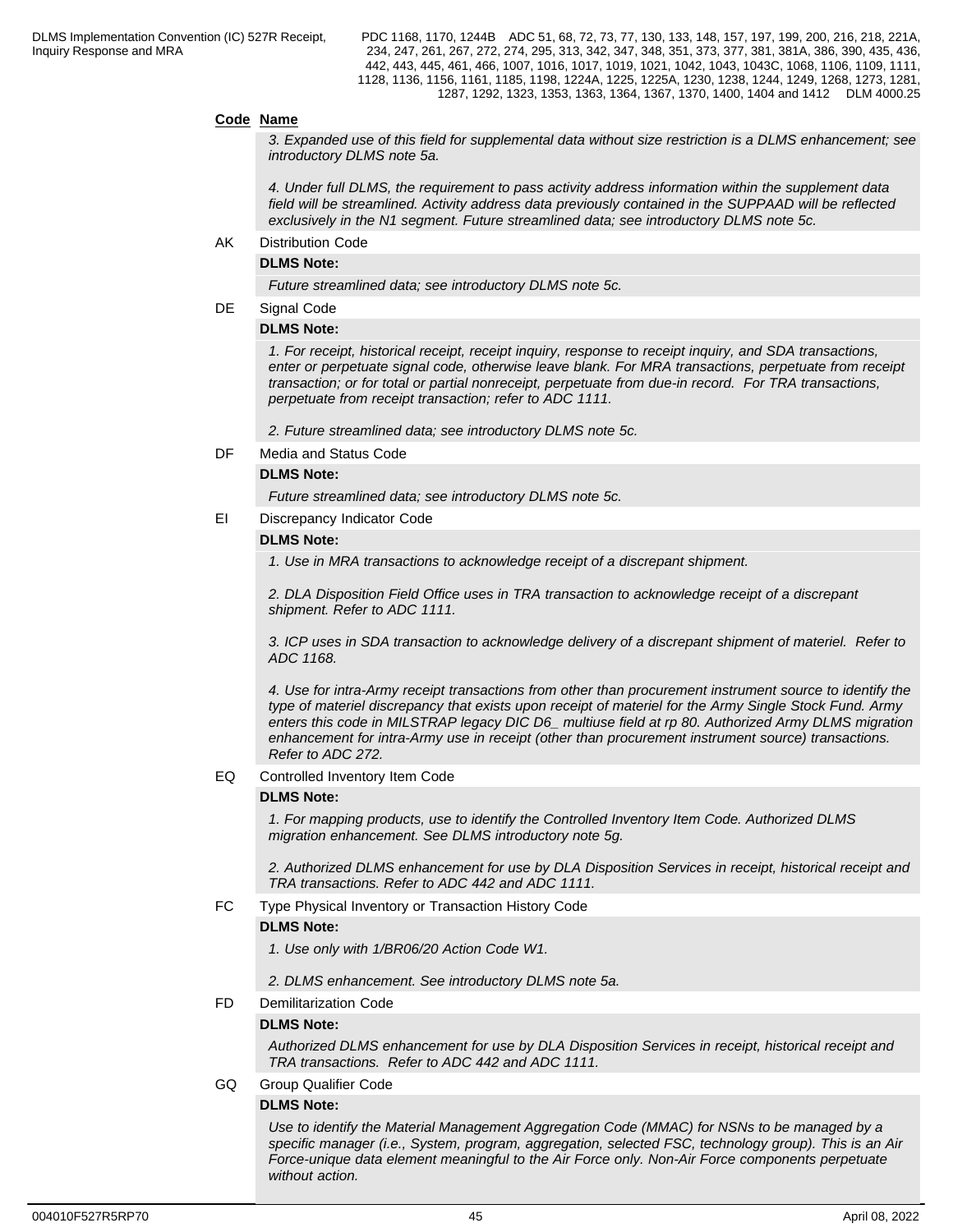#### **Code Name**

*A data maintenance action was approved in version 5010. The approved code/name is "MAC – Material Management Aggregation Code". The code source is identified as the Air Force Manual (AFMAN) 23-110, Volumes 1 and 2.*

NS Hazardous Material Code

#### **DLMS Note:**

*Authorized DLMS enhancement for use by DLA Disposition Services to identify the Hazardous Materiel Indicator Code in receipt and historical receipt transactions. Refer to ADC 442.*

#### ACK Basis for Acknowledgement

#### **DLMS Note:**

*1. Use with SoS Delivery Acknowledgement transaction to indicate the basis for acknowledging delivery.*

*2. At this time a local code ACK is established for use in 527R version 4010. A data maintenance action has been submitted to ASC X12 for establishment of ACK - Basis for Acknowledgement Code in a future version.*

*3. The following code is authorized for entry in LQ02 where LQ01 conveys ACK: MAN = Shipping Manifest*

BCR Business Credit Rating

#### **DLMS Note:**

*For temporary use to identify the Exchange Pricing Type of Credit for intra-Army receipt transactions to identify that Exchange Pricing unserviceable condition credit is to be received by the customer. The Exchange Pricing Type of Credit is used only during the 60 day conversion period following the Army's implementation of Exchange Pricing (estimated to be implemented May 1, 2009). When applicable, cite code value UC (Unserviceable Credit). This code is temporary and will be removed from the LQ segment after the conversion period. Refer to ADC 274.*

#### COG Cognizance Symbol

#### **DLMS Note:**

*1. Use to identify the materiel cognizance symbol (COG) of the end item. Indicate NSL for non-stock numbered listed items. This is a Navy-unique data element meaningful to Navy only; Non-Navy Components are to perpetuate without action.* 

*2. DLMS enhancement.*

DCT Disposition Category Code

#### **DLMS Note:**

*1. The disposition category at time of receipt will be either: Reutilization (RU), Sales (SL), or Disposal (DS). Code DS, RU, or SL will be conveyed in LQ02, where LQ01 conveys DCT. Authorized DLMS enhancement for use by DLA Disposition Services in receipt and historical receipt transactions. Refer to ADC 442.*

*2. Qualifier DCT is a migration code approved for use in X12 version 6050. The approved code/name is "DCT-Disposition Category Code.*

DMI Demilitarization Integrity Code

#### **DLMS Note:**

*1. Authorized DLMS enhancement for use by DLA Disposition Services in receipt and historical receipt transactions. Refer to ADC 442.* 

*2. Qualifier DMI is a migration code approved for use in X12 version 6050. The approved code/name is DMI- Demilitarization Integrity Code.*

#### DMP Demilitarization Performed Code

#### **DLMS Note:**

*1. Authorized DLMS enhancement for use by DLA Disposition Services in receipt and historical receipt transactions. Demilitarization Performed Code is published in DRMS-I 4160.14. Refer to ADC 442.*

*2. At this time a local code 'DMP' is established for use in 527R, version 4010. A data maintenance action has been submitted for establishment of 'DMP- Demilitarization Performed Code' in a future version.*

DRS Disposition Services Reimbursement Code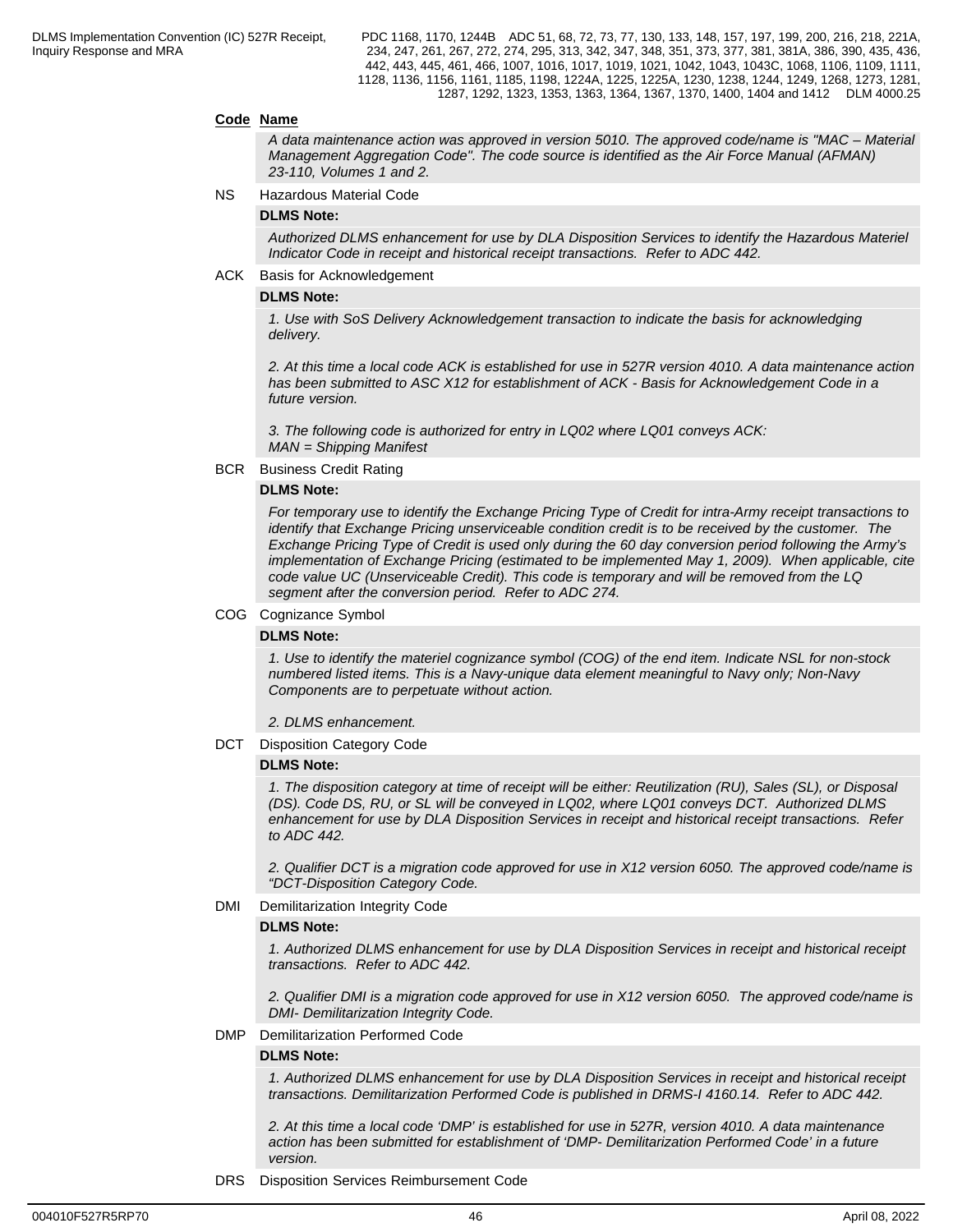### **Code Name**

#### **DLMS Note:**

*1. The Disposition Services Reimbursement Code indicates whether property turned in to DLA Disposition Services is reimbursable. This code is for intra-DLA use and will be published in DRMS Instruction 4160.14. Authorized DLMS enhancement for use by DLA Disposition Services in receipt and historical receipt transactions. Refer to ADC 442.*

*2. At this time a local code 'DRS' is established for use in 527R, version 4010. A data maintenance action has been submitted for establishment of 'DRS - Disposition Services Reimbursement Code' in a future version.*

#### DSI Disposition Services Indicator

#### **DLMS Note:**

*1. Authorized DLMS enhancement for use by DLA Disposition Services in receipt and historical receipt transactions. Repeat the LQ segment as needed to identify all applicable indicators. Refer to ADC 442 and ADC 1016.*

*2. The following Disposition Services Indicators are authorized for use in the receipt transaction on an intra-DLA basis: AP, CA, CPBV, DI, HM, HW, HWPS, RIP, SALW, and WP. These indicators will be conveyed in LQ02, where LQ01 conveys DSI. Explanations for these indicators are as follows:*

 *AP = Abandoned Property CA = Certificate Available; CPBV = Controlled Property Branch Verified as Not Controlled DI = DEMIL Instructions Available; HM = Hazardous Materiel; HW = Hazardous Waste; HWPS = Hazardous Waste Profile Sheet Available; RIP = Receipt-In-Place; SALW = Small Arms/Light Weapons WP = Wash Post*

*3. Qualifier DSI is a migration code approved for use in X12 version 6050. The approved code/name is DSI- Disposition Services Indicator.*

#### DTS Disposition Services Term Sales Code

#### **DLMS Note:**

*1. DLA Disposition Services Field Office uses to identify property designated for delivery order term sales contracts. Authorized DLMS enhancement for use by DLA Disposition Services in receipt and historical receipt transactions. Disposition Services Term Sales Code is published in DRMS-I 4160.14. Refer to ADC 1106.*

*2. At this time a local code 'DTS' is established for use in 527R, version 4010. A data maintenance action has been submitted for establishment of 'DTS - Disposition Services Term Sales Code' in a future version.*

IMC Item Management Code

#### **DLMS Note:**

*1. Use to identify the Item Management Code (IMC) for integrated materiel management. This is a Navy-unique data element meaningful to Navy only; Non-Navy Components are to perpetuate without action.*

*2. DLMS enhancement.*

MCC Material Control Code

#### **DLMS Note:**

*1. Use to identify the Material Control Code (MCC) for special inventory reporting. This is a Navy-unique data element meaningful to Navy only; Non-Navy Components are to perpetuate without action.* 

*2. DLMS enhancement.*

RRC Reason for Reversal Code

#### **DLMS Note:**

*1. Use for the Reason for Reversal Code in receipt transactions.*

*2. By DLMS enhancement, DLA storage activities must cite the Reason for Reversal Code on receipt reversals associated with an SDR directing reversal of a receipt reported to the wrong owner. Refer to*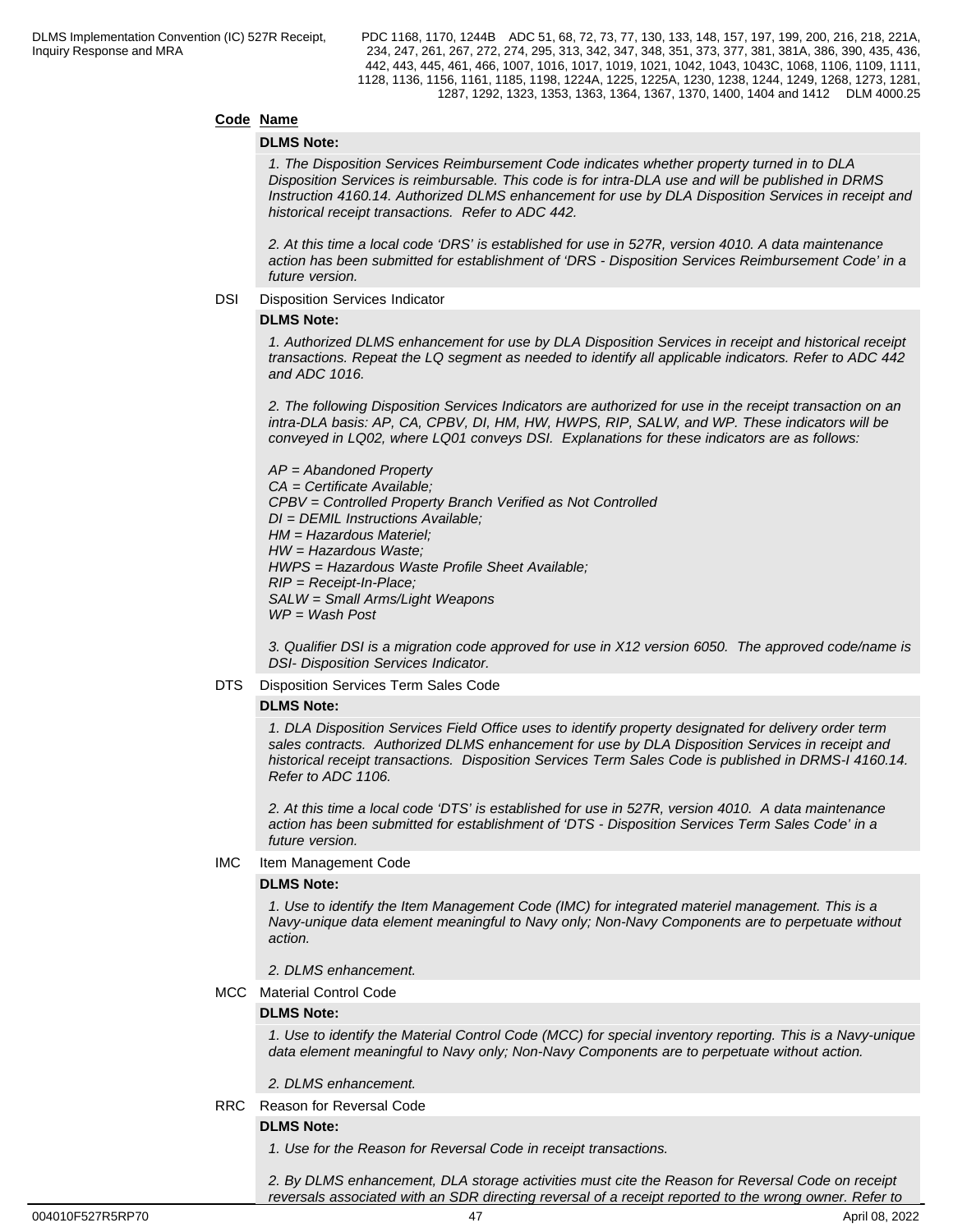#### **Code Name**

*ADC 1273 and ADC 1323.*

*3. Code RRC (Reason for Reversal Code) is a migration code. A code maintenance request was approved in Version 5050.*

*4. Use in support of DLA Disposition Services to identify an SDR after receipt for receipt reversals. The values identified in Appendix 7.32 for the reason for reversal of the receipt will be conveyed in 2/LQ02/130.*

SEC Stock Exchange Code

#### **DLMS Note:**

*Use to identify the Exchange Pricing Indicator for intra-Army nonprocurement source receipt and historical receipt transactions, to identify that the Customer and NIIN on the transaction are Exchange Pricing relevant. Use with LIN01 code R (exchange item). When applicable, cite code value EP (Exchange Pricing). Refer to ADC 274.*

*A data maintenance action was approved in version 6010. The approved code/name is "EPI – Exchange Pricing Indicator".*

#### SMI Special Material Identification Code

#### **DLMS Note:**

*1. Use to identify the Special Material Identification Code (SMIC) for an end item. This is a Navy-unique data element meaningful to Navy only; Non-Navy Components are to perpetuate without action.*

*2. DLMS enhancement.*

SRC Serialized Report Code

#### **DLMS Note:**

*1. The Air Force code uses this code to indicate that an item requires serialized management. Applicable to property identified by national stock number (NSN) or Air Force-assigned local stock number (LSN) in accordance with CICP contract requirements. Authorized for Air Force GFP-A. This is the Air Force Serialized Report Code. Refer to ADC 1230.*

*2. Local code SRC is established for use in the 527R, version 4010. A data maintenance action will be submitted to establish 'SRC- Serialized Report Code' in a future version. The following values will be conveyed in 2/LQ02/130:*

- *A Small Arms*
- *C Communications Security (COMSEC)*
- *D Reserved*
- *R Nuclear Weapons Related Material (NWRM) COMSEC*
- *W NWRM*

#### T03 Operation Type

#### **DLMS Note:**

*1. Navy CAV uses with receipts to identify the 'CAV Receipt Type Code'. DLMS is acknowledging Navy CAV II use of a 'CAV Receipt Type Code' in DS 527R as it is required and used by their existing Navy CAV II system, but no other systems should plan to use this code in 527R. Systems other than Navy CAV should rely instead on explicitly stated data in the transaction, such as supply condition code, purpose code, etc. Navy CAV use is an authorized DLMS migration enhancement for Navy CAV use only. See introductory DLMS introductory note 5g.*

*2. Navy CAV temporarily uses 2/LQ01/130 Qualifier A9 to identify the CAV Receipt Type Code, but this use conflicts with the intended DLMS purpose of qualifier A9. Navy CAV shall transition to use of qualifier T03 for CAV Receipt Type Code, in lieu of qualifier A9. Navy anticipates CAV II DLMS changes will be incorporated in the Navy ERP Increment 1.1, scheduled for February 2009.*

#### T05 Inspection Parameters

#### **DLMS Note:**

*1. Use to identify the Quality Inspection Code indicating the level of quality inspection to which the item must be procured and inspected.*

*2. Authorized DLMS enhancement under DLA industrial activity support agreement. Refer to ADC 381.*

TTL Template Type Lookup

**DLMS Note:**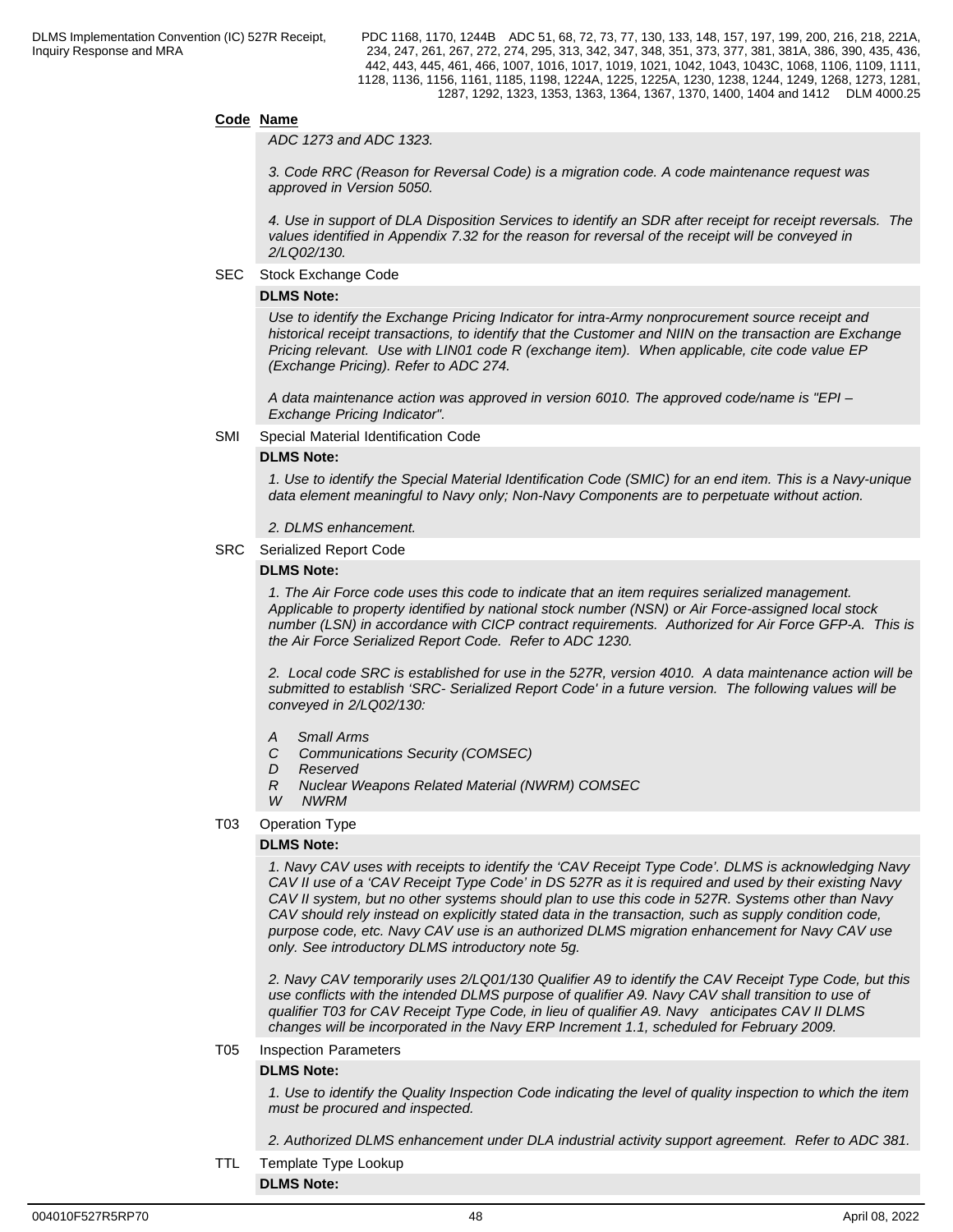#### **Code Name**

*For temporary use in intra-Army receipt transactions to identify the Exchange Pricing Conversion Indicator only during the 60 day conversion period following the Army's implementation of Exchange Pricing (estimated to be implemented May 1, 2009) to indicate to the systems that they are to ignore Exchange Pricing rules. When applicable, cite code value CON (Conversion Period). This code is temporary and will be removed from the LQ segment after the conversion period. Refer to ADC 274.*

## LQ02 1271 **Industry Code** X AN 1/30 Must use 1

**Description:** Code indicating a code from a specific industry code list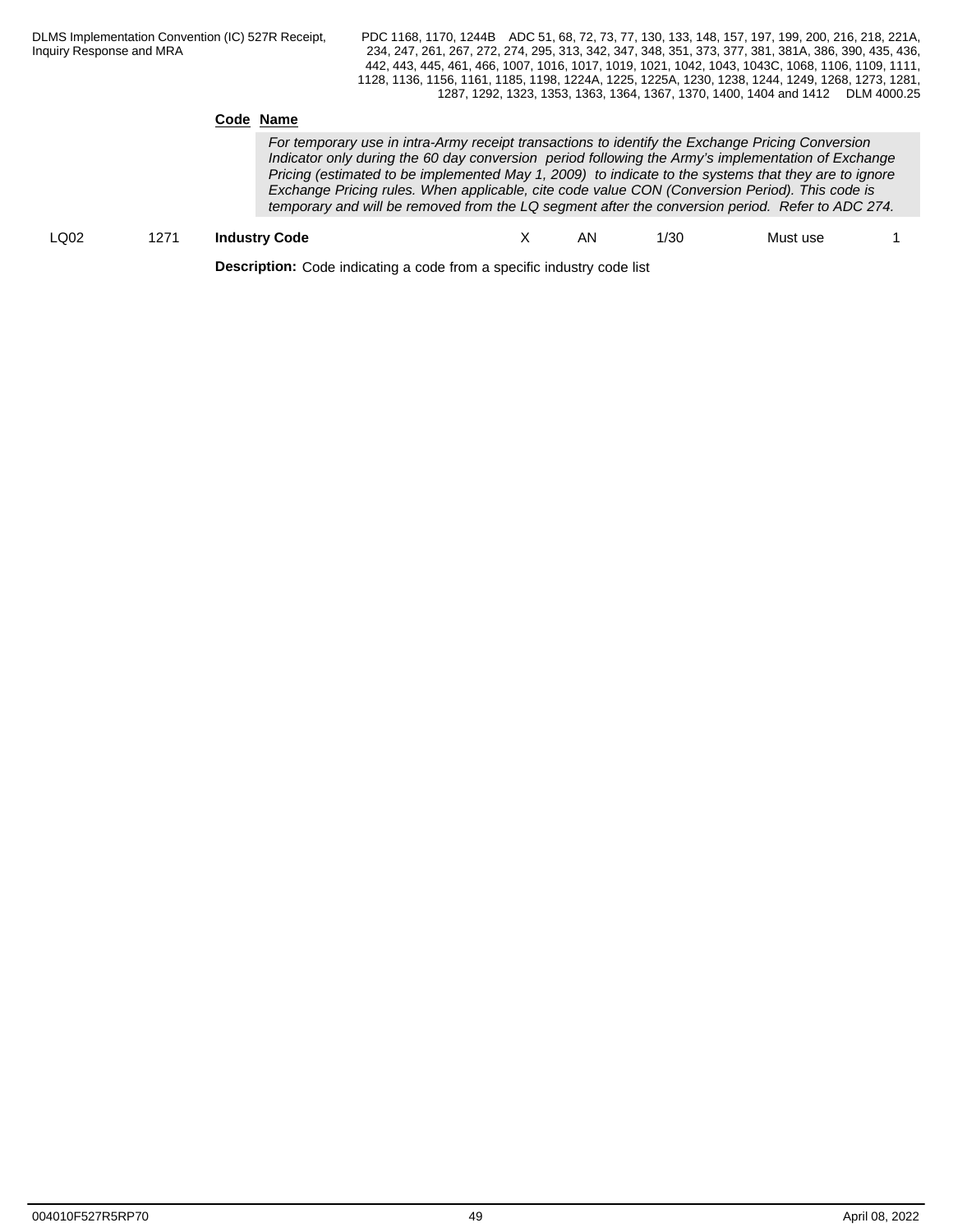PDC 1168, 1170, 1244B ADC 51, 68, 72, 73, 77, 130, 133, 148, 157, 197, 199, 200, 216, 218, 221A, 234, 247, 261, 267, 272, 274, 295, 313, 342, 347, 348, 351, 373, 377, 381, 381A, 386, 390, 435, 436, 442, 443, 445, 461, 466, 1007, 1016, 1017, 1019, 1021, 1042, 1043, 1043C, 1068, 1106, 1109, 1111, 1128, 1136, 1156, 1161, 1185, 1198, 1224A, 1225, 1225A, 1230, 1238, 1244, 1249, 1268, 1273, 1281, 1287, 1292, 1323, 1353, 1363, 1364, 1367, 1370, 1400, 1404 and 1412 DLM 4000.25

| <b>N1</b><br><b>Name</b> | Pos: 210<br><b>Detail - Optional</b> | Max: 1 <i>'</i> |  |
|--------------------------|--------------------------------------|-----------------|--|
|                          | Loop: N1                             | Elements: 4     |  |

## **User Option (Usage):** Used

**Purpose:** To identify a party by type of organization, name, and code

## **Syntax Rules:**

- 1. R0203 At least one of N102 or N103 is required.
- 2. P0304 If either N103 or N104 is present, then the other is required.

## **Comments:**

- 1. This segment, used alone, provides the most efficient method of providing organizational identification. To obtain this efficiency the "ID Code" (N104) must provide a key to the table maintained by the transaction processing party.
- 2. N105 and N106 further define the type of entity in N101.

## **DLMS Note:**

*1. Must use one iteration of this 2/N1/210 loop to identify the organization to receive the transaction.*

*2. Use additional iterations to identify other organizations associated with the transaction.*

| $Ref$            | $\underline{\mathsf{Id}}$ |           | <b>Element Name</b>                                                                                                                                                                                                                                                                                                                                                                                                                         | Req | <b>Type</b> | Min/Max | <b>Usage</b> | Rep |
|------------------|---------------------------|-----------|---------------------------------------------------------------------------------------------------------------------------------------------------------------------------------------------------------------------------------------------------------------------------------------------------------------------------------------------------------------------------------------------------------------------------------------------|-----|-------------|---------|--------------|-----|
| N <sub>101</sub> | 98                        |           | <b>Entity Identifier Code</b>                                                                                                                                                                                                                                                                                                                                                                                                               | М   | ID          | 2/3     | Must use     |     |
|                  |                           |           | Description: Code identifying an organizational entity, a physical location, property or an individual                                                                                                                                                                                                                                                                                                                                      |     |             |         |              |     |
|                  |                           |           | DLMS Note: 1. Use one of Z5 or ZD not both.                                                                                                                                                                                                                                                                                                                                                                                                 |     |             |         |              |     |
|                  |                           |           | 2. For DLMS use, only the following code are authorized.                                                                                                                                                                                                                                                                                                                                                                                    |     |             |         |              |     |
|                  |                           |           |                                                                                                                                                                                                                                                                                                                                                                                                                                             |     |             |         |              |     |
|                  |                           | 41        | Code Name<br>Submitter                                                                                                                                                                                                                                                                                                                                                                                                                      |     |             |         |              |     |
|                  |                           |           | <b>DLMS Note:</b>                                                                                                                                                                                                                                                                                                                                                                                                                           |     |             |         |              |     |
|                  |                           |           | Use in inquiries on delinquent MRA transactions to identify the reporting activity.                                                                                                                                                                                                                                                                                                                                                         |     |             |         |              |     |
|                  |                           | <b>BT</b> |                                                                                                                                                                                                                                                                                                                                                                                                                                             |     |             |         |              |     |
|                  |                           |           | <b>Bill-to-Party</b><br><b>DLMS Note:</b>                                                                                                                                                                                                                                                                                                                                                                                                   |     |             |         |              |     |
|                  |                           |           |                                                                                                                                                                                                                                                                                                                                                                                                                                             |     |             |         |              |     |
|                  |                           |           | 1. DLA Disposition Services uses in receipt and historical receipt transactions to identify the Bill To<br>DoDAAC. Authorized DLMS enhancement for use by DLA Disposition Services. Refer to ADC 442.                                                                                                                                                                                                                                       |     |             |         |              |     |
|                  |                           |           | 2. Except as noted above, DLMS enhancement; see introductory DLMS note 5a.                                                                                                                                                                                                                                                                                                                                                                  |     |             |         |              |     |
|                  |                           | CI        | Consignor                                                                                                                                                                                                                                                                                                                                                                                                                                   |     |             |         |              |     |
|                  |                           |           | <b>DLMS Note:</b>                                                                                                                                                                                                                                                                                                                                                                                                                           |     |             |         |              |     |
|                  |                           |           | 1. Use in Navy Commercial Asset Visibility (CAV) receipts to identify the organization shipping the<br>materiel. Authorized DLMS migration enhancement. See introductory DLMS note 5g.                                                                                                                                                                                                                                                      |     |             |         |              |     |
|                  |                           |           | 2. Use in "not from due" receipts to identify the organization shipping the materiel. DLMS enhancement.<br>See introductory DLMS note 5a.                                                                                                                                                                                                                                                                                                   |     |             |         |              |     |
|                  |                           |           | 3. For intra-Air Force use in Air Force retail receipts of shipments from Air Force retail activities to<br>identify the DoDAAC of the shipping activity (the Ship-From DoDAAC). Authorized DLMS migration<br>enhancement for intra-Air Force use. See introductory DLMS note 5g. Refer to ADC 1185.                                                                                                                                        |     |             |         |              |     |
|                  |                           | KK        | <b>Registering Party</b>                                                                                                                                                                                                                                                                                                                                                                                                                    |     |             |         |              |     |
|                  |                           |           | <b>DLMS Note:</b>                                                                                                                                                                                                                                                                                                                                                                                                                           |     |             |         |              |     |
|                  |                           |           | 1. Use to identify the Component UIT registry. May be used by a Component when their UIT process<br>requires that a copy of the transaction also be sent to a UIT registry for information purposes. Must be<br>used with 2/N106/210 code 'PK-Party to Receive Copy' to identify that this is only an information copy<br>of the transaction, for use with the Component UIT registry. Cite the applicable Routing Identifier in<br>2/N103. |     |             |         |              |     |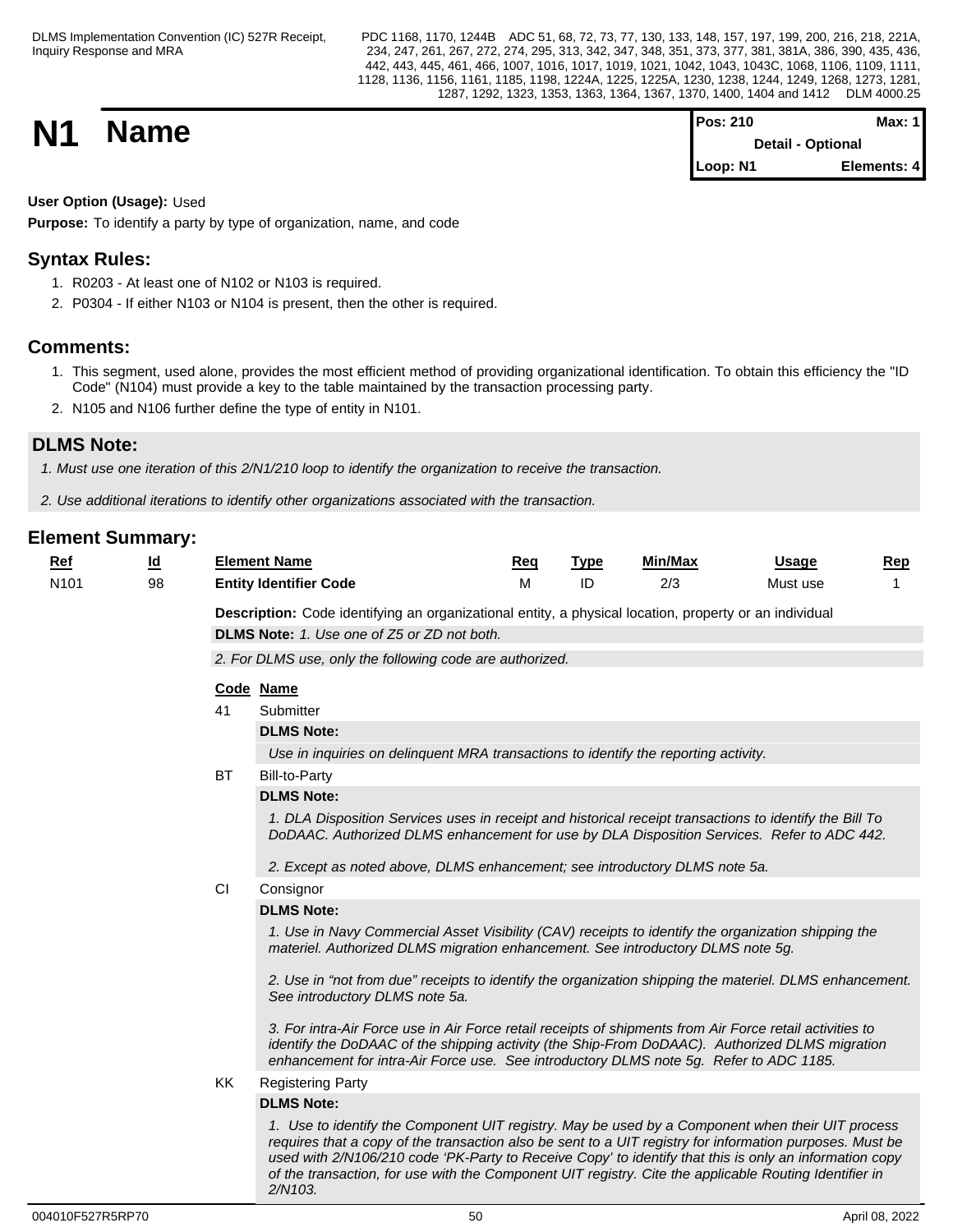### **Code Name**

*2. Authorized DLMS enhancement for Air Force and DSS use with PIC NWRM UIT; For PIC UIT, must use in conjunction with 2/N106 code PK and 1/BR06/20 Action Code FI and cite the applicable Routing Identifier in 2/N103.* 

*3. Except as noted above, DLMS enhancement; see introductory DLMS note 5a.*

OW Owner of Property or Unit

#### **DLMS Note:**

*For Air Force GFP accountability, use to identify the Air Force program manager in the accountable property system of record (APSR). Must identify the program manager by RIC. If the program manager DoDAAC does not have an assigned RIC, use the generic Air Force GFP APSR RIC with 2/N106=TO and use a second iteration of the N1 loop (repeating Code OW without 2/N106=TO) to provide the program manager DoDAAC. Refer to ADC 1225.*

RC Receiving Location

#### **DLMS Note:**

*1. Use only in receipts, responses concerning overdue receipts, and historical receipt submissions to indicate the organization receiving or designated to receive materiel.*

*2. Authorized DLMS enhancement for Inter-Service Ammunition use with receipts to identify the consignee (DIC BG1/BG2 rp 66-71). Use with N103 code 10-DODAAC. (Refer to ADC 261 and ADC 445.)*

*3. Use to identify the physical location of GFP while in CICP custody. The location may be the CICP, the CICP's warehouse or subcontractor. Must identify this location by a DoDAAC. Must use for Air Force GFP accountability. Refer to ADC 1225.*

#### WZ Final Maintenance Organization

#### **DLMS Note:**

*1. For USAMMA Medical use in ARI/Receipt transactions to identify the assembly/maintenance organization for medical/surgical component assembly. This organization will complete kit assemblies and ship to final destination activity.*

*2. DLMS Component-unique enhancement. See introductory DLMS note 5e.*

#### Z4 Owning Inventory Control Point

#### **DLMS Note:**

*1. Use to identify the supply source.*

*2. Use in Army Total Package Fielding receipts to identify the Fielding Command.*

#### Z5 Management Control Activity

#### **DLMS Note:**

*Use in MRA transactions for GFM shipments to contractor when the MCA requires the MRA in addition to the ICP.*

#### ZB Party to Receive Credit

#### **DLMS Note:**

*1. Use only in nonprocurement source "not-from-due" receipts to indicate the organization which will receive credit for the turn-in.*

*2. Authorized for DLA Disposition Services use in receipt and historical receipt transactions to identify the party to receive credit for reimbursable materiel. Refer to ADC 442.*

### ZD Party to Receive Reports

#### **DLMS Note:**

*1. Use in MRA transactions to cite additional organizations requiring MRA.*

*2. Use in Navy Commercial Asset Visibility (CAV) receipts to identify the party to receive report. CAV expresses party to receive report as a DoDAAC (N903 code 10). CAV use is an authorized DLMS migration enhancement. See DLMS introductory note 5g.*

*3. Used between Navy and DLA for Navy MRAs submitted directly to other Component Source of Supply, so DLA will be able to support follow-on actions on behalf of the Navy under a DLA industrial activity support agreement. Refer to ADC 377.*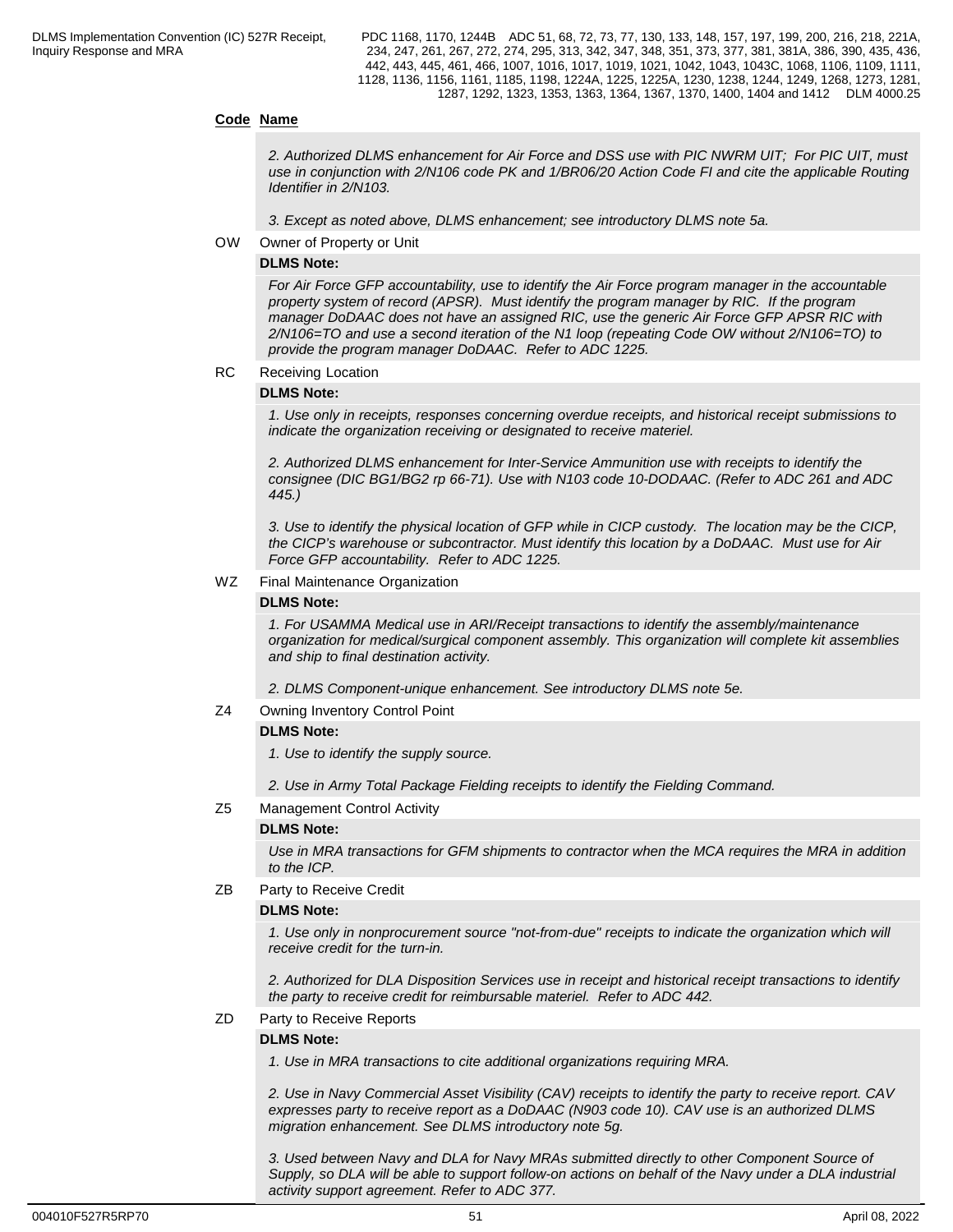| Code Name |  |  |
|-----------|--|--|
|           |  |  |

*4. Use in receipt transactions to identify additional organizations requiring notification of receipt when the receipt is related to a PQDR exhibit.*

*5. Disposition Services Field Office uses with disposition services turn-in receipt acknowledgement (TRA) transaction to identify the DoDAAC of the recipient of TRA transaction. This will be the DoDAAC of the activity identified in the disposal turn-in document (DTID) number. Refer to ADC 1111.*

*6. For Air Force GFP accountability, use to identify the Air Force program manager in the accountable property system of record (APSR) when the contractor inventory control point (CICP) must transmit an image of this transaction to a separately maintained property system. Must identify the program manager by RIC. If the program manager DoDAAC does not have an assigned RIC, use the generic Air Force GFP APSR RIC with 2/N106=PK and use a second iteration of the N1 loop (repeating Code ZD without 2/N106=PK) to provide the program manager DoDAAC. Use in conjunction with N106 Code PK to provide an image of the MRA or TRA transaction (image is identified by 1/BR06/020 Action Code FI) to update inventory intransit balance in the APSR associated with the CICP (identified in 1/N101/070 Code Z4). Refer to ADC 1238.*

*7. Use to provide the image of receipt transactions to DAAS as required by DoDM 4140.01 Volume 5. Authorized DLMS enhancement, see introductory DLMS Note 5g. Refer to ADC 1292.*

*8. Must use when requesting a system generated MRA. When requesting a system generated MRA via the image of receipt transaction, the originating system will need a second loop to identify the RIC where the MRA should be directed. Refer to ADC 1292.*

N103 66 **Identification Code Qualifier** Must Note 1/2 Must use 1

**Description:** Code designating the system/method of code structure used for Identification Code (67)

#### **Code Name**

10 Department of Defense Activity Address Code (DODAAC)

#### **DLMS Note:**

*1. DLMS enhancement; see introductory DLMS note 5a.*

*2. CAV uses for receipts in conjunction with N101 codes Z4 and ZD.*

*3. Authorized DLMS enhancement for Inter-Service Ammunition use with N101 code RC to identify consignee DoDAAC (DIC BG1/BG2 rp 66-71). (Refer to ADC 261 and ADC 445.*

*4. DLA Disposition Services Field Office uses in the TRA transaction with N101 code ZD.*

*5. Authorized for intra-Air Force use with N101 Code CI to identify the Ship-From DoDAAC. See introductory DLMS note 5g. Refer to ADC 1185.* 

*6. Use with SDA transaction in conjunction with N101 code RC. Refer to PDC 1168.*

*7. Authorized for intra-Air Force use with N101 Code ZD. Refer to ADC 1238.*

*8. Authorized for intra-Air Force use with N101 Codes OW and RC. Refer to ADC 1225.*

### 33 Commercial and Government Entity (CAGE)

#### **DLMS Note:**

*1. Use only in conjunction with N101 code CI when a DODAAC is not assigned.*

*2. DLMS enhancement. See introductory DLMS note 5a.*

M4 Department of Defense Routing Identifier Code (RIC)

UR Uniform Resource Locator (URL)

#### **DLMS Note:**

- *1. Use when appropriate to identify the Component UIT registry.*
- *2. DLMS enhancement; see introductory DLMS note 5a.*

N104 67 **Identification Code** X AN 2/80 Must use 1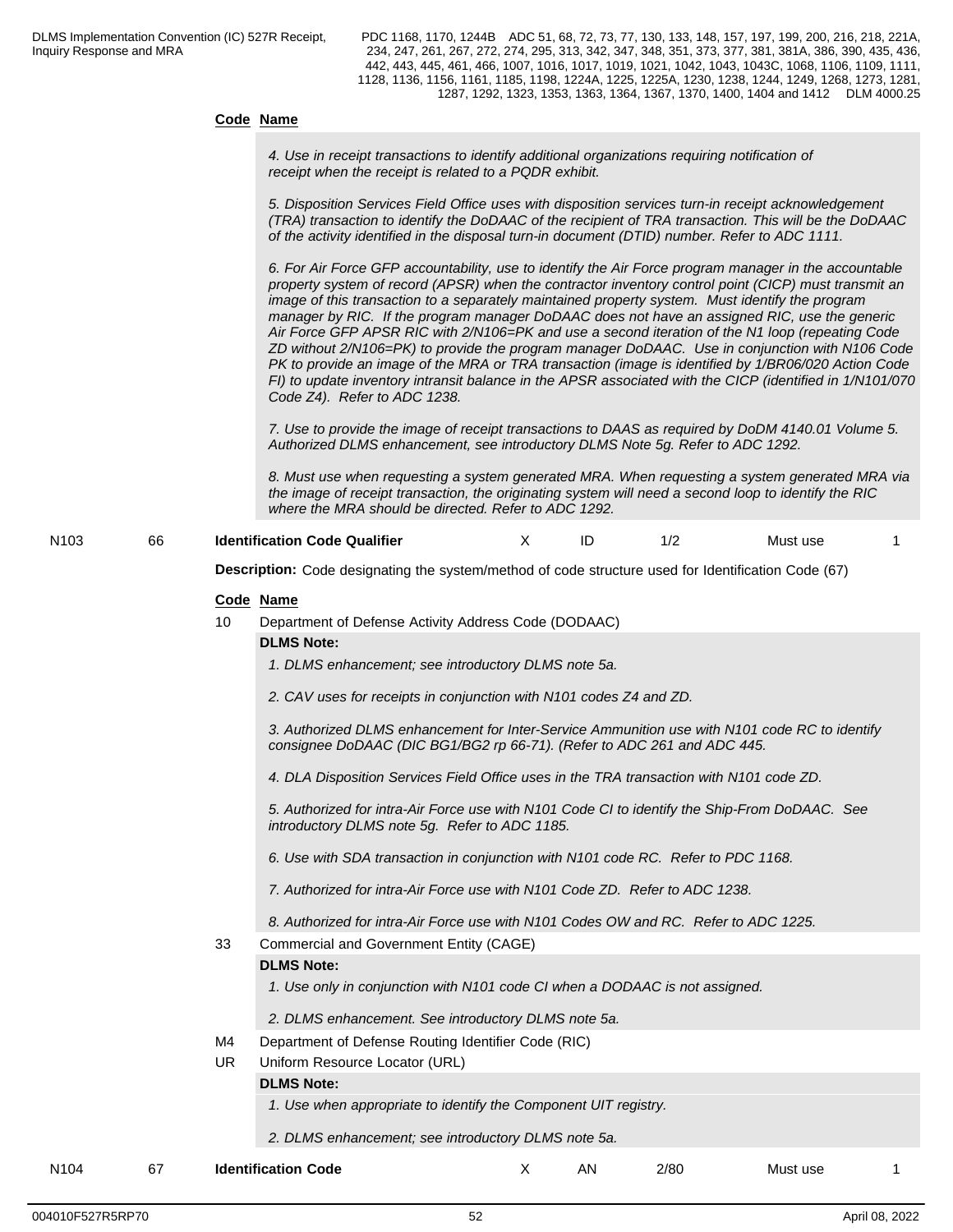| <b>Ref</b> | <u>ld</u> | Element Name                                               | Rec | Type | Min/Max | Usage | <u>Rep</u> |
|------------|-----------|------------------------------------------------------------|-----|------|---------|-------|------------|
|            |           | <b>Description:</b> Code identifying a party or other code |     |      |         |       |            |
| N106       | 98        | <b>Entity Identifier Code</b>                              |     |      | 2/3     | Used  |            |

**Description:** Code identifying an organizational entity, a physical location, property or an individual **DLMS Note:** *For DLMS use, only the following codes are authorized.*

#### **Code Name**

PK Party to Receive Copy

#### **DLMS Note:**

*1. Use when appropriate to send an information copy of the transaction to a Component UIT registry. For use with N101 code KK.*

*2. Authorized DLMS enhancement for Air Force and DSS use with PIC NWRM UIT. For PIC UIT, must use in conjunction with 2/N101 code KK and 1/BR06/20 Action Code FI and cite the applicable Routing Identifier in 2/N103.*

*3. Use to provide a copy of the receipt to Product Data Reporting and Evaluation Program-Automated Information System (PDREP-AIS) for PQDR exhibit tracking when the PQDR Report Control Number (RCN) is included. For use with N101 code ZD and DoDAAC N45112. Refer to ADC 1007.* 

*4. For Air Force GFP accountability, use with N101 Code ZD to provide an image of an MRA or TRA to the APSR. Do not use N101 Code TO with Air Force CICP MRA and TRA image transactions to the APSR.*

*5. Use to provide an image of receipt transactions to DAAS as required by DoDM 4140.01 Volume 5.* 

*6. Must use when requesting a system generated MRA. Use in combination with 1/BR06/020 Action Code FI, N101 Code ZD, and N106 Code PK. Refer to ADC 1292.* 

*7. Authorized DLMS enhancement as noted above for specific implementations; see introductory DLMS note 5g. For all other applications, see introductory DLMS note 5a.* 

#### TO Message To

#### **DLMS Note:**

*Must use with the appropriate 2/N101/210 code to indicate the organization cited in N104 is receiving the transaction, except when N106 Code PK is authorized for use to provide information copies or images of the transaction to the party to receive copy, and TO is not required.*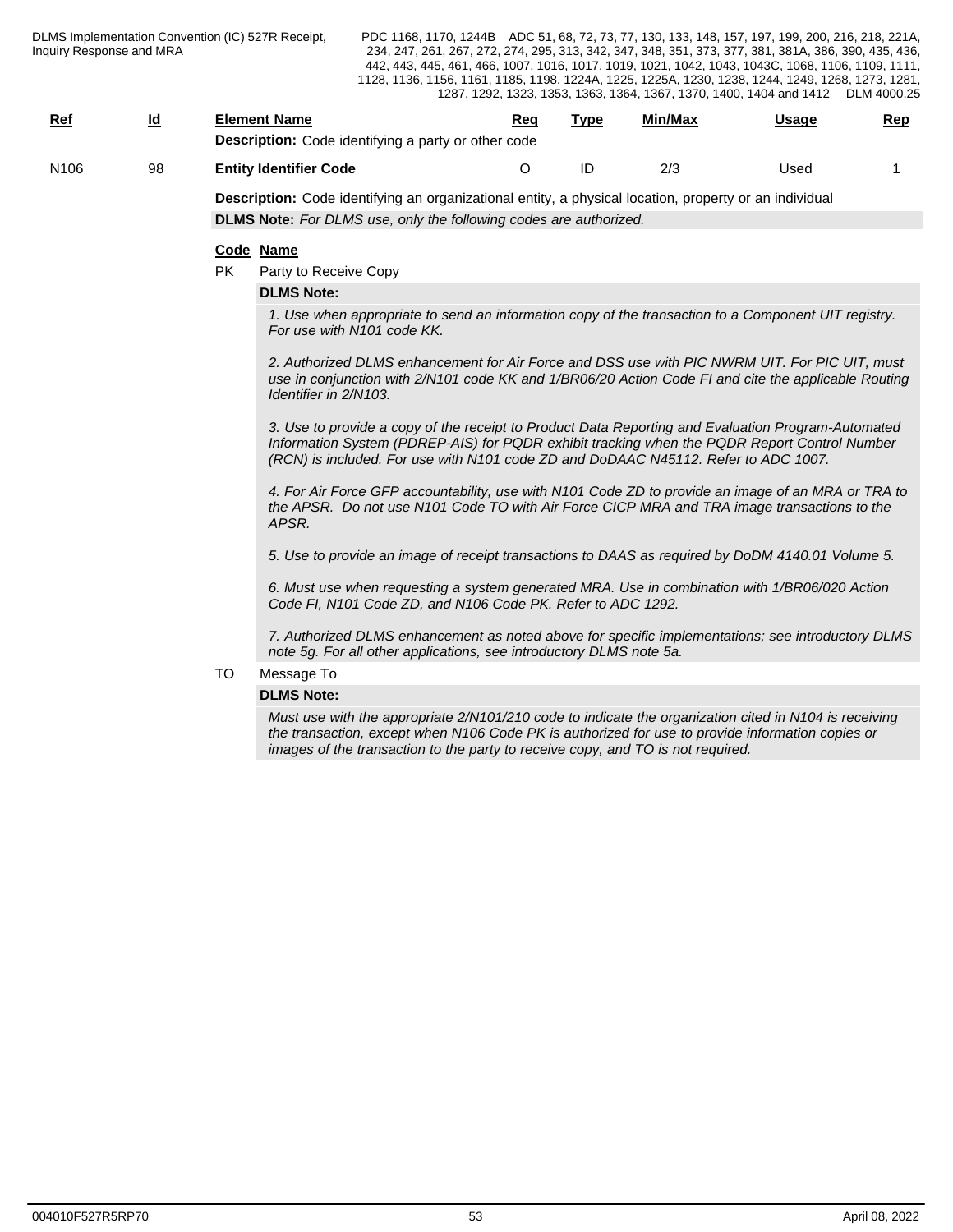## **REF** Reference Identification **Pos: 250**

| I POS: 250               | Max: 1 I    |
|--------------------------|-------------|
| <b>Detail - Optional</b> |             |
| Loop: REF                | Elements: 4 |

#### **User Option (Usage):** Used

**Purpose:** To specify identifying information

## **Syntax Rules:**

1. R0203 - At least one of REF02 or REF03 is required.

## **Semantics:**

1. REF04 contains data relating to the value cited in REF02.

## **DLMS Note:**

*1. The entire 2/REF/250 loop is an authorized DLMS enhancement for use to provide item unique identification (IUID) serialized data as noted below for specific implementations; see introductory DLMS note 4e. For all other applications, see introductory DLMS note 5a.*

*2. This transaction will support item identification based upon serial number/UII. Must use 2/REF/250 loop when authorized for including UII, serial number, and/or batch/lot number in the transaction. When item requires both UII and serial number, enter the UII in 2/REF/250 and enter the serial number in 2/N9/270. Repeat the 2/REF/250 loop for each item to be identified by UII, serial number, or batch/lot number. Use the appropriate data elements to satisfy the desired functionality. The entire 2/REF/250 loop is a DLMS enhancement. See introductory DLMS note 5a.* 

*3. Authorized for DLA Distribution Center receipt processing to identify the UII for reparable items returned to DoD inventory by repair contractors (2/LIN01/010 Code E). Refer to ADC 1042.* 

*4. Authorized for DLA Disposition Services use in receipt, and TRA to identify the serial number for Small Arms/Light Weapons (SA/LW) or industrial plant equipment. For the receipt, the serial number/UII is used by both the DLA Disposition Services Field Offices and the DLA Disposition Services ICP. For the TRA, DLA Disposition Services Field Office provides the serial number/UII to the TRA recipient. Refer to ADC 442 and ADC 1111.*

*5. In support of Financial Improvement and Audit Readiness (FIAR) compliance, capital equipment candidates require serialization data visibility. Authorized for use with receipts for accountability and management of capital equipment. Prepare the receipt with the serial number and when available, include the UII. Refer to ADC 1198.*

*6. Under DoD IUID policy, active UIT programs require serialization data visibility. Authorized for use with receipts for all UIT programs. Refer to ADC 1244, and PSC 1244B.*

*7. Authorized for use with receipts for the reporting of Air Force GFP accountability of serially tracked assets between the Air Force CICP and Air Force APSR systems. Authorized for use with serial number, UII, and batch/lot number. Refer to ADC 1230.*

*8. Commercial Asset Visibility (CAV) uses in receipts to identify the serial number of the repair item.*

| <b>Element Summary:</b> |                           |           |                                                                                                                                                                                                                                                      |            |             |         |              |            |
|-------------------------|---------------------------|-----------|------------------------------------------------------------------------------------------------------------------------------------------------------------------------------------------------------------------------------------------------------|------------|-------------|---------|--------------|------------|
| <u>Ref</u>              | $\underline{\mathsf{Id}}$ |           | <b>Element Name</b>                                                                                                                                                                                                                                  | <u>Req</u> | <u>Type</u> | Min/Max | <u>Usage</u> | <u>Rep</u> |
| REF01                   | 128                       |           | <b>Reference Identification Qualifier</b>                                                                                                                                                                                                            | м          | ID          | 2/3     | Must use     |            |
|                         |                           |           | <b>Description:</b> Code qualifying the Reference Identification                                                                                                                                                                                     |            |             |         |              |            |
|                         |                           |           | <b>DLMS Note:</b> For DLMS use, only the following codes are authorized.                                                                                                                                                                             |            |             |         |              |            |
|                         |                           |           | Code Name                                                                                                                                                                                                                                            |            |             |         |              |            |
|                         |                           | <b>BT</b> | <b>Batch Number</b>                                                                                                                                                                                                                                  |            |             |         |              |            |
|                         |                           |           | <b>DLMS Note:</b>                                                                                                                                                                                                                                    |            |             |         |              |            |
|                         |                           |           | 1. Use to identify the batch, lot, or production run. The batch/lot number may not exceed 20 characters<br>in accordance with IUID policy.                                                                                                           |            |             |         |              |            |
|                         |                           |           | 2. Use 'BT' in 2/REF/250 when UII or serial number does not apply for the item. When UII or serial<br>number is required in addition to batch/lot number, enter the UII or serial number in 2/REF/250 and<br>enter the batch/lot number in 2/N9/270. |            |             |         |              |            |
|                         |                           | <b>SE</b> | <b>Serial Number</b>                                                                                                                                                                                                                                 |            |             |         |              |            |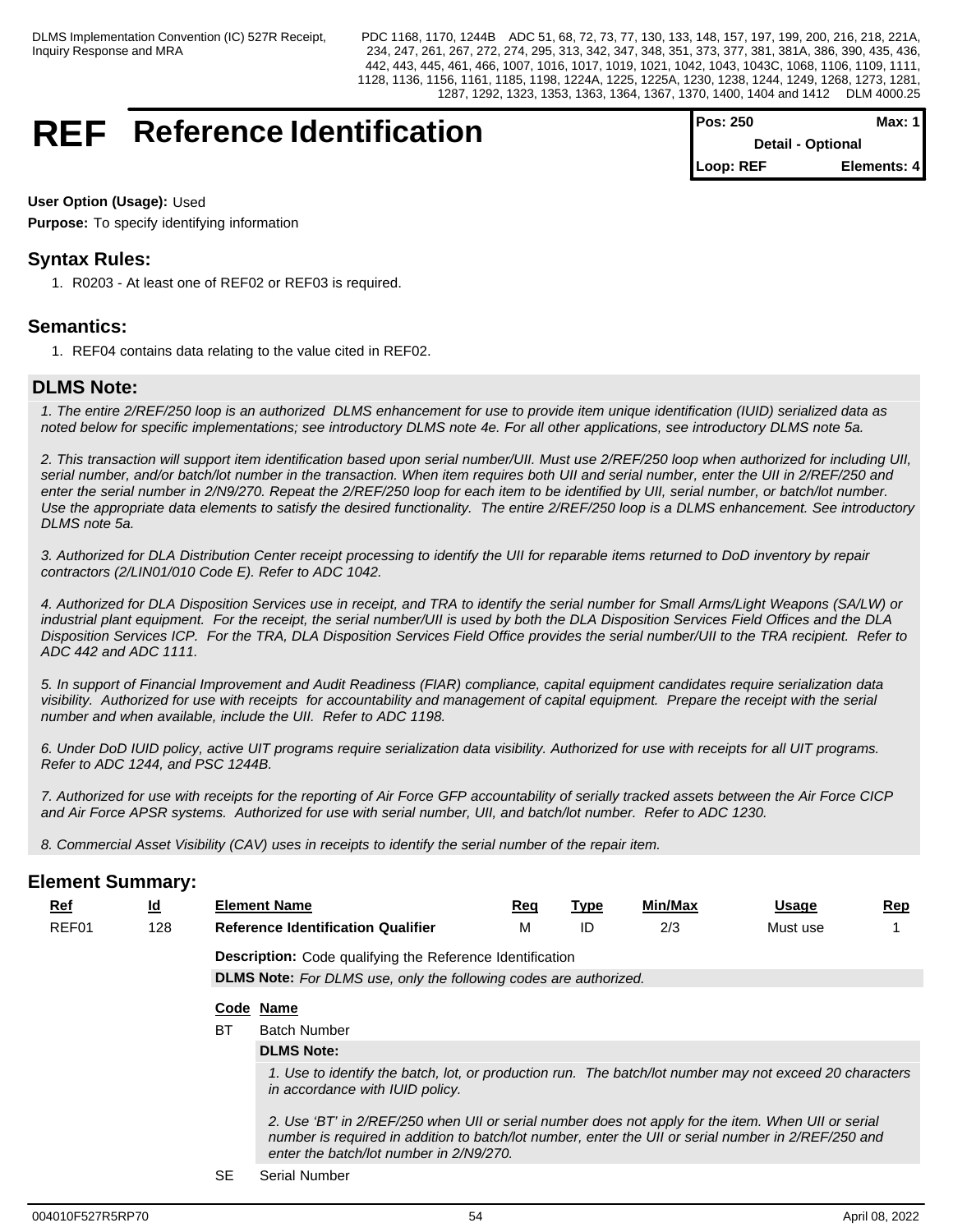| <b>DLMS Note:</b><br>Use to identify the serial number (when the UII (code U3) is not used). When UII and serial number are<br>both being identified, provide the serial number in2/N9/270. The serial number may not exceed 30 and<br>may only include alpha numeric characters, dashes and forward slashes. Spaces are not allowed.<br>U3<br>Unique Supplier Identification Number (USIN)<br><b>DLMS Note:</b><br>Use to identify the UII. Place UII value in REF03. The UII may not exceed 50 characters in accordance<br>with IUID Policy. A data maintenance action was approved in version 5020. The approved code/name<br>is "UII - Department of Defense Unique Item Identifier.<br>X<br>1/30<br>REF <sub>02</sub><br>127<br><b>Reference Identification</b><br>AN.<br>Used<br>Description: Reference information as defined for a particular Transaction Set or as specified by the Reference<br><b>Identification Qualifier</b><br><b>DLMS Note:</b> Use to indicate serial number when REF01=SE.<br>352<br>Χ<br>AN<br>1/80<br>Used<br>REF03<br><b>Description</b><br>Description: A free-form description to clarify the related data elements and their content<br><b>DLMS Note:</b> Use to indicate UII value when REF01=U3.<br>REF04<br>C040<br>O<br>Used<br>Reference Identifier<br>Comp<br>Description: To identify one or more reference numbers or identification numbers as specified by the Reference<br>Qualifier<br>Syntax:<br>1. P0304 - If either C04003 or C04004 is present, then the other is required.<br>2. P0506 - If either C04005 or C04006 is present, then the other is required.<br>ID<br>REF04-01<br>128<br><b>Reference Identification Qualifier</b><br>М<br>2/3<br>Must use<br>Description: Code qualifying the Reference Identification<br><b>DLMS Note:</b> For DLMS use, only the following codes are authorized.<br>Code Name<br>0N<br>Attached To<br><b>DLMS Note:</b><br>Authorized DLMS enhancement for Inter-Service Ammunition use. Use when REF01=BT to identify the<br>Lot Size for the lot number identified in REF02. DLMS Component unique enhancement (DIC BG1/BG2,<br>rp 25-29). See introductory DLMS note 5.e. Refer to ADC 261and ADC 445.<br>1/30<br>REF04-02<br>127<br><b>Reference Identification</b><br>M<br>AN.<br>Must use<br>Description: Reference information as defined for a particular Transaction Set or as specified by the Reference |  | Code Name |  |  |  |
|--------------------------------------------------------------------------------------------------------------------------------------------------------------------------------------------------------------------------------------------------------------------------------------------------------------------------------------------------------------------------------------------------------------------------------------------------------------------------------------------------------------------------------------------------------------------------------------------------------------------------------------------------------------------------------------------------------------------------------------------------------------------------------------------------------------------------------------------------------------------------------------------------------------------------------------------------------------------------------------------------------------------------------------------------------------------------------------------------------------------------------------------------------------------------------------------------------------------------------------------------------------------------------------------------------------------------------------------------------------------------------------------------------------------------------------------------------------------------------------------------------------------------------------------------------------------------------------------------------------------------------------------------------------------------------------------------------------------------------------------------------------------------------------------------------------------------------------------------------------------------------------------------------------------------------------------------------------------------------------------------------------------------------------------------------------------------------------------------------------------------------------------------------------------------------------------------------------------------------------------------------------------------------------------------------------------------------------------------------------------------------------------------------------|--|-----------|--|--|--|
|                                                                                                                                                                                                                                                                                                                                                                                                                                                                                                                                                                                                                                                                                                                                                                                                                                                                                                                                                                                                                                                                                                                                                                                                                                                                                                                                                                                                                                                                                                                                                                                                                                                                                                                                                                                                                                                                                                                                                                                                                                                                                                                                                                                                                                                                                                                                                                                                              |  |           |  |  |  |
|                                                                                                                                                                                                                                                                                                                                                                                                                                                                                                                                                                                                                                                                                                                                                                                                                                                                                                                                                                                                                                                                                                                                                                                                                                                                                                                                                                                                                                                                                                                                                                                                                                                                                                                                                                                                                                                                                                                                                                                                                                                                                                                                                                                                                                                                                                                                                                                                              |  |           |  |  |  |
|                                                                                                                                                                                                                                                                                                                                                                                                                                                                                                                                                                                                                                                                                                                                                                                                                                                                                                                                                                                                                                                                                                                                                                                                                                                                                                                                                                                                                                                                                                                                                                                                                                                                                                                                                                                                                                                                                                                                                                                                                                                                                                                                                                                                                                                                                                                                                                                                              |  |           |  |  |  |
|                                                                                                                                                                                                                                                                                                                                                                                                                                                                                                                                                                                                                                                                                                                                                                                                                                                                                                                                                                                                                                                                                                                                                                                                                                                                                                                                                                                                                                                                                                                                                                                                                                                                                                                                                                                                                                                                                                                                                                                                                                                                                                                                                                                                                                                                                                                                                                                                              |  |           |  |  |  |
|                                                                                                                                                                                                                                                                                                                                                                                                                                                                                                                                                                                                                                                                                                                                                                                                                                                                                                                                                                                                                                                                                                                                                                                                                                                                                                                                                                                                                                                                                                                                                                                                                                                                                                                                                                                                                                                                                                                                                                                                                                                                                                                                                                                                                                                                                                                                                                                                              |  |           |  |  |  |
|                                                                                                                                                                                                                                                                                                                                                                                                                                                                                                                                                                                                                                                                                                                                                                                                                                                                                                                                                                                                                                                                                                                                                                                                                                                                                                                                                                                                                                                                                                                                                                                                                                                                                                                                                                                                                                                                                                                                                                                                                                                                                                                                                                                                                                                                                                                                                                                                              |  |           |  |  |  |
|                                                                                                                                                                                                                                                                                                                                                                                                                                                                                                                                                                                                                                                                                                                                                                                                                                                                                                                                                                                                                                                                                                                                                                                                                                                                                                                                                                                                                                                                                                                                                                                                                                                                                                                                                                                                                                                                                                                                                                                                                                                                                                                                                                                                                                                                                                                                                                                                              |  |           |  |  |  |
|                                                                                                                                                                                                                                                                                                                                                                                                                                                                                                                                                                                                                                                                                                                                                                                                                                                                                                                                                                                                                                                                                                                                                                                                                                                                                                                                                                                                                                                                                                                                                                                                                                                                                                                                                                                                                                                                                                                                                                                                                                                                                                                                                                                                                                                                                                                                                                                                              |  |           |  |  |  |
|                                                                                                                                                                                                                                                                                                                                                                                                                                                                                                                                                                                                                                                                                                                                                                                                                                                                                                                                                                                                                                                                                                                                                                                                                                                                                                                                                                                                                                                                                                                                                                                                                                                                                                                                                                                                                                                                                                                                                                                                                                                                                                                                                                                                                                                                                                                                                                                                              |  |           |  |  |  |
|                                                                                                                                                                                                                                                                                                                                                                                                                                                                                                                                                                                                                                                                                                                                                                                                                                                                                                                                                                                                                                                                                                                                                                                                                                                                                                                                                                                                                                                                                                                                                                                                                                                                                                                                                                                                                                                                                                                                                                                                                                                                                                                                                                                                                                                                                                                                                                                                              |  |           |  |  |  |
|                                                                                                                                                                                                                                                                                                                                                                                                                                                                                                                                                                                                                                                                                                                                                                                                                                                                                                                                                                                                                                                                                                                                                                                                                                                                                                                                                                                                                                                                                                                                                                                                                                                                                                                                                                                                                                                                                                                                                                                                                                                                                                                                                                                                                                                                                                                                                                                                              |  |           |  |  |  |
|                                                                                                                                                                                                                                                                                                                                                                                                                                                                                                                                                                                                                                                                                                                                                                                                                                                                                                                                                                                                                                                                                                                                                                                                                                                                                                                                                                                                                                                                                                                                                                                                                                                                                                                                                                                                                                                                                                                                                                                                                                                                                                                                                                                                                                                                                                                                                                                                              |  |           |  |  |  |
|                                                                                                                                                                                                                                                                                                                                                                                                                                                                                                                                                                                                                                                                                                                                                                                                                                                                                                                                                                                                                                                                                                                                                                                                                                                                                                                                                                                                                                                                                                                                                                                                                                                                                                                                                                                                                                                                                                                                                                                                                                                                                                                                                                                                                                                                                                                                                                                                              |  |           |  |  |  |
|                                                                                                                                                                                                                                                                                                                                                                                                                                                                                                                                                                                                                                                                                                                                                                                                                                                                                                                                                                                                                                                                                                                                                                                                                                                                                                                                                                                                                                                                                                                                                                                                                                                                                                                                                                                                                                                                                                                                                                                                                                                                                                                                                                                                                                                                                                                                                                                                              |  |           |  |  |  |
|                                                                                                                                                                                                                                                                                                                                                                                                                                                                                                                                                                                                                                                                                                                                                                                                                                                                                                                                                                                                                                                                                                                                                                                                                                                                                                                                                                                                                                                                                                                                                                                                                                                                                                                                                                                                                                                                                                                                                                                                                                                                                                                                                                                                                                                                                                                                                                                                              |  |           |  |  |  |
|                                                                                                                                                                                                                                                                                                                                                                                                                                                                                                                                                                                                                                                                                                                                                                                                                                                                                                                                                                                                                                                                                                                                                                                                                                                                                                                                                                                                                                                                                                                                                                                                                                                                                                                                                                                                                                                                                                                                                                                                                                                                                                                                                                                                                                                                                                                                                                                                              |  |           |  |  |  |
|                                                                                                                                                                                                                                                                                                                                                                                                                                                                                                                                                                                                                                                                                                                                                                                                                                                                                                                                                                                                                                                                                                                                                                                                                                                                                                                                                                                                                                                                                                                                                                                                                                                                                                                                                                                                                                                                                                                                                                                                                                                                                                                                                                                                                                                                                                                                                                                                              |  |           |  |  |  |
|                                                                                                                                                                                                                                                                                                                                                                                                                                                                                                                                                                                                                                                                                                                                                                                                                                                                                                                                                                                                                                                                                                                                                                                                                                                                                                                                                                                                                                                                                                                                                                                                                                                                                                                                                                                                                                                                                                                                                                                                                                                                                                                                                                                                                                                                                                                                                                                                              |  |           |  |  |  |
|                                                                                                                                                                                                                                                                                                                                                                                                                                                                                                                                                                                                                                                                                                                                                                                                                                                                                                                                                                                                                                                                                                                                                                                                                                                                                                                                                                                                                                                                                                                                                                                                                                                                                                                                                                                                                                                                                                                                                                                                                                                                                                                                                                                                                                                                                                                                                                                                              |  |           |  |  |  |
|                                                                                                                                                                                                                                                                                                                                                                                                                                                                                                                                                                                                                                                                                                                                                                                                                                                                                                                                                                                                                                                                                                                                                                                                                                                                                                                                                                                                                                                                                                                                                                                                                                                                                                                                                                                                                                                                                                                                                                                                                                                                                                                                                                                                                                                                                                                                                                                                              |  |           |  |  |  |
|                                                                                                                                                                                                                                                                                                                                                                                                                                                                                                                                                                                                                                                                                                                                                                                                                                                                                                                                                                                                                                                                                                                                                                                                                                                                                                                                                                                                                                                                                                                                                                                                                                                                                                                                                                                                                                                                                                                                                                                                                                                                                                                                                                                                                                                                                                                                                                                                              |  |           |  |  |  |
|                                                                                                                                                                                                                                                                                                                                                                                                                                                                                                                                                                                                                                                                                                                                                                                                                                                                                                                                                                                                                                                                                                                                                                                                                                                                                                                                                                                                                                                                                                                                                                                                                                                                                                                                                                                                                                                                                                                                                                                                                                                                                                                                                                                                                                                                                                                                                                                                              |  |           |  |  |  |
|                                                                                                                                                                                                                                                                                                                                                                                                                                                                                                                                                                                                                                                                                                                                                                                                                                                                                                                                                                                                                                                                                                                                                                                                                                                                                                                                                                                                                                                                                                                                                                                                                                                                                                                                                                                                                                                                                                                                                                                                                                                                                                                                                                                                                                                                                                                                                                                                              |  |           |  |  |  |
|                                                                                                                                                                                                                                                                                                                                                                                                                                                                                                                                                                                                                                                                                                                                                                                                                                                                                                                                                                                                                                                                                                                                                                                                                                                                                                                                                                                                                                                                                                                                                                                                                                                                                                                                                                                                                                                                                                                                                                                                                                                                                                                                                                                                                                                                                                                                                                                                              |  |           |  |  |  |

Identification Qualifier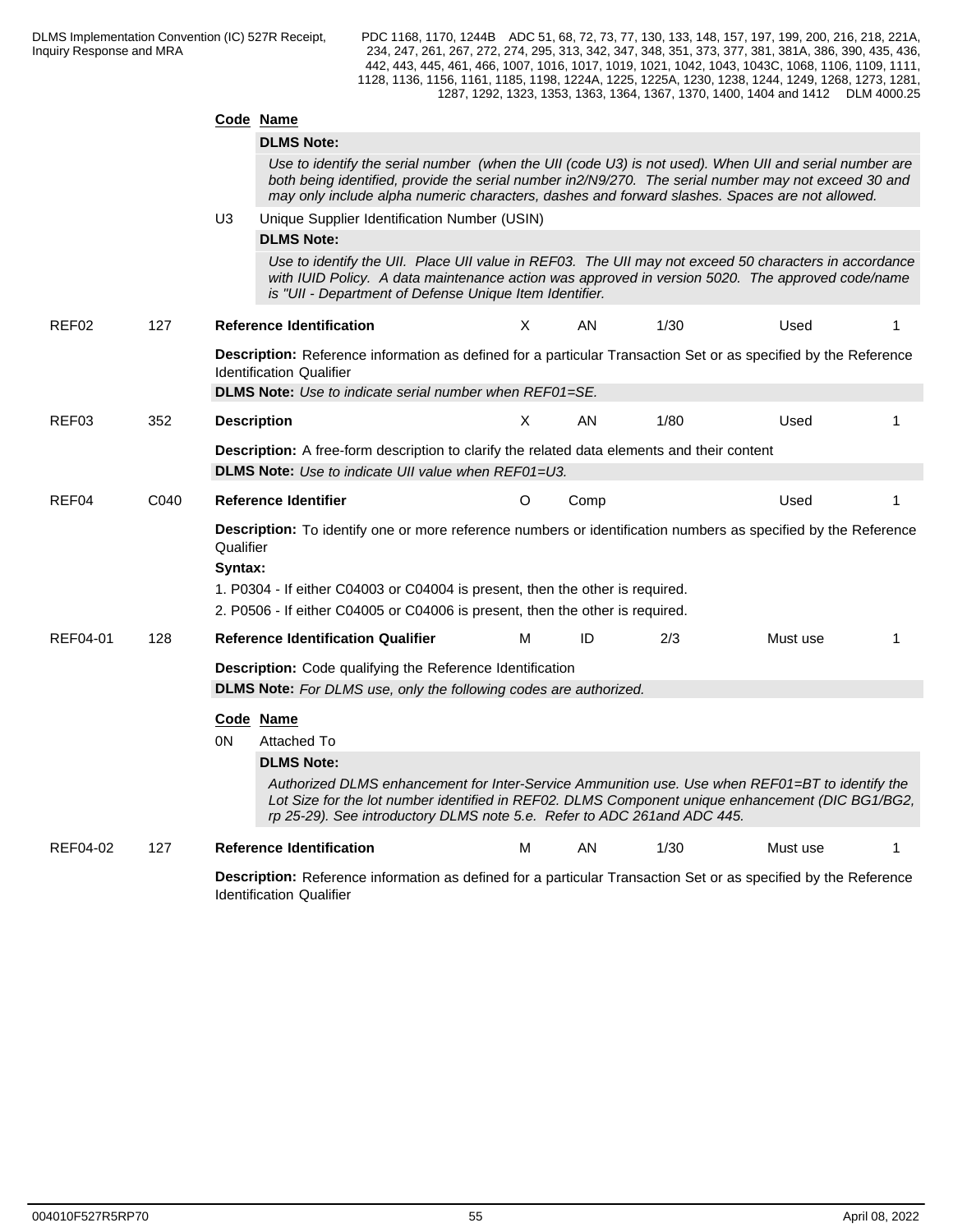**G62 Date/Time** 

| IPos: 260         | Max: 10     |
|-------------------|-------------|
| Detail - Optional |             |
| Loop: REF         | Elements: 2 |

**User Option (Usage):** Used

**Purpose:** To specify pertinent dates and times

## **Syntax Rules:**

- 1. R0103 At least one of G6201 or G6203 is required.
- 2. P0102 If either G6201 or G6202 is present, then the other is required.
- 3. P0304 If either G6203 or G6204 is present, then the other is required.

## **DLMS Note:**

*Use to identify dates related to data represented in 2/REF/250. DLMS enhancement; see introductory DLMS note 5a.*

| 432<br><b>Date Qualifier</b><br>$\times$<br>ID<br>2/2<br>G6201<br>Must use<br>Description: Code specifying type of date<br><b>DLMS Note:</b> For DLMS use, only the following codes are authorized.<br>Code Name<br>36<br><b>Expiration Date</b>                               |
|--------------------------------------------------------------------------------------------------------------------------------------------------------------------------------------------------------------------------------------------------------------------------------|
|                                                                                                                                                                                                                                                                                |
|                                                                                                                                                                                                                                                                                |
|                                                                                                                                                                                                                                                                                |
|                                                                                                                                                                                                                                                                                |
|                                                                                                                                                                                                                                                                                |
| <b>DLMS Note:</b>                                                                                                                                                                                                                                                              |
| Authorized DLMS enhancement for Inter-Service Ammunition use to identify the expiration date of the<br>reported item. DLMS Component unique enhancement (DIC BG1/BG2, rp 9-11). See introductory note<br>5e. Refer to ADC 261 and ADC 445.                                     |
| Pack Date<br><b>BF</b>                                                                                                                                                                                                                                                         |
| <b>DLMS Note:</b>                                                                                                                                                                                                                                                              |
| Use to indicate date packed for reported materiel.                                                                                                                                                                                                                             |
| BI<br>Inspection                                                                                                                                                                                                                                                               |
| <b>DLMS Note:</b>                                                                                                                                                                                                                                                              |
| Use to indicate date of inspection for reported materiel.                                                                                                                                                                                                                      |
| <b>BJ</b><br>Shelf-Life Expiration                                                                                                                                                                                                                                             |
| <b>DLMS Note:</b>                                                                                                                                                                                                                                                              |
| Use to indicate expiration date for shelf-life materiel.                                                                                                                                                                                                                       |
| BK<br><b>Warranty Expiration</b>                                                                                                                                                                                                                                               |
| <b>DLMS Note:</b>                                                                                                                                                                                                                                                              |
| Use to indicate date when warranty on materiel expires.                                                                                                                                                                                                                        |
| <b>BL</b><br>Manufacture                                                                                                                                                                                                                                                       |
| <b>DLMS Note:</b>                                                                                                                                                                                                                                                              |
| Use to indicate manufacturing date of the materiel.                                                                                                                                                                                                                            |
| BX<br>Action                                                                                                                                                                                                                                                                   |
| <b>DLMS Note:</b>                                                                                                                                                                                                                                                              |
| Use to identify the maintenance due date (the date that maintenance is due on the item). Authorized<br>DLMS enhancement for Inter-Service Ammunition use. DLMS Component unique enhancement (DIC<br>BG1/BG2, rp 9-11). See introductory note 5e. Refer to ADC 261 and ADC 445. |
| X<br>DT<br>G6202<br>373<br><b>Date</b><br>8/8<br>Must use<br>-1                                                                                                                                                                                                                |
| Description: Date expressed as CCYYMMDD                                                                                                                                                                                                                                        |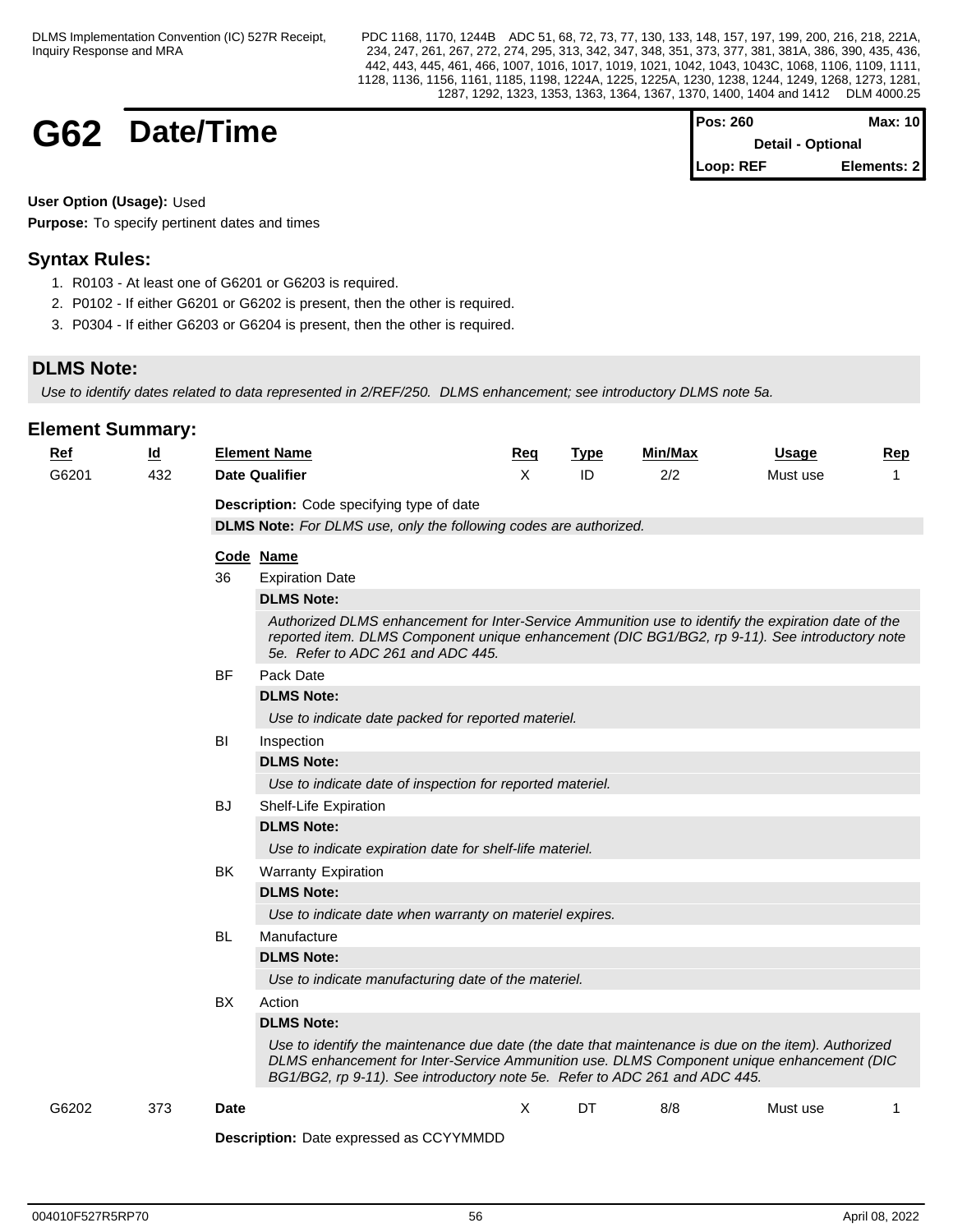## **N9** Reference Identification

| <b>IPos: 270</b>         | Max: >11    |
|--------------------------|-------------|
| <b>Detail - Optional</b> |             |
| Loop: REF                | Elements: 2 |

## **User Option (Usage):** Used

**Purpose:** To transmit identifying information as specified by the Reference Identification Qualifier

## **Syntax Rules:**

- 1. R0203 At least one of N902 or N903 is required.
- 2. C0605 If N906 is present, then N905 is required.

## **Semantics:**

- 1. N906 reflects the time zone which the time reflects.
- 2. N907 contains data relating to the value cited in N902.

## **DLMS Note:**

Use multiple repetitions to identify the characteristic(s) not defined in the 2/REF/250 segment.

Identification Qualifier

| Ref  | <u>ld</u> |                                                                                                                        | <b>Element Name</b>                                                                                                                                                                                                                    | Req | <u>Type</u> | Min/Max | <b>Usage</b> | <b>Rep</b> |  |  |  |  |
|------|-----------|------------------------------------------------------------------------------------------------------------------------|----------------------------------------------------------------------------------------------------------------------------------------------------------------------------------------------------------------------------------------|-----|-------------|---------|--------------|------------|--|--|--|--|
| N901 | 128       |                                                                                                                        | <b>Reference Identification Qualifier</b>                                                                                                                                                                                              | М   | ID          | 2/3     | Must use     |            |  |  |  |  |
|      |           |                                                                                                                        | <b>Description:</b> Code qualifying the Reference Identification                                                                                                                                                                       |     |             |         |              |            |  |  |  |  |
|      |           |                                                                                                                        | DLMS Note: 1. The following codes are used to identify the characteristics related to the item designated in the<br>2/REF/250 segment.                                                                                                 |     |             |         |              |            |  |  |  |  |
|      |           |                                                                                                                        | 2. For DLMS use, only the following codes are authorized.                                                                                                                                                                              |     |             |         |              |            |  |  |  |  |
|      |           |                                                                                                                        | Code Name                                                                                                                                                                                                                              |     |             |         |              |            |  |  |  |  |
|      |           | ВT                                                                                                                     | <b>Batch Number</b>                                                                                                                                                                                                                    |     |             |         |              |            |  |  |  |  |
|      |           |                                                                                                                        | <b>DLMS Note:</b><br>Use to identify the batch, lot, or production run when UII or serial number is identified in 2/REF/250.<br>The batch/lot number may not exceed 20 characters in accordance with IUID policy.                      |     |             |         |              |            |  |  |  |  |
|      |           |                                                                                                                        |                                                                                                                                                                                                                                        |     |             |         |              |            |  |  |  |  |
|      |           | <b>SE</b><br>Serial Number<br><b>DLMS Note:</b>                                                                        |                                                                                                                                                                                                                                        |     |             |         |              |            |  |  |  |  |
|      |           |                                                                                                                        |                                                                                                                                                                                                                                        |     |             |         |              |            |  |  |  |  |
|      |           |                                                                                                                        | Use to identify the serial number (when UII (code U3) is used in 2/REF01/250). The serial number may<br>not exceed 30 characters and may only include alpha numeric characters, dashes and forward slashes.<br>Spaces are not allowed. |     |             |         |              |            |  |  |  |  |
| N902 | 127       |                                                                                                                        | <b>Reference Identification</b>                                                                                                                                                                                                        | X   | AN          | 1/30    | Must use     |            |  |  |  |  |
|      |           | <b>Description:</b> Reference information as defined for a particular Transaction Set or as specified by the Reference |                                                                                                                                                                                                                                        |     |             |         |              |            |  |  |  |  |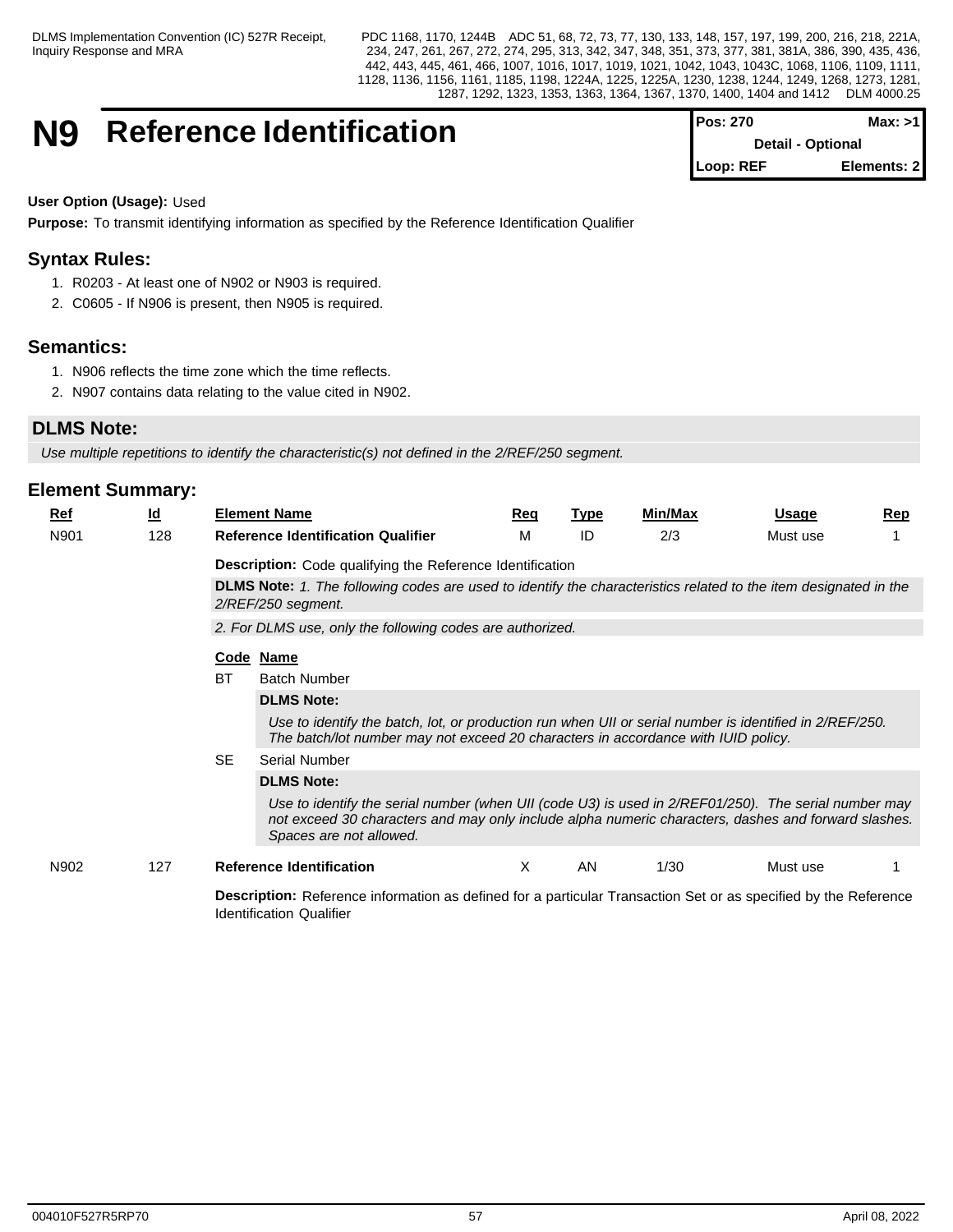| <b>QTY</b><br>- | Quantity | Pos: 310<br><b>Detail - Optional</b> | <b>Max: 1</b> |  |
|-----------------|----------|--------------------------------------|---------------|--|
|                 |          | Loop: QTY                            | Elements: 2   |  |

## **User Option (Usage):** Used

**Purpose:** To specify quantity information

## **Syntax Rules:**

- 1. R0204 At least one of QTY02 or QTY04 is required.
- 2. E0204 Only one of QTY02 or QTY04 may be present.

## **Semantics:**

1. QTY04 is used when the quantity is non-numeric.

## **DLMS Note:**

*Use of the QTY segment is an authorized DLMS enhancement for DLA Disposition Services only. Refer to ADC 442.*

| Ref   | <u>ld</u> |                                                                                                                                                           | <b>Element Name</b>                                                                                                                                                                                                                                                                                                                         | Reg | <b>Type</b> | Min/Max | Usage    | Rep |  |  |  |  |
|-------|-----------|-----------------------------------------------------------------------------------------------------------------------------------------------------------|---------------------------------------------------------------------------------------------------------------------------------------------------------------------------------------------------------------------------------------------------------------------------------------------------------------------------------------------|-----|-------------|---------|----------|-----|--|--|--|--|
| QTY01 | 673       |                                                                                                                                                           | <b>Quantity Qualifier</b>                                                                                                                                                                                                                                                                                                                   | м   | ID          | 2/2     | Must use |     |  |  |  |  |
|       |           |                                                                                                                                                           | <b>Description:</b> Code specifying the type of quantity                                                                                                                                                                                                                                                                                    |     |             |         |          |     |  |  |  |  |
|       |           | OC                                                                                                                                                        | Code Name                                                                                                                                                                                                                                                                                                                                   |     |             |         |          |     |  |  |  |  |
|       |           |                                                                                                                                                           | <b>Order Count</b>                                                                                                                                                                                                                                                                                                                          |     |             |         |          |     |  |  |  |  |
|       |           |                                                                                                                                                           | <b>DLMS Note:</b>                                                                                                                                                                                                                                                                                                                           |     |             |         |          |     |  |  |  |  |
|       |           |                                                                                                                                                           | DLA Disposition Services uses to identify the Disposition Services Complete Container Count. This<br>represents the total number of DTIDs in a specified disposition services container, and therefore the<br>number of receipts expected for a given container. DLMS enhancement authorized for use by DLA<br><b>Disposition Services.</b> |     |             |         |          |     |  |  |  |  |
|       |           | TD                                                                                                                                                        | <b>Total to Date</b>                                                                                                                                                                                                                                                                                                                        |     |             |         |          |     |  |  |  |  |
|       |           |                                                                                                                                                           | <b>DLMS Note:</b>                                                                                                                                                                                                                                                                                                                           |     |             |         |          |     |  |  |  |  |
|       |           |                                                                                                                                                           | DLA Disposition Services uses to identify the Disposition Services Current Container Count. This<br>represents the number of receipt transactions for a given disposition services container, that the DLA<br>Disposition Services has processed so far. DLMS enhancement authorized for use by DLA Disposition<br>Services.                |     |             |         |          |     |  |  |  |  |
| QTY02 | 380       | Quantity                                                                                                                                                  |                                                                                                                                                                                                                                                                                                                                             | X   | R.          | 1/15    | Used     |     |  |  |  |  |
|       |           |                                                                                                                                                           | <b>Description:</b> Numeric value of quantity                                                                                                                                                                                                                                                                                               |     |             |         |          |     |  |  |  |  |
|       |           |                                                                                                                                                           | <b>DLMS Note:</b> 1. Express as a whole number with no decimals.                                                                                                                                                                                                                                                                            |     |             |         |          |     |  |  |  |  |
|       |           | 2. A field size exceeding 5 positions may not be received or understood by the recipient's automated processing<br>system. See introductory DLMS note 5d. |                                                                                                                                                                                                                                                                                                                                             |     |             |         |          |     |  |  |  |  |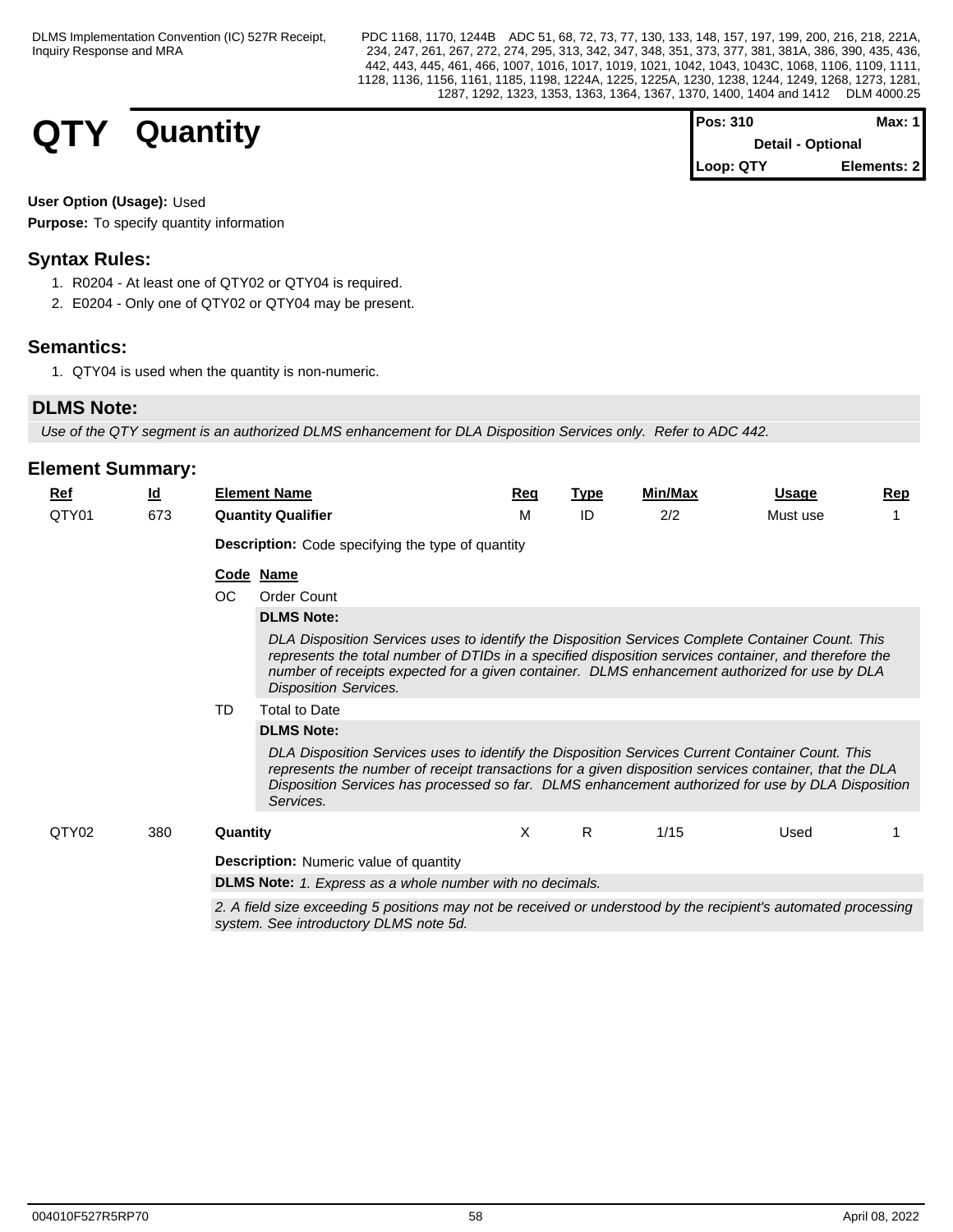## **FA1** Type of Financial Accounting Data

| <b>IPOS: 345</b>         | Max: 1 I    |
|--------------------------|-------------|
| <b>Detail - Optional</b> |             |
| Loop: FA1                | Elements: 2 |

## **User Option (Usage):** Used

Purpose: To specify the organization controlling the content of the accounting citation, and the purpose associated with the accounting citation

## **Semantics:**

- 1. FA101 Identifies the organization controlling the assignment of financial accounting information.
- 2. FA102 Identifies the purpose of the accounting allowance or charge information.

## **DLMS Note:**

*DLMS enhancement. See introductory DLMS note 5a.* 

| <b>Ref</b> | $\underline{\mathsf{Id}}$ | <b>Element Name</b> |                                                                                                                                 | Req     | <b>Type</b> | Min/Max | Usage    | <b>Rep</b>   |
|------------|---------------------------|---------------------|---------------------------------------------------------------------------------------------------------------------------------|---------|-------------|---------|----------|--------------|
| FA101      | 559                       |                     | <b>Agency Qualifier Code</b>                                                                                                    | M       | ID          | 2/2     | Must use | 1            |
|            |                           |                     | Description: Code identifying the agency assigning the code values                                                              |         |             |         |          |              |
|            |                           | transaction.<br>DF  | DLMS Note: This data element is required for X12 syntax. Select the code that corresponds to the organization                   |         |             |         |          |              |
|            |                           |                     | that is responsible for the assignment of the DoDAAC used to construct the controlling document number for the                  |         |             |         |          |              |
|            |                           |                     | Code Name                                                                                                                       |         |             |         |          |              |
|            |                           |                     | Department of Defense (DoD)                                                                                                     |         |             |         |          |              |
|            |                           |                     | <b>DLMS Note:</b>                                                                                                               |         |             |         |          |              |
|            |                           |                     | Use to indicate that the Component is a Department of Defense agency, including Defense Logistics<br>Agency. Refer to ADC 1043. |         |             |         |          |              |
|            |                           | DN                  | Department of the Navy                                                                                                          |         |             |         |          |              |
|            |                           |                     | <b>DLMS Note:</b>                                                                                                               |         |             |         |          |              |
|            |                           |                     | Includes the United States Marine Corps.                                                                                        |         |             |         |          |              |
|            |                           | DY                  | Department of Air Force                                                                                                         |         |             |         |          |              |
|            |                           | DZ                  | Department of Army                                                                                                              |         |             |         |          |              |
|            |                           | FG.                 | <b>Federal Government</b>                                                                                                       |         |             |         |          |              |
| FA102      | 1300                      |                     | Service, Promotion, Allowance, or<br><b>Charge Code</b>                                                                         | $\circ$ | ID          | 4/4     | Must use | $\mathbf{1}$ |
|            |                           |                     | Description: Code identifying the service, promotion, allowance, or charge                                                      |         |             |         |          |              |
|            |                           |                     | Code Name                                                                                                                       |         |             |         |          |              |
|            |                           |                     | A170 Adjustments                                                                                                                |         |             |         |          |              |
|            |                           |                     | <b>DLMS Note:</b>                                                                                                               |         |             |         |          |              |
|            |                           |                     | Use only for adjustments not specified by any other code.                                                                       |         |             |         |          |              |
|            |                           |                     | A520 Base Charge                                                                                                                |         |             |         |          |              |
|            |                           |                     | <b>DLMS Note:</b>                                                                                                               |         |             |         |          |              |
|            |                           |                     | Use for materiel charges only.                                                                                                  |         |             |         |          |              |
|            |                           |                     | C930 Export Shipping Charge                                                                                                     |         |             |         |          |              |
|            |                           |                     | D340 Goods and Services Charge                                                                                                  |         |             |         |          |              |
|            |                           |                     | <b>DLMS Note:</b>                                                                                                               |         |             |         |          |              |
|            |                           |                     | Use for both materiel and related services.                                                                                     |         |             |         |          |              |
|            |                           |                     | F060 Other Accessorial Service Charge                                                                                           |         |             |         |          |              |
|            |                           |                     | F560 Premium Transportation                                                                                                     |         |             |         |          |              |
|            |                           | 1260                | <b>Transportation Direct Billing</b>                                                                                            |         |             |         |          |              |
|            |                           |                     | <b>DLMS Note:</b>                                                                                                               |         |             |         |          |              |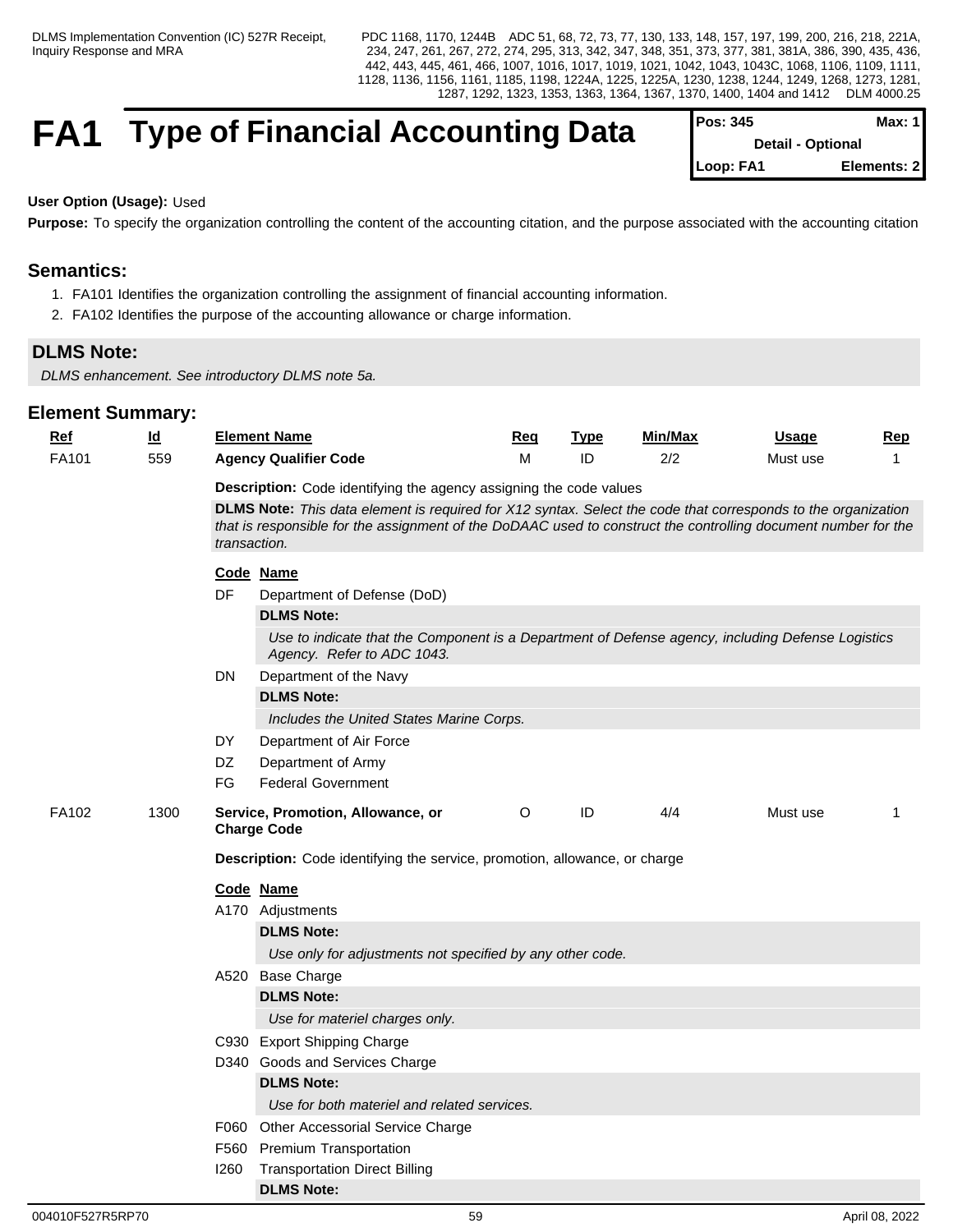PDC 1168, 1170, 1244B ADC 51, 68, 72, 73, 77, 130, 133, 148, 157, 197, 199, 200, 216, 218, 221A, 234, 247, 261, 267, 272, 274, 295, 313, 342, 347, 348, 351, 373, 377, 381, 381A, 386, 390, 435, 436, 442, 443, 445, 461, 466, 1007, 1016, 1017, 1019, 1021, 1042, 1043, 1043C, 1068, 1106, 1109, 1111, 1128, 1136, 1156, 1161, 1185, 1198, 1224A, 1225, 1225A, 1230, 1238, 1244, 1249, 1268, 1273, 1281, 1287, 1292, 1323, 1353, 1363, 1364, 1367, 1370, 1400, 1404 and 1412 DLM 4000.25

## **Code Name**

*Use for non-premium transportation.* 

R060 Packing, Crating, and Handling Charge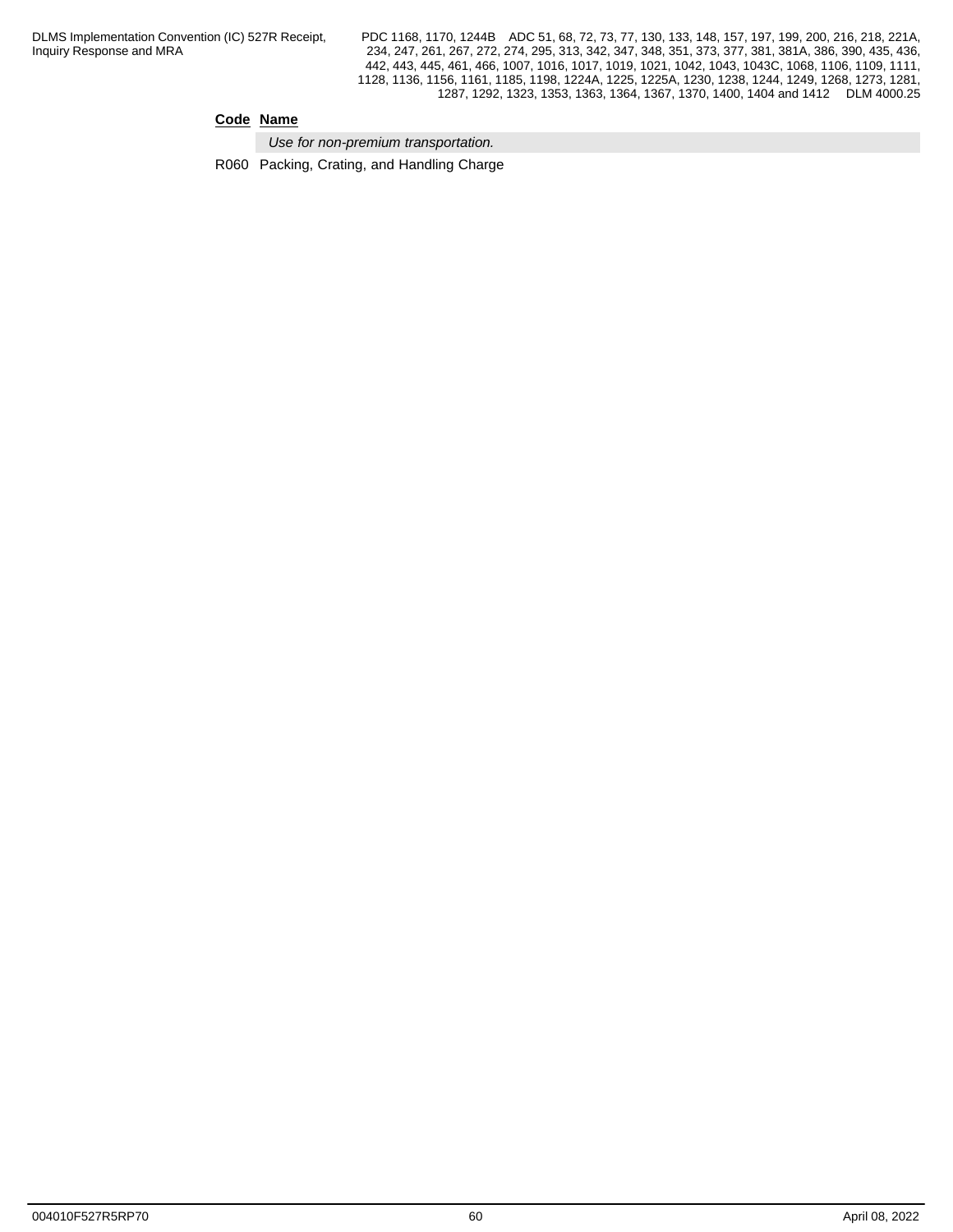## **FA2** Accounting Data

| $Pos: 346$ | Max: >11           |
|------------|--------------------|
|            | Detail - Mandatory |
| Loop: FA1  | Elements: 2        |

**User Option (Usage):** Must use

**Purpose:** To specify the detailed accounting data

## **DLMS Note:**

*Use this 2/FA2/346 segment to identify the various components of the line of accounting.*

## **Element Summary:**

| Ref   | <u>ld</u> | <b>Element Name</b>         |                                                                                                                                                                                                                                                                                                                                                                                                                                                                                                                                                                             | Req | <b>Type</b> | Min/Max | Usage    | Rep |  |  |  |
|-------|-----------|-----------------------------|-----------------------------------------------------------------------------------------------------------------------------------------------------------------------------------------------------------------------------------------------------------------------------------------------------------------------------------------------------------------------------------------------------------------------------------------------------------------------------------------------------------------------------------------------------------------------------|-----|-------------|---------|----------|-----|--|--|--|
| FA201 | 1196      |                             | <b>Breakdown Structure Detail Code</b>                                                                                                                                                                                                                                                                                                                                                                                                                                                                                                                                      | M   | ID          | 2/2     | Must use | -1  |  |  |  |
|       |           |                             | <b>Description:</b> Codes identifying details relating to a reporting breakdown structure tree                                                                                                                                                                                                                                                                                                                                                                                                                                                                              |     |             |         |          |     |  |  |  |
|       |           |                             | DLMS Note: Except as noted for codes B5 and 18, all FA201 codes are DLMS enhancements, see introductory                                                                                                                                                                                                                                                                                                                                                                                                                                                                     |     |             |         |          |     |  |  |  |
|       |           | DLMS note 5a.               |                                                                                                                                                                                                                                                                                                                                                                                                                                                                                                                                                                             |     |             |         |          |     |  |  |  |
|       |           | Code Name                   |                                                                                                                                                                                                                                                                                                                                                                                                                                                                                                                                                                             |     |             |         |          |     |  |  |  |
|       |           | 18                          | <b>Funds Appropriation</b>                                                                                                                                                                                                                                                                                                                                                                                                                                                                                                                                                  |     |             |         |          |     |  |  |  |
|       |           | <b>DLMS Note:</b>           |                                                                                                                                                                                                                                                                                                                                                                                                                                                                                                                                                                             |     |             |         |          |     |  |  |  |
|       |           |                             | 1. Use to indicate the basic appropriation number.                                                                                                                                                                                                                                                                                                                                                                                                                                                                                                                          |     |             |         |          |     |  |  |  |
|       |           |                             | 2. Authorized DLMS enhancement for DLA use with AMMA receipt and historical receipt transactions<br>when applicable. Refer to ADC 351.                                                                                                                                                                                                                                                                                                                                                                                                                                      |     |             |         |          |     |  |  |  |
|       |           |                             | 3. Authorized DLMS enhancement for DLA Disposition Services use in receipt and historical receipt<br>transactions. Refer to ADC 442.                                                                                                                                                                                                                                                                                                                                                                                                                                        |     |             |         |          |     |  |  |  |
|       |           |                             | 4. Components are advised that the Department of Defense is in the process of implementing Standard<br>Financial Information Structure (SFIS) for all systems carrying/processing financial information (e.g.,<br>lines of accounting, fund codes). ADC 435 provides DLMS procedures for SFIS. While Qualifier 18 will<br>be retained in the 527R at this time to support legacy processes noted above during transition to SFIS,<br>Components and Agencies will be required to migrate to SFIS procedures and must address process<br>changes in future change proposals. |     |             |         |          |     |  |  |  |
|       |           | Fund Code<br>B <sub>5</sub> |                                                                                                                                                                                                                                                                                                                                                                                                                                                                                                                                                                             |     |             |         |          |     |  |  |  |
|       |           | <b>DLMS Note:</b>           |                                                                                                                                                                                                                                                                                                                                                                                                                                                                                                                                                                             |     |             |         |          |     |  |  |  |
|       |           |                             | 1. May be used with nonprocurement source receipt transactions when applicable.                                                                                                                                                                                                                                                                                                                                                                                                                                                                                             |     |             |         |          |     |  |  |  |
|       |           |                             | 2. DLA uses with AMMA procurement source receipt transactions when applicable. Refer to ADC 351.                                                                                                                                                                                                                                                                                                                                                                                                                                                                            |     |             |         |          |     |  |  |  |
|       |           |                             | 3. Use with SDA transaction when applicable.                                                                                                                                                                                                                                                                                                                                                                                                                                                                                                                                |     |             |         |          |     |  |  |  |
|       |           | $\mathsf{I}$                | Abbreviated Department of Defense (DoD) Budget and Accounting Classification Code (BACC)                                                                                                                                                                                                                                                                                                                                                                                                                                                                                    |     |             |         |          |     |  |  |  |
|       |           | IA                          | Security Cooperation Implementing Agency                                                                                                                                                                                                                                                                                                                                                                                                                                                                                                                                    |     |             |         |          |     |  |  |  |
|       |           | <b>DLMS Note:</b>           |                                                                                                                                                                                                                                                                                                                                                                                                                                                                                                                                                                             |     |             |         |          |     |  |  |  |
|       |           |                             | 1. Use for DLA Disposition Services PMR for FMS requisitioned materiel with associated freeze action<br>pending approval. Refer to ADC 1156.                                                                                                                                                                                                                                                                                                                                                                                                                                |     |             |         |          |     |  |  |  |
|       |           |                             | 2. Qualifier IA is a migration code approved for use in X12 version 7020.                                                                                                                                                                                                                                                                                                                                                                                                                                                                                                   |     |             |         |          |     |  |  |  |
|       |           | L1                          | Accounting Installation Number                                                                                                                                                                                                                                                                                                                                                                                                                                                                                                                                              |     |             |         |          |     |  |  |  |
|       |           | <b>DLMS Note:</b>           |                                                                                                                                                                                                                                                                                                                                                                                                                                                                                                                                                                             |     |             |         |          |     |  |  |  |
|       |           |                             | Use to indicate the Authorization Accounting Authority (AAA)/Accounting and Disbursing Station<br>Number (ADSN)/Fiscal Station Number (FSN).                                                                                                                                                                                                                                                                                                                                                                                                                                |     |             |         |          |     |  |  |  |
|       |           | S <sub>1</sub>              | <b>Security Cooperation Customer Code</b>                                                                                                                                                                                                                                                                                                                                                                                                                                                                                                                                   |     |             |         |          |     |  |  |  |

#### **DLMS Note:**

*1. Use for DLA Disposition Services MRO/RDO for FMS requisitioned materiel with associated freeze action pending approval. Refer to ADC 1156.*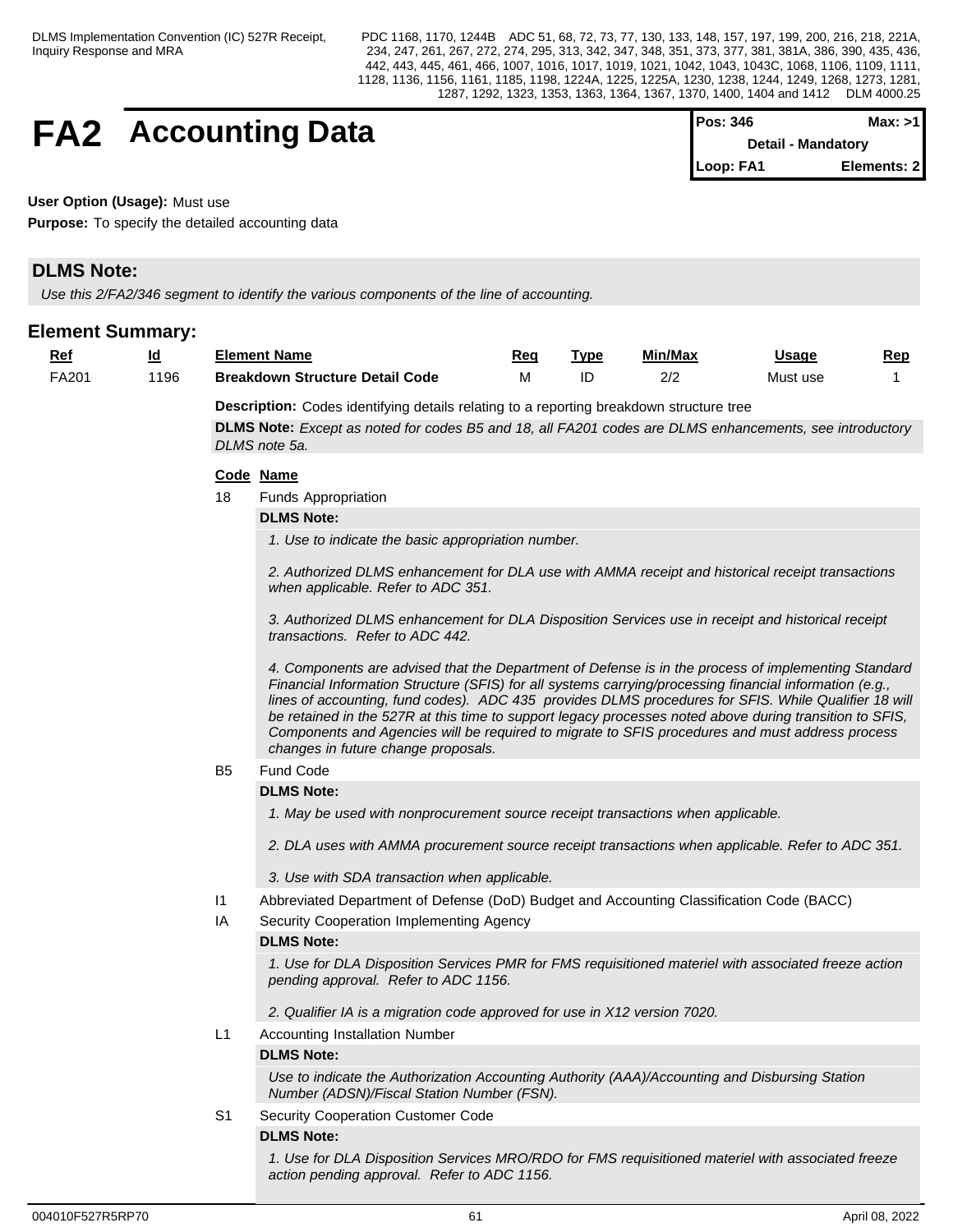### **Code Name**

S2 Security Cooperation Case Designator **DLMS Note:**

> *1. Use for DLA Disposition Services MRO/RDO for FMS requisitioned materiel with associated freeze action pending approval. Refer to ADC 1156.*

*2. Qualifier S2 is a migration code approved for use in X12 version 7020.*

FA202 1195 **Financial Information Code** M AN 1/80 Must use 1

**Description:** Code representing financial accounting information